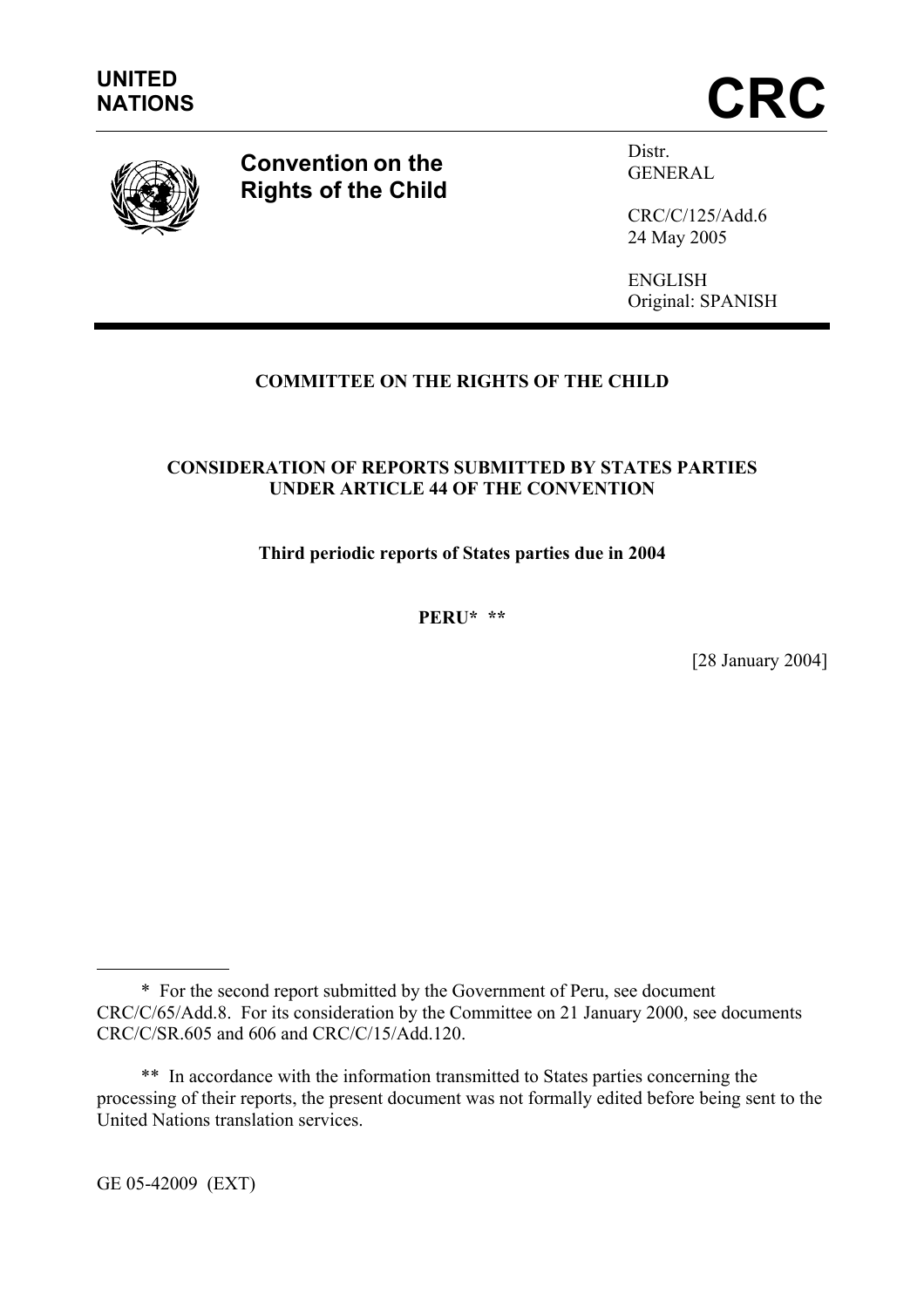# **CONTENTS**

|          |                 |    |                                                              | Paragraphs  | Page           |
|----------|-----------------|----|--------------------------------------------------------------|-------------|----------------|
| Acronyms |                 |    |                                                              |             | $\overline{4}$ |
|          |                 |    |                                                              | $1 - 2$     | 5              |
| I.       |                 |    |                                                              | $3 - 51$    | 5              |
|          | A.              |    | Socio - demographic indicators and living standards          | $13 - 25$   | 8              |
|          | <b>B.</b>       |    | Sustained economic growth and regional development           | $26 - 34$   | 11             |
|          | $\mathcal{C}$ . |    |                                                              | $35 - 43$   | 13             |
|          | D.              |    |                                                              | $44 - 51$   | 14             |
| II.      |                 |    | EXECUTIVE SUMMARY OF THE NATIONAL PLAN OF ACTION FOR         | $52 - 66$   | 15             |
|          | A.              |    |                                                              | $57 - 66$   | 17             |
|          |                 | 1. |                                                              | $57 - 66$   | 17             |
|          |                 | 2. | Priority for children as subjects of rights and the          | $59 - 61$   | 17             |
|          |                 | 3. | The best interests of the child and the right to participate | $62 - 63$   | 17             |
|          |                 | 4. | The family as the fundamental institution for the            | $64 - 66$   | 17             |
| III.     |                 |    | CURRENT SITUATION OF THE RIGHTS OF THE CHILD                 | $67 - 218$  | 20             |
|          | A.              |    |                                                              | $68 - 70$   | 20             |
|          | <b>B.</b>       |    |                                                              | $71 - 107$  | 21             |
|          |                 | 1. |                                                              | $73 - 86$   | 21             |
|          |                 | 2. |                                                              | $87 - 98$   | 25             |
|          |                 | 3. |                                                              | $99 - 102$  | 27             |
|          |                 | 4. |                                                              | $103 - 107$ | 29             |
|          | $\mathbb{C}$ .  |    |                                                              | $108 - 122$ | 30             |
|          |                 | 1. |                                                              | $109 - 115$ | 30             |
|          |                 | 2. |                                                              | $116 - 122$ | 31             |
|          | D.              |    |                                                              | $123 - 143$ | 32             |
|          |                 | 1. |                                                              | $126 - 129$ | 33             |
|          |                 | 2. |                                                              | $130 - 131$ | 34             |
|          |                 | 3. |                                                              | $132 - 136$ | 34             |
|          |                 | 4. |                                                              | $137 - 143$ | 35             |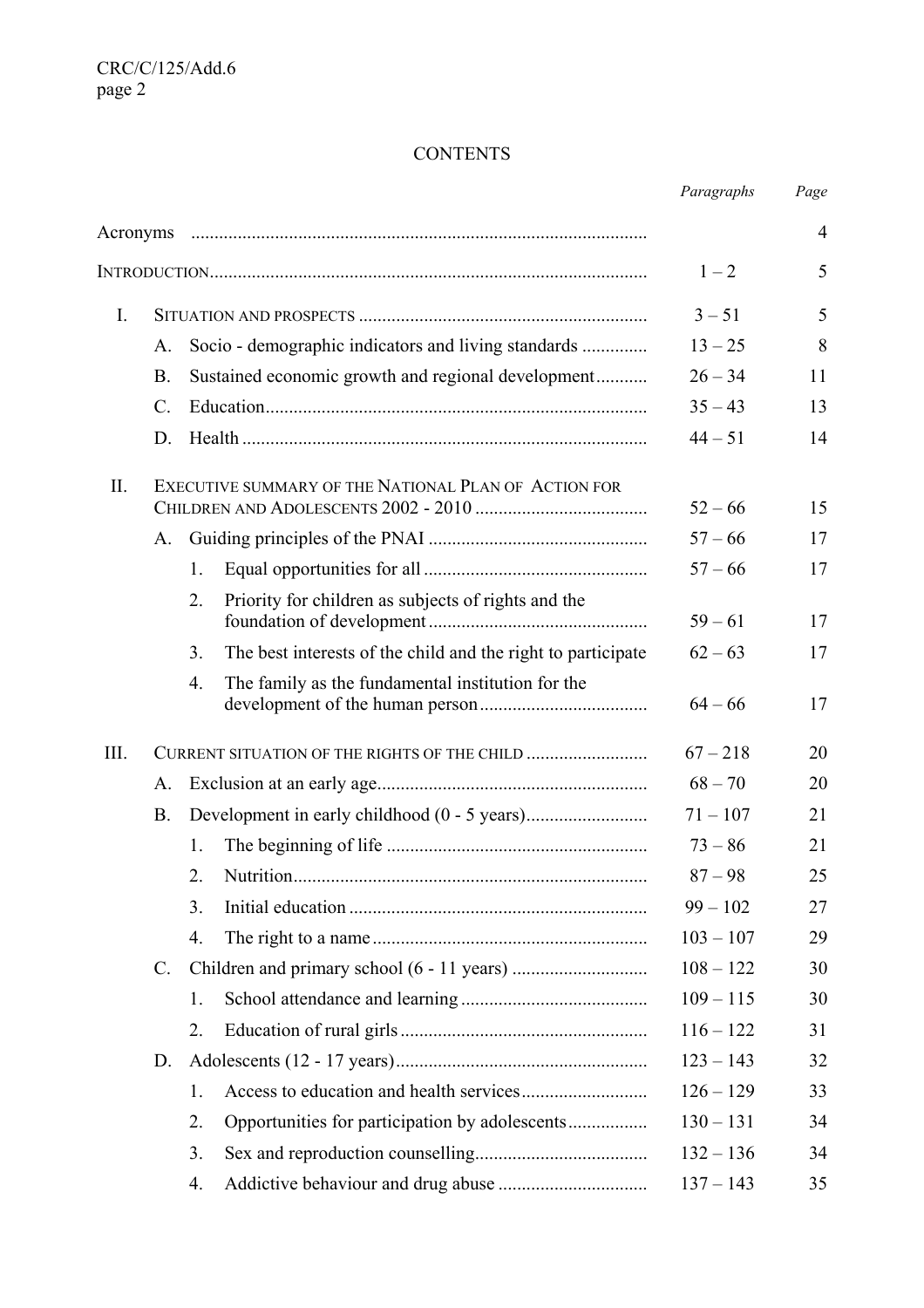# CRC/C/125/Add.6 page 3

 *Paragraphs Page* 

|              | Ε. |             |                                                              | $144 - 204$ | 37 |
|--------------|----|-------------|--------------------------------------------------------------|-------------|----|
|              |    |             |                                                              | $144 - 192$ | 37 |
|              |    | 2.          |                                                              | $193 - 194$ | 50 |
|              |    | 3           |                                                              | $195 - 204$ | 51 |
|              | F. |             |                                                              | $205 - 218$ | 55 |
|              |    |             | Progress in the incorporation of international treaties into | $205 - 206$ | 55 |
|              |    | $2^{\circ}$ |                                                              | $207 - 209$ | 57 |
|              |    | 3.          |                                                              | $210 - 215$ | 58 |
|              |    | 4.          |                                                              | $216 - 218$ | 59 |
| $IV_{\cdot}$ |    |             | MATRIX OF THE RIGHTS OF THE CHILD INCORPORATED WITH THE      | $219 - 221$ | 59 |
| V.           |    |             |                                                              | $222 - 229$ | 95 |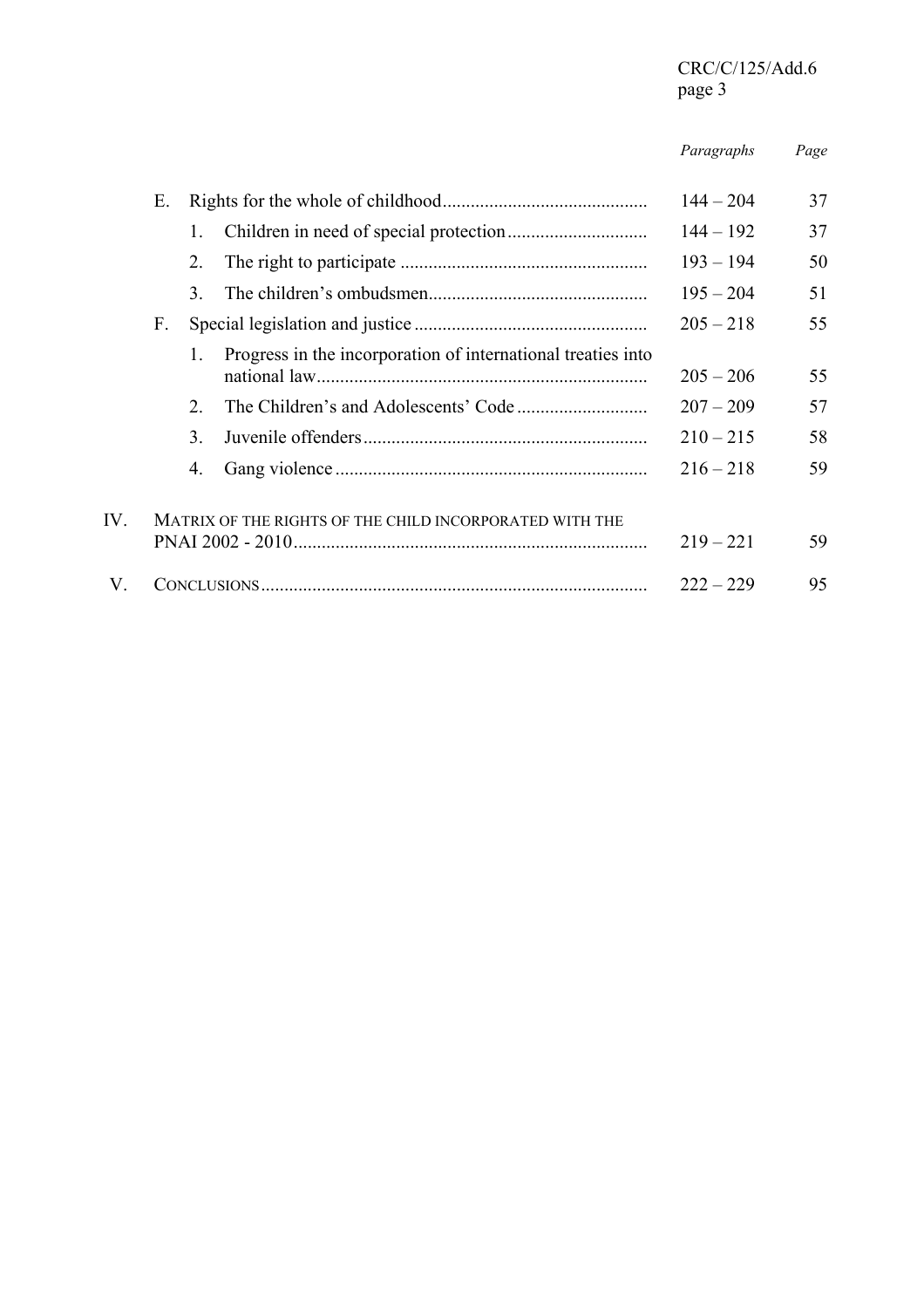# ACRONYMS AND ABBREVIATIONS

| <b>CONADIS</b>      | National Council for the Integration of Disabled Persons                               |
|---------------------|----------------------------------------------------------------------------------------|
| <b>CONAM</b>        | National Environmental Council                                                         |
| <b>CONFIEP</b>      | <b>Intersectoral Confederation of Private Enterprises</b>                              |
| <b>CONTRADROGAS</b> | Commission to Combat Drug Use                                                          |
| <b>COOPOP</b>       | Office for Grass-roots Cooperation                                                     |
| <b>DEVIDA</b>       | National Commission for Development and Life without Drugs                             |
| <b>ENAHO</b>        | National Household Survey                                                              |
| <b>ENNIV</b>        | National Survey for the Measurement of Living Standards                                |
| <b>FONCODES</b>     | National Compensation and Development Fund                                             |
| <b>INABIF</b>       | National Family Welfare Institute                                                      |
| <b>INEI</b>         | National Institute for Statistics and Information                                      |
| <b>INS</b>          | National Health Institute                                                              |
| <b>MCLPC</b>        | Forums against Poverty                                                                 |
| <b>MEF</b>          | Ministry of the Economy and Finance                                                    |
| <b>MIMDES</b>       | Ministry for Women and Social Development                                              |
| <b>MINEDU</b>       | Ministry of Education                                                                  |
| <b>MINJUS</b>       | Ministry of Justice                                                                    |
| <b>MINSA</b>        | Ministry of Health                                                                     |
| <b>MTPE</b>         | Ministry of Labour and Employment                                                      |
| NGO                 | Non-governmental organization                                                          |
| <b>PAHO</b>         | Pan-American Health Organization                                                       |
| <b>PAR</b>          | Programme of Support for the Resettlement and Development of<br><b>Emergency Zones</b> |
| <b>PATPAL</b>       | Parque de las Leyendas Board                                                           |
| <b>PNCVFS</b>       | National Programme to Combat Domestic and Sexual Violence                              |
| <b>PROMUDEH</b>     | Ministry for the Advancement of Women and Human Development                            |
| <b>PRONAA</b>       | National Food Aid Programme                                                            |
| <b>RENIEC</b>       | National Register of Identity and Civil Status                                         |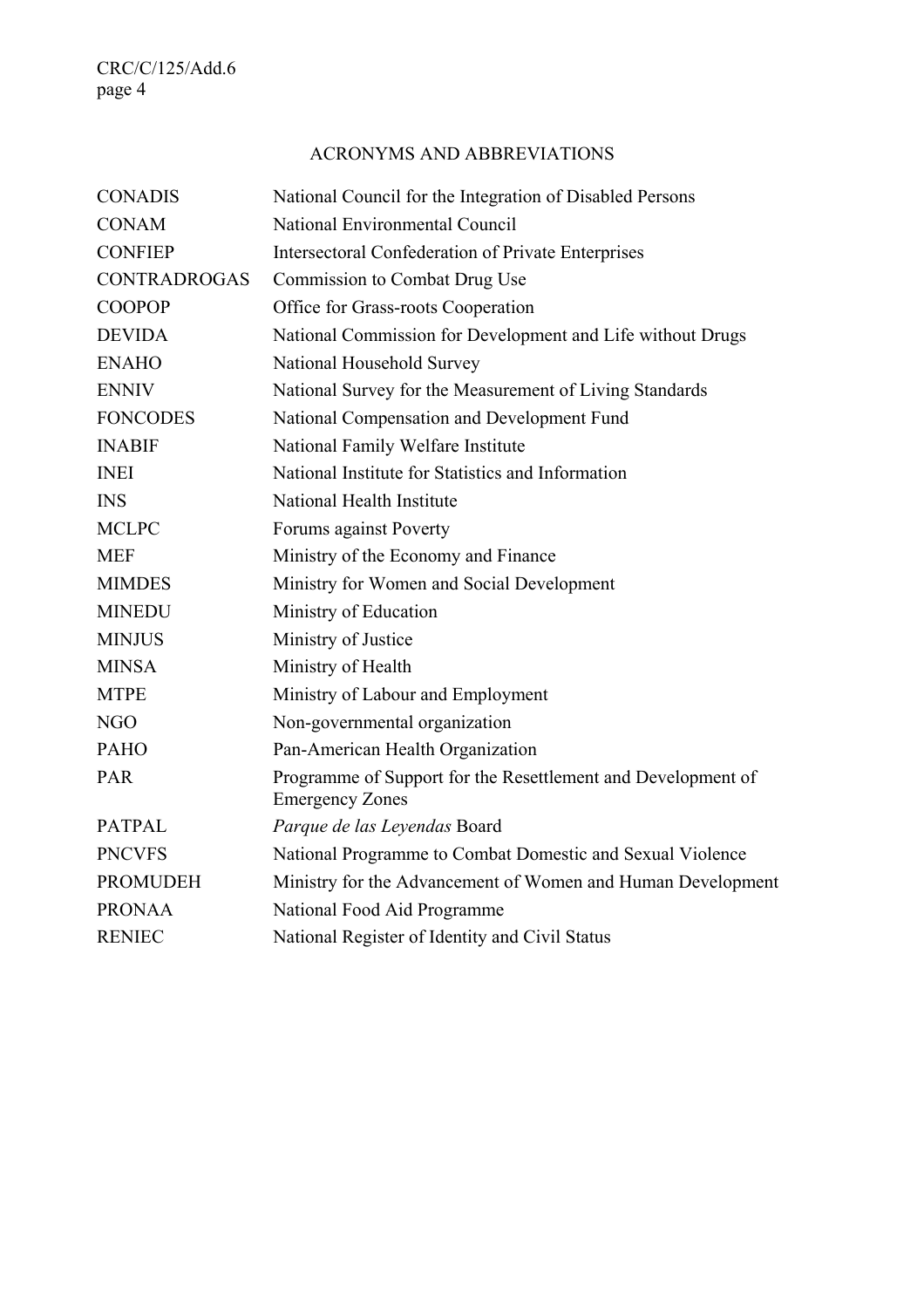CRC/C/125/Add.6 page 5

### **INTRODUCTION**

1. This third national report has been prepared pursuant to article 44 of the Convention on the Rights of the Child. It seeks to show the present situation and the progress made in the exercise of the rights recognized in the Convention.

2. Attention must be drawn to the inclusion in the report of the National Plan of Action for Children and Adolescents 2002-2010 (PNAI),**\*** the start-up of which constitutes the most important challenge for the effective exercise of rights and for sustainable development in Peru.

### **I. SITUATION AND PROSPECTS**

3. In an analysis of the application of the Convention it is first necessary to describe the political and legal situation in Peru in the 1990s. From the social point of view that decade was characterized by the corruption of the Government, the break-down of the institutions of society, and excessive authoritarianism on the part of the Executive. In legal terms there was a crisis of the rule of law, a loss of confidence in the Judiciary, and want of a culture of legality in all the sectors of society.

4. Furthermore, the violation of fundamental rights was characteristic of a situation which Peru is still trying to understand today.

5. The moral crisis must be singled out as a fundamental problem (one which inevitably undermined the country's institutions). Accordingly, if one feature characterized the 1990s it was the culture of corruption.

6. In November 2000 Dr. Valentín Paniagua assumed office as President of the Republic and took up the great challenge of reconstructing, with his transitional Government, a Peruvian State in which respect for human rights, consolidation of the institutions of society, and reorganization of the structure of power would be the principal governmental policies.

7. Later, the Government of Dr. Alejandro Toledo took over the task of rebuilding the State through the democratization of power, decentralization of State control, and unrestricted respect for human rights.

8. Against this background the Government has been carrying out national policies to solve the problems described above. Accordingly, the fight against extreme poverty is becoming a basic focus of the State's action in terms of the priority given to measures to help the poorest people and to build and develop capacities.

9. The Government has also given priority to promoting negotiation as a mechanism of dialogue. In this connection it signed the National Accord on State Policies, an unprecedented arrangement in Peru's history, under which the different social and political forces have

**<sup>\*</sup>** [Translator's note] The distinction drawn in Peruvian law and in the Spanish original of this report between children (0-11 years) and adolescents (12-17 years) is maintained in the translation, as in this example, only in titles of bodies, legislation, etc. In routine references "children" means children within the meaning of the Convention (0-17 years).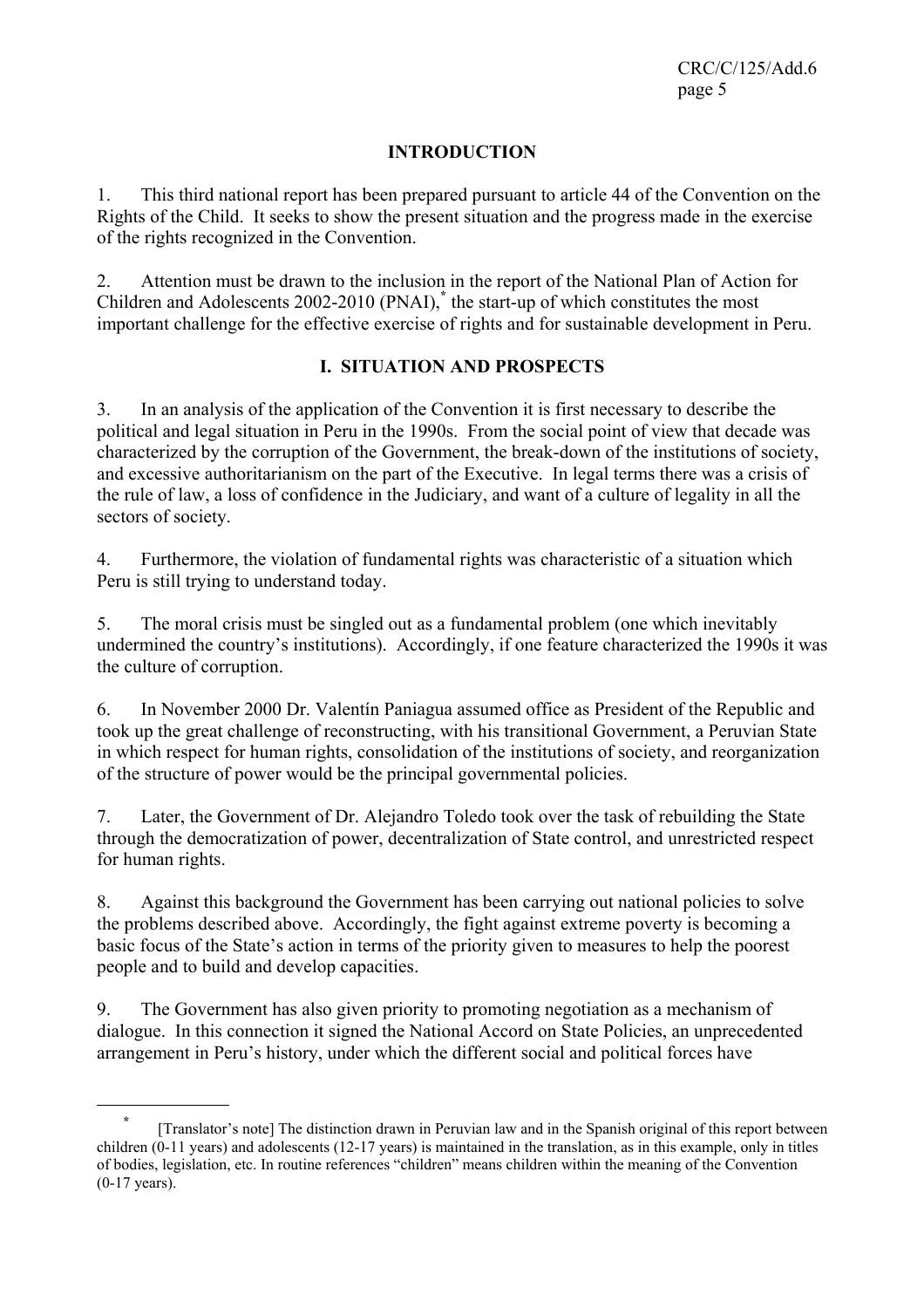CRC/C/125/Add.6 page 6

l

undertaken to work for the success of the proposals contained in that document. These proposals include various measures for the benefit of children,<sup>1</sup> such as:

- State Policy No. 7, which provides that "... to this end the State ... (c) Shall place special emphasis on extending the legal mechanisms for combating ingrained violent practices such as domestic violence and violation of the physical and mental integrity of children, old people and women ...";
- State Policy No. 11, which refers to the promotion of equality of opportunity without discrimination: " ... the State ... shall develop systems for the protection of children ...";
- State Policy No 12, which posits "Universal access to free State education of good quality and the promotion and protection of culture and sports";
- State Policy No. 13, which provides for "Universal access to the health services and social security";
- State Policy No. 16, which is concerned with "... strengthening the family, protecting and fostering the development of children and young people" and states as an important component of this policy that the State " ... shall strengthen the lead agency of the system for the care of children ...".

10. As already pointed out, one of the most important challenges facing Peruvian society and the entire political class today is to restore the country to full governability in order to facilitate the strengthening of democracy and the construction of a collective future of prosperity and social justice.

11. The common approach to be built by joint efforts can be described in terms of the following convergent and interdependent paths:

- (a) **First**, to ensure the effective delivery of human rights in general by establishing public policies for the comprehensive protection of children in particular. This will require the components of society and the State to harmonize their efforts in a joint approach in which respect for the equality of human beings is the basis for mutually supportive, efficient and sustainable social development;
- (b) **Second**, to secure the sustained economic growth and genuine development of the regions to facilitate a geographical redistribution of the production of goods and of access to them; this will be sought chiefly by means of decentralization of decision-

**<sup>1</sup>** The age ranges are as follows: 0-5 years (from conception to age five years, 11 months and 29 days); 6-11 years (from age six years to 11 years, 11 months and 29 days); 12-17 years (from age 12 years to 17 years, 11 months and 29 days); and 0-17 years (from birth to age 17 years, 11 months and 29 days). The State protects life from the moment of conception; chapter I, article 2.1, of the Constitution states: "Everyone has the right: (1) to life, an identity, moral, mental and physical integrity, unrestricted development and well-being. From conception a person is a subject of law with respect to all aspects of the protection provided by the law."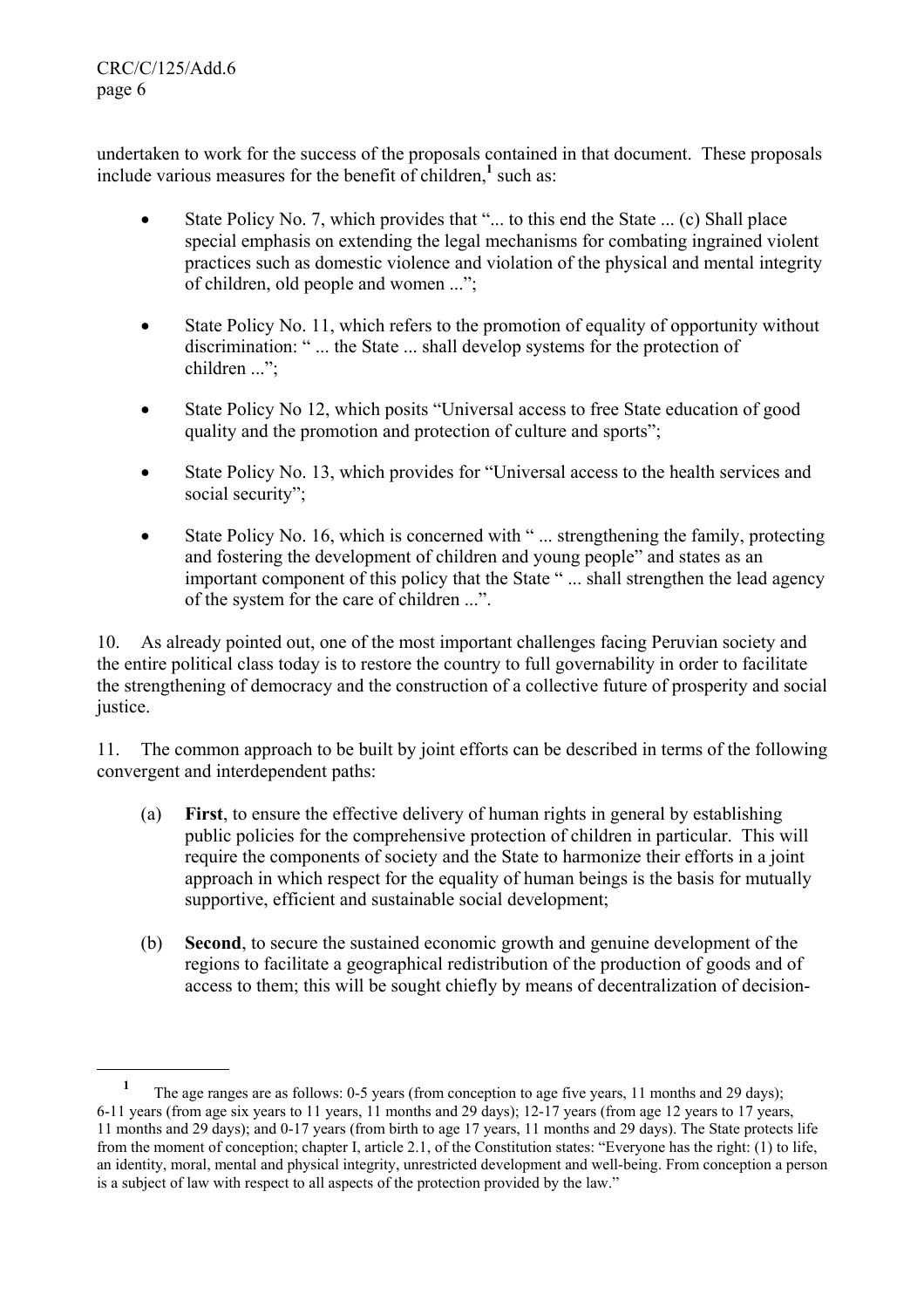making as the basis for true democracy, so that the peoples of Peru will cease to be passive actors and become protagonists of their destiny and history;**<sup>2</sup>**

- (c) **Third**, to make substantial changes in the structure, functions and management of the State as fundamental steps in the process of placing the State in the service of society and thus making it into a powerful tool of equity;
- (d) **Fourth**, to implement a social development policy in which the State ceases to produce programmes weighed down with a social-assistance approach and instead promotes the development of human capacities, so that the nation's social capital becomes the foundation of its authentic growth;
- (e) **Fifth**, to drive forward the historical process of the nation's acknowledgement of the facts of the violations of human rights in the 1980s and 1990s; the Truth Commission was established for this purpose;**<sup>3</sup>**
- **2** The **National Forum against Poverty** has the following goals:
	- To negotiate social policies for human development based on gender equity. To secure increased efficiency in the execution of the anti-poverty programmes;
	- To institutionalize the people's participation in the design and adoption of decisions and the monitoring of the State's social policy;
	- To ensure the transparency and integrity of the anti-poverty programmes.

And the following functions:

l

- To promote a national dialogue to secure the coherent harmonization of the efforts of the State, civil society and the private sector in the fight against poverty;
- To establish mechanisms for coordination among the State sectors and between them and civil society in order to secure transparency and efficiency and establish reliable and up-to-date systems of information on public social investment, within the framework of the established social objectives;
- To serve as a mechanism for coordination in order to avoid the duplication of social welfare programmes, secure the rational and timely use of committed resources, and determine geographical or thematic priorities for the allocation of resources;
- To act as a consultative body for the formulation of national, departmental and local plans relating to development and social-welfare policies and for the determination of budgetary priorities.

**3** The **Truth Commission** is responsible for investigating the process, the facts and the liabilities in connection with the terrorist violence and infringements of human rights between May 1980 and November 2000, which may be attributed both to terrorist organizations and to agents of the State, and for proposing measures to consolidate peace and concord among Peruvians. It has the following objectives:

- (a) To study the political, social and cultural conditions and the behaviour which, in society and in the institutions of the State, contributed to the tragic situation of violence in Peru;
- (b) Where appropriate, to contribute to the investigation by the relevant judicial organs of the crimes and violations of human rights commmitted by the terrorist organizations and by some agents of the State, to endeavour to determine the whereabouts and situations of the victims, and to identify as far as possible the presumed perpetrators;
- (c) To draft proposals for compensating and restoring the self-respect of the victims and members of their families;
- (d) To recommend institutional, legal, educational and other reforms to prevent any recurrence of this phenomenon, with a view to the introduction and implementation of such reforms by means of legislative, political and administrative measures; and
- (e) To establish mechanisms for monitoring the action taken on its recommendations.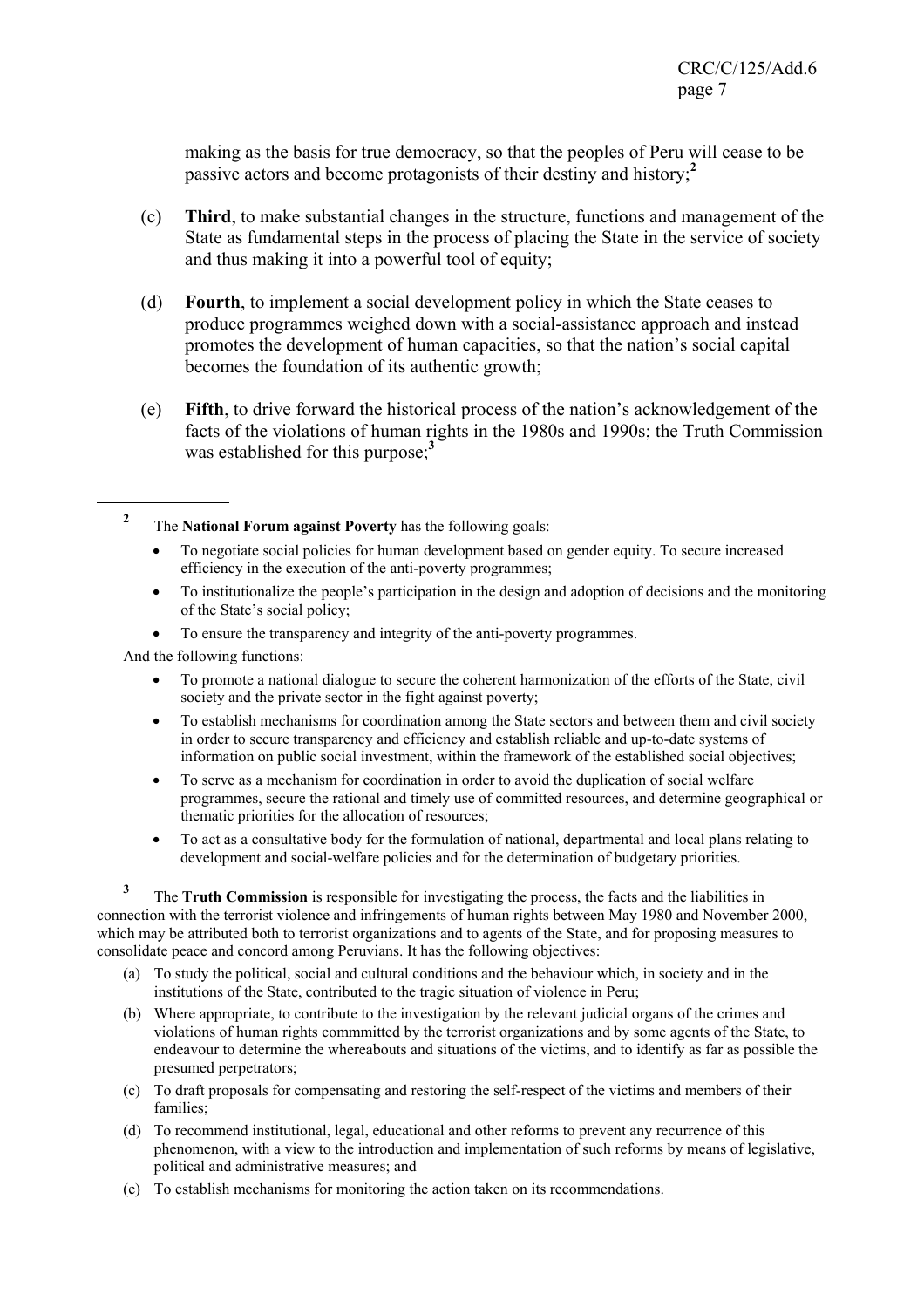l

- (f) **Sixth**, to consolidate the National System for the Comprehensive Care of Children and Adolescents through the National Plan of Action for Children and Adolescents 2000-2010 (PNAI) and the strengthening of the Ministry for Women and Social Development (MIMDES) as the System's lead agency;
- (g) **Seventh**, to build an ethical society founded on the quest for the good, in which solidarity is the natural kind of relationship between Peruvians, with a view to the gradual creation of a culture of mutual respect.

12. It would be idle to think of building authentic democracy and social justice and a State devoted to the service of the people unless they are to be founded on the values of justice, the common good and solidarity.

## **A. Socio-demographic indicators and living standards**

13. In general terms, recent years have seen advances in the most important social indicators, but they have been insufficient and fragmented and below the Latin American averages.

14. Peru's estimated population<sup>4</sup> for the current year is 26,749,00, with an annual growth rate of 1.5 per cent. Of this total, 72 per cent live in urban areas and 28 per cent in rural areas, defined as settlements having fewer than 100 dwellings grouped together. Fifty-one per cent of the population lives at the coast, 35 per cent in the mountains, and 14 per cent in the forest.

15. Of Peru's total population, 54.8 per cent (14,609,000 inhabitants)**<sup>5</sup>** live in poverty and 24.4 per cent (6,513,000) in extreme poverty.



**Daily growth rate = 1,101 persons** 

*Source***:** INEI

**<sup>4</sup>** Population estimates and projections 1950-2050. National Institute for Statistics and Information (INEI).

**<sup>5</sup>** Technical Report No. 002, April 2002: "Main findings of the National Household Survey of Living Conditions and Poverty (ENAHO), Fourth Quarter 2001". INEI.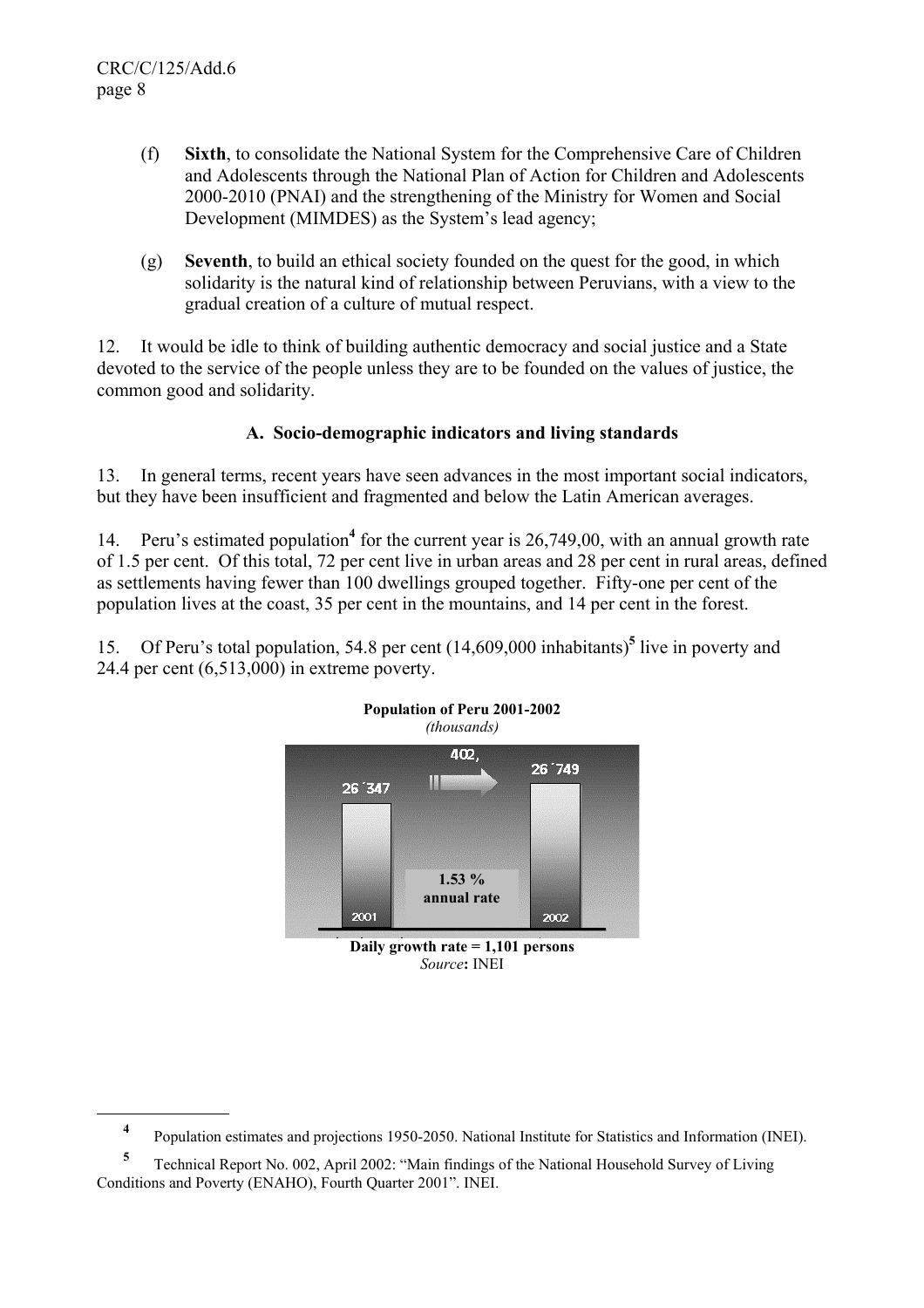| Areas                  | Total poverty | <i>Extreme poverty</i> |  |
|------------------------|---------------|------------------------|--|
| <b>National areas</b>  | 54.8          | 24.4                   |  |
| Áreas                  |               |                        |  |
| Urban                  | 42.0          | 9.9                    |  |
| Rural                  | 78.4          | 51.3                   |  |
| <b>Natural regions</b> |               |                        |  |
| Coast                  | 39.3          | 5.8                    |  |
| Mountains              | 72.0          | 45.6                   |  |
| Forest                 | 68.7          | 39.7                   |  |
| <b>Domains</b>         |               |                        |  |
| Urban coast            | 44.6          | 7.6                    |  |
| Rural coast            | 62.7          | 19.7                   |  |
| Urban mountains        | 51.6          | 18.3                   |  |
| Rural mountains        | 83.4          | 60.8                   |  |
| Urban forest           | 62.4          | 34.9                   |  |
| Rural forest           | 74.0          | 43.7                   |  |
| Metropolitan Lima      | 31.9          | 2.3                    |  |

**Poverty rates, 20016** *(percentages)* 

16. In 2001 total poverty was up by 1.4 per cent over 2000 and by 7.1 per cent over 1997. Similarly, extreme poverty in 2001 was 4.5 per cent higher than 2000 and 1.3 per cent higher than in 1997.**<sup>7</sup>**

17. The difference between the current estimate of the poverty rate of 54.8 per cent and the 48.4 per cent published for 2000 (6.4 points) is due to the combined effect of methodological improvements (5 points) and the increase in the rate itself (1.4 points). The growth of extreme poverty between 2000 and 2001 from 15 to 24.4 per cent (9.4 points) is due to methodological improvements (4.9 points) and the increase in the rate itself (4.5 points).**<sup>8</sup>**

18. The following information is available on employment in Peru:

**<sup>6</sup>** *Idem.*

- **<sup>7</sup>** *Idem.*
- **<sup>8</sup>** *Idem.*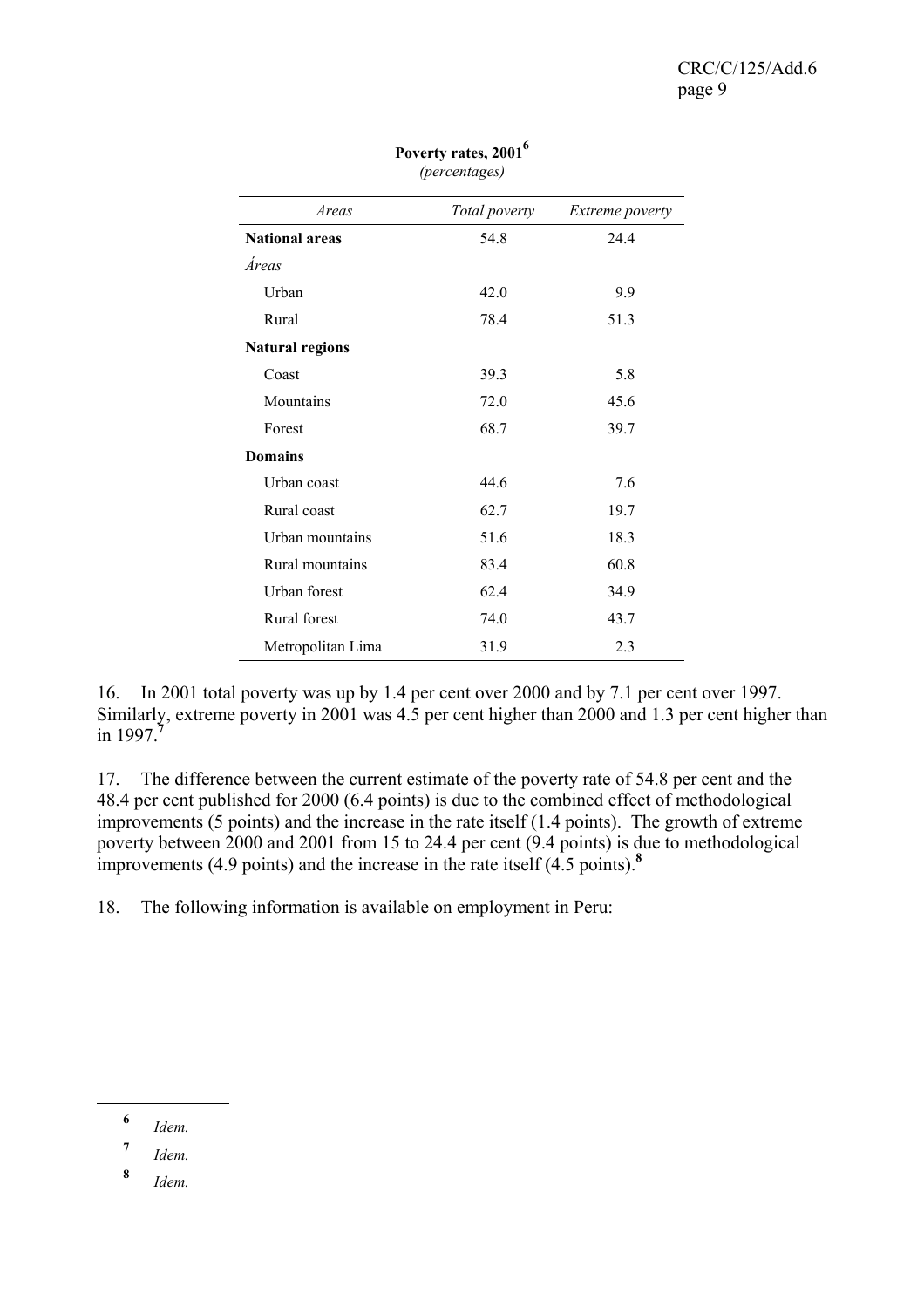|               | Total EAP |          | EAP        |
|---------------|-----------|----------|------------|
| Sex and age   |           | Employed | Unemployed |
| Male          | 7 2 7 3   | 6913     | 360        |
| $6-14$ years  | 675       | 670      | 5          |
| $15-64$ years | 6 1 8 3   | 5 8 4 2  | 341        |
| 65 and older  | 414       | 400      | 14         |
| Women         | 5 5 3 2   | 5 2 6 1  | 271        |
| 6-14 years    | 545       | 543      | 2          |
| $15-64$ years | 4 7 6 4   | 4 4 9 8  | 266        |
| 65 and older  | 224       | 221      | 3          |
| Total         | 12 806    | 12 174   | 631        |

|  |  |  | Peru: Employed population aged six years and older, by age group (thousands) <sup>7</sup> |  |
|--|--|--|-------------------------------------------------------------------------------------------|--|
|  |  |  |                                                                                           |  |

**Life expectancy at birth: urban and rural, 2002**



*Source*: INEI. Population Estimates and Projections 1950-2050.

19. The problems of health, education and protection affecting large numbers of children are related to their "risk conditions", which are defined as circumstances affecting the population's well-being over which individuals have little direct control. The following are the primary risk conditions among Peru's child population: economic poverty, lack of regular paid work for families, and the socio-economic deterioration of living conditions. There are other factors of vulnerability and exclusion affecting broad social sectors related to age and sex and geography and ethnic group which exacerbate the risk conditions.

20. It has been established that 72 per cent of households obtain their water supply from the public network. Only 46 per cent of rural households enjoy this service. In contrast, 88 per cent of urban households (almost double the number) obtain their water from the public network.**<sup>10</sup>**

**<sup>9</sup>** Living Standards Survey 2000. INEI.

**<sup>10</sup>** Demographic and Family Health Survey 2000. INEI and others. Lima, May 2001.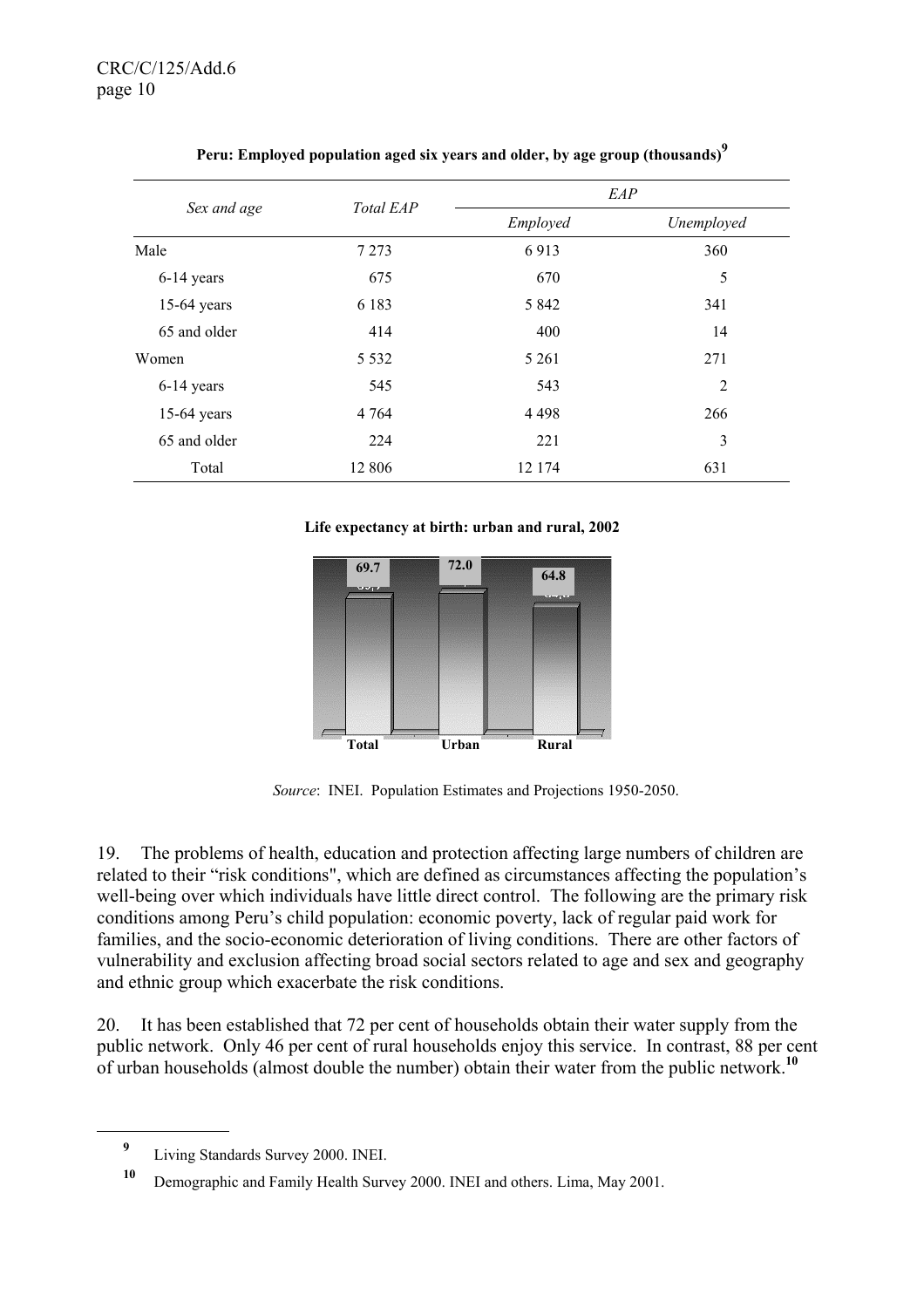21. In urban areas 76 per cent of households have access to a public sewage-disposal service. In rural areas 52 per cent of households have no service of this kind. In the department of Huancavelica 71 per cent of the population has no sewage disposal service.**<sup>11</sup>**

22. Life expectancy at birth was 69.7 years between 1995 and 2002; it is expected to increase to 74.8 years for the five-year period 2020-2025. However, the figure is lower in many departments: in Huancavelica, for example, it is 56.8 years and in Cusco 60.2. In other departments the figure is higher than the national average. In Lima, for example, it is 76.8 years, in Tacna 72.8, and in Arequipa 71.9.**<sup>12</sup>**

23. Rural areas have 23,000 primary schools: 68 per cent of them have no piped warer, 95 per cent no sewage-disposal service, and 90 per cent no electricity supply; only three per cent have a library, and fewer than one per cent a laboratory. In rural areas 90 per cent of primary teaching is conducted in single-teacher schools (one teacher for several different grades) or in schools with multi-grade classes (several grades in a single classroom).

24. The migration from the interior of the country to the coast and from the countryside to the towns over the last 60 years has caused serious distortions in the land, population and economic balance; this in turn has given rise to other problems: as population leaves a department it causes the departmental GDP to fall, generating more poverty which in turn drives out more population and thus causes constant disruption of this balance. "This vicious circle is worse than it appears, for 80 per cent of the migrants are aged under 34; this means that the migration is chiefly of young members of the EAP and women of childbearing age. Departments losing population, such as Ancash, Ayacucho and Huancavelica, have been experiencing negative GDP growth rates for some three decades "<sup>13</sup>

25. One of the most significant indicators of centralization is the increasing share of the department of Lima in the generation of national GDP (currently about 50 per cent), while the contribution of the other departments, with some exceptions, is tending to decline. This is because the process of migration has always been accompanied by a decrease in the production of goods in most of the country's departments, with a consequent upward trend in poverty in rural areas.

# **B. Sustained economic growth and regional development<sup>14</sup>**

26. Despite the enormous volume of national and international resources allocated to poverty alleviation, one in two Peruvians remains poor today. The Ministry for Women and Social Development (MIMDES) was created recently in order to tackle this situation; it is to operate on the basis of a number of fundamental guiding principles.

27. These principles include: support for the efforts of families to build up their capacities and take advantage of opportunities for advancement; recognition of Peru's peoples and culture as an enormous reserve of social capital and the main engines of the country's history; and the bid for good governance and decentralization, which will require delivery on the social commitments contained in the National Accord.

**<sup>11</sup>** *Idem.*

**<sup>12</sup>** *Idem.*

**<sup>13</sup>** Taken from the speech delivered by the President of the Council of Ministers, Dr. Luís Solari de la Fuente, to the Congress of the Republic on 9 August 2002.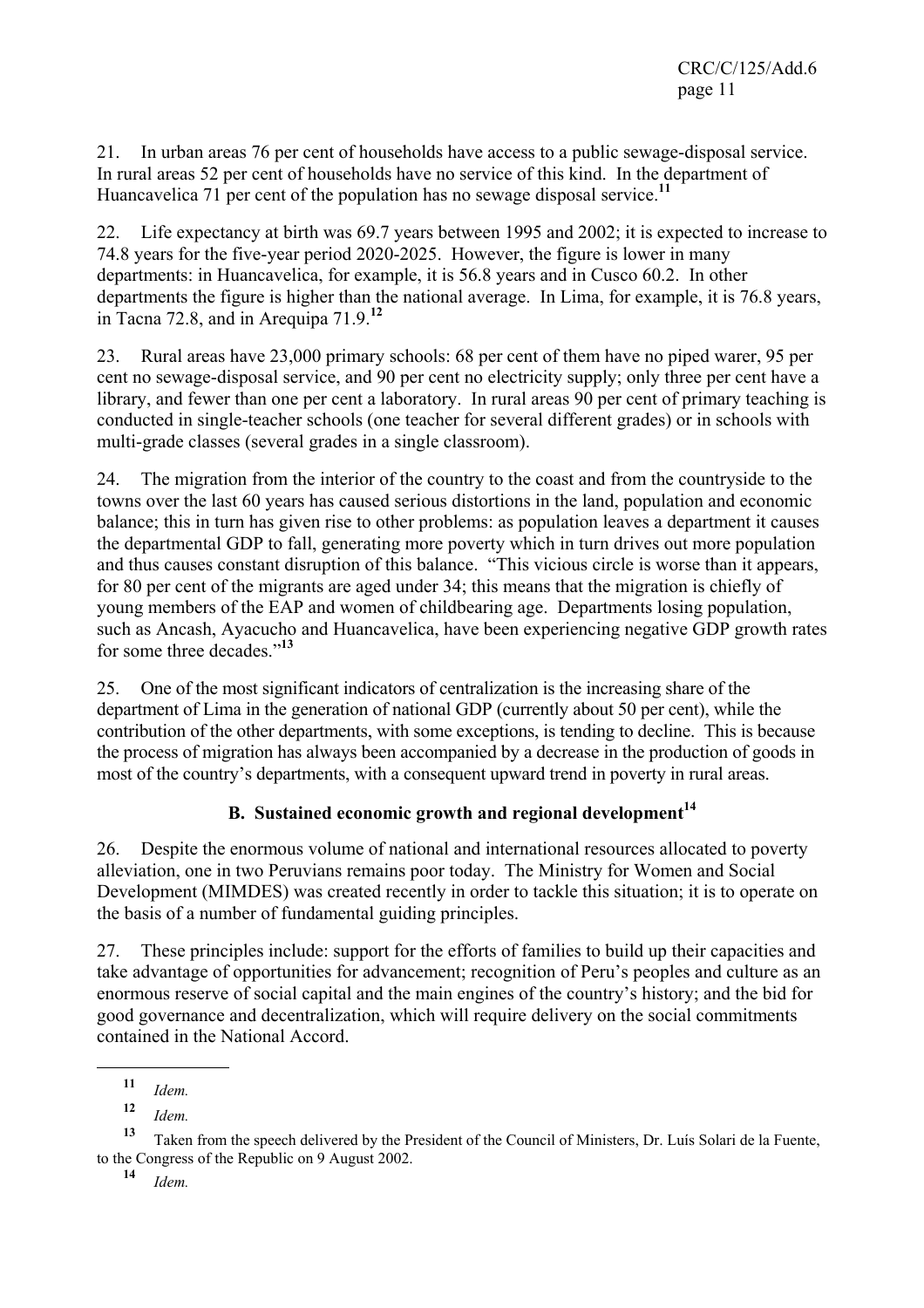28. MIMDES will be responsible for coordinating the social policies for children, taking as its focus the PNAI, approved by Supreme Resolution in May, as a framework document for the country's long-term policies for children.



### **ORGANIGRAM OF THE MINISTRY FOR WOMEN AND SOCIAL DEVELOPMENT**

| <b>Decentralized public bodies</b>                                                   | <b>Subsidiary bodies</b>                                                    |
|--------------------------------------------------------------------------------------|-----------------------------------------------------------------------------|
| <b>INABIF:</b> National Family Welfare Institute                                     | SNA: National Secretariat for Adoptions                                     |
| PRONAA: National Food Aid Programme                                                  | Sectoral coordination committees at the regional level                      |
| PAR: Programme of Support for the Resettlement and<br>Development of Emergency Zones | <b>National programmes</b>                                                  |
| <b>CONADES:</b> National Council for Integration of Disabled<br>Persons              | PNWW: National Wawa Wasi Programme                                          |
| PATPAL: Parque de las Leyendas Board                                                 | <b>PNCVFS:</b> National Programme to Combat Domestic<br>and Sexual Violence |
| FONCODES: National Compensation and Social<br>Development Fund                       | Act No. 27793: MIMDES (Organization and<br>Functions) Act                   |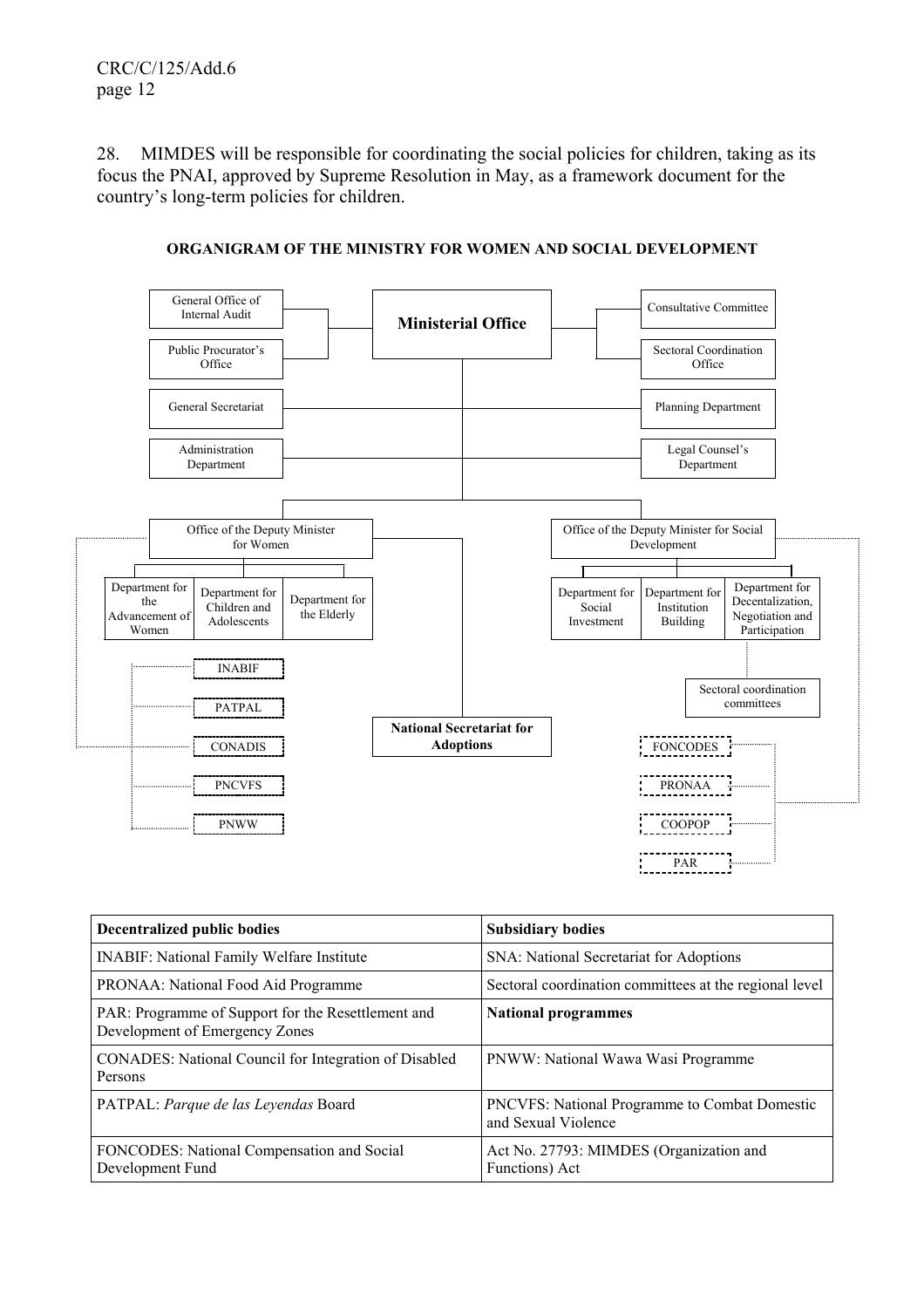29. The next local and regional government elections will determine who are the authentic representatives and leaders of each district, province and region, and they will introduce a unique social change, for elected representatives will henceforth take the decisions affecting their own destiny. The social impact of this process will alter the situation of the forgotten Peruvians, especially of children.

30. Decentralization will restructure Peru. But in order to speed up this process Peru will have to take a decision to change the forms of the relations among its inhabitants; in this connection the quest for dialogue and encounter and the rejection of violence is a commitment of all Peruvians.

31. Efforts are currently being made to manage an orderly and gradual process of decentralization, in which spheres of competence are clearly defined and foster transparent and predictable decisions. This will make it possible not only to avoid duplication of functions but also to ensure the assignment of responsibilities and accountability to the appropriate level of government.

32. The Peruvian State will place special emphasis on improving the efficiency of the social programmes and boosting productivity in the use of public resources. In order to attain this goal, the ministries responsible for social programmes, such as the ministry in question here, will continue to combine their approaches and programmes with a view to reducing extreme poverty.

33. One part of public expenditure will be results-based, with clearly established spheres of competence and responsibilities; this will release resources to increase social spending. The medium-term aim is for social spending, currently standing at eight per cent of GDP, to rise to over 10 per cent, with priority given to nutrition, health, education, justice, housing and public security.

34. The ultimate goal of economic policy is to achieve sustained growth and maintain low inflation and the consistent international reserves position which Peru now has, with a sustainable external balance of payments and prudent levels of internal and external debt. Maintenance of this stability is one of the best means of attracting investment and generating the decent jobs which Peruvians need.

# **C. Education15**

35. Education is one of the keys to the development of the country as a whole. Accordingly, the national education process must understand education as a social action which is a responsibility of the entire community and, that being the case, proclaim its vocation of promoting increased participation by society without ceasing to underline the lead role of the State.

36. The Peruvian State reaffirms its determination to make education into a fundamental axis of national development within the context of the National Accord, the proposals resulting from the National Consultation on Education, and the Outline of Education Policy 2002-2006, in order to accelerate the start-up of the national education project.

**<sup>15</sup>** *Idem.*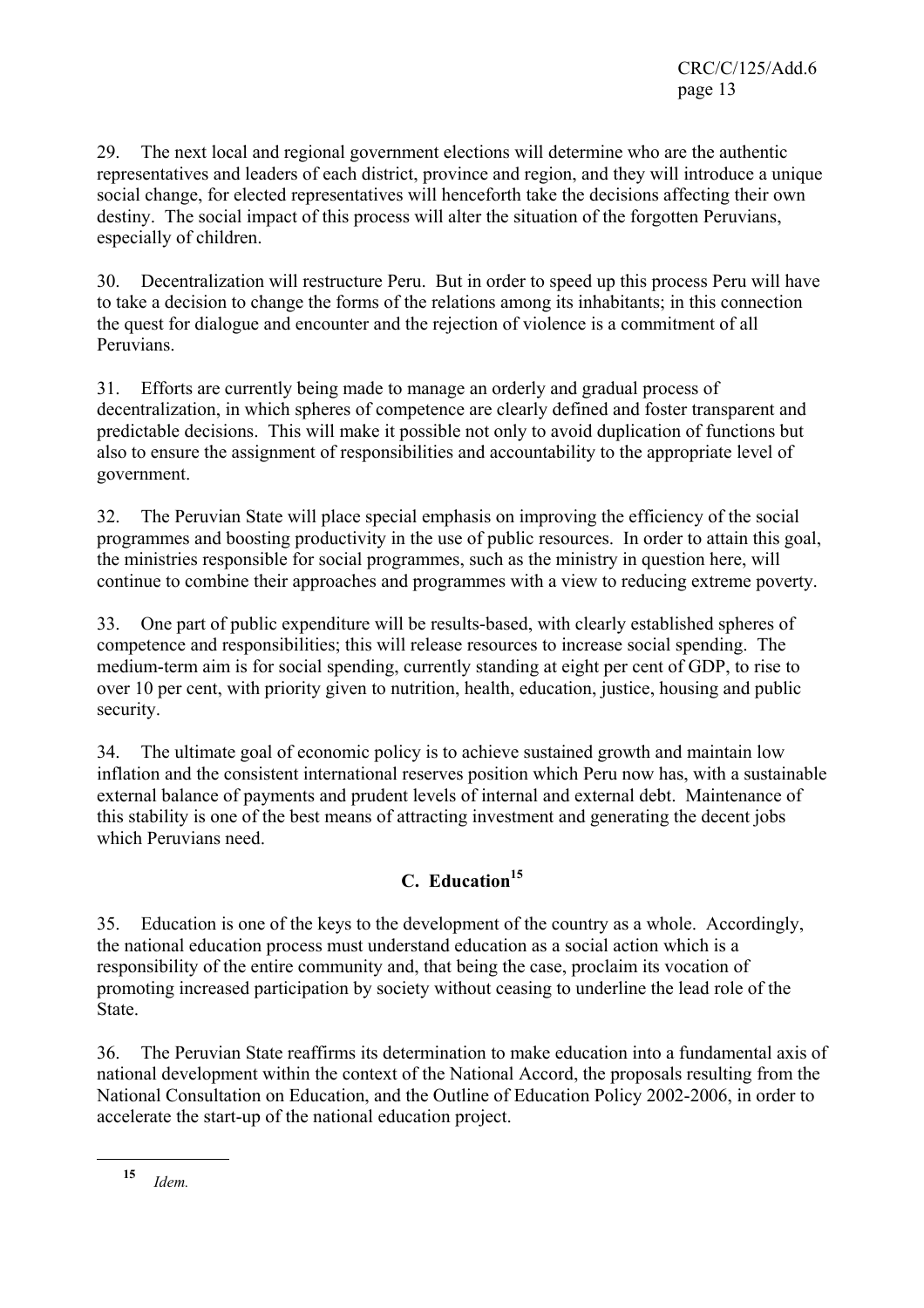37. One of the main challenges for education is to build, from childhood, a citizenry imbued with a culture of solidarity and democracy.

38. In addition, the education policy is designed to establish a close relationship between the education system and the system of national production and to boost the nation's scientific and technological skills.

39. The decision to improve the quality of education posits three lines of action: provision of education of quality and equity; priority for the sectors with the biggest deficits; and decentralization of education to support regional development, with emphasis on the fight against poverty.

40. The education system's most serious problem is the children who do not enrol in school and those who drop out, phenomena found chiefly in rural areas. The Rural Education and Development Programme, to be implemented over a period of 10 years, will be introduced as a means of correcting this situation. It is currently in the final stage of negotiation with the World Bank; over the next four years it will help to increase the access of rural children to education. Implementation of the pilot plan has already begun in rural areas of Cusco, Piura and San Martín.

41. Peru still has more than two million persons aged over 15 who can neither read nor write; this problem is being tackled at its roots by expanding primary education and strengthening rural education.

42. The Huascarán programme, a measure to facilitate access to global information, is already available to 500,000 pupils and in 2005 it will attain the target of 2.2 million users.

## **Bilingual and cross-cultural education**

43. Given Peru's great linguistic and cultural diversity, education of quality and equity calls for measures with a bilingual and cross-cultural approach; a languages policy is therefore being promoted as a means of building a new policy of cultures in a context of decentralization. This policy is designed to make people more aware of the country's diversity of languages, knowledge, and cultural and technological heritage with a view to incorporating these assets as an educational resource with the potential to boost development. Educational materials will be produced for this purpose in Quechua, Aimara, Aguaruna, Shipibo and other tongues, the training of bilingual cross-cultural teachers will be continued, and use will be made of modern technology to improve the teaching in bilingual and cross-cultural settings.

# **D.** Health<sup>16</sup>

44. The Outline of Sectoral Policy for the period 2002-2012 and the Strategic Sectoral Plan for the five-year period from August 2001 to July 2006 establish the mission as the protection of personal dignity, the promotion of good health, the prevention of diseases, and the comprehensive health care of all Peruvians. This will require a health promotion model which incorporates the democratic dialogue with greater force and political determination in the sector's relations with the people.

**<sup>16</sup>** *Idem.*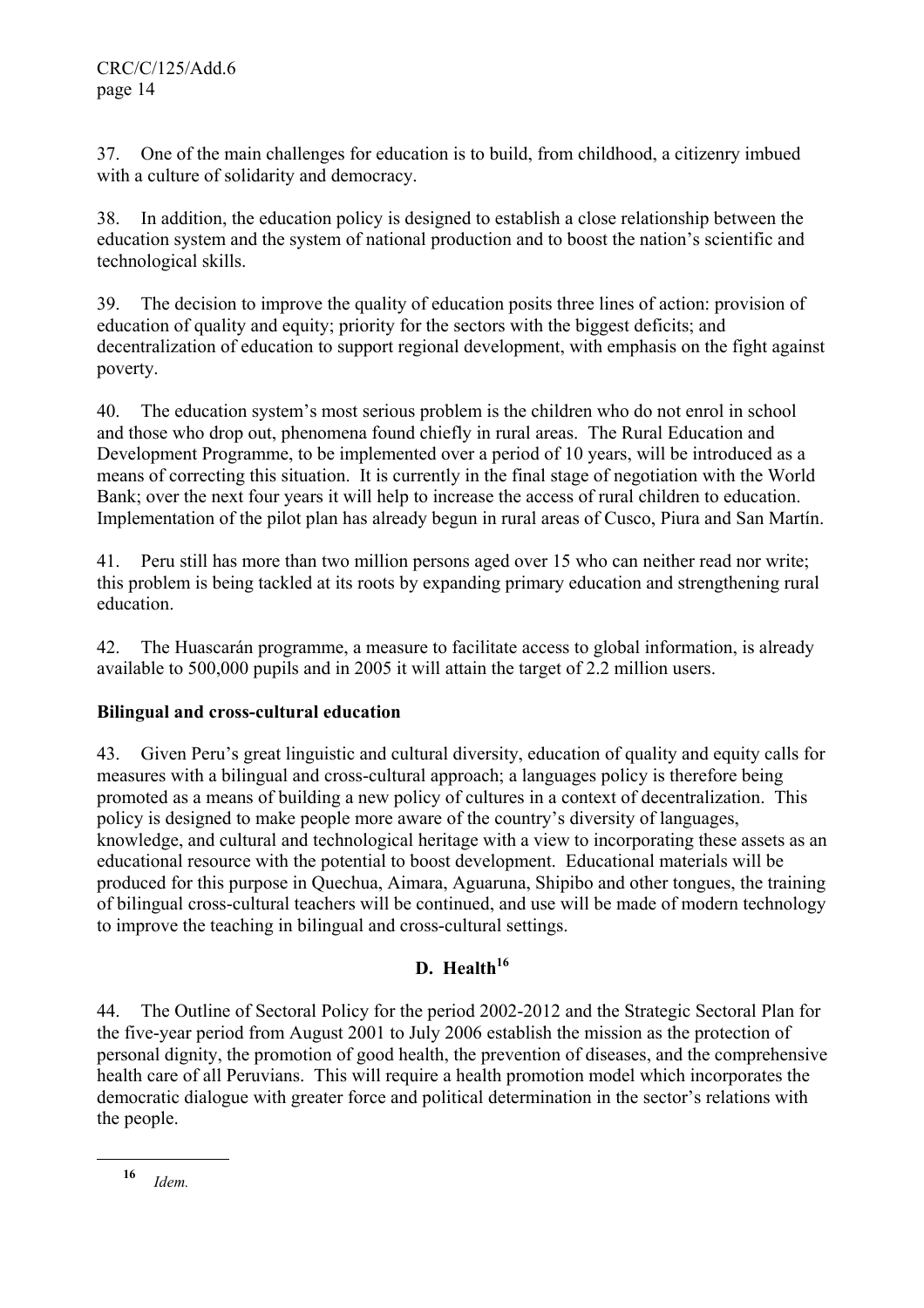45. This promotion model will have as its central aim the reassessment of comprehensive health care; this implies giving increased attention to the social and preventive aspects of health care. The Health Ministry Act created for this purpose the Health Promotion Department as the line agency and technical and standard-setting body in this area.

46. The sector's policy seeks to increase access to the health services and prevent the neglect of families stricken by very serious health problems. In this connection, the Comprehensive Health Insurance Agency, which has been in operation since January of this year, has so far provided cover for more than 3.5 million persons, 56 per cent of the 2001 target coverage of 6.3 million persons.

47. The Peruvian State, in affirmation of its commitment to the extremely poor members of the population, will continue to promote universal access to health care by consolidating a model of universal and sustainable equitable mutual insurance, which 8.2 million persons are expected to have taken out by the end of 2003. It has also set a target for 2006 of affiliation of 100 per cent of the people living in poverty or extreme poverty.

48. A start has been made on transferring all the supplementary food programmes run by the Health Ministry to the National Food Aid Programme (PRONAA) in order to avoid duplication of the measures aimed at one and the same target population. One measure carried out in the first half of 2002 was to supply 354 million food rations to a total of 2.4 million recipients, for a total investment of 65 million dollars.

49. Improvements over 2001 are projected in the population's health through measures carried out in the areas of mother and child health, the fight against emergent and re-emergent diseases, health promotion, disease prevention, provision of services, and support for the equipment of the general services of 23 hospitals.

50. These improvements include the reduction of tuberculosis by 13 per cent, malaria by one per cent, and dengue by 44 per cent, as well as reductions in the incidence of acute diarrhoea by nine per cent and pneumonia by 18 per cent and a decrease of six per cent in the maternal mortality rate.

51. Action will be taken to strengthen health promotion and the prevention and control of transmissible diseases and chronic degenerative conditions through the epidemiological monitoring system, with a view to controlling transmissible diseases which are widespread at the regional and national levels. The targets set for 2006 are to reduce cases of tuberculosis by 20 per cent and of malaria, dengue and yellow fever by 40 per cent and to reduce the number of deaths caused by acute respiratory infections and acute diarrhoea by 30 per cent.

## **II. EXECUTIVE SUMMARY OF THE NATIONAL PLAN OF ACTION FOR CHILDREN AND ADOLESCENTS 2002-2010**

52. The National Action Plan for Children and Adolescents 2002-2010 (PNAI) was designed in the light of the principles set out in the Convention on the Rights of the Child, the country's existing legal framework, the current directions of public policy, and the consensus reached by the participants in the ad hoc consultation, which are in broad agreement on the need to provide equality of opportunities for all of Peru's children in order to eliminate the disparities by means of a national effort stretching over 10 years.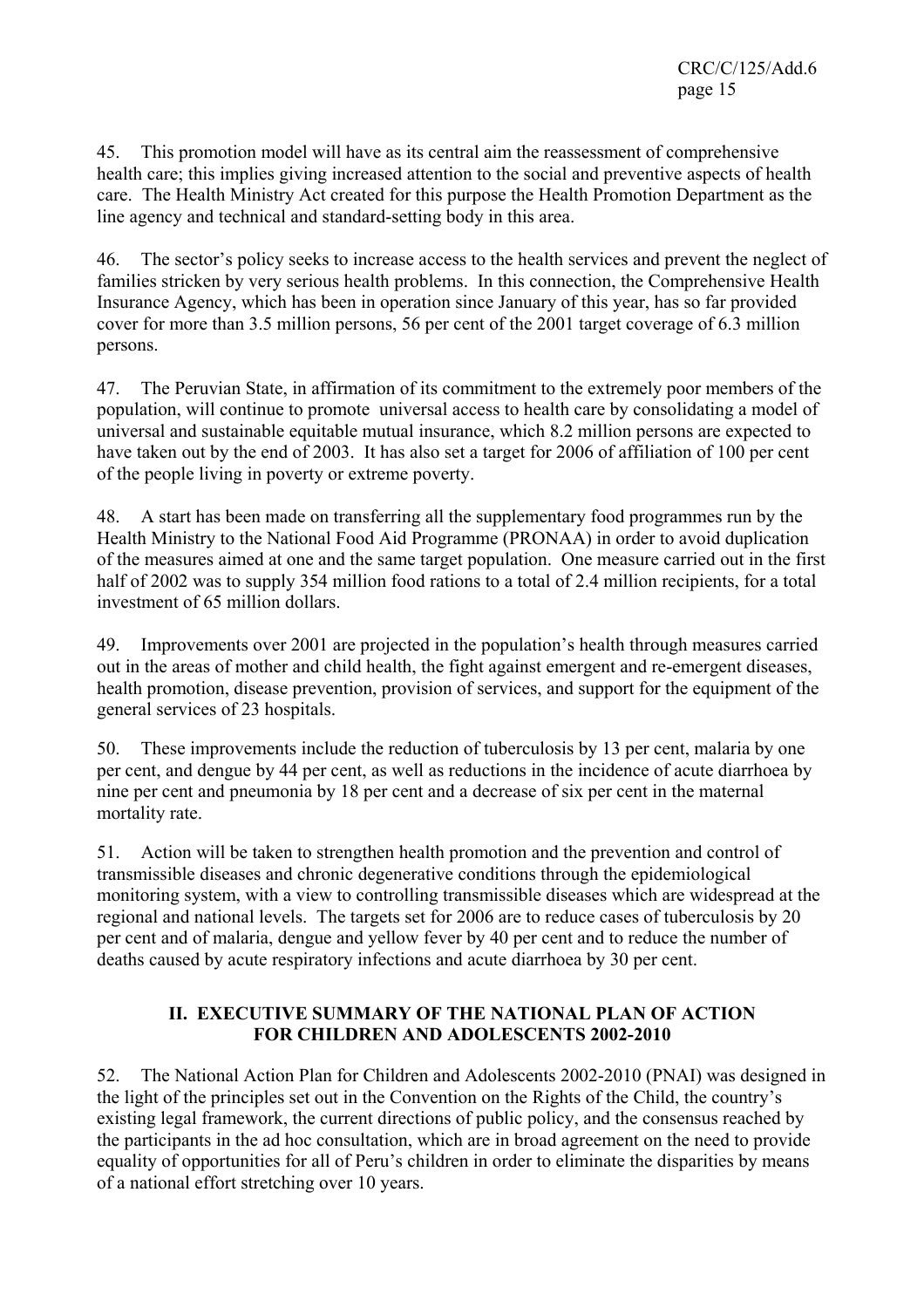53. The strengthening of public institutions, understood as the outcome of the pooling of efforts by the State and civil society, the reconciliation and social monitoring of rights with a view to transparency in the management of public affairs and shared responsibility in decision-making, and the focusing of measures on excluded groups and regions are the general strategies designed to contribute, through the measures taken under the PNAI, to the elimination of the disparities within a generation.

54. A rights-based approach was taken in the preparation of the PNAI, an approach which requires people to recognize children's needs as rights which may be asserted and which form part of their human rights and thus require urgent attention.

55. The design of the PNAI also included a phased approach which, while making it possible to deal comprehensively with the daily lives of individuals, also facilitates an understanding and a valid response to every stage in the lives of children. This phased approach is put into effect in the "life line" (*línea de vida*) methodological strategy, which makes it possible to understand and embrace the many different factors affecting the development of every child, factors which acquire special relevance at specific stages or moments in their lives.

56. The PNAI is described in the following figure:

## **PERU: NATIONAL PLAN OF ACTION FOR CHILDREN AND ADOLESCENTS 2002-2010**

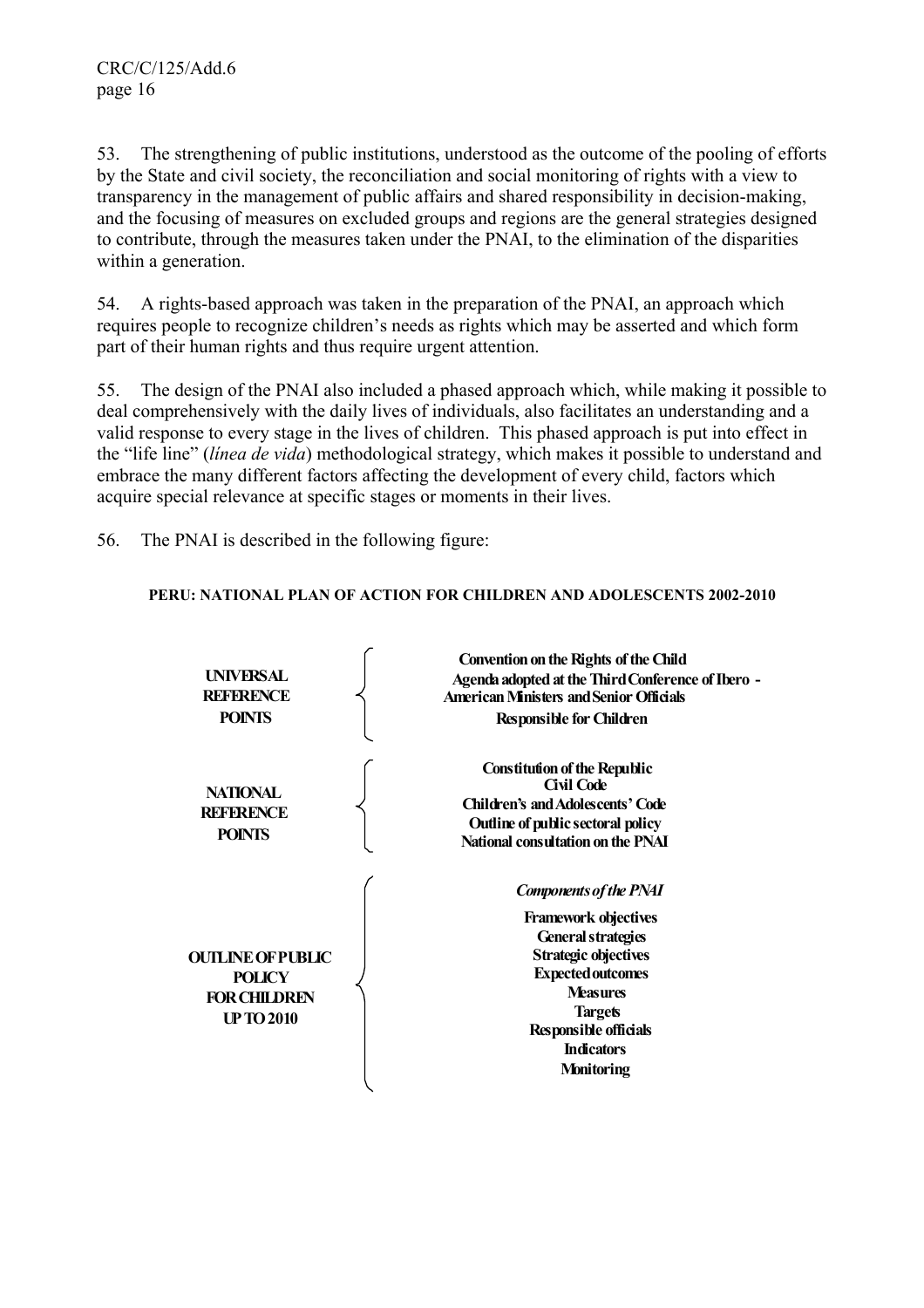# **A. Guiding principles of the PNAI**

## **1. Equal opportunities for all**

57. All children are born free and equal and have the same personal worth and the same rights. All forms of exclusion and discrimination which impair equality must be eliminated.

58. Diversity must be respected, and the country must be seen as a mosaic of cultures in which only respect for these cultures and collaboration among them will make it possible to build a Peru offering equal opportunities for all without any discrimination in respect of sex, age, ethnic origin or religion or discrimination of any other kind.

## **2. Priority for children as subjects of rights and the foundation of development**

59. Priority investment in children will help to prevent poverty and break the circle of poverty reproduction. The PNAI seeks to achieve this in a single generation, in the conviction that investment in children will render the development efforts sustainable.

60. This will mean setting long-term national priorities: provision of quality education for all children; elimination of violence against children and their exploitation; and promotion of their comprehensive health, security and nutrition throughout their lives.

61. It is important for these priorities to be accorded to children by all social actors in the form of a communication strategy for the defence and promotion of rights which includes the mobilization and civic participation in democracy of children, young people and adults of all ages.

## **3. The best interests of the child**

62. All the initiatives taken by the State, civil society and the family must give priority to those measures which best favour children's comprehensive development. The establishment of the best possible foundations for their present and future lives will strengthen society and the family.

63. Listening to children and encouraging them to participate will help them to grow up into citizens aware of their rights and duties. People must respect children's right to express their opinions, form associations and have a say in the adoption of decisions affecting them.

## **4. The family as the fundamental institution for the development of the human person**

64. Coordinated intervention by the different State sectors and by civil society will help to consolidate the family, whose influence will in turn will contribute to children's comprehensive development and well-being.

65. The family space should be reassessed as the primary training and socializing influence, which transmits to children values, correct behaviour, knowledge and social and cultural traditions.

66. The PNAI puts forward the following propositions: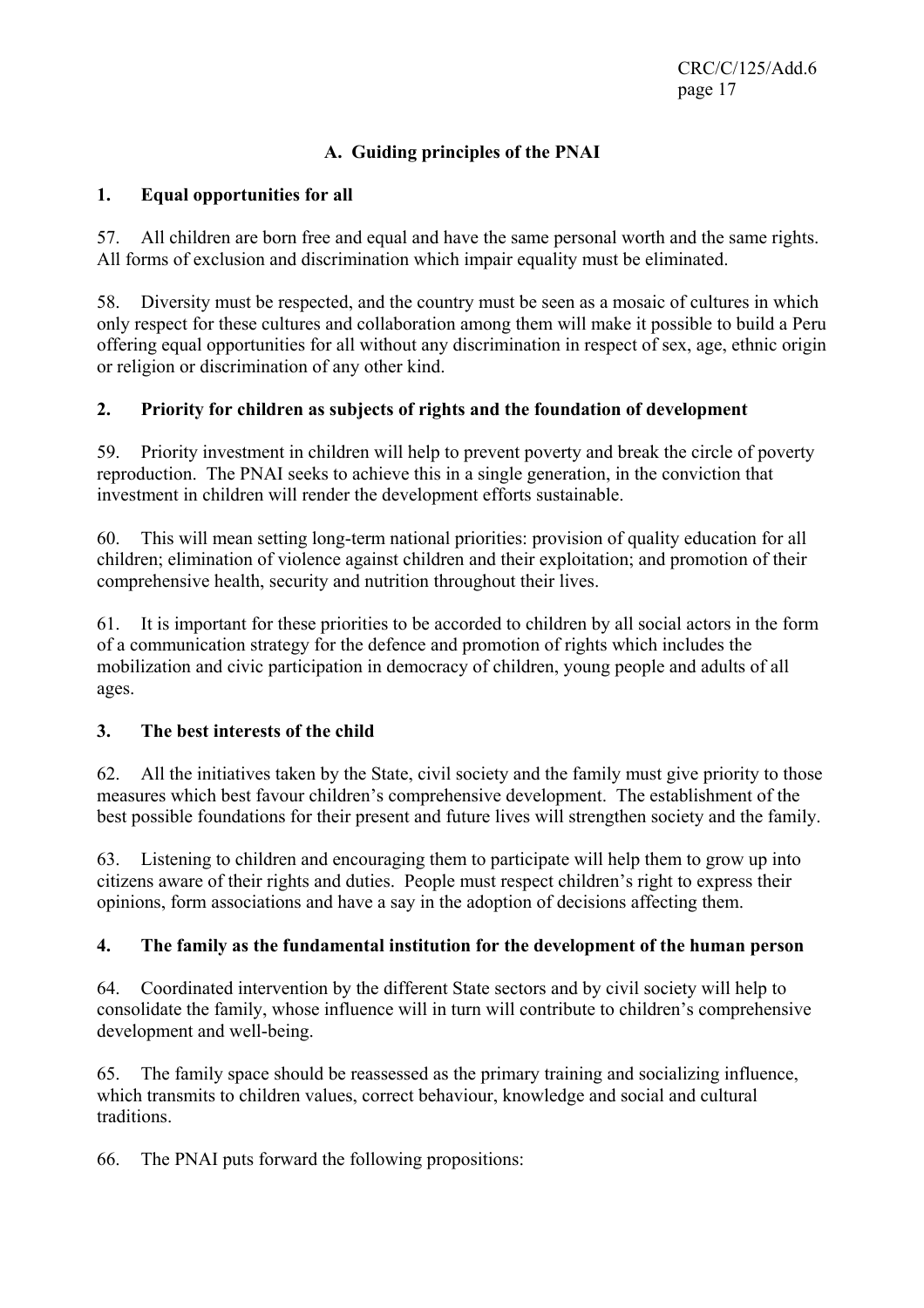#### **Vision**

Peru's children have equality of opportunities and access to quality services and they have a part to play in the exercise, promotion and defence of their rights in conjunction with State agencies, communities and civil society in general, as well as developing to the full within their families in a healthy environment free of violence.

#### **Mission**

To strengthen the capacities of the State, civil society, the family, and children themselves to devise and carry out measures to ensure the exercise of their rights, within a framework of democratic values in which children are priorities on the national agenda

#### **General objectives**

#### *Development objectives based on the principles of the Convention on the Rights of the Child*

- To contribute to the exercise of children's rights and the discharge of their responsibilities within the framework of the law and in a democratic country in which human rights are respected;
- To create the conditions in the State and in civil society to foster the human development of all children and reduce the poverty and exclusion affecting them throughout their lives.

#### **Strategies**

#### **(i) Capacity-building for public institutions**

- Strengthening of the lead agency (MIMDES) of the National System for the Comprehensive Care of Children and Adolescents as part of the process of modernizing and reforming the State;
- Incorporation of the PNAI in annual sectoral operational plans, including identification of the budgets allocated in the PNAI.

#### **(ii) Promoting the reconciliation and social monitoring of rights**

- Making efforts to ensure that the coordination bodies for the fight against poverty and the networks and organizations of civil society commit themselves to the measures taken under the PNAI and participate in their social monitoring;
- Enhancing the capacity of families and communities to provide for, foster and develop children's potential and to commit themselves to monitoring the exercise of children's rights;
- Establishing a communication strategy for the promotion and defence of children's rights through grass-roots mobilization activities and the participation of the various social actors.

#### **(iii) Targeting the measures on the most excluded groups with specific needs**

• With a view to reducing the disparities identified in the current PNAI, targeting its measures on the social groups and the regions exhibiting the most severe effects of exclusion and poverty and discrimination based on sex, ethnic origin or age.

#### **Strategic objectives**

 These are the desired impacts on children in terms of the exercise of their rights and they represent the changes in the situation and status of children to be achieved in the long term; they are interdependent and essential to the exercise of these rights. They have been grouped according to the stages of the life cycle from birth to 17 years of age.

The following are the strategic objectives to be attained by 2010:

- 1. To ensure a healthy life for children from birth to age five;
- 2. To offer quality primary education for all children aged six to 11;
- 3. To create spaces for participation by adolescents aged 12 to 17 and to promote their comprehensive development;
- 4. To introduce a system of guarantees of the protection of the rights of children from birth to age 17.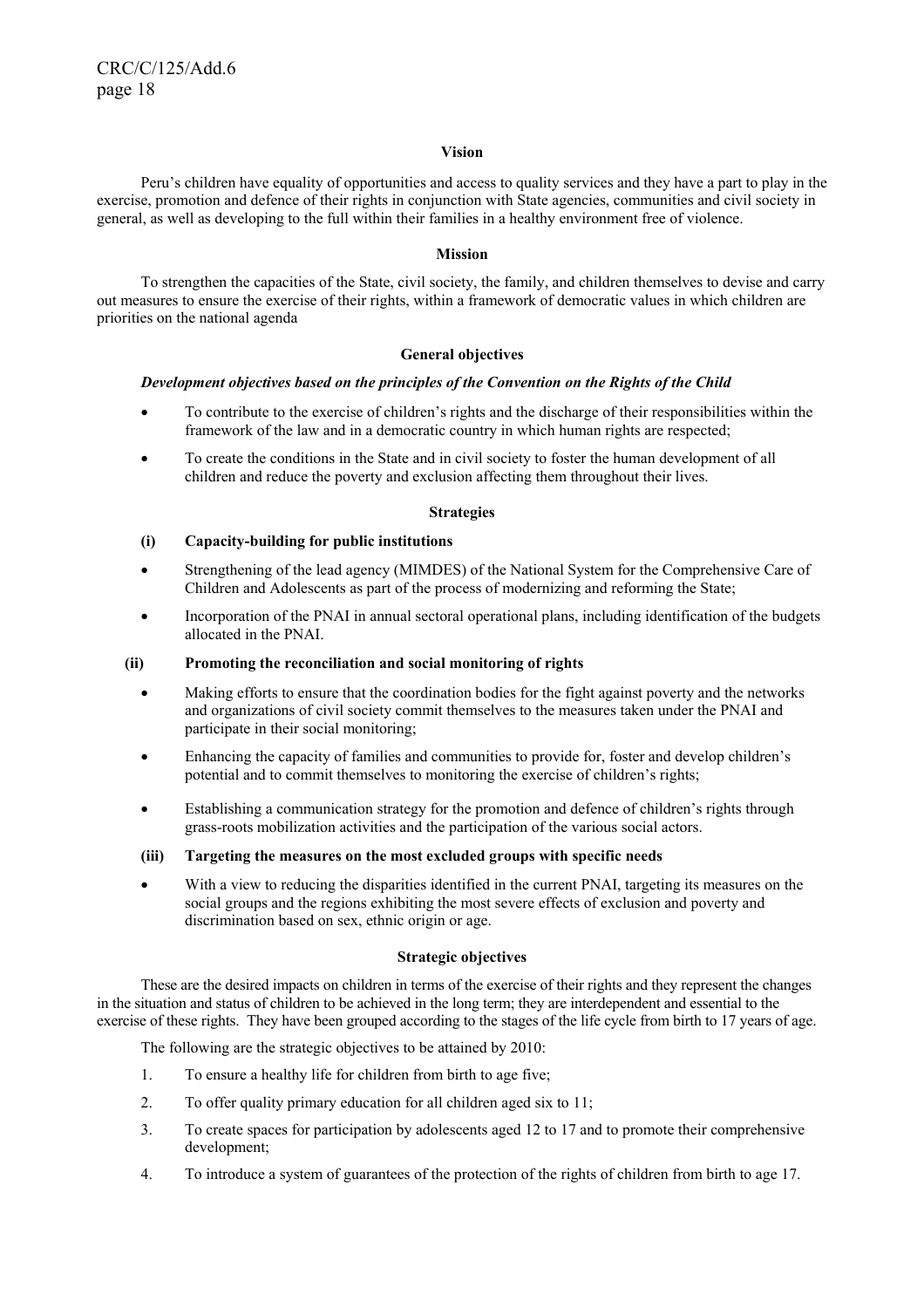|                                                                                                                      | Strategic objective 1: To guarantee children good health from birth to age 5                                                                                                                                                                                                                                                                                                                                                                                                                                                                                                                       |                            |
|----------------------------------------------------------------------------------------------------------------------|----------------------------------------------------------------------------------------------------------------------------------------------------------------------------------------------------------------------------------------------------------------------------------------------------------------------------------------------------------------------------------------------------------------------------------------------------------------------------------------------------------------------------------------------------------------------------------------------------|----------------------------|
|                                                                                                                      | Outcomes by 2010                                                                                                                                                                                                                                                                                                                                                                                                                                                                                                                                                                                   |                            |
|                                                                                                                      | 1. Healthy and safe maternity and childbirth.<br>Exercise of the right to a name and identity by all children.<br>2.<br>All under-twos to have access to breast-feeding and the best supplementary foods.<br>Attention to children's special needs in terms of prevention, diagnosis, intervention and rehabilitation.<br>4.<br>Garanteed conditions for children to exercise the right to life.<br>5.<br>Improvement of children's intake of micronutrients.<br>6.<br>7. Comprehensive child development from an early age.                                                                       |                            |
|                                                                                                                      | Target population                                                                                                                                                                                                                                                                                                                                                                                                                                                                                                                                                                                  |                            |
| <b>General objectives</b><br>1. To contribute to                                                                     | Children from birth to age 5.<br>Women of childbearing age (15-46 years).                                                                                                                                                                                                                                                                                                                                                                                                                                                                                                                          |                            |
| children's exercise of<br>their rights and discharge                                                                 | <b>Strategic objective 2:</b> To provide quality basic education for all children aged six to 11<br>Outcomes by 2010                                                                                                                                                                                                                                                                                                                                                                                                                                                                               |                            |
| of their responsibilities,<br>within the framework of<br>the law, in a democratic<br>country in which human          | Provision of quality cross-cultural basic education for all children.<br>8.<br>Eradication of the worst forms of child labour and promotion of educational alternatives to such labour.<br>9.<br>Target population: Children aged six to 11.                                                                                                                                                                                                                                                                                                                                                       |                            |
| rights are respected;<br>2. To create the<br>conditions in the State                                                 | <b>Strategic objective 3:</b> To create spaces for participation by children aged 12 to 17 and to promote their comprehensive development                                                                                                                                                                                                                                                                                                                                                                                                                                                          |                            |
| and in civil society which<br>will foster the human                                                                  | Outcomes to be attained by 2010                                                                                                                                                                                                                                                                                                                                                                                                                                                                                                                                                                    |                            |
| development of all<br>children and reduce the<br>poverty and exclusion<br>affecting them,<br>throughout their lives. | 10. Quality secondary education;<br>11. Reduction of the teenage pregnancy rate;<br>12. Reduction of sexually transmitted diseases and HIV/AIDS among adolescents;<br>13. Introduction of monitoring arrangements to ensure appropriate working conditions for adolescents over the minimum age for admission to work;<br>14. Prevention and reduction of adolescent violence;<br>15. Reduction of the consumption of legal and illegal drugs by adolescents;<br>16. Creation of conditions to encourage and secure participation by all children.                                                 |                            |
|                                                                                                                      | Target population: Adolescents aged 12 to 17                                                                                                                                                                                                                                                                                                                                                                                                                                                                                                                                                       |                            |
|                                                                                                                      | Strategic objective 4: To introduce a system of guarantees for the protection of the rights of children from birth to age 17                                                                                                                                                                                                                                                                                                                                                                                                                                                                       |                            |
|                                                                                                                      | Outcomes to be attained by 2010:<br>17. Consolidation of a legal order and special system for the administration of juvenile justice;<br>Creation of an infrastructure and services responsive to the needs and culture of all children, with priority for children with specific needs;<br>18.<br>Establishment of reliable systems for providing timely information about children;<br>19.<br>20. Provision of care for children in emergency situations;<br>21. Reduction of the sexual exploitation of children;<br>22. Reduction of maltreatment and elimination of sexual abuse of children. | page 19<br>CRC/C/125/Add.6 |
|                                                                                                                      | Target population: Children from birth to age 17                                                                                                                                                                                                                                                                                                                                                                                                                                                                                                                                                   |                            |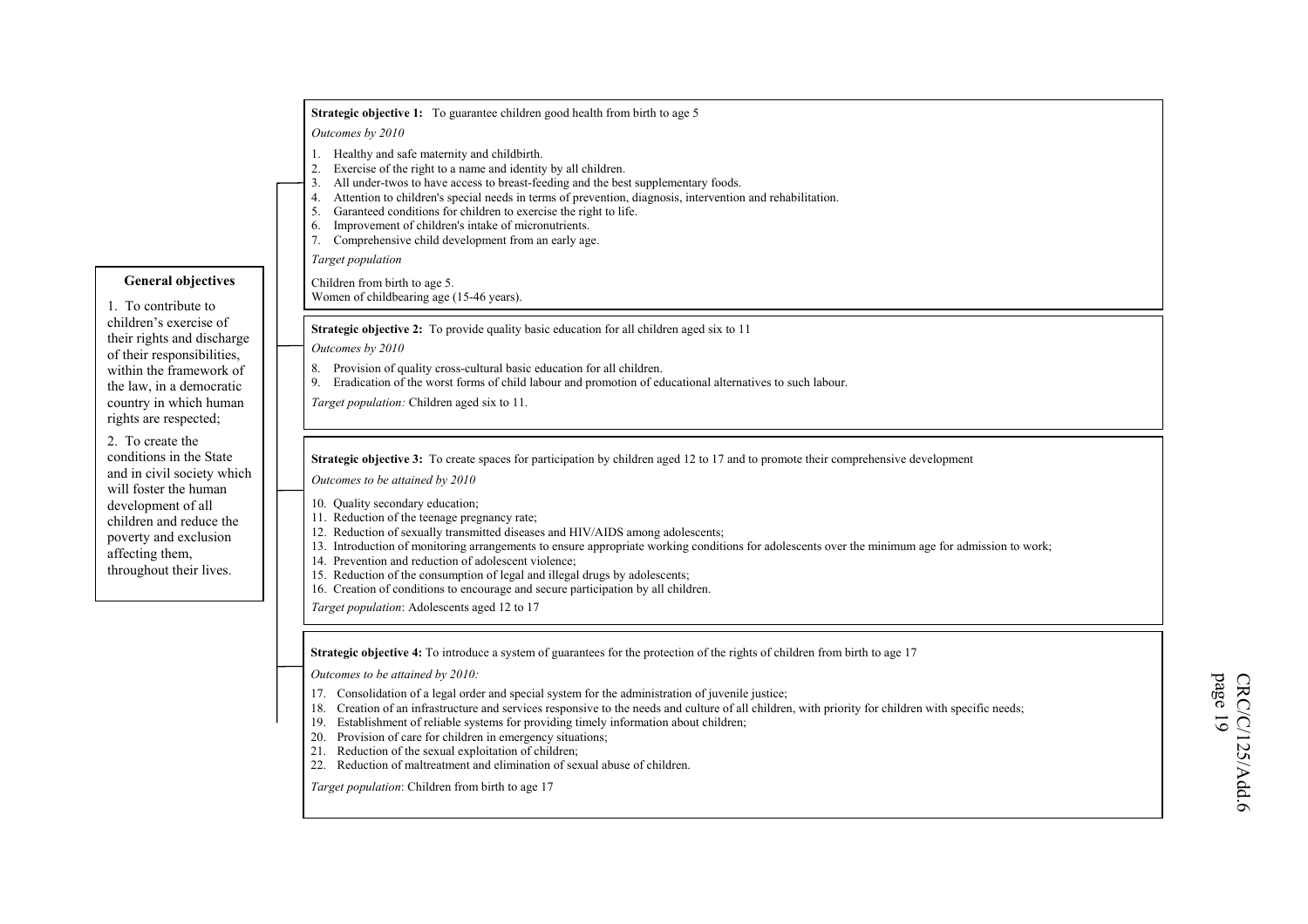## **III. CURRENT SITUATION OF THE RIGHTS OF THE CHILD**

67. The problems of childhood in a multicultural country with great social disparities are not the same for all. However, it is possible to come to grips with this diversity and determine who are the most excluded children and where they are to be found. The phased approach makes it possible to observe these problems at all stages, from conception and pregnancy to the child's birth and physical and mental development up to age 17. This approach, which is the one taken here, covers children's relations with culture, family, school, peers and community.

### **A. Exclusion at an early age**

68. Peru is a young country with a large poor population consisting chiefly of children. It has a total of 10,617,000 children aged under 18 (40 per cent of the total population in 2001), whose needs constitute rights which must be protected by the State, civil society and the family.**<sup>17</sup>**

69. As pointed out earlier, 54.8 per cent of the country's population live in poverty and 24.4 per cent in extreme poverty. Moreover, 40.4 per cent of the members of poor households are aged under 15.**<sup>18</sup>** In other words, in terms of distribution by age children are the most excluded members of Peruvian society and therefore the most vulnerable and exposed to the most risks.

70. The degrees of exclusion vary by culture and geographical region, and indigenous children in rural forest and mountain areas and children living in marginal urban zones in the main cities have been identified as the most seriously affected. The situation of children shows the following internal disparities:

| Indicator                                                            | <b>National</b> | Extremes      |                                         |  |
|----------------------------------------------------------------------|-----------------|---------------|-----------------------------------------|--|
|                                                                      | average         | <b>Better</b> | Worse                                   |  |
| Infant mortality rate (per $1,000$ live births) <sup>19</sup>        | 33,0            | Lima: $20$    | Huancavelica: 84                        |  |
| Total fertility rate <sup>20</sup>                                   | 3,5             | Tacna: $2.0$  | Huancavelica: 6,0                       |  |
| Overall percentage of chronic malnutrition among<br>under-fives $21$ | 25,4            | Tacna: $5.4$  | Huancavelica: 53,4                      |  |
| Percentage of births attended by trained personnel <sup>22</sup>     | 59,0            | Lima: $91,0$  | Huancavelica: 21,0                      |  |
| Illiteracy rate*                                                     | 7,7             | Tumbes: 1.9   | Apurímac: 14,4                          |  |
| School grades completed by age 17*                                   | 8,7             | Lima: $9,8$   | Cajamarca: 6,8                          |  |
| Percentage of children aged 15-17 who cannot read<br>or write*       | 3,8             | Lima: $1.1$   | Provinces of Pacitea and<br>Huánuco: 28 |  |

#### **Social disparities among children**

\* Taken from *La Exclusión Social en el Perú* (Social Exclusion in Peru). UNICEF, June 2001.

**<sup>18</sup>** Technical report No. 002, April 2002: "Main findings of the National Household Survey of Living Conditions and Poverty (ENAHO) - Fourth Quarter 2001". INEI.

**<sup>19</sup>** Demographic and Family Health Survey 2000. INEI and others. Lima, May 2001.

**<sup>20</sup>** *Idem.*

l

**<sup>21</sup>** *Idem.*

**<sup>22</sup>** *Idem*.

**<sup>17</sup>** PNAI 2002-2010. Peru, June 2002.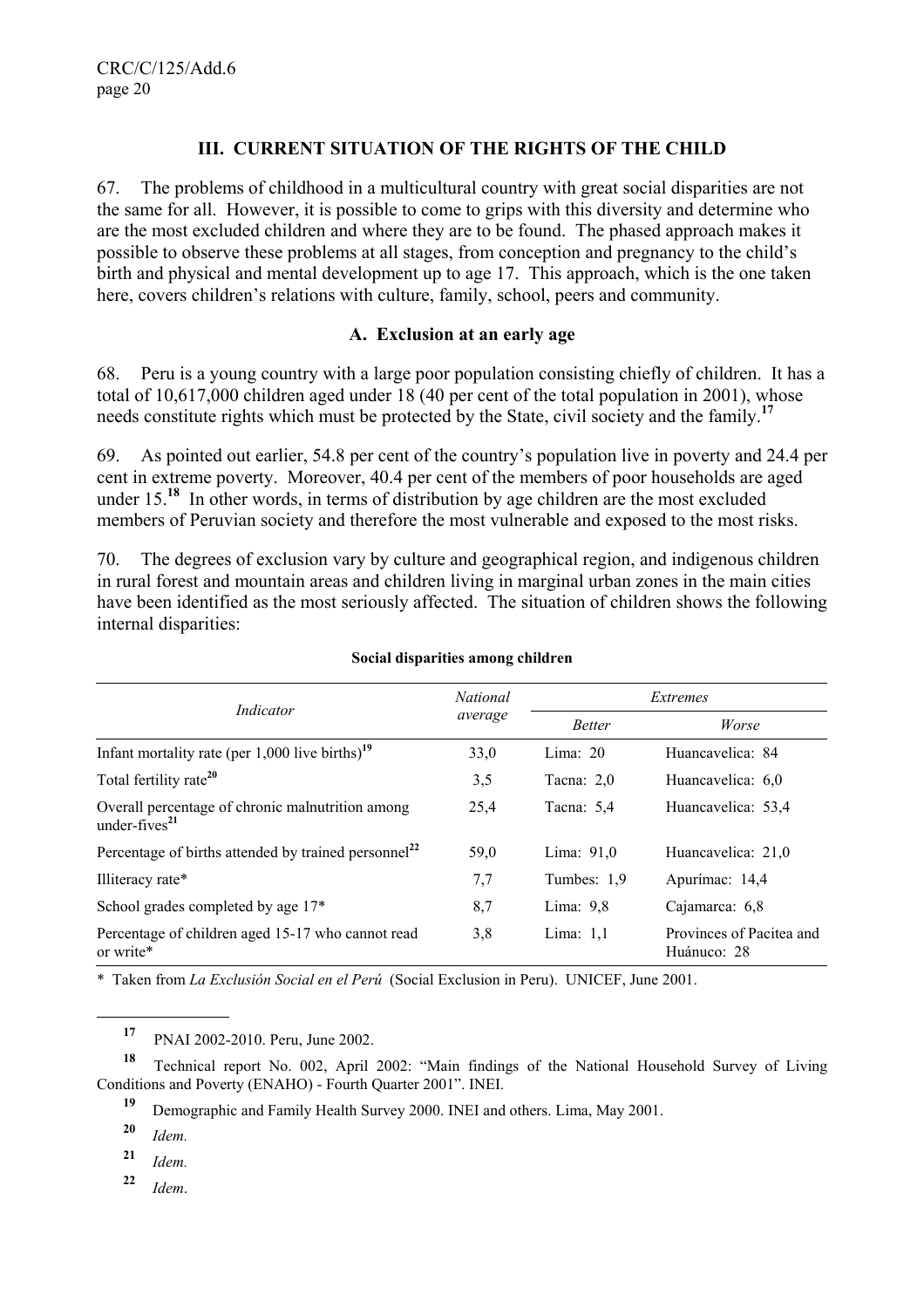## **B. Development in early childhood (0-5 years)**

71. It is established that children's health, nutrition and various abilities begin to develop in their mother's womb. Hence the importance of caring for mothers and guaranteeing children a good start in life, for what happens to them at this stage has an impact throughout their lives. *The right to life and to the maximum extent possible the survival and development of children* are established in articles 6 and 24 of the Convention on the Rights of the Child. This section of the report contains an analysis of the situation of this group of rights, beginning with maternal and perinatal health and infant mortality and ending with nutrition and the stimulation of development.

72. The country's current epidemiological profile reflects the diversity of its living standards and life styles, revealing a mosaic of problems ranging from maternal mortality associated with pregnancy and childbirth in rural areas to the increased incidence of accidents, injuries and violent deaths from various causes in urban areas. The maternal and perinatal health figures are sufficient indicators of the disparity in this field between the country's towns and its poorest and most remote areas.

## **1. The beginning of life**

## **Pregnancy and childbirth**

73. For mothers and children in rural areas, especially in the mountain and forest regions, a healthy delivery in good conditions is still an unattained right. The lack of access to health services having the capacity to take independent decisions and equipped with obstetric facilities and the scant cultural acceptance of childbirth attended by trained personnel are two of the underlying causes of this problem.

74. Peru has one of the highest maternal mortality rates in Latin America. This rate stood at 185 per 100,000 live births in 2000**<sup>23</sup>** and remains a public health problem which impairs equality of opportunity with respect to the right to life. Most of the deaths are connected with problems during pregnancy and inadequate care during childbirth and the perinatal period, for largely avoidable causes. Added to these factors are the women's age and level of education, the spacing of births and the women's health and nutritional status.

75. The presence of anaemia in pregnant women leads to insufficient oxygenization of the foetus and may cause perinatal death due to hypoxia; and among women with moderate anaemia there is an association with the presence of anaemia in their babies. A total of 36 per cent of Peru's women of childbearing age suffer from some degree of anaemia; in rural areas the figure is 41 per cent (ENDES-1966).

**<sup>23</sup>** *Idem.*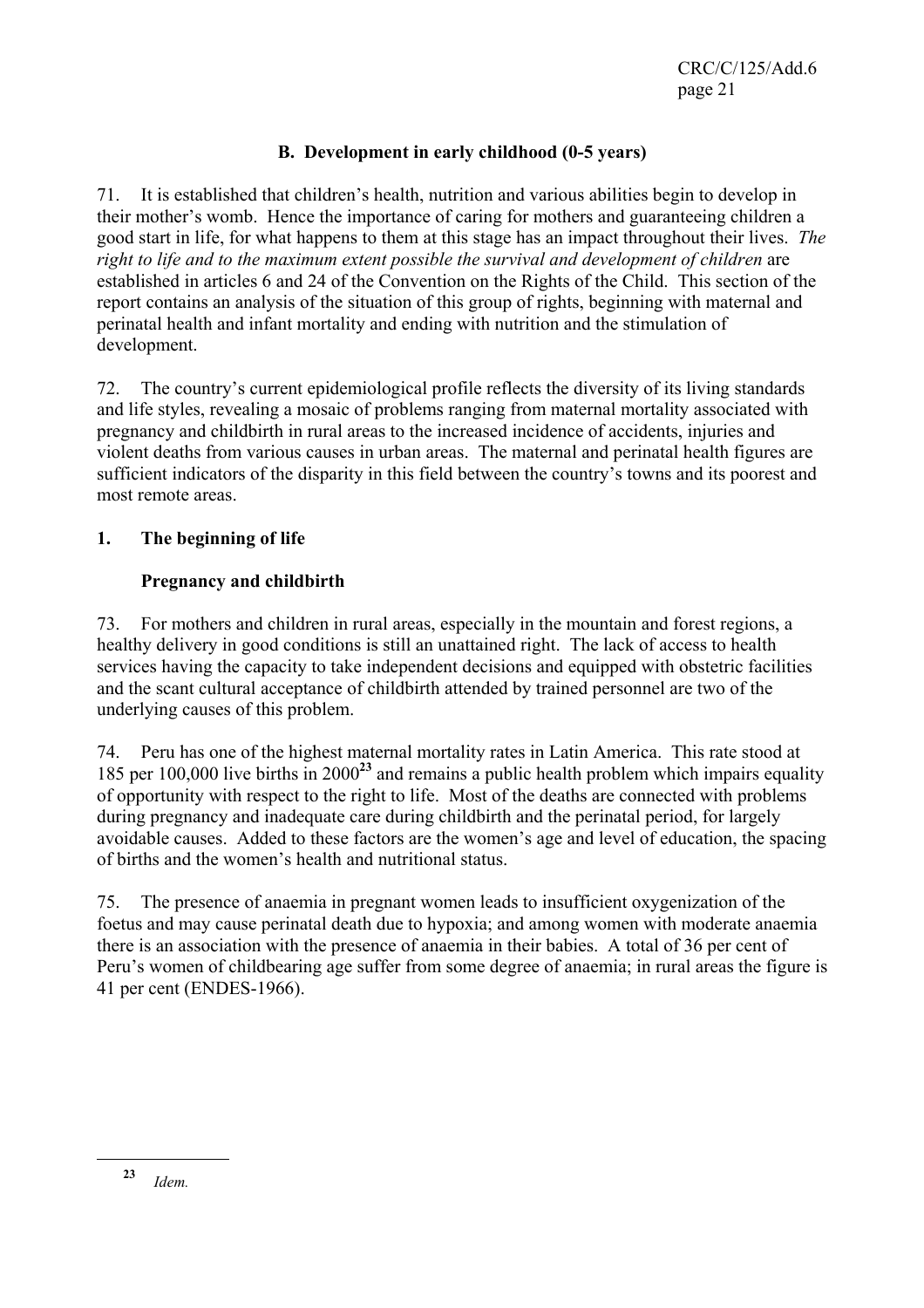|                                     |                                                        | 1996 | <i>2000</i> |
|-------------------------------------|--------------------------------------------------------|------|-------------|
|                                     | Maternal mortality rate (per 100,000 live births)      |      |             |
| National average                    |                                                        | 265  | 185         |
| Puno and Amazonas                   |                                                        |      | $+300$      |
| Lima                                |                                                        |      | 50          |
|                                     | Coverage of antenatal care $(\%)($ at least one check) |      |             |
| National average                    |                                                        | 60   | 77          |
| Extremes:                           | Huánaco                                                |      | 66          |
|                                     | Lima                                                   |      | 96          |
| Childbirth in an institution $(\%)$ |                                                        |      |             |
| National average                    |                                                        | 49,5 | 58          |
| Extremes:                           | Huancavelica                                           |      | 19          |
|                                     | Lima                                                   |      | 94          |

**Figures on the state of maternal and perinatal health in Peru, 1996-2000 <sup>24</sup>**

76. In order to increase the coverage of care for pregnant women and new-born babies in the rural areas of the Andes and the Amazon it is regarded as essential to improve *the population's level of information* about self-care and the nature of the available maternity services and *the quality and cultural relevance of these services* and to ensure correct treatment by health personnel.

### **Infant mortality**

77. Peru still has one of the region's highest infant mortality rates, despite the fact that between 1991 and 2000 it managed to reduce the national rate from 52 to 33 per 1,000 live births;**<sup>25</sup>** this rate is made up chiefly of neonatal deaths due to causes associated with delivery and the perinatal period.

78. However, this reduction in the infant mortality rate between 1996 and 2000 occurred in the population groups with the greatest resources (fourth and fifth quintiles); the rate rose in the poorest groups (second quintile).**<sup>26</sup>**

**<sup>24</sup>** *Idem.*

**<sup>25</sup>** *Idem.*

**<sup>26</sup>** *Idem.*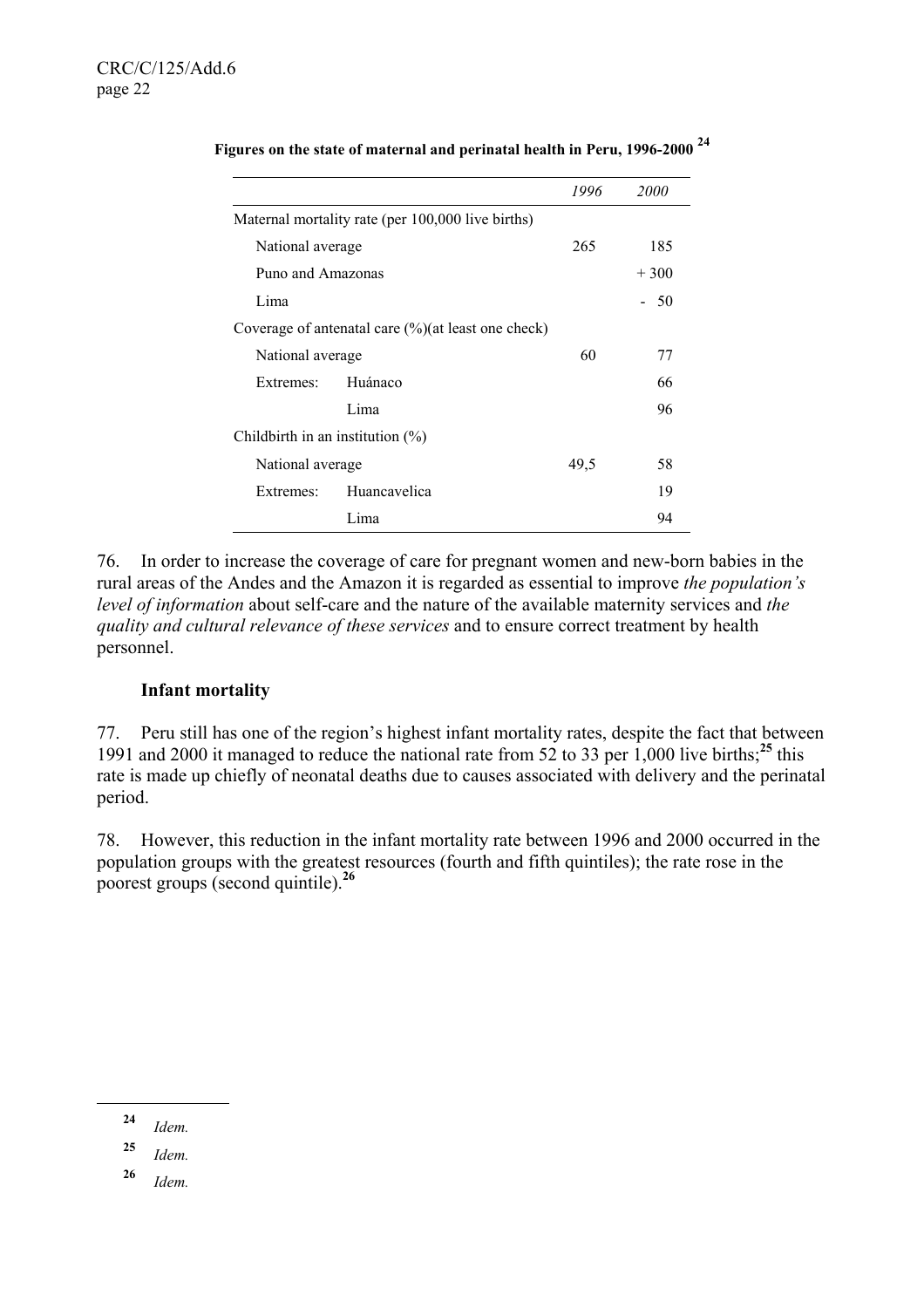

### **INFANT MORTALITY**

79. As in other countries, in Peru infant mortality is associated with the mother's age and education, the order of birth of her children, and the spacing of her pregnancies. The following table**<sup>27</sup>** gives figures on this point.

|                             |    | Childbirth year 1996 Childbirth year 2000 |
|-----------------------------|----|-------------------------------------------|
| Mother's level of education |    |                                           |
| Primary                     | 62 | 54                                        |
| Secondary                   | 32 | 30                                        |
| No education                | 79 | 73                                        |
| Higher                      | 26 | 20                                        |
| Age at delivery             |    |                                           |
| $20 - 29$                   | 43 | 40                                        |
| $30 - 39$                   | 54 | 41                                        |
| $40 - 49$                   | 81 | 80                                        |
| Under 20                    | 59 | 52                                        |

80. For the adolescent-mother age group the mortality rate among babies aged under 12 months is currently 52 per 1,000 live births; the perinatal mortality rate among women aged 40-49 at the time of delivery is particularly high (47 per 1,000) compared with other age groups, especially the 20-29 group (18 per 1,000).**<sup>28</sup>**

l

**<sup>28</sup>** *Idem.*

**<sup>27</sup>** *Idem.*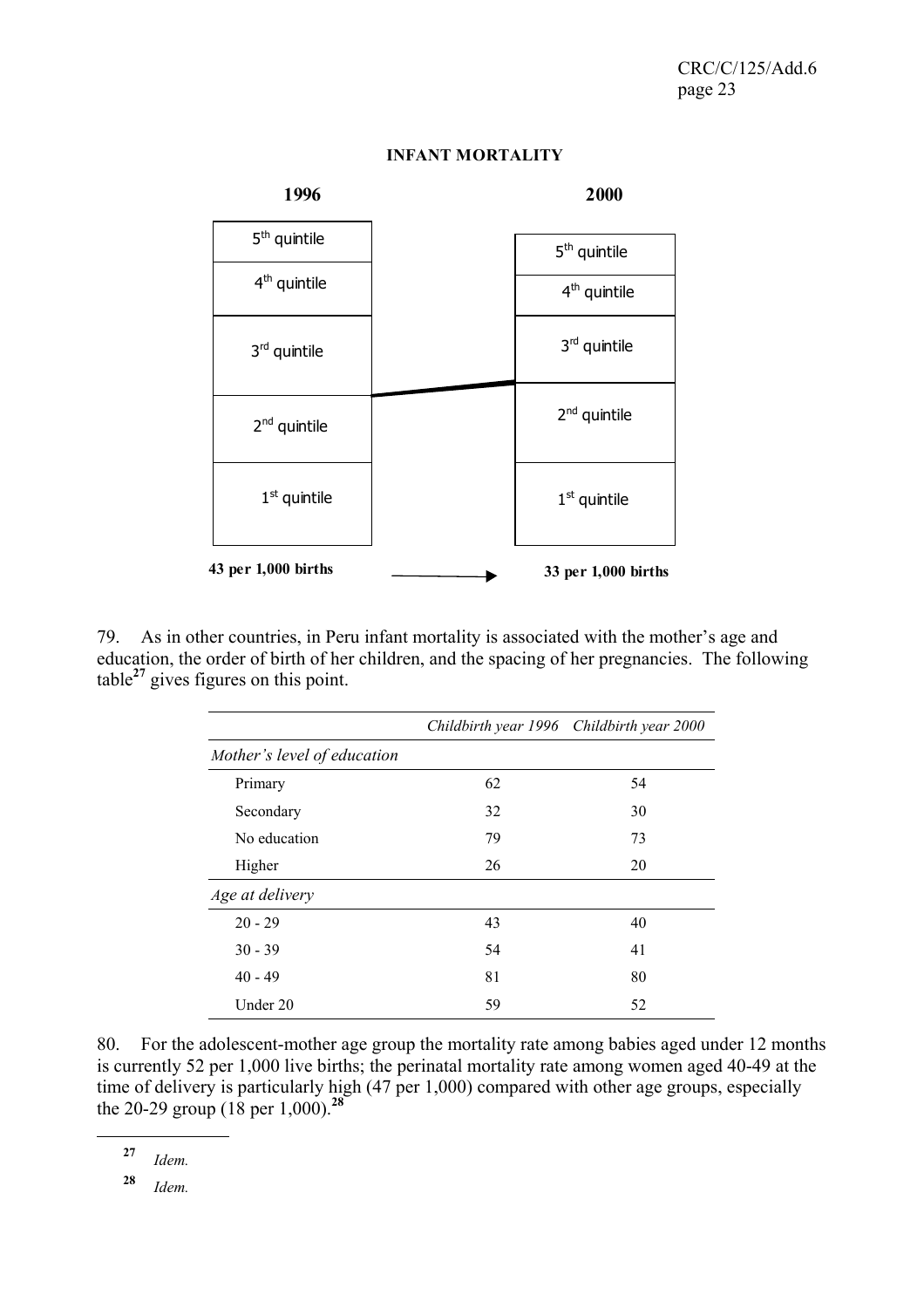81. By place of residence, the highest levels of perinatal mortality are found among women living in the departments of Pasco and Cusco, with rates of 40 and 48 perinatal deaths respectively for every thousand pregnancies lasting seven or more months.**<sup>29</sup>**

82. Some information illustrating the main features of this problem is given below.

# **Infant mortality<sup>30</sup>**

- The annual rate is 60 per 1,000 live births in rural areas and 28 per 1,000 in urban areas; in 1996 the figures were 71 and 35 respectively;
- The denartments with the highest infant mortality rates are Cusco, Huancavelica and Apurímac; the lowest rates are found in Lima, Callao and Tacna;
- The probability of death for children of mothers with no education is three times higher than for children of mothers with higher education.

83. An analysis of the causes of infant deaths in Peru shows that thousands of them are still occurring for avoidable reasons. The annual total of such deaths was estimated to exceed 19,000 in 2000, with 8,000 babies dying during the first week of life and more than half (55%) during the first month; this latter proportion has remained the same for two decades and points to the need to increase the number of deliveries attended and new-born babies cared for in an institution, especially in rural mountain and forest areas.**<sup>31</sup>**

84. The perinatal infant mortality rate is 23 per 1,000 pregnancies lasting seven months or longer<sup>32</sup>, with a similar number of stillbirths or early neonatal deaths.

85. Other causes of infant mortality are acute respiratory infections, traumatism, diarrhoea, and malnutrition. The following table shows the success achieved in the control of immunopreventible diseases affecting infant mortality.

| Year | Measles | Triple (DPT) | Poliomyelitis | Tuberculosis (BCG) |
|------|---------|--------------|---------------|--------------------|
| 1992 | 83.3    | 82.9         | 84.6          | 85.2               |
| 1993 | 76.2    | 86.9         | 87.8          | 88.5               |
| 1994 | 75.1    | 87.4         | 87.4          | 92.1               |
| 1995 | 98.9    | 94.8         | 92.9          | 96.2               |
| 1996 | 86.6    | 100.5        | 100.6         | 96.9               |
| 1997 | 91.9    | 98.6         | 97.0          | 98.5               |
| 1998 | 94.5    | 99.6         | 98.6          | 96.2               |
| 1999 | 92.5    | 98.9         | 95.9          | 97.0               |
| 2000 | 97.2    | 97.7         | 93.1          | 93.2               |

### **Immunization coverage, 1992-2000 (%)**

*Source*: MINSA, Office of Statistics and Information.

l

**<sup>30</sup>** *Idem.*

**<sup>29</sup>** *Idem.*

**<sup>31</sup>** PNAI 2002-2010. Peru, June 2002.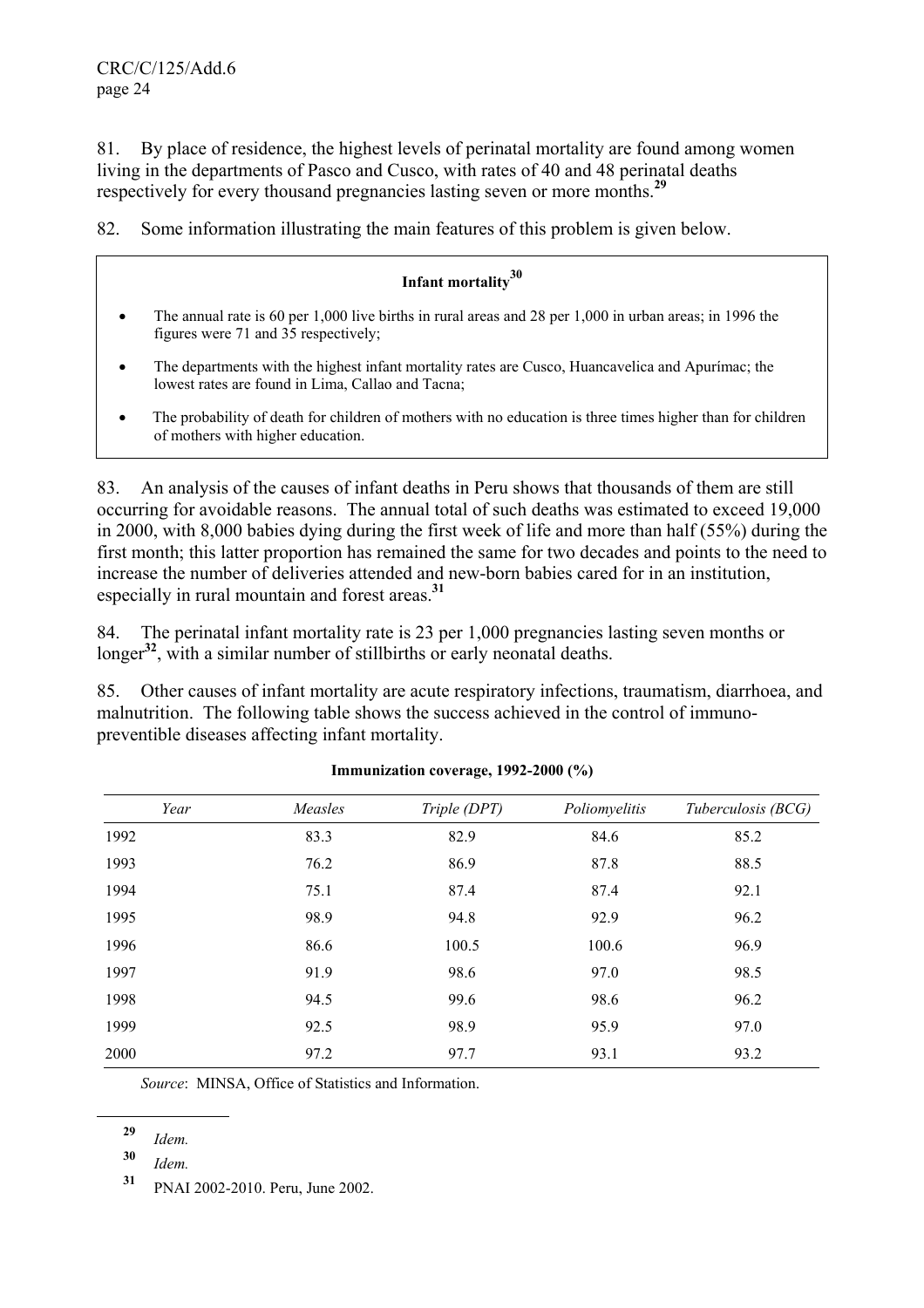CRC/C/125/Add.6 page 25

86. The Comprehensive Health Insurance Agency was established recently (January 2002) as a financial mechanism of the Ministry of Health (MINSA) in order to help to reduce maternal and infant mortality and to provide access to health care for all pregnant women and for all children aged under four years, including the cost of medicines, treatment in hospital, diagnostic examinations, and medical materials. The Agency's intention is to provide free care for the poorest families.

## **2. Nutrition**

# **Breastfeeding33**

87. Breastfeeding is a widespread practice in Peru: 98 per cent of the babies born in the five years preceding ENDES-2000 had been breastfed to some extent. Fifty-four per cent of babies were breastfeeding within an hour of birth.

88. In 2000 some 58 per cent of babies were exclusively breastfed up to the age of six months (19 per cent more than in 1996), and there was an increase in the average duration of exclusive breastfeeding from 2.7 months in 1996 to 4.2 months in 2000. This increase was due to the effort made to mobilize resources and the implementation of institutionalized strategies and measures by MINSA. However, exclusive breastfeeding remains under threat from cultural practices: the introduction of liquids and other diluted foods such as soups, broths and infusions of little nutritional content.

89. Supplementary feeding of under-twos (during weaning) is usually insufficient in quantity, quality and frequency; this is a problem requiring priority attention, for it has an impact on a child's nutritional state at a critical time when most of the development of the nervous system is completed.

90. It is recognized that this problem and other child-nutrition problems call for improved training and further training by the personnel of the various health facilities.

# Micronutrients<sup>34</sup>

91. Consumer surveys indicate that 58 per cent of under-twos do not take in enough energy. They also indicate that 67 per cent of them consume insufficient vitamin A and 42 per cent insufficient iron. These deficits are even greater in rural forest areas, where 77 per cent take in insufficient energy, 81 per cent insufficient vitamin A, and 81 per cent insufficient iron.

92. In the case of vitamin-A intake, in 1999 MINSA, with PAHO and UNICEF support, introduced the provision of supplements in the areas of greatest risk with high rates of infant mortality, unsatisfied basic needs, and illiteracy.

93. Anaemia, associated with a low intake of iron, is very widespread in Peru. In 2000, 70 per cent of under-twos suffered from some degree of anaemia, most of the cases occurring among

**<sup>32</sup>** Demographic and Family Health Survey 2000. INEI and others. Lima, May 2001.

**<sup>33</sup>** *Idem.*

**<sup>34</sup>** *Idem.*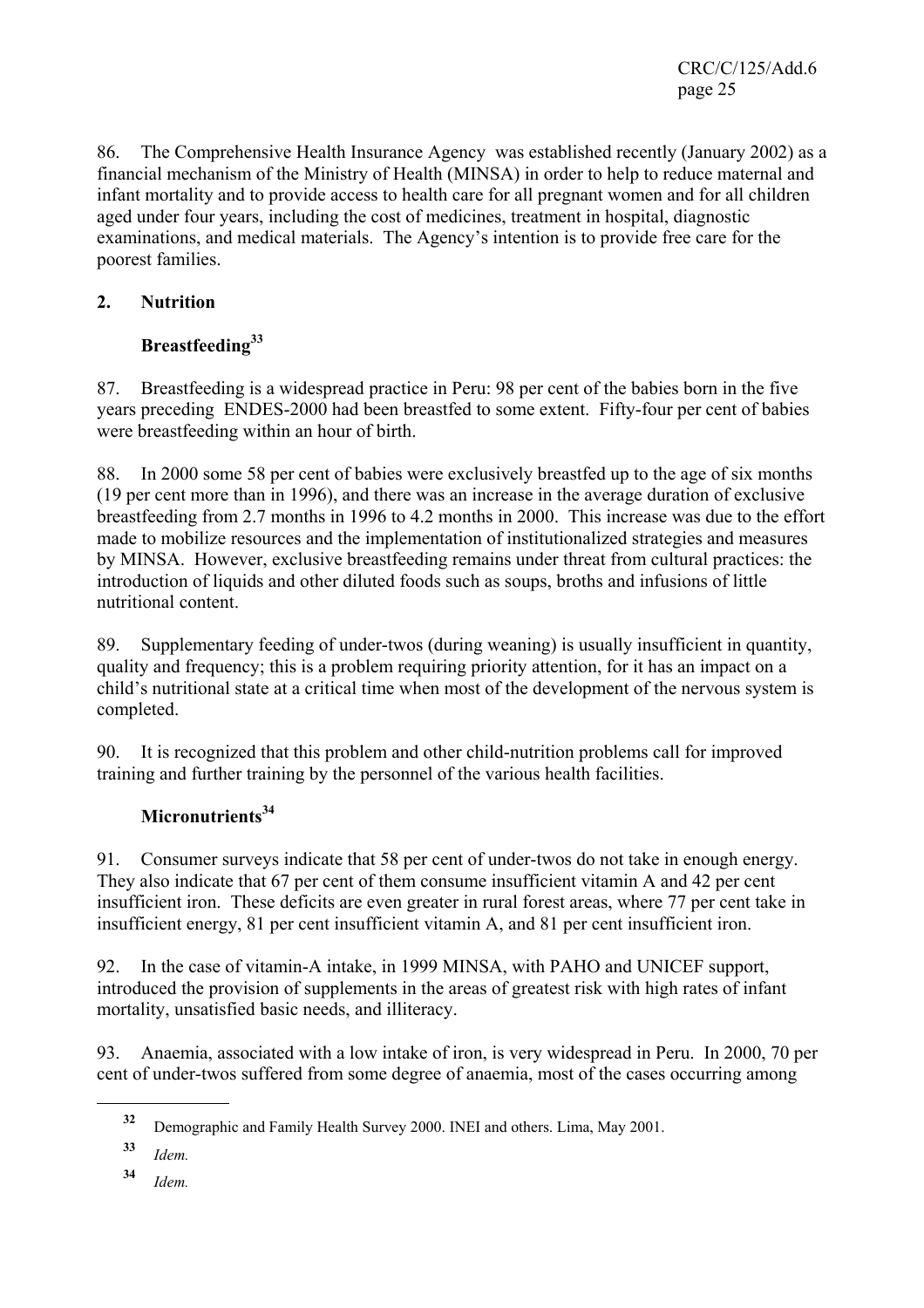children living in the mountains (56%) and in the country's other rural areas (53%). Anaemia affects 71 per cent of under-fives in Cusco and more than 62 per cent in the departments of Tacna and Puno.

94. In the case of disorders due to iodine deficiency Peru achieved the target of universal iodization of salt for human consumption. The international agencies certified the virtual elimination of such disorders, and the conditions for sustainability have been maintained.

95. The micronutrient supplement programmes are being evaluated with a view to improving their coverage of the population at greatest risk. Their effectiveness will depend on the extent to which they are adapted to the cultural patterns of the country's different regions and on the design of access strategies for sparsely populated areas.

## **Chronic malnutrition35**

96. There have been no changes in the past five years in the chronic malnutrition rate among under-fives. This means that 25 per cent of these children suffer from chronic malnutrition. The three national surveys carried out in the past decade revealed a considerable gap between the incidence of chronic malnutrition in urban areas (13 per cent in 2000) and rural areas, where the rate remained unchanged (40 per cent in 1996 and 2000)

97. Underweight for height or acute malnutrition affects only one per cent of children and remains at a similar level as in earlier years. It is an indicator of recent malnutrition resulting from poorer diet and/or the presence of illness in the recent past.

98. It must be stressed that the reduction of child malnutrition has not been enjoyed by the poorest population groups and has thus increased the inequity. Given that malnutrition is closely associated with underdevelopment and poverty, it will not be possible to strengthen and improve the coordination of the existing nutrition programmes unless nutrition is made one of the first priorities on the national agenda.

## **National food aid programme (PRONAA)**

The mission of this decentralized institution is "**To help to improve the dietary and nutritional standards of the population living in extreme poverty by carrying out food aid and food security programmes aimed principally at vulnerable groups at high nutritional risk".**

### **General objectives**

- (a) To promote the comprehensive development of women and families on the basis of gender equity;
- (b) To promote the participatory and sustainable development of grass-roots social organizations and peasant and indigenous communities;
- (c) To promote the development and comprehensive care of the populations at risk.

## **Specific objectives**

 (a) To promote participation by the people in order to secure the comprehensive development of an organized population;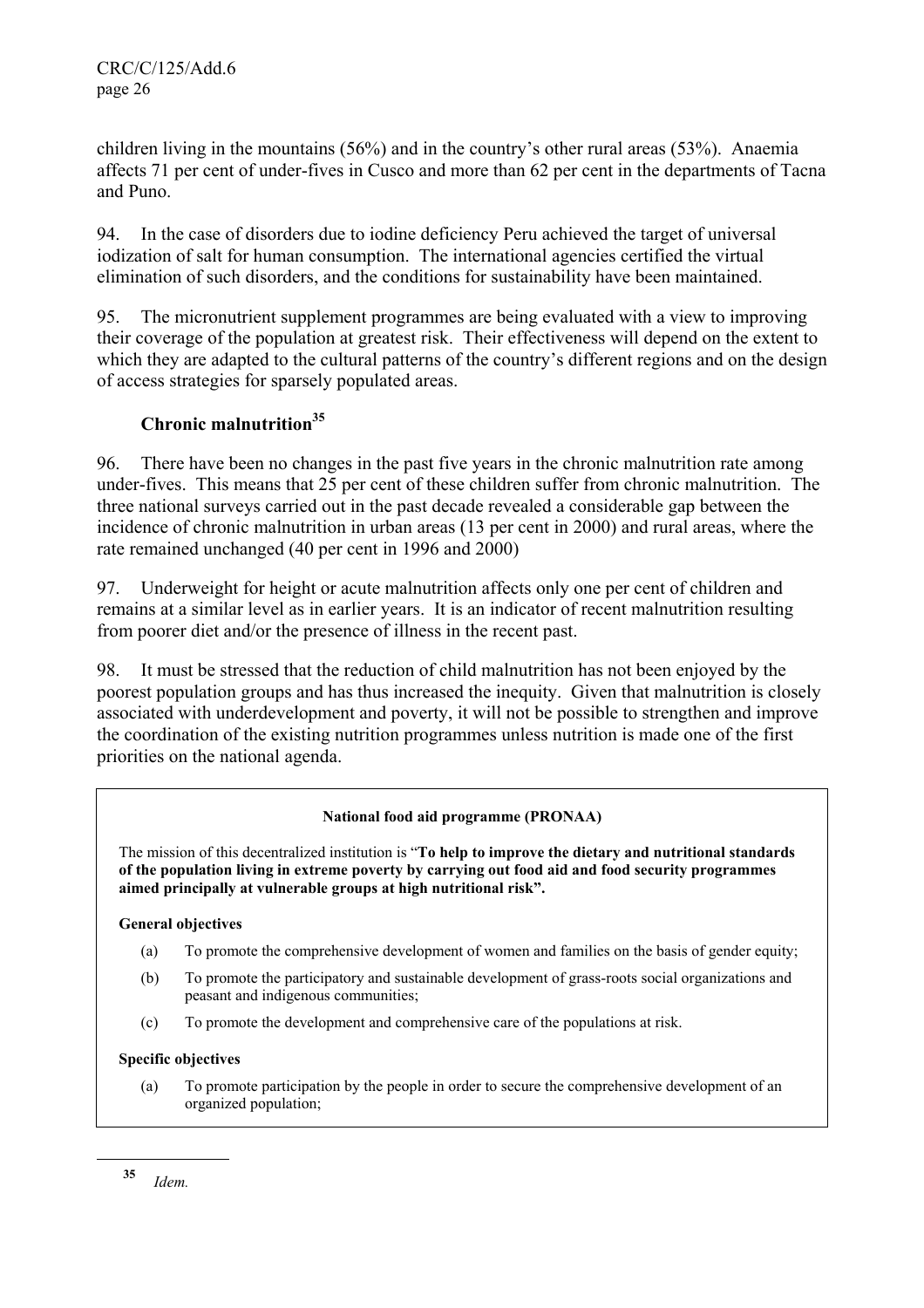- (b) In the medium term PRONAA must succeed in reaching the population in need of food aid and food security by taking advantage of its managerial capacity and its experience in programme leadership;
- (c) To optimize the institution's technical and administrative management capacity;
- (d) To promote measures to enhance the institution's image by converting it into an efficient and effective agency for the implementation of social programmes.

#### **Target population**

The target population consists of the groups living in conditions of extreme poverty and a situation of nutritional vulnerability. Within this framework, priority attention is to be given to the following population groups:

- (a) Children aged under five years, with the emphasis on the under-threes;
- (b) Children of school age;
- (c) Pregnant women and nursing mothers;
- (d) Population groups in situations of nutritional risk (the sick and the elderly);
- (e) Population groups in emergency situations (natural disasters or accidents).

The target population also includes organized groups (mothers' clubs, public canteens and peasant communities) whose purposes are connected with the improvement of food security. PRONAA also helps small agricultural producers and small-scale fishers by buying their products to guarantee the food security of the target population.

PRONAA has the following programmes for children:**<sup>36</sup>**

- **Food Programme for Children (PAI)**, aimed at under-fives. As of the first half of 2002 the PAI had reached out to 287,010 children and distributed 6,069 metric tons of food.
- **Food Programme for Schools (PAE)**, aimed at children aged six to 12. As of the first half of 2002 the PAE had reached out to 802,936 children of school age and distributed 6,724 metric tons of food.
- **Children's Programme**, aimed at children living in the hostels and homes run by the country's various social institutions. By the end of the first six months it had reached out to 14,469 children and distributed 317 metric tons of food.

### **3. Initial education**

l

99. Initial education is the first level of Peru's education system and as such is intended to provide comprehensive and good-quality training to foster the development of children aged under six, respecting their identities and supporting the education services and the capacity of the family and the community to take better care of children's early development. This training is provided by initial education schools and special arrangements known as non-school programmes (PRONOEI).

100. The net attendance rates in initial education have been as follows: for four years: boys - 49.5 per cent, and girls - 53 per cent; and for five years: boys - 66 per cent, and girls - 69 per cent.

**<sup>36</sup>** Report on measures for children programmed by PRONAA for 2002. Planning and Budget Office. Lima, October 2002.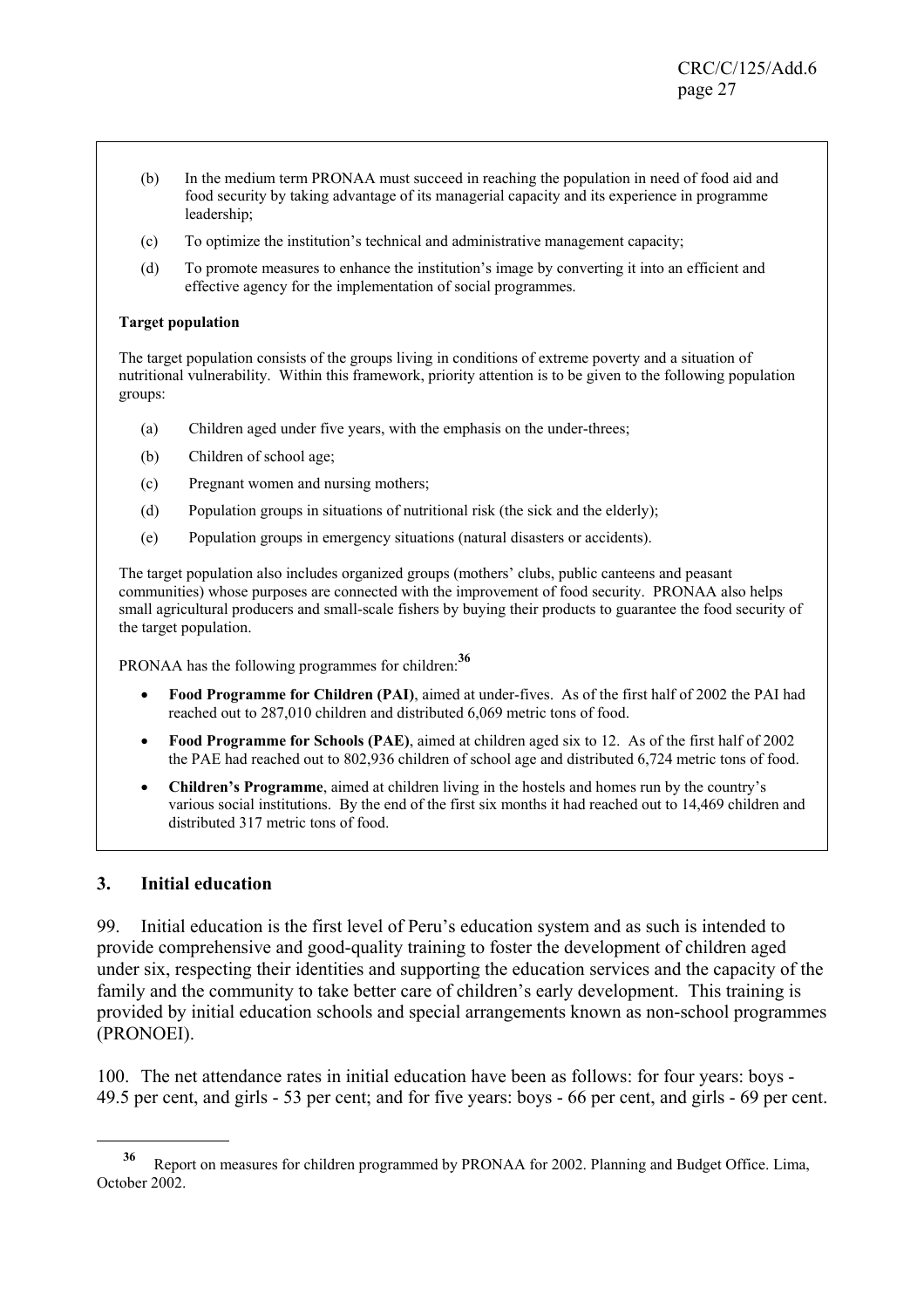By geographical region the figures are: Metropolitan Lima - 50 per cent; rest of the coast – 51 per cent; mountains - 40 per cent; and forest 47.5 per cent. The following table shows the differences in the net attendance rates by region between 1997 and 2000.

| Age         | 1997  |       | <i>2000</i> |       |
|-------------|-------|-------|-------------|-------|
|             | Urban | Rural | Urban       | Rural |
| Three years | 20,6  | 23,7  | 29,2        | 20,3  |
| Four years  | 54,7  | 37,1  | 53,0        | 49,7  |
| Five years  | 78,3  | 52,8  | 74,2        | 58,8  |

*Source*: INEI. National Housing Survey - Fourth Quarter.

101. The non-school programmes**<sup>37</sup>** number 17,000 for the whole country and cater for 400,000 children aged three to five years. The direct and indirect educational provision for the under-threes is insufficient (especially as this is age at which the potential of the human being begins to flower): the coverage of three-year-olds was 41.5 per cent in 1999. The non-school programmes for children aged four to five have little control over the results in poor areas and offer a very precarious service, generally limited to boring activities conducted in closed spaces. For these and other reasons, children aged under six from extremely poor households continue to exhibit severe deficits in their early development, nutrition and health.**<sup>38</sup>**

### **National Wawa Wasi Programme (PNWW)**

The PNWW has been developed at the national level for children aged up to three years from poor and extremely poor homes. It thus caters for the children of working mothers, providing a comprehensive service: a balanced diet, development stimulation, and preventive health care. One of the pillars of this programme is the promotion and dissemination of a culture of correct upbringing designed to teach sound practices for the stimulation of children's development. This culture is defined as the knowledge, customs, attitudes and values possessed by the family and society in respect of the raising and care of children

| <b>PNWW</b>                       | 1999   | 2000    | 2001     | $2002*$ |
|-----------------------------------|--------|---------|----------|---------|
| Children covered by the programme | 11 736 | 24 075  | 28 4 7 6 | 33 517  |
| Number of mothers-carers          | 1467   | 2 9 6 0 | 3 5 3 0  | 4 1 4 9 |
| Number of management committees   | 108    | 227     | 255      | 316     |
| Number of Wawa Wasis              | 1 074  | 2 702   | 3 2 1 5  | 3 8 7 4 |

\* Figures up to June 2002

l

*Source*: National Wawa Wasi Programme

102. The following projects are currently being executed in initial and primary education:

 (a) **The radio brings us together.** This project is designed to improve the quality and equity of basic education in rural areas by means of radio broadcasts; it is

**<sup>37</sup>** The non-school initial education programmes are designed to provide a comprehensive service for children aged three to five years and have strong grass-roots participation.

**<sup>38</sup>** PNAI 2002-2010. Lima, June 2002.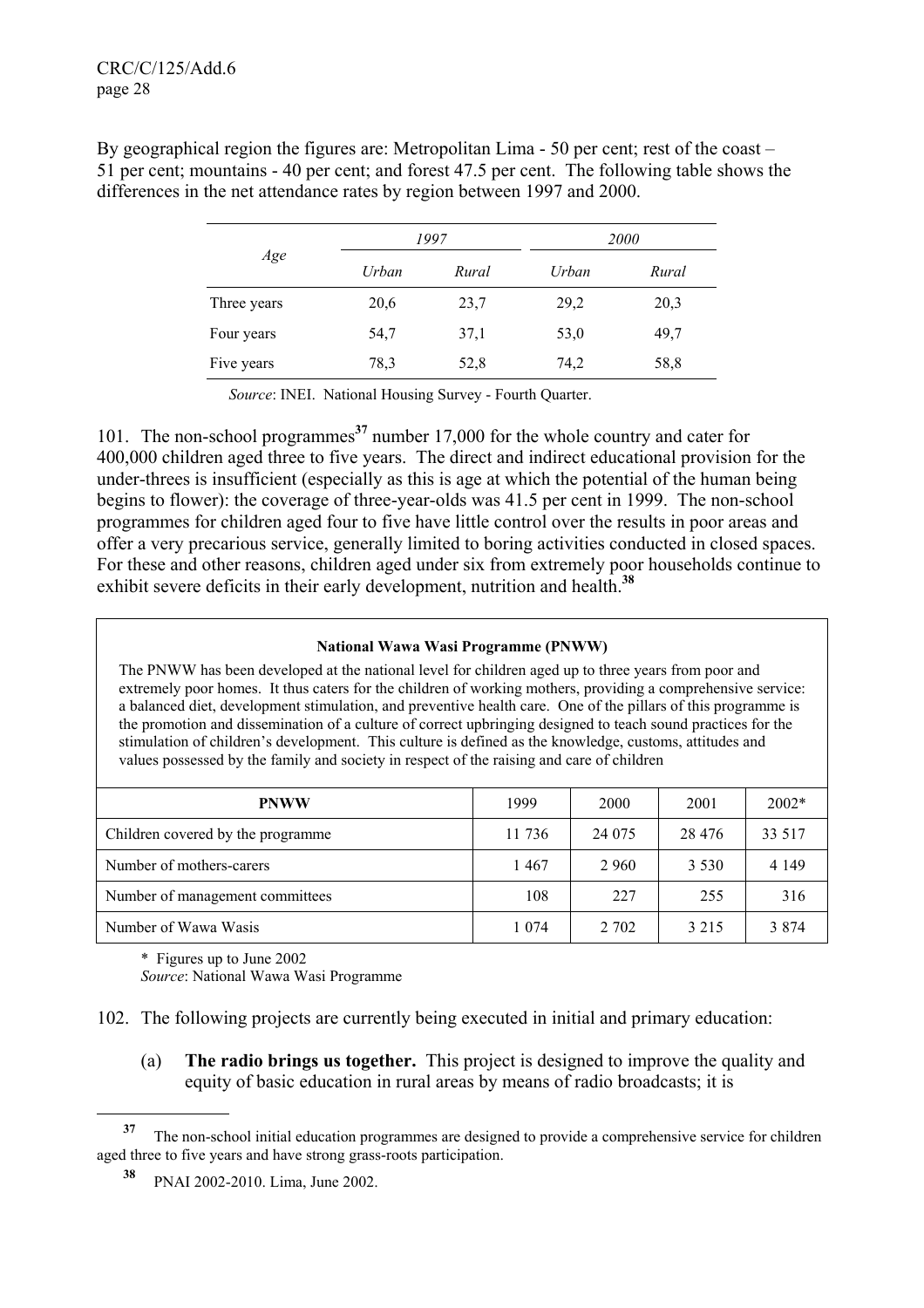implemented by the Ministry of Education and funded by the Organization of American States. Participating countries: Chile, Colombia, Mexico, Peru and Venezuela;

- (b) **Schools of the future.** This pilot project is designed to ensure that pupils use information technology in the form of special software by promoting the development of their abilities and attitudes and through introductory projects;
- (c) **Educational materials project Andrés Bello Agreement.** This project is being implemented under the Andrés Bello Agreement, one of whose purposes is to improve education systems; the aim is to build up the national capacity of Bolivia, Ecuador and Peru to produce innovative educational materials to enhance the quality of education in primary schools in the areas of integrated communications, mathematical logic and science, and the environment.

## **4. The right to a name**

103. It is essential for the purposes of personal identification for births to be recorded at a registry office and for the corresponding certificate to be issued. The exercise of the right to a name depends not only on prompt registration but also on correction of failure to register a birth; the causes of such failure include:

- Distance from a registry office
- Shortcomings of municipal registry offices
- Inadequate legal provisions which impair the credibility of the requirement of registration
- Discrimination against mothers at the time of registration
- Parents' lack of awareness of the rights of the child

104. In practice, it is usually the mother who goes to the civil registry office to register her child when he or she has been born of an extramarital relationship. This is when the difficulty arises, for if the father is not present the current legislation (the Civil Code and the Regulations of the National Register of Identity and Civil Status) prohibits the registration of a child in his father's name.

105. The exact total of unregistered children is not known, but according to UNICEF**<sup>39</sup>** 15 per cent (110,000) of Peru's children are not registered with the relevant agencies. Taking as a yardstick the district of Lima, where access to a registry office is relatively easy and nine per cent of children were not registered in 1997,**<sup>40</sup>** it may be assumed that the percentage was substantially higher for rural children.

**<sup>39</sup>** *El Peruano*, 24 October 2000, p. 16.

**<sup>40</sup>** Report 442-2001-MMC-DMSC-DRC of the Municipality of Lima.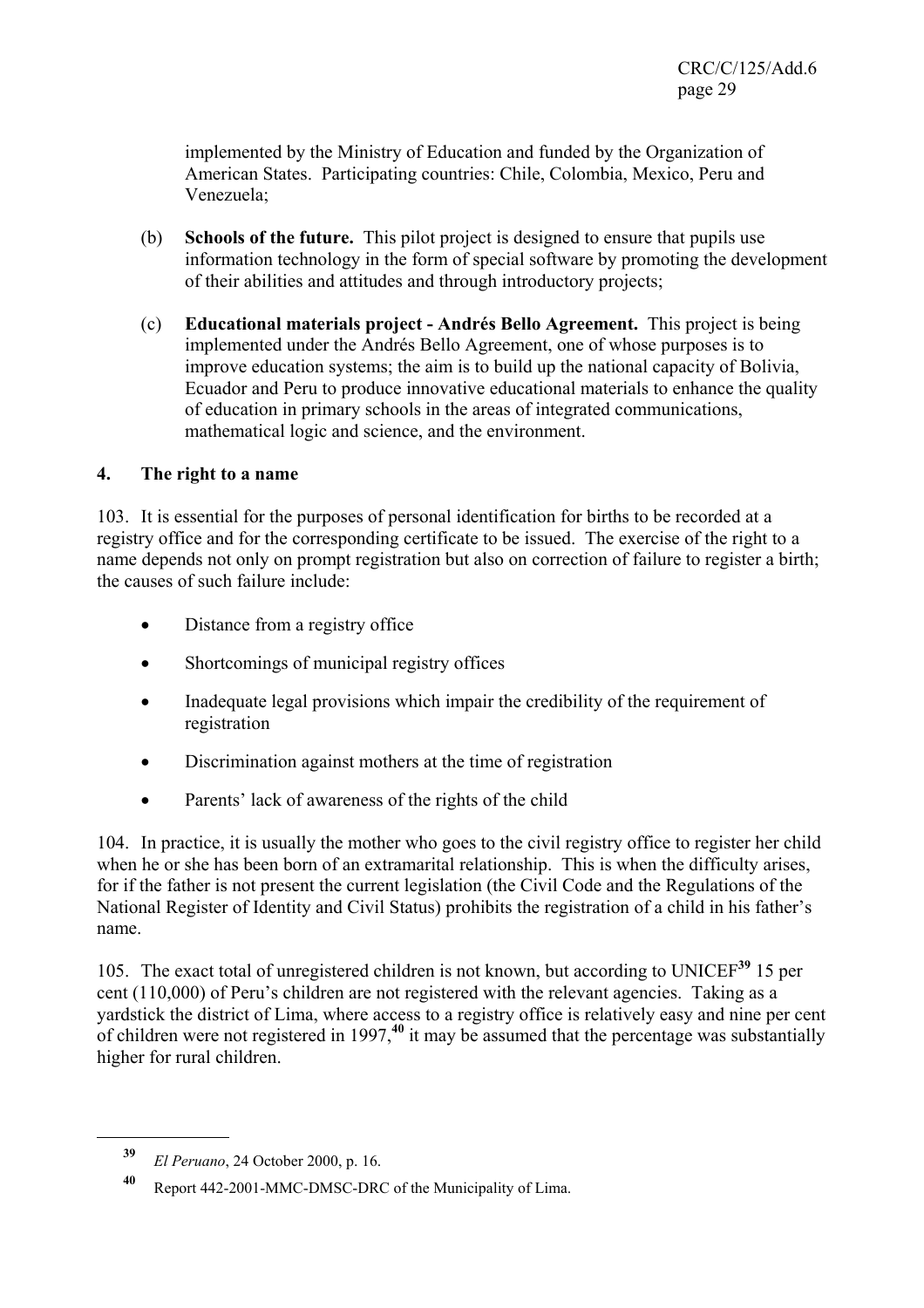106. One positive development was the approval in 2001 of a regulation establishing the obligation of adoptive parents to sign their child's birth certificate as declarants of the birth. 107. Furthermore, 2001 also saw the start-up of the minors' identification project of the National Register of Identity and Civil Status (RENIEC) for six-year-olds, who will receive their national identity document free of charge.

## **C. Children and primary school (6-11 years)**

108. Article 28 of the Convention on the Rights of the Child recognizes the right of the child to compulsory primary education available free to all and urges the State and the family to take measures to encourage regular attendance at school and the reduction of drop-out rates. In the period 1999-2000, 88 per cent of pupils graduated from primary education, the repeated-year rate was nine per cent, and the drop-out rate three per cent.**<sup>41</sup>** We now describe the main features of the exercise of this right by children in the Peru of today.

## **1. School attendance and learning**

109. Peru is entering the new millennium with a high rate of scholastic failure, repeated years and drop-outs. For example, the proportion of over-age pupils in primary schools is 23 per cent in rural areas and 15 per cent in urban areas; in 1997 the figures were 30 and 17 per cent.**<sup>42</sup>**

110. The gaps are even wider in the poorest rural areas, where failure to complete basic education reproduces the status of exclusion of thousands of children who reach adolescence and adulthood without developing their capacity to perform satisfactorily in the work and social contexts.**<sup>43</sup>**

111. The efforts made by the public and private education sectors have been insufficient to reduce the disparities of access to quality education services. The inequalities between rural and urban schools and public and private schools persist in terms both of infrastructure and equipment and of curriculum content, technological facilities and actual hours of teaching.

112. Moreover, the education system is short of adequately trained personnel and has scant interface with the local community (the cultural, linguistic, social and work context). Singleteacher schools are common, particularly in rural areas. A very high proportion of rural primary pupils has a very poor education service. As a result they suffer very serious deficits in their basic reading and writing skills to which the system does not react promptly and effectively; they also lack the possibility of attending secondary school.

113. Where rural education is concerned, it may also be pointed out that:**<sup>44</sup>**

**<sup>41</sup>** Webb, Richard and Graciela Fernández. *Anuario Estadístico Perú en Números 2001* (*Peru in Numbers* statistical yearbook). CUANTO. Lima, 2001.

**<sup>42</sup>** INEI web page.

**<sup>43</sup>** Outline of Education Policy 2001-2006. Ministry of Education. *Suplemento Educación para la Democracia*. Lima, June 2001.

**<sup>44</sup>** *La Exclusión Social en el Perú* (Social Exclusion in Peru). UNICEF. Lima, June 2001.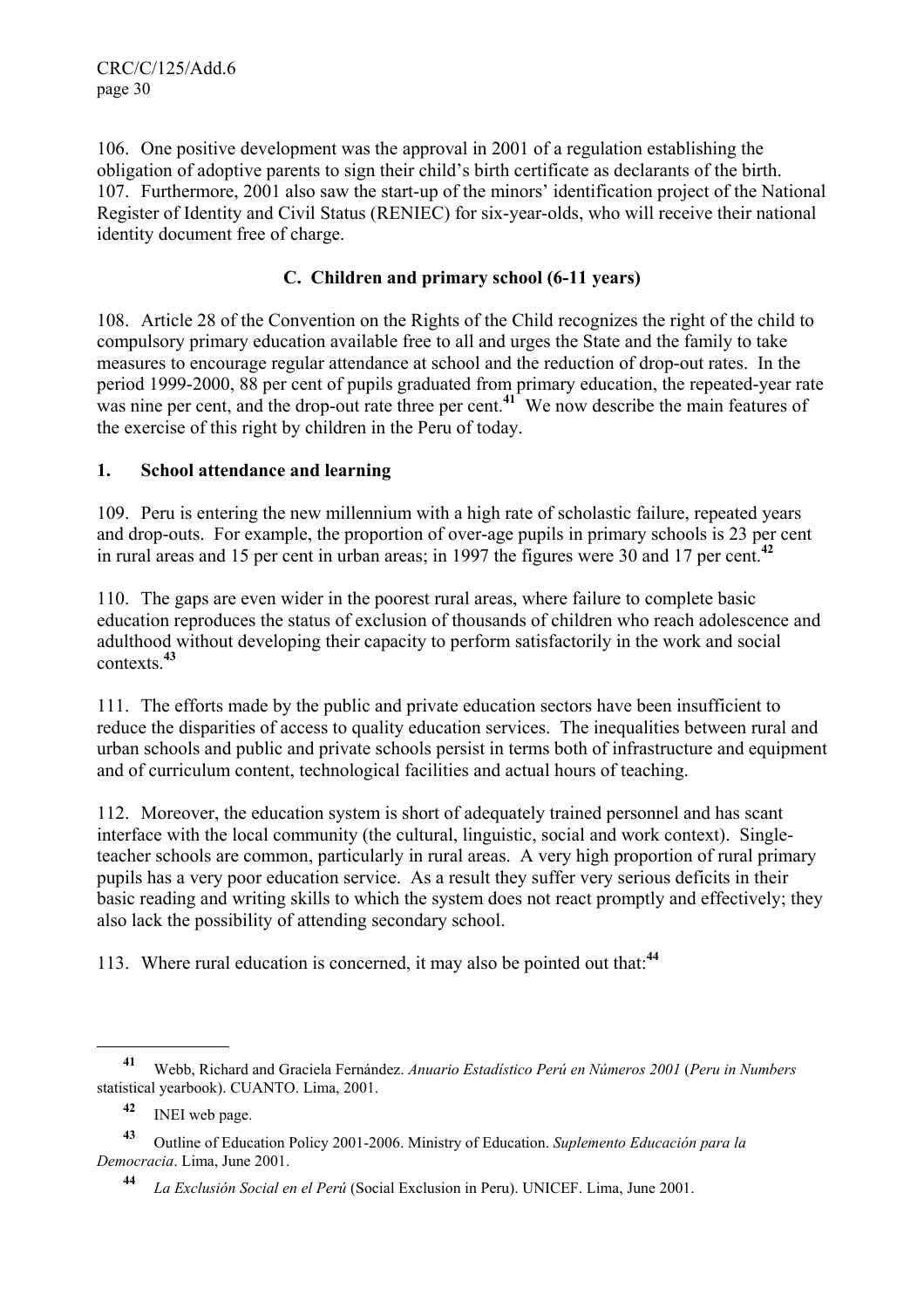- Rural schools have the highest indicators of educational inefficiency and the lowest academic standards;
- They have the highest rates of repeated years, drop-outs, total and partial absenteeism and over-age pupils;
- The neglect of education, especially with respect to the quality of the schooling of rural children, undermines the exercise of citizenship and democracy as forms of social co-existence;
- This problem is more acute in the case of rural girls, for they do not have the same opportunities as their male peers;
- The system lacks a cross-cultural approach.

114. In many areas of Peru the mother tongue of pupils in rural schools is not Spanish, so that they cannot familiarize themselves with the usages and habits of their teachers, who come from urban areas or from other regions.

115. In addition, out of ignorance many indigenous communities still do not believe in the advantages of a bilingual education, while the improvements in cross-cultural bilingual education promoted by the Ministry of Education are still insufficient. Only 52 per cent**<sup>45</sup>** of children in bilingual communities are currently taught by this method. Furthermore, cross-cultural bilingual education is not an option in the rest of the education system, owing to a lack of belief in its potential to enrich pupils' cultural identity.

## **2. Education of rural girls**

l

116. Most of the girls excluded from the education system are from extremely poor families in rural areas. For example, while five per cent of girls who are merely "poor" do not go to school, the figure is double that for the extremely poor.<sup>46</sup>

117. There are only 25,000 rural schools for 75,000 small settlements (1998). Many girls do not have their "papers" on the day, and this makes it difficult for them to enrol at the right time.**<sup>47</sup>**

118. In urban areas boys attend school, on average, for slightly longer than girls (9.3 and 8.1 years respectively), but the gap is wider in rural areas, where girls attend school for an average of 2.9 years; and the gap between urban and rural girls widened from 4.5 years in 1996 to 5.2 years in 2000. Similarly, the average for rural boys (4.7 years) is higher than for rural girls (2.9 years), and the gap widened from 1.5 years in 1996 to 1.8 years in 2000.**<sup>48</sup>**

**<sup>45</sup>** Outline of Education Policy 2001-2006. Ministry of Education. *Suplemento Educación para la Democracia.* Lima, January 2002.

**<sup>46</sup>** *Agenda abierta para la educación de las niñas rurales* (Open agenda for the education of rural girls). National Network for Girls' Education, 1999.

**<sup>47</sup>** Executive summary prepared by Teresa Tovar in collaboration with Ana María Robles, based on the text of the bill on promotion of the education of rural girls. National Network for Girls' Education.

**<sup>48</sup>** Demographic and Family Health Survey 2000. INEA and others. Lima, June 2002.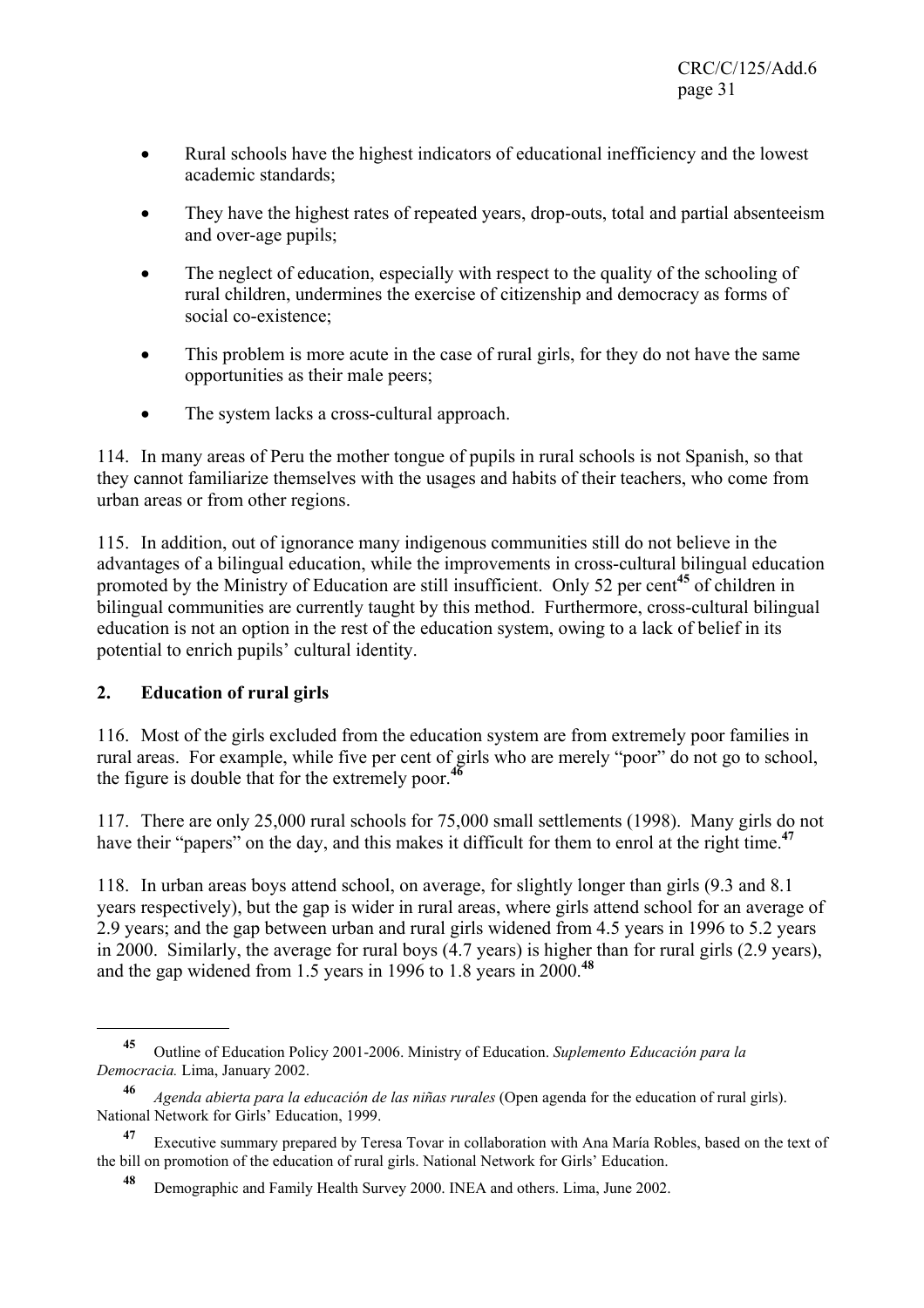119. Given the wide dispersal and remoteness of rural settlements and the difficulties which girls have in travelling to other settlements to attend school, the possibility of their receiving an education depends on whether there is a school in their community or village. Furthermore, many of the schools do not offer the full primary course, and there are very few cases in which a family can afford to send children to school in a bigger settlement in the region; for girls this likelihood is even more remote.

120. Generally speaking, most of these girls do manage to establish a connection with a primary school. A third of rural girls enrol in the first grade a year or two late. Given the problem of over-age pupils, which is exacerbated by the repeated-year and drop-out rates, girls have a reduced possibility of completing their primary education and they drop out from the third and fourth grades. In the third grade in rural schools 77 per cent of the girls are over-age, and the proportion rises to 88 per cent in the fourth grade.**<sup>49</sup>**

121. There is no doubt that the factors determining whether rural girls enrol and remain in school include the stereotyped ideas and values which perceive women as having lower status and as performing the role of mothers, which does not require attendance at school; education is thus perceived as something which can be dispensed with or postponed.

122. The Peruvian State is promoting improvements in this area through the Education of Rural Girls (Promotion) Act (No. 27558),<sup>50</sup> which sets the following objectives with respect to diversified educational services for rural girls:

- (a) To provide for all children in rural schools goals and strategies which will accord them equity of access and quality in the education which they receive;
- (b) In the light of their specific needs and interests, to establish specific objectives for rural girls in initial, primary and secondary education; and
- (c) To provide a diversified curriculum in line with the social and cultural reality.

With regard to enrolment the Act proposes:

- (a) Universal enrolment in initial, primary and secondary education;
- (b) Enrolment at the correct age and continued attendance until completion of secondary education;
- (c) Access to programmes combining in-school and non-school education for children who live in remote areas or have time problems obstructing regular school attendance.

## **D. Adolescents (12-17 years)**

123. Adolescence can mean different things in a multicultural country like Peru. In the rural areas of the Andes and the Amazon adolescence is a brief, almost non-existent period whose main feature is the search for a partner and the start of married life. In urban areas adolescence lasts for several years, almost always characterized by the search for job or study opportunities.

**<sup>49</sup>** PNAI 2002-2010. Lima, June 2002.

**<sup>50</sup>** Published in *El Peruano* on Friday, 23 November 2001.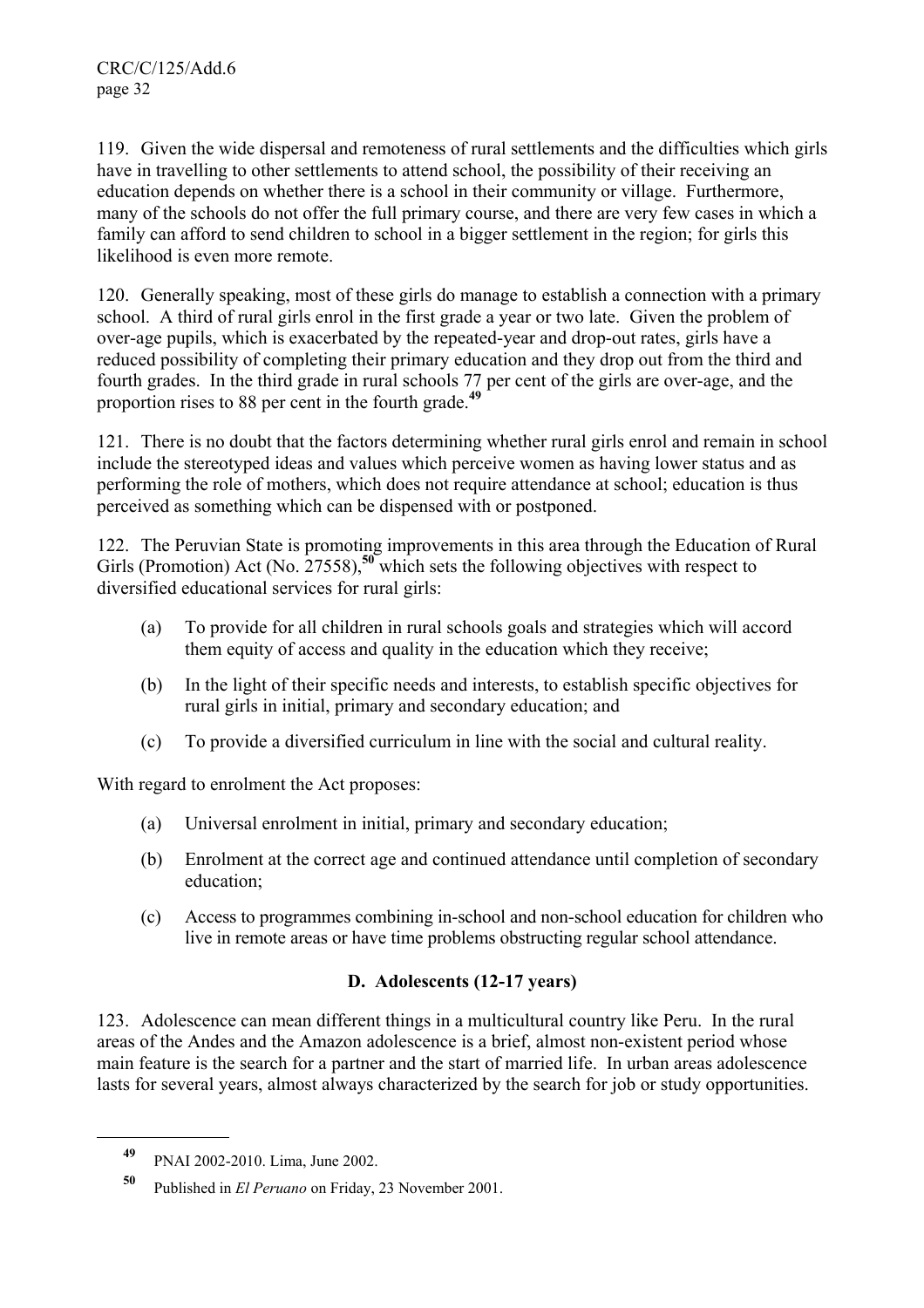Other differences between Peru's adolescents stem from their differing family dynamics, quality of life and images of success.

124. Peru has a total of 3.7 million adolescents, two thirds of them living in urban areas.**<sup>51</sup>** Most adolescents migrate from the countryside to the towns in search of opportunities for work and a career. Most adolescents have the following problems:

- Little access to basic education and health services;
- Scant opportunities for participation and interface with their environment;
- Risky sexual conduct based on early initiation into sex life with poor protection, leading to early pregnancies;
- Vulnerability to addictive habits;
- Increased involvement in violence (gangs of roughnecks and juvenile and school gangs).

125. These problems have many causes. They include poverty (a third of adolescents are extremely poor), poor communication at home, violence in and outside the family, weak exercise of parental responsibility, and lack of suitable facilities for adolescents (among which schools and communication media may be included). Furthermore, many adolescents are unaware of their rights and others are affected by a widespread public perception that adolescents are very dangerous people.

## **1. Access to health and education services**

126. Owing to the problems with basic education mentioned above and to other problems stemming from exclusion, 23 per cent of adolescents, most of them girls, do not attend school; many girls drop out of school as a result of pregnancy or maternity despite the benefit of a legal framework which protects adolescent girls who have or are expecting a child against having to drop out of school. The over-age population in secondary schools stands at 28 per cent in rural areas and 20 per cent in urban areas.**<sup>52</sup>**

127. In 1999-2000 the graduation rate from secondary school was 89 per cent, the repeated-year rate seven per cent, and the drop-out rate four per cent.**<sup>53</sup>**

128. The health services and special programmes for adolescents (sexual and reproductive health, mental health, vocational guidance, education projects) are still limited in coverage and quality. The reasons for this are the low volume of public investment in this area and the lack of prevention programmes, together with ignorance of the available services on the part of families and adolescents themselves.

**<sup>51</sup>** *Idem.*

**<sup>52</sup>** INEI web page.

**<sup>53</sup>** Webb, Richard and Graciela Fernández. *Op. cit.*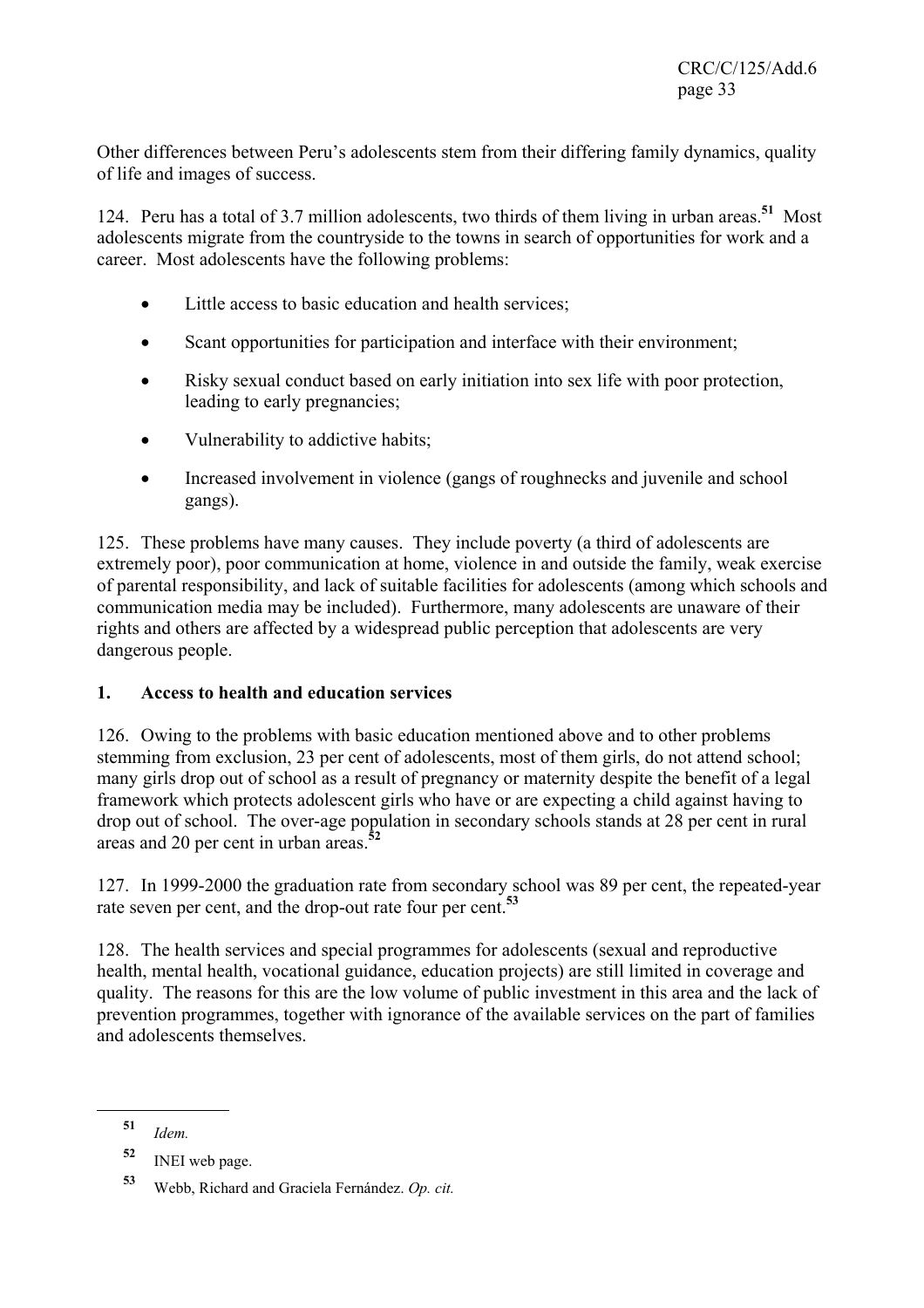129. The morbidity and mortality rates connected with risky sexual conduct and situations of violence are high; the situation calls for the available integrated services to be expanded and adapted to the needs and cultural patterns of adolescents.

# **2. Opportunities for participation by adolescents**

130. Adolescents seek spaces where they can get together with each other, practice alternative life styles, and exercise their right to express their opinions about matters which concern them. Society is not yet providing sufficient opportunities for this kind of participation either in the family, the schools, the community or the communication media. The lack of such opportunities is one of the reasons for adolescent violence, including the gang culture.

131. There is a lack of activities to develop adolescents' independence and inadequate provision of opportunities to acquire democratic habits and exercise shared power. The Convention on the Rights of the Child recognizes the freedom of association for lawful purposes; it is therefore necessary to equip adolescents with all the tools for the development of the abilities and skills which will empower them and enable them to exercise their right to participate.

## **3. Sex and reproduction counselling**

132. Adolescent pregnancy is a problem in all regions of the country, although it is more prevalent in rural areas, and it is the third commonest cause of death - from complications during pregnancy, delivery and the perinatal period, as well as from abortion. There is no family planning service for adolescents even though the need for one is obvious and such a service is one of the few available means of tackling this problem, the root of which lies precisely in the lack of guidance and services aimed directly at preventing all the risks associated with an active sex life.

133. According to ENDES-2000, 11 per cent of adolescent girls between the ages of 15 and 19 were already mothers, and more than a third of them had no education; such girls are putting at risk their own lives and the lives of their children, for it has been shown that a mother's health, education and nutrition are decisive factors for the survival and full development of her child, as well as for her own survival.

134. Fifteen per cent of the pregnant women using the health services of the Ministry of Health were adolescents. When analysing this data it should be borne in mind that in 1998 the free school insurance programme paid for 3,015 antenatal checks and 1,440 attended deliveries for adolescent girls. This shows a clear discrepancy between the number of checks and the number of attended deliveries and points to the need to mobilize other grass-roots resources to help pregnant adolescents, as well as to run information programmes to prevent unwanted early pregnancies.**<sup>54</sup>**

135. The cases of HIV/AIDS among young people are due to unsafe sexual relations during adolescence, the lack of appropriate sex education, and ignorance of means of protection. The male to female ratio of AIDS sufferers is 3:1, and vertical transmission from seropositive mothers to their children is on the increase, as is the number of infected women. This increased risk in women is associated with their lack of bargaining power with their partners when it comes to the

**<sup>54</sup>** PNAI 2002-2010. Lima, June 2002.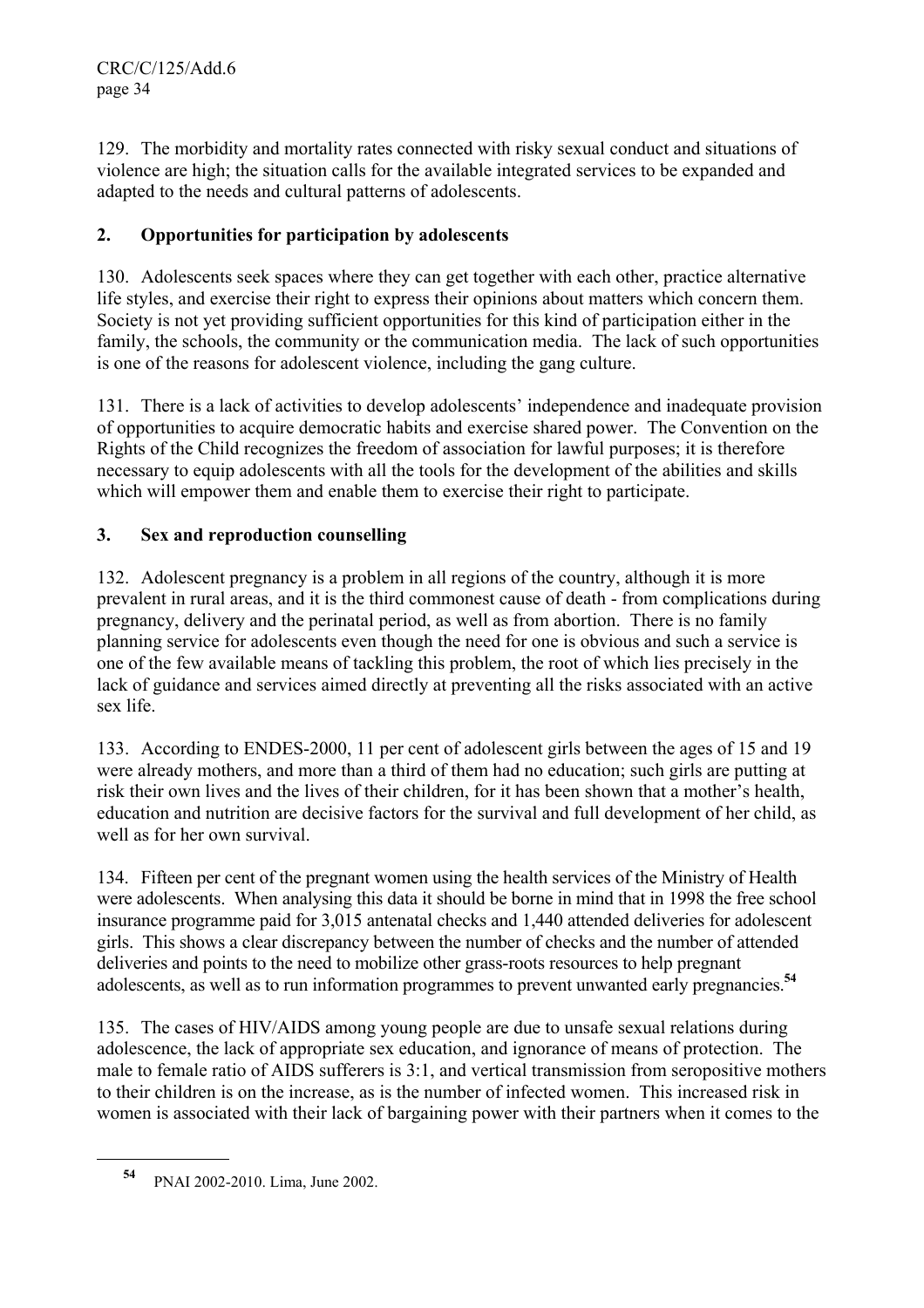use of contraceptives. It is calculated that in December 1999 Peru had 4,500 children aged under 15 living with HIV/AIDS.**<sup>55</sup>**

136. We now offer some statistics**<sup>56</sup>** relating abortion to pregnancy which indicate a growing problem.

| Year | $10-14$ years    |             | $15-19$ years    |             |
|------|------------------|-------------|------------------|-------------|
|      | <i>Abortions</i> | Pregnancies | <i>Abortions</i> | Pregnancies |
| 1996 | 61               | 3 100       | 1665             | 100 868     |
| 1997 | 74               | 3 2 8 2     | 1830             | 105 081     |
| 1998 | 102              | 3 740       | 1739             | 114 400     |
| 1999 | 96               | 5 0 5 4     | 1907             | 133 983     |
| 2001 | $\qquad \qquad$  | -           | 4 7 6 5          | 132 762     |

### **4. Addictive behaviour and drug abuse**

137. Drug addiction is a public health problem in Peru. The statistical records show that adolescents of both sexes remain the population at greatest risk of drug use. The use and abuse of legal drugs such as alcohol and tobacco are the gateway to the use of illegal drugs.

138. The following table shows the percentage of adolescents who have used a legal drug in the past year.**<sup>57</sup>**

|               | Age group |         |         |  |
|---------------|-----------|---------|---------|--|
| Legal drug    | $12 - 13$ | 14 - 16 | 17 - 19 |  |
| Alcohol       | 48        | 60      | 77      |  |
| Tobacco       | 11        | 31      | 47      |  |
| Tranqillizers |           |         | 3       |  |

139. The age at which a drug is first used provides information about the age groups at risk, on which the treatment and prevention measures must be concentrated.

140. Analysis of the likelihood of a person's beginning to use a drug shows that initiation occurs at very early ages, especially in the case of legal drugs. However, it is a well known fact that the likelihood of drug use increases sharply from the age of puberty (12 years). Of the illegal drugs, marihuana is the most likely to be used, mainly from the age of 15.**<sup>58</sup>**

**<sup>55</sup>** *Para Conocer e Informar* (To know and to report). Handbook on HIV and AIDS for journalists. AIDS Netwok Peru. Second edition, 2001.

**<sup>56</sup>** Information taken from the preliminary report on the consultation on "Systematic organization of statistics on adolescent pregnancy, adolescent gang culture, and drug use by adolescents".

**<sup>57</sup>** National Survey of Drug Prevention and Use. Commission to Combat Drug Use (CONTRADROGAS), Prevention and Rehabilitation Unit. Second edition, November 2000.

**<sup>58</sup>** *Idem.*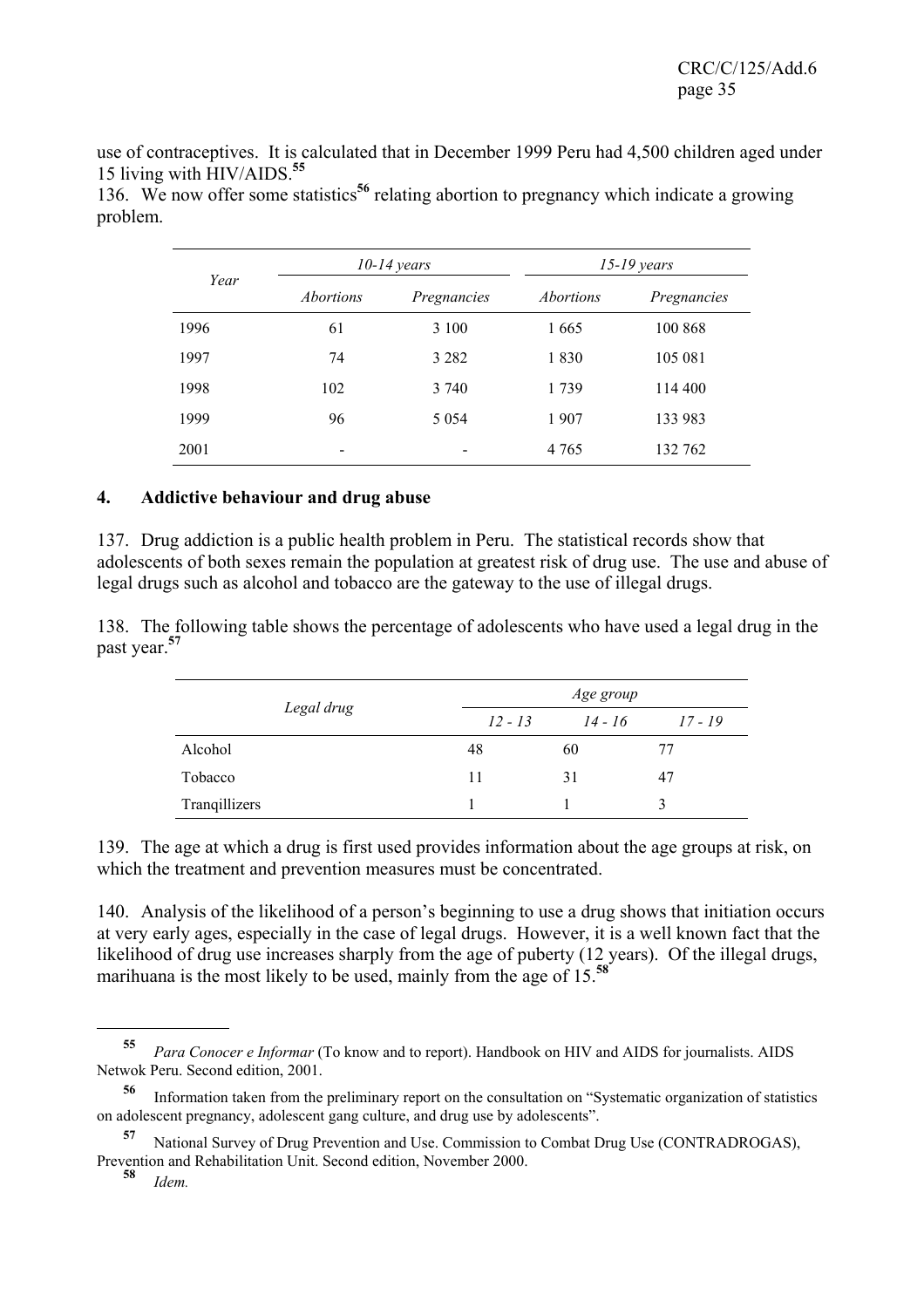|                |         | Age group |         |
|----------------|---------|-----------|---------|
| Drug           | 12 a 13 | 14 a 16   | 17 a 19 |
| Marihuana      | 0,1     | 1,8       | 4,6     |
| Basic paste    | 0,1     | 1,1       | 2,6     |
| Cocaine        | 0,0     | 0,2       | 2,9     |
| Inhalants      | 1,8     | 2,7       | 3,5     |
| Tranquillizers | 1,6     | 2,4       | 3,5     |

**Incidence of use (%)**

*Source*: National Survey of Drug Prevention and Use. CONTRADROGAS.

141. The Act regulating treatment communities in Peru stipulates that these communities must treat females, males and children in separate facilities. In addition, any one facility must treat only adults, only adolescents aged 12 to 17, or only children under 12.**<sup>59</sup>**

142. Over 90 per cent of such facilities are for adult males; nine facilities (8.6%) are exclusively for children; and one (1%) exclusively for women. There are no treatment communities exclusively for adolescents; adolescents are sometimes treated in the facilities for children and sometimes in those for adults.<sup>60</sup>

143. Risk factors for adolescent drug use:

- Personal: insufficient development of social skills and lack of life projects; low tolerance of frustration; unassertiveness; insecurity; search for new sensations; lack of opportunities;
- Family: family disfunction; lack of communication and unsuitable ways of communicating; domestic violence; permissiveness and encouragement of use by peers and parents and other family members;
- Social: social pressure; culture of drug use, particularly alcohol and tobacco, encouraged by the advertising media; poor management of leisure time; lack of recreational facilities adapted to the characteristics of the population; group pressures; unsuitable role models;
- Factors associated with the drugs themselves (stereotype of use associated with social success and status, and ease of use).

**<sup>59</sup>** PNAI 2002-2010. Lima, June 2002.

**<sup>60</sup>** *Idem.*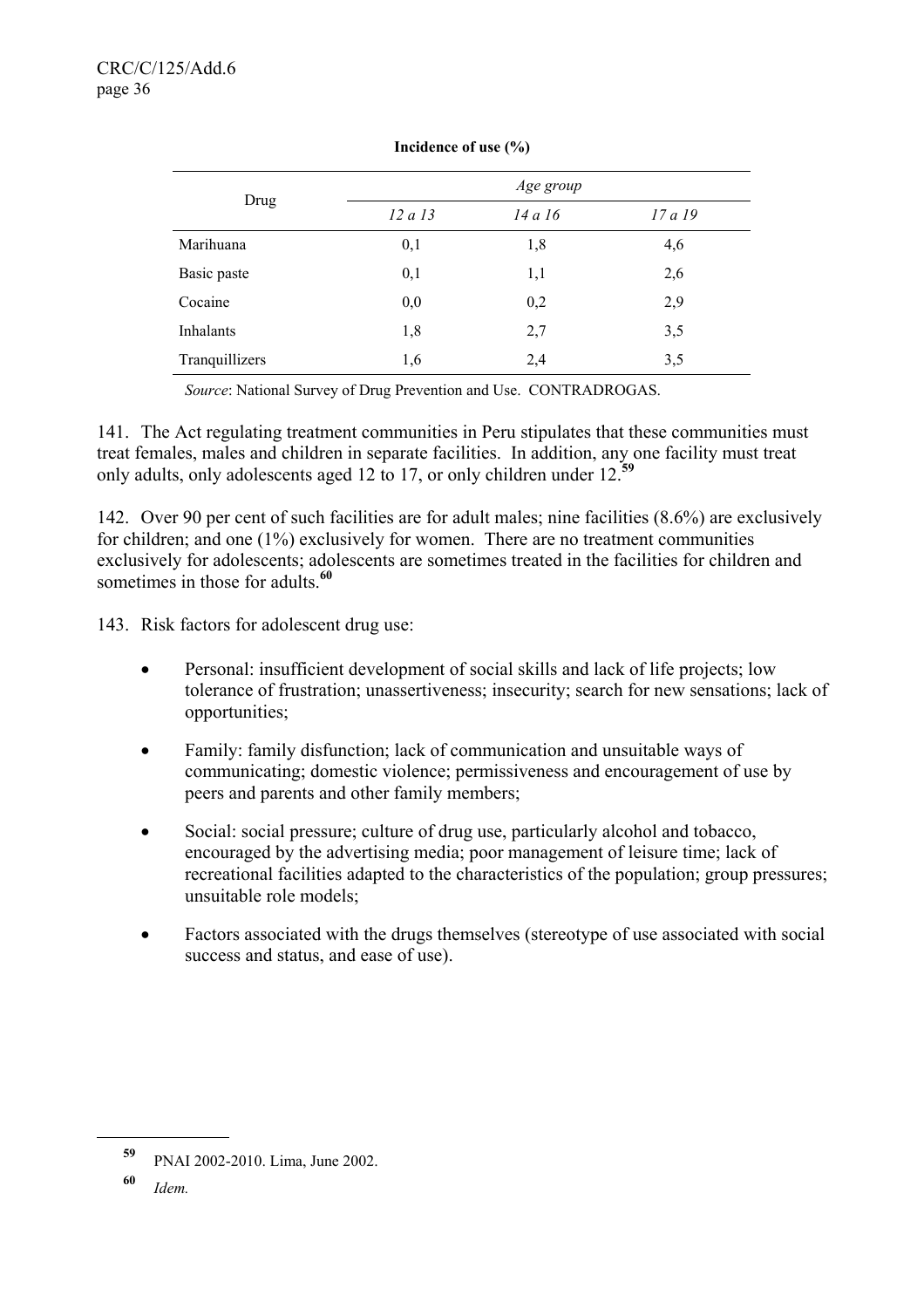### **The project "Peruvian Family for a Healthy Life"**

The aim of this project is to prevent and reduce drug use by children and adolescents by taking an environmental approach which perceives this phenomenon as having many causes - of a social, economic, cultural, family and personal nature - which are interdependent and in flux and therefore susceptible to change and alteration.

#### **General objective:**

To build up local networks specializing in grass-roots prevention of drug use by enhancing the educational capital represented by local leaders, who will carry on sustained educational and preventive activities designed to boost the factors of prevention and reduce the factors of risk.

### **Project strategy:**

To give priority to the work with local social networks to ensure grass-roots mobilization and the sharing of responsibility, securing the active involvement of all local grass-roots actors, children, adolescents, parents, teachers, community leaders and institutions in the promotion of the factors which provide protection against drug use.

# **E. Rights for the whole of childhood (0-17 years)**

# **1. Children in need of special protection**

144. Article 19 of the Convention on the Rights of the Child calls on States to take all appropriate legislative, administrative, social and educational measures to protect the child from all forms of physical or mental violence, injury or abuse, neglect or negligent treatment, including sexual abuse. Violence against children is thus a violation of their human rights.

145. In recent years States have been recognizing such phenomena as domestic violence, maltreatment of children, sexual violence and adolescent suicide as public health problems owing both to their widespread occurrence and to the effects and consequences for children in the short and long terms.

### **Victims of political violence**

l

146. It is calculated that some 1.6 million persons have been affected by political violence, 30 per cent of them children. According to the Programme of Support for the Resettlement and Development of Emergency Zones (PAR), about 600,000 of these persons, including children orphaned by the fighting, moved away from their home communities because of the armed conflict.**<sup>61</sup>**

147. The PAR gave priority to the strategy of returning displaced persons to their places of origin and developed as its working methods support for production activities, social support, and the treatment of mental health problems, in the departments of Ayacucho, Apurímac, Junín, Huancavelica, Huánuco and San Martín.

**<sup>61</sup>** The PAR was established under MIMDES to attend to the people affected by the violence.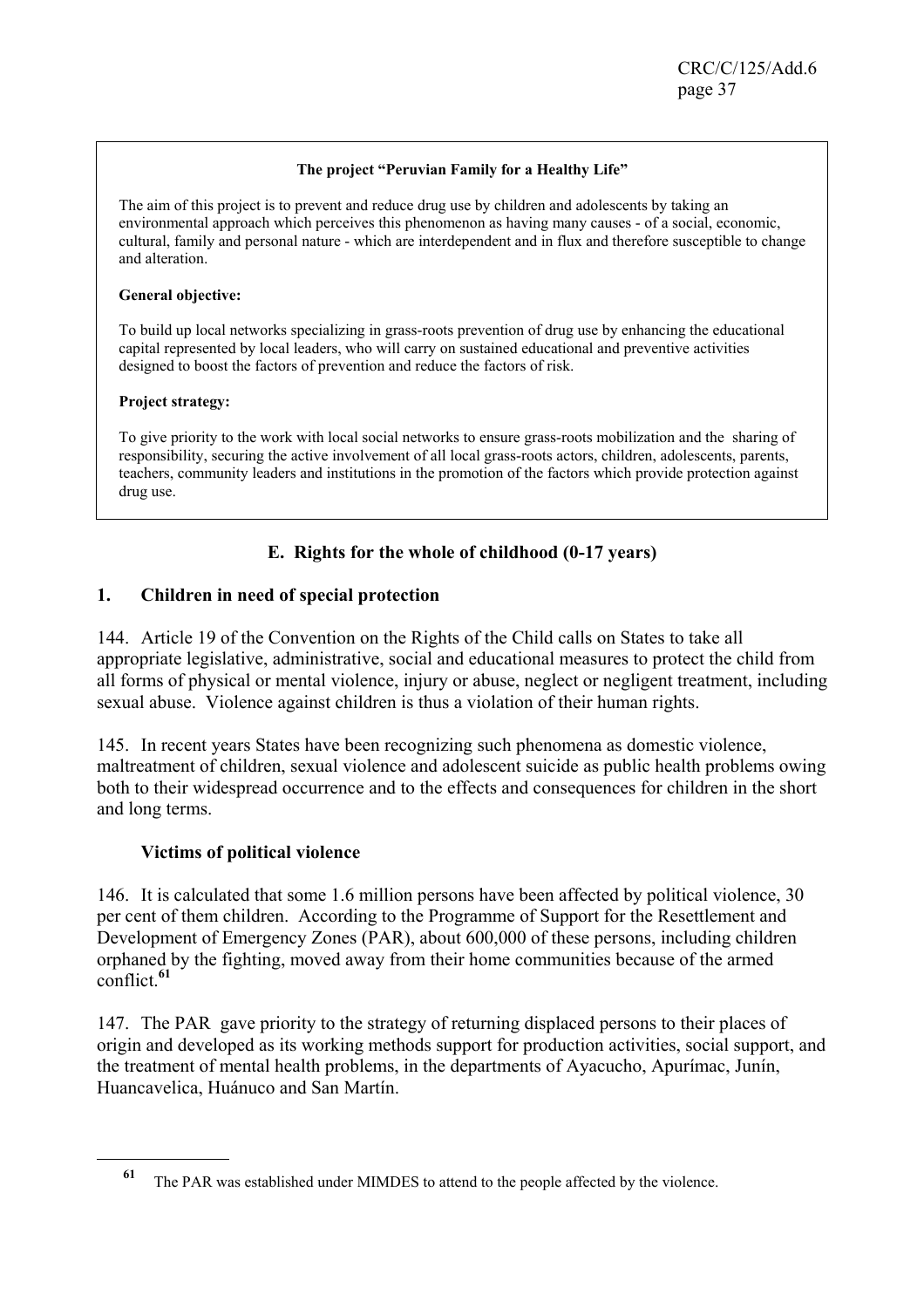l



#### **Programme of Support for the Resettlement and Development of Emergency Zones (PAR)**

#### **Basic functions**

- To regulate promotion, compensation and prevention activities in connection with the social, political, cultural and economic rights of the population affected by the political violence
- To coordinate and implement promotion, compensation and prevention activities in connection with the social, political, cultural and economic rights of the population affected by the political violence
- To carry out key temporary and permanent measures which make a decisive contribution to the promotion of sustainable peace in Peru and which boost the methodological resources of the measures designed to overcome the economic, social, ethnic and cultural inequities

**Purpose:** To build a sustainable peace and make good the damage done by the political violence

**Target population:** The immediate target population is the population affected by the political violence

148. With regard to the effects of the political violence on children, reports indicate that there are 17,807 widows, 43,000 orphans, and more than 47,000 persons having suffered psychological damage.**<sup>62</sup>**

**<sup>62</sup>** Information taken from Report No. 147-2002-PROMUDEH-PAR dated 19 March 2002.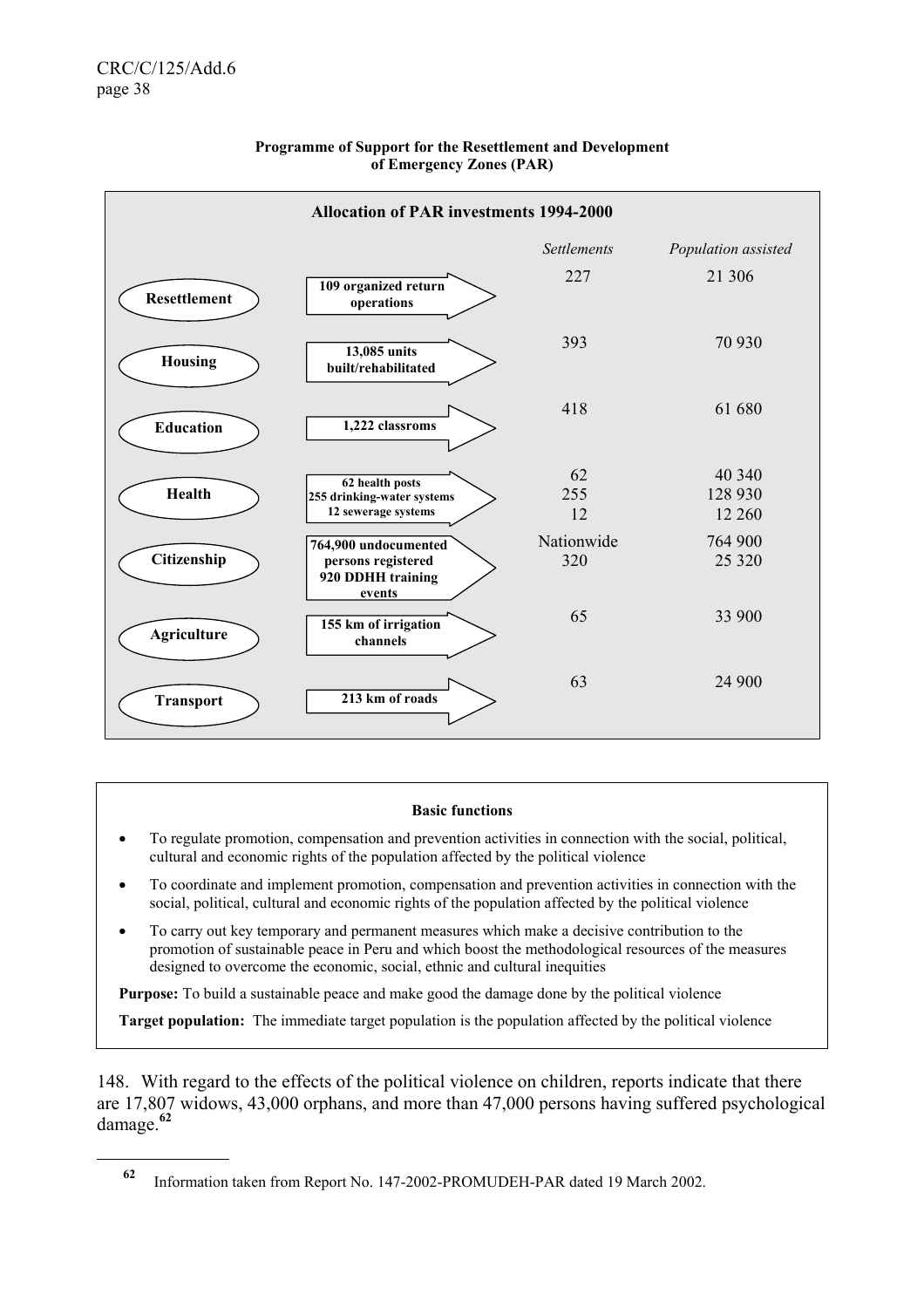149. Many of the victims were children who lost close family members such as parents or more distant relatives who were murdered or disappeared; they were direct or indirect witnesses of acts of political violence: murder, torture, killing, armed clashes, etc.; they were born or grew up in a situation of forced displacement to preserve the physical integrity of the members of their families, involving the loss of their family goods and property.

150. The consequences of this violence are visible in the development of certain characteristics in these children, such as dropping out of school, especially in children aged over 14 and in teenage mothers. As a result of this situation a decision was taken in 1999 to create the National Programme for Care of Children Orphaned by the Terrorist Violence (PROHVIT) to work with the more than 43,000 orphan victims of the political violence.**<sup>63</sup>**

# **Victims of domestic violence**

151. Recent years have seen the enactment of laws to protect the human rights of children and women, such as the Domestic Violence Act (No. 26260) on the prevention of violence in the family and Act No. 26763, which incorporates preventive measures and sets out public policies for the prevention of such violence. In addition, Act No. 27637 was promulgated on 16 January of this year, establishing temporary shelters for child victims of sexual violence to be headed and administered by the MIMDES National Programme to Combat Domestic and Sexual Violence.

152. It is estimated that in eight out of every 10 cases of sexual abuse the perpetrator is a member of the victim's family circle and that six out of every 10 pregnancies of girls aged 11 to 14 are the result of incest or rape. Furthermore, 33 per cent of girls and women in the 15-49 age range believe that physical punishment is sometimes needed in the upbringing of children. On this same point, recent national surveys have revealed that 49 per cent of children are beaten by their parents and that children themselves regard this practice as a natural means of discipline and education.**<sup>64</sup>**

# *Allin Tayta* **(Good Daddy) Programme**

This programme is coordinating the efforts of three public agencies (MIMDES, INABIF and MINEDU) with a view to devising an innovative and visionary proposal, in a multidimensional framework and with a single information system and effective equipment, on Fatherhood in the Andes from the standpoint of developing children's resistance to bad influences.

The purpose of this project is to improve the image of fathers in their relations with their children, with regard to affection and feelings and education and training, through recognition of the importance of a father's participation in the family circle and by analysing and encouraging a positive role for fathers in their children's social and emotional development.

The multisectoral programme has two phases: the first began with a piece of applied research on fatherhood in the Andes designed to produce a true and objective picture of fatherhood models in this region; the second covers the design, approval and implementation of culturally appropriate recreation/play strategies to promote positive patterns of child-raising.

**<sup>63</sup>** *Idem.*

**<sup>64</sup>** UNICEF. *Op. cit.*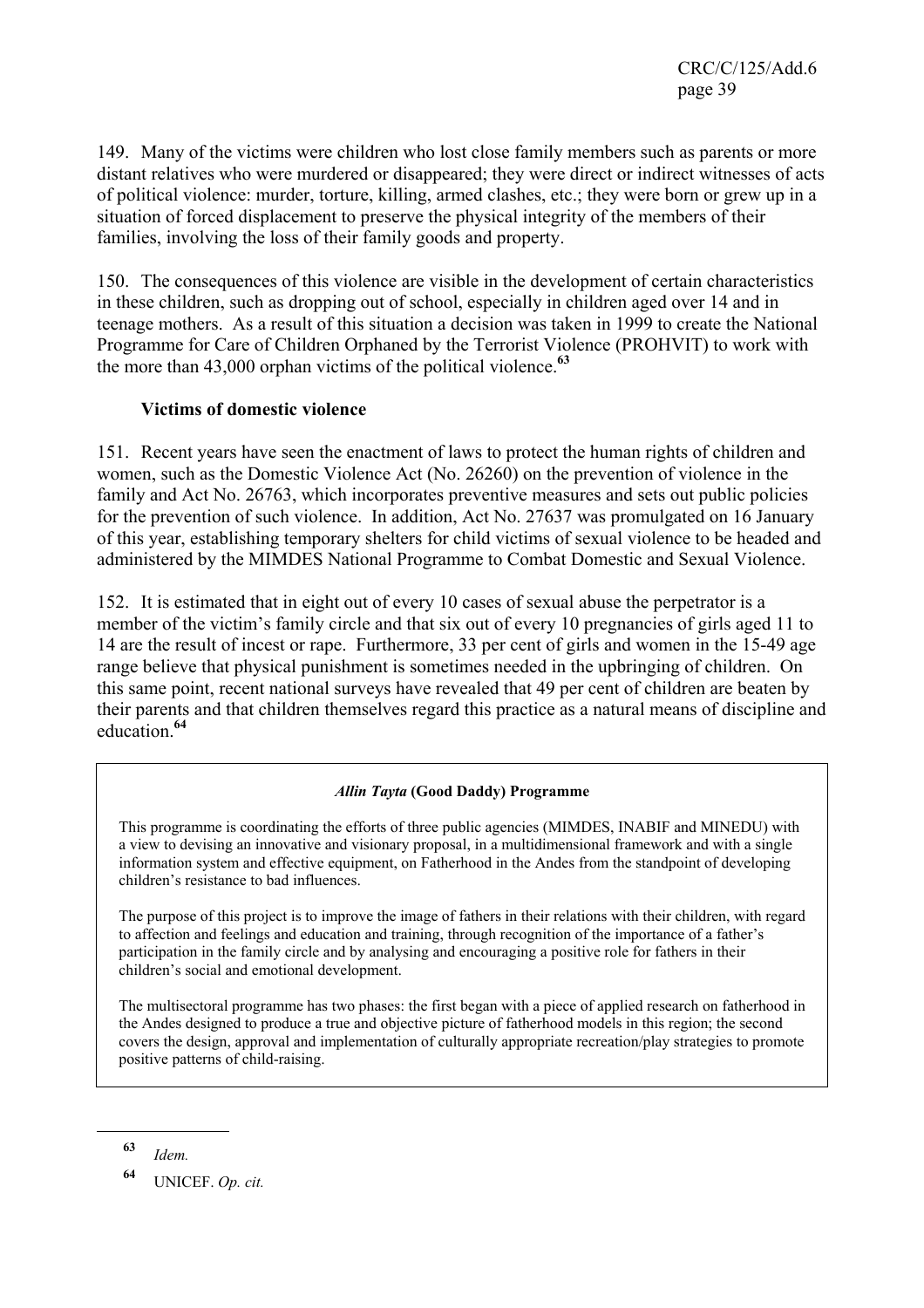#### **National Programme to Combat Domestic and Sexual Violence (PNCVFS)**

MIMDES introduced this programme to protect the rights of victims of domestic and sexual violence by means of measures implemented by the system's agents. Intersectoral work resulted in the establishment of 36 emergency centres for women. During the first two months of this year these centres reported 2,111 cases involving children aged under 18 (nine per cent of total cases).**<sup>65</sup>**

#### **Objectives**

- To carry out prevention, care and support measures for victims of acts of domestic or sexual violence
- To propose new public policies to other governmental agencies
- To negotiate, i.e. establish agreements with grass-roots organizations and public and private institutions for the implementation of measures to help to reduce domestic violence.

#### **Emergency centres for women**

The country has 36 of these centres offering comprehensive care free of charge to victims of domestic and sexual violence and enjoying the support of various public agencies in the provision of the services, which include psychological consultations, legal advice, police action, social services, forensic medicine, and extrajudicial conciliation (in cases not constituting domestic violence), as well as the services of the provincial procurators for family affairs.

#### **Rehabilitation programmes**

A rehabilitation plan for victims and perpetrators is currently at the design stage; this stage includes the establishment of models for intervention by psychotherapists which take account of social and cultural diversity and promote social values and the involvement of persons after treatment in social-support networks under the National Programme to Combat Domestic and Family Violence.

#### **Shelters**

The shelters form part of the system of emergency care for victims of domestic or sexual violence which helps to preserve their physical and mental integrity. They are conceived as temporary refuges offering women a safe place in which they can consider their situation and decide on a new life project in peace and free from violence. MIMDES has been working to help to transform these emergency centres into "Houses of Hope".

#### **Scope**

l

- Provision of comprehensive multidisciplinary care and services (legal, psychological, work training)
- Provision of temporary refuge for mothers and children

153. There are several services for the prevention of domestic violence and maltreatment of children and for the care of victims, such as the children's ombudsmen and the Health Ministry's units for maltreated children (MAMIs) installed in 21 of the country's hospitals.

154. The statistics show that 41 per cent of women who were in a relationship at some time have been pushed, beaten or otherwise physically assaulted by their husband or partner, 83 per cent of them occasionally and a significant 16 per cent frequently (ENDES-2000, INEI).

**<sup>65</sup>** Report on sectoral targets attained in the first 150 days. Office of the President of the Council of Ministers. Lima, December 2001.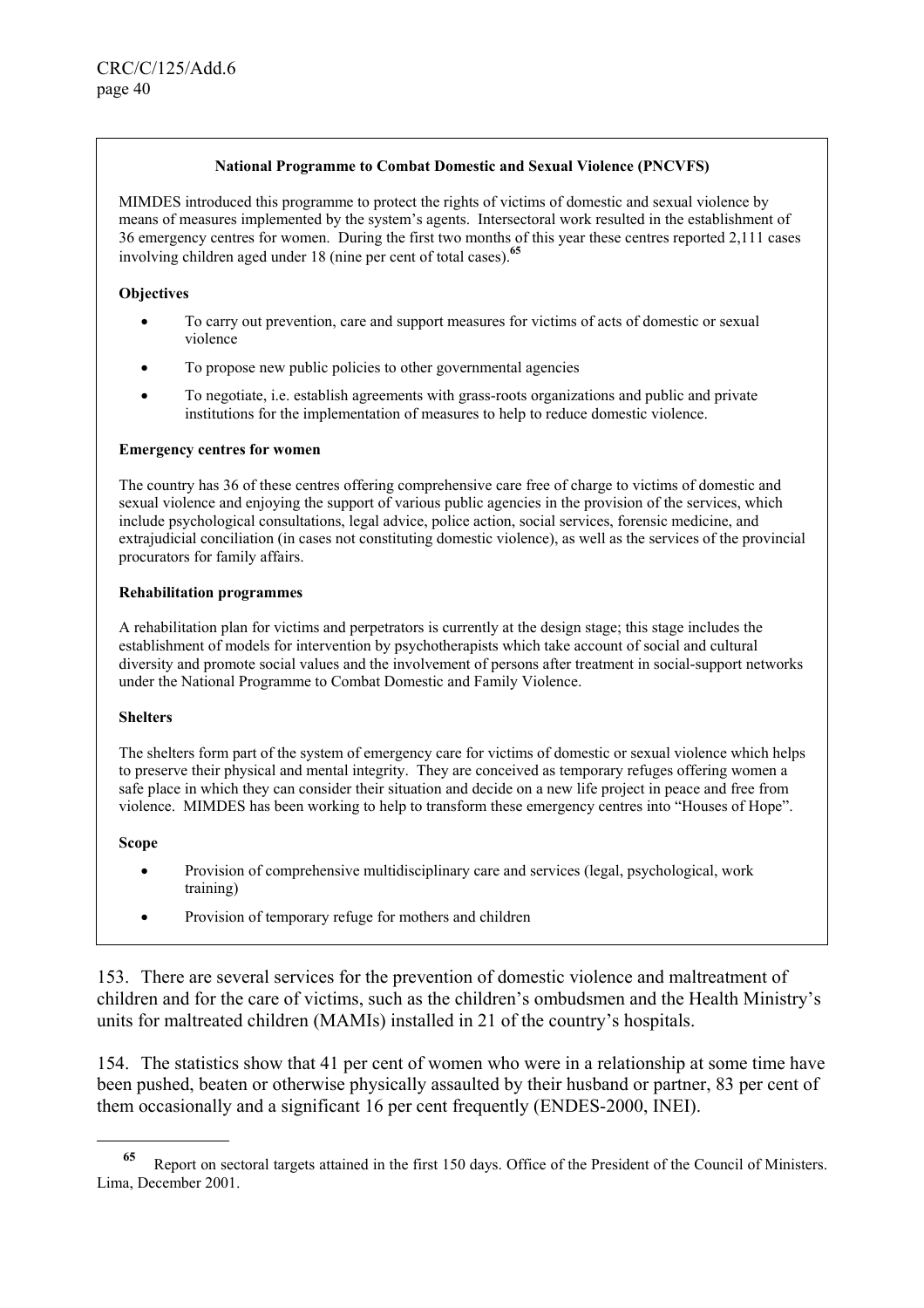155. The National Police in the Seventh Region has established in every police station in Metropolitan Lima a unit to deal with family cases in an effort to tackle the problem of domestic violence and maltreatment of women and children.**<sup>66</sup>**

# **Disabled children**

156. Peru has a little under 700,000 children suffering from some kind of disability.**<sup>67</sup>** There were 30,834 persons enrolled in special education schools in 2000, not all of them aged under 18, and 3,639 special education teachers working in the school modality and 169 in the non-school modality.**<sup>68</sup>**

157. In urban areas children with severe disability are catered for in special education programmes in the departmental chief towns, in which the enrolment is less than 2,000.**<sup>69</sup>** There are no such programmes in rural areas.

158. Significant progress has been made within the existing legal framework in spelling out the rights of disabled children. There is a General Act on the protection of disabled persons, which stresses inter alia the importance of removing architectural and urban-design barriers which impede the free movement of disabled persons.

159. In addition, the National Council for the Integration of Disabled Persons(CONADIS) was set up under MIMDES to take over the intersectoral coordination of measures to help disabled persons throughout their lives. The programmes for children in this sector have very limited coverage. It is calculated that during the period under consideration only 11,150 children (15 per cent of this population) benefited under the MIMDES programmes.**<sup>70</sup>**

# **National Council for the Integration of Disabled Persons (CONADIS)**

CONADIS formulated and is implementing a multisectoral national plan for the sustainable human development of disabled persons, with emphasis on members of extremely poor groups.

The Council has registered 69 associations, organizations and unions of and for disabled persons.

One encouraging development is that special efforts are being made to persuade people to adopt disabled children; as a result, such adoptions accounted for 30 per cent of all adoptions in the past year,**<sup>71</sup>** indicating positive discrimination with a view to placement of disabled children in a family.

l

**<sup>67</sup>** Calculated on the basis of the paper "*Perú: Perfil Socio-Demográfico de la Polación Discapacitada*" (Peru: Socio-Demographic Profile of the Disabled Population). INEI, February 1996.

- **<sup>69</sup>** PNAI 2002-2010. Lima, June 2002.
- **<sup>70</sup>** *Idem.*

**<sup>66</sup>** *Idem.*

**<sup>68</sup>** Webb, Richard and Graciela Fernández. *Op. cit.*

**<sup>71</sup>** Adoptions Office, Division for the Welfare of Children and Adolescents - MIMDES.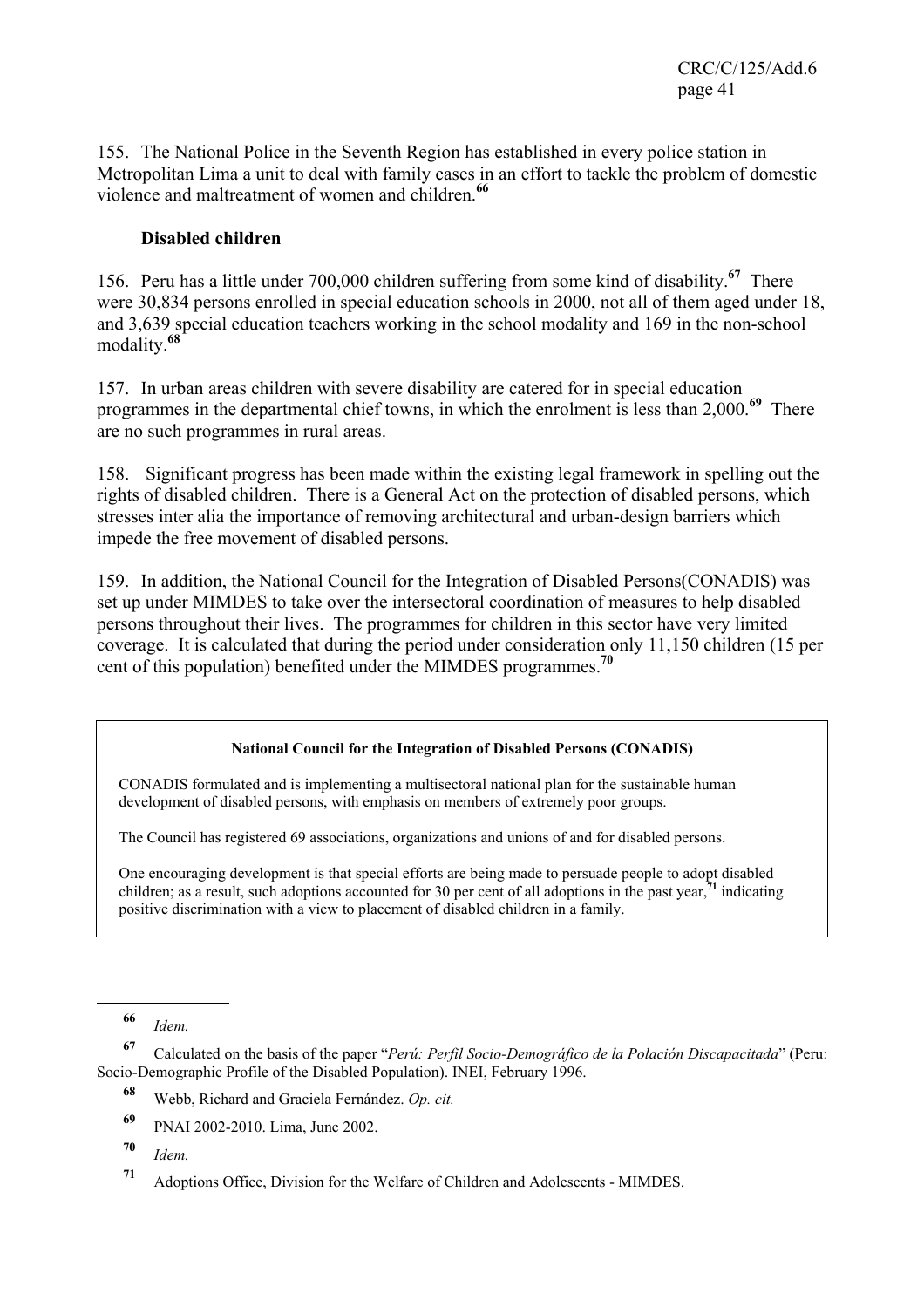l

# **Working children**

160. According to the latest INEI figures,**<sup>72</sup>** Peru has 1,833,375 working children aged between six and 17 years; this means that 25 per cent of the total population in this age range is economically active.

161. It is estimated that 1,570,596 of the children making up this total are aged between six and 13, i.e. 22 per cent of total membership of that age group. The figure for children aged between 14 and 17 is 775,779, indicating that 35.5 per cent of the total population in this age range is economically active.

162. In the case of the department of Lima, including the Constitutional Province of Callao, it is estimated that 242,214 children aged between six and 17 are working, i.e. 12.6 per cent of the total population in that age range. The department of San Martín has 40,568 working children aged between six and 17, representing 19.8 per cent of the total population in that age range. Cusco has a register of 147,617 working children, i.e. 44.4 per cent of all persons aged between six and 17.

163. High-risk child labour (rubbish tips, mines, quarries, cane-cutting, etc.) is increasing in step with the deterioration in the people's living conditions; it takes various forms depending on the locality (rubbish collection and sorting in the markets and ports, itinerant vending of regional and similar products, informal river transport services, domestic work, shoe-shining, street vending, etc.).

164. Peru has signed ILO Convention 182 on the elimination of the worst forms of child labour and the exploitation of children. It has adopted Act No. 27571, which amends the minimum ages for admission to work in certain activities (article 51 of the Children's and Adolescents' Code). However, the Children's and Adolescents' Code, promulgated in August 2000 and recently revised, is still vague with respect to the minimum age of child labour and conceals this issue in provisions relating to situations of economic crisis. The need in this context is to promote effective measures to contribute to the gradual elimination of child labour, with the emphasis on hazardous work.

165. The current Code is vague on the question of child labour in the following respects:

- It does not refer specifically to the ages of child workers or list the programmes for the gradual elimination of work by children below the minimum ages;
- Similarly, the Code should stipulate that child labour is permissible only when the work in question is not harmful to children's health or safety and does not affect their education and that the minimum age for performing any kind of work deemed dangerous shall be 18 years;
- There is also a need to establish a procedure for authorizing work by children and registering child workers; it should be stipulated that authorization is required from

**<sup>72</sup>** National Household Survey of Living Conditions and Poverty, 2001 - Fourth Quarter. INEI.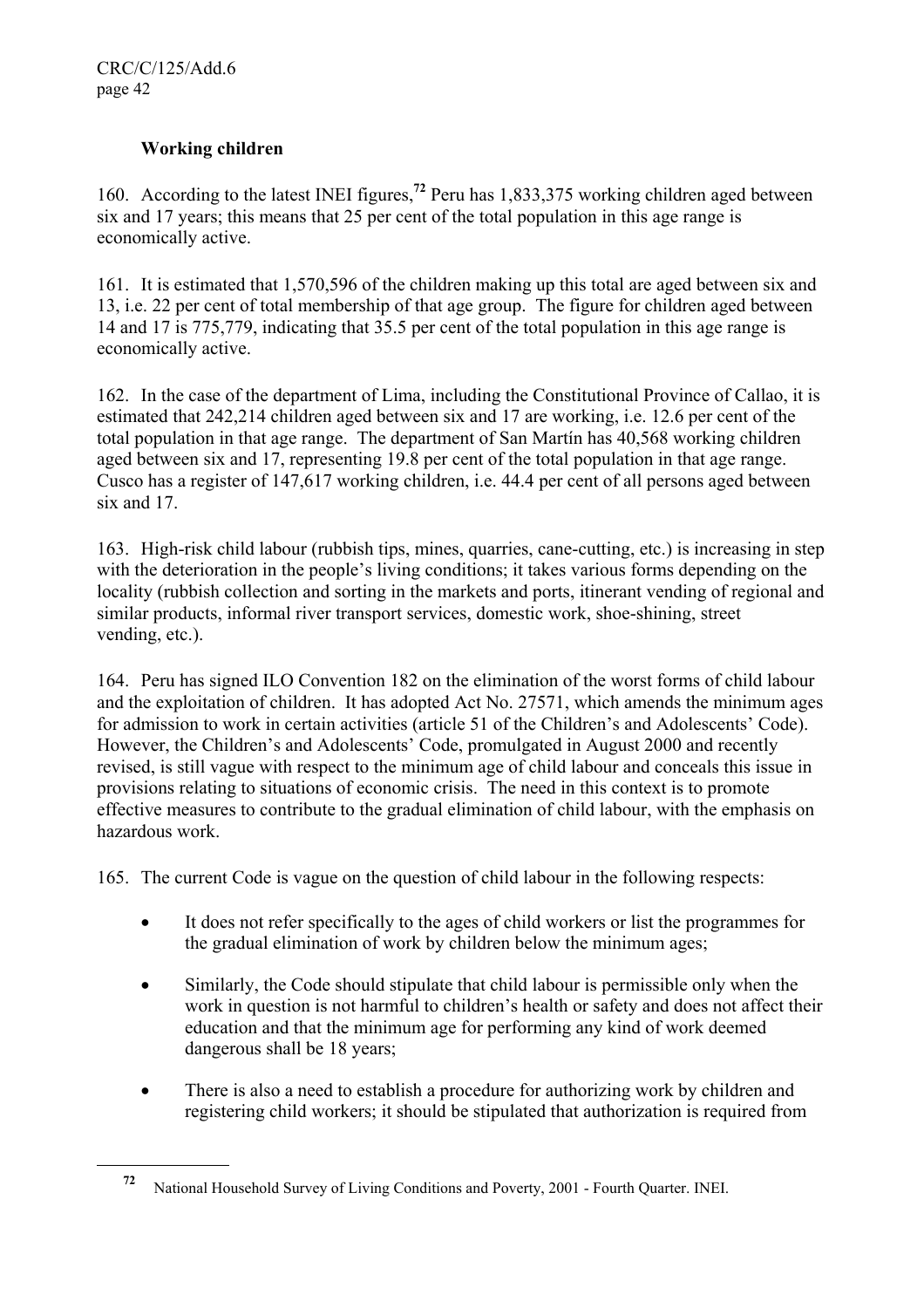the competent authority, together with the express consent of the child's parents or guardian or, failing that, of a children's ombudsman or a justice of the peace;

• The provisions should apply to non-industrial farm work performed for an employer or in a dependent relationship, to work in industry and commerce, and to work in industrial fisheries.

166. There are various figures on the number of child workers; the following information is available on employment in brickworks:**<sup>73</sup>**

| Locations    | Huachipa, Lima and other places.                   |  |  |  |  |
|--------------|----------------------------------------------------|--|--|--|--|
| Number       | About 1,000<br>5-17 years<br>Age                   |  |  |  |  |
| Sex          | 80 per cent male                                   |  |  |  |  |
| <b>Wages</b> | Other remuneration  <br>Food and shelter<br>Unpaid |  |  |  |  |
| Hours        | An average of 4-6 hours a day                      |  |  |  |  |
|              |                                                    |  |  |  |  |

*Description:* 

l

The children work with their families, usually from the provinces, making bricks on piecework; they live on the land where they work ("pampas"). They have to produce a given quantity of bricks per week in order to survive.

Depending on their age, the children may work in any stage of brick manufacture: processing of the clay (extraction, grinding, sifting and mixing); pouring the clay into the moulds; removal from the moulds; and carrying and stacking). They work in bad weather and in deplorable health and safety conditions. The work is repetitive and tedious.

*Risks and consequences:* 

Employment in brickworks is harmful to children's health owing to the poor health and safety conditions, which may also affect their emotional development.

Carrying excessive weights delays and distorts their physical development and exposes them to the risk of fractures and other injuries, a situation aggravated by their poor diet.

The shortage of water and the permanent contact with clay facilitate the transmission of infectious skin and bronchial disorders.

The work in the "pampas" is monotonous and oppressive with no element of creativity; this also has an impact on the children's development.

**<sup>73</sup>** ILO. International Programme on the Elimination of Child Labour. *El Trabajo Infantil en el Perú: Qué está pasando?* (Child Labour in Peru: What's happening?).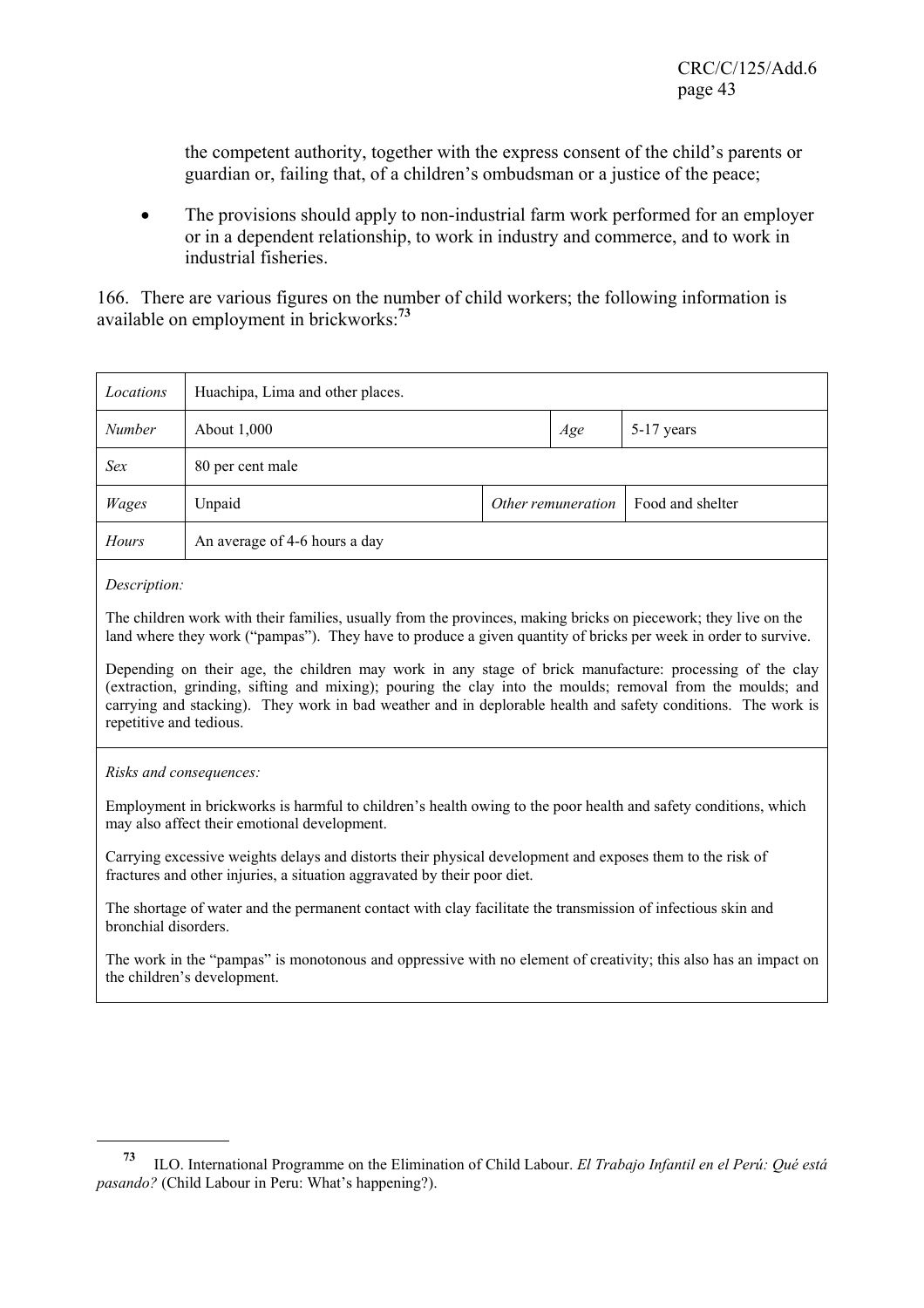## 167. The following information is available on work performed by children in mines:**<sup>74</sup>**

| Locations                                                                                                           | Puno, Madre de Dios, La Libertad, Ayacucho, Arequipa and Ica                                                     |     |                                                                                                                                                                                                                                                                                                                                                         |  |  |  |
|---------------------------------------------------------------------------------------------------------------------|------------------------------------------------------------------------------------------------------------------|-----|---------------------------------------------------------------------------------------------------------------------------------------------------------------------------------------------------------------------------------------------------------------------------------------------------------------------------------------------------------|--|--|--|
| Number                                                                                                              | 50,000                                                                                                           | Age | 5-17 years                                                                                                                                                                                                                                                                                                                                              |  |  |  |
| Sexo                                                                                                                | Mayoritariamente hombres                                                                                         |     |                                                                                                                                                                                                                                                                                                                                                         |  |  |  |
| agreements for more money                                                                                           | <i>Wages:</i> Young children receive a "tip" of one sol per<br>working day. Older children usually have informal |     | Other remuneration: Share in the family<br>economy                                                                                                                                                                                                                                                                                                      |  |  |  |
| Hours                                                                                                               | Seasonal work in the holidays, when they may work from 7.30 a.m. until nightfall                                 |     |                                                                                                                                                                                                                                                                                                                                                         |  |  |  |
| Description                                                                                                         |                                                                                                                  |     |                                                                                                                                                                                                                                                                                                                                                         |  |  |  |
|                                                                                                                     | The children perform almost all the tasks involved in mining, including:                                         |     |                                                                                                                                                                                                                                                                                                                                                         |  |  |  |
| $\bullet$                                                                                                           | mineral particles from the tips                                                                                  |     | Sifting (work performed exclusively by women and children), which consists of the removal of                                                                                                                                                                                                                                                            |  |  |  |
| $\bullet$                                                                                                           | which are carried on the back or in wheelbarrows to the processing points                                        |     | Carting: one of the hardest tasks owing to the excessive weight of the stones and clumps of earth,                                                                                                                                                                                                                                                      |  |  |  |
| Panning, which consists of the washing out of gold in pans or cloth sheets or standing inside conduits<br>$\bullet$ |                                                                                                                  |     |                                                                                                                                                                                                                                                                                                                                                         |  |  |  |
| $\bullet$                                                                                                           |                                                                                                                  |     | Grinding, an activity requiring great physical effort and involving the risk of poisoning from the<br>mercury used in the grinding of the ore in a " <i>quimbalate</i> " (a kind of mill made of two big stones)                                                                                                                                        |  |  |  |
| The mining and crushing of the ore, two tasks performed mainly by older children.                                   |                                                                                                                  |     |                                                                                                                                                                                                                                                                                                                                                         |  |  |  |
|                                                                                                                     | mining work is performed in deplorable health and safety conditions.                                             |     | Geographical and climatic factors make living conditions at these sites very harsh; the communities usually lack<br>basic services such as drinking water, sewerage, and refuse collection. Their dwellings are precarious, being made<br>of extremely low-grade materials. The education and health services are insufficient and poorly equipped. The |  |  |  |
| Risks and consequences                                                                                              |                                                                                                                  |     |                                                                                                                                                                                                                                                                                                                                                         |  |  |  |
| the polluted water.                                                                                                 | Many of the children working in small-scale mining suffer from anaemia, chronic malnutrition and even            |     | tuberculosis. In the coldest mining areas they usually contract severe respiratory ailments, and there is a high<br>incidence of rheumatism and arthritis. In the hottest areas they are more likely to contract acute diarrhoea from                                                                                                                   |  |  |  |
|                                                                                                                     | timidity, nervousness and nausea to loss of memory and self-control, irritability and excitability, anxiety,     |     | Most of the children suffer from chronic fatigue, various bone diseases and conditions, and chronic poisoning<br>from exposure to liquid and gaseous mercury, which can cause problems ranging from headaches, insomnia,<br>sleepiness and depression. They are also exposed to the risk of bruising, outs and fractures, and there is very little      |  |  |  |

piness and depression. They are also exposed to the risk of bruising, cuts and fractures, and there is very little likelihood of treatment at a health post, either because there are none or because, when there is a health post, it lacks equipment, staff and suitable medicines.

The children's education is also seriously affected by their mining work, which usually prevents them from attending school regularly or taking part in recreational activities, thus having an adverse impact on their personal development and reducing their future job prospects and inexorably reproducing the cycle of poverty.

168. There has been very little study of the work performed by children in rural areas. According to the latest population census (1993), 40 per cent of Peru's children are employed in farming activities, and the rural sector is where the lowest rates of school attendance are found.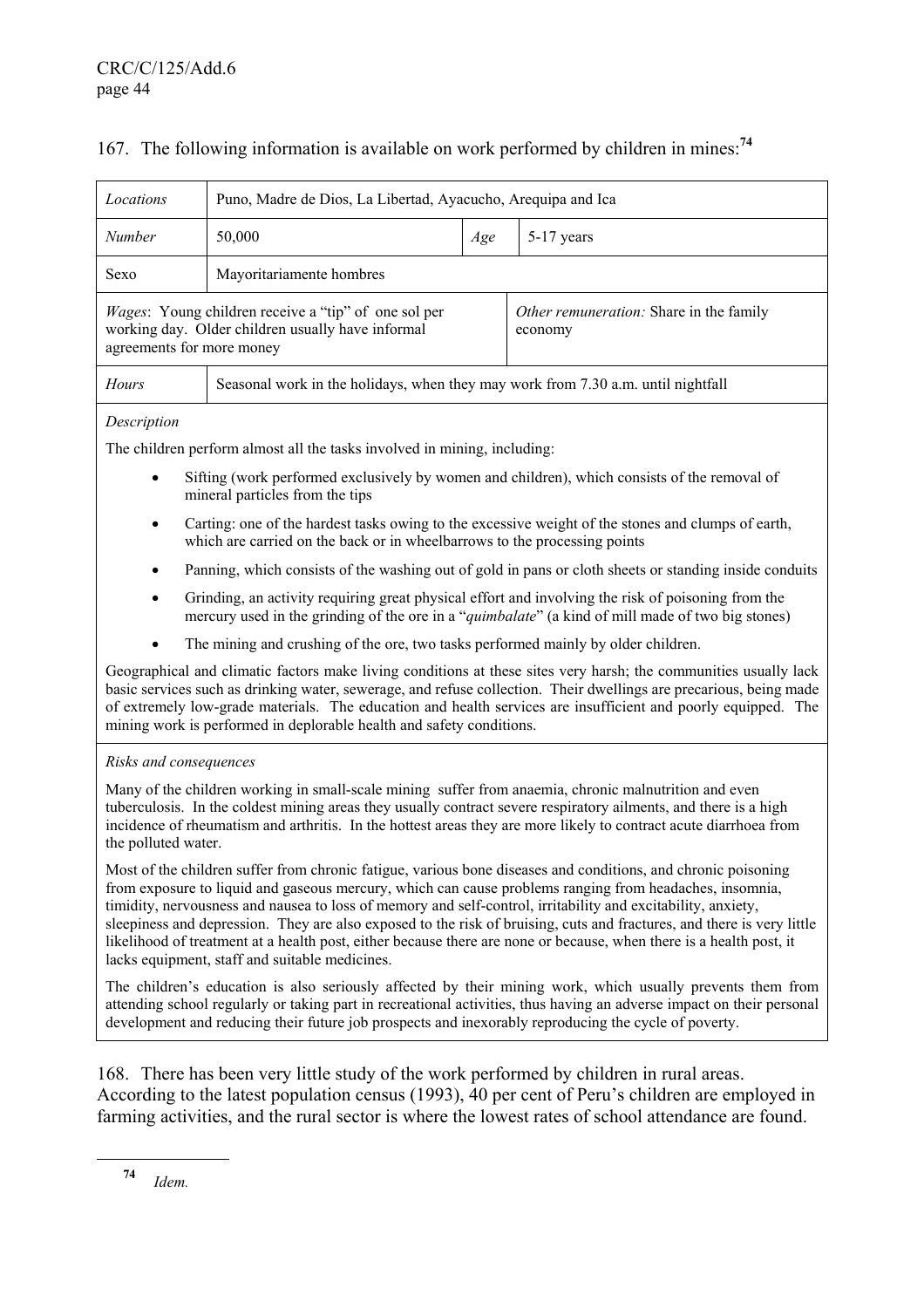169. A number of qualitative studies have documented the harmful effects of child labour, pointing to problems of physical and mental health, impairment of children's school attendance and academic performance, and high rates of repeated years and drop-outs. For example, 49 per cent of children who work as well as attending school are one or two years behind their coevals; and one out of every three children who work does not go to school.**<sup>75</sup>**

*Locations:* The country's main towns *Number* **Over 100,000** *Age* 6-17 years *Sex* Mainly girls *Wages* A few receive adequate wages; most work for board and lodging

170. The following information is available on domestic work:**<sup>76</sup>**

*Other remuneration* | Clothing, board and lodging; sometimes education

*Hours* Whole day, from 5-6 a.m. to 9-10 p.m.

#### *Description:*

It has been established that these girls work between 12 and 16 hours a day at household tasks (from shopping to cooking and cleaning and looking after the smallest children).

Most of the girls are from the countryside, sent by their own families in the hope of obtaining education and a better job than in their places of origin.

The employers usually do not have a labour relationship with the girls since they are responsible only for their board and lodging and, up to a point, their education.

In some cases the girls are entrusted to an employer by their own parents so that the employer may bring them up in a kind of "godparent" relationship. From the moment when an employer accepts a girl she loses contact with her natural family and thus comes to depend fully on the employer for her basic needs.

#### *Risks and consequences:*

Many of these young workers find their mental health affected because they are not living their own lives. They play the games that other children want; they experience the joys of their employer's children, and the toys that they play with belong to other children. In short, they do not have their own dreams.

Domestic child labour is "invisible work" because it takes place inside the home without any system of supervision. Many of the girls live isolated lives and have serious health problems and problems of self-esteem, for they have no opportunity to share their lives with other girls like themselves.

Many of the girls suffer discrimination, maltreatment and physical and verbal violence and they are at risk of sexual abuse by one or more members of the employer family. The long working days prevent them from studying. They feel very alone and abandoned. They grow up without any moral support or love.

171. MIMDES operates a street teachers programme whose target population includes not only child workers but also children who live in the street.

172. The main objective with these children is to prevent their involvement in work which impedes their integrated development. The programme encourages them to resume their education by helping them to enrol in school and providing support. MIMDES also runs services to help children change their jobs or rejoin their families and to support them in legal cases of child protection.

**<sup>75</sup>** PNAI 2002-2010. Lima, June 2002.

**<sup>76</sup>** ILO. International Programme on the Elimination of Child Labour. *Op. cit.*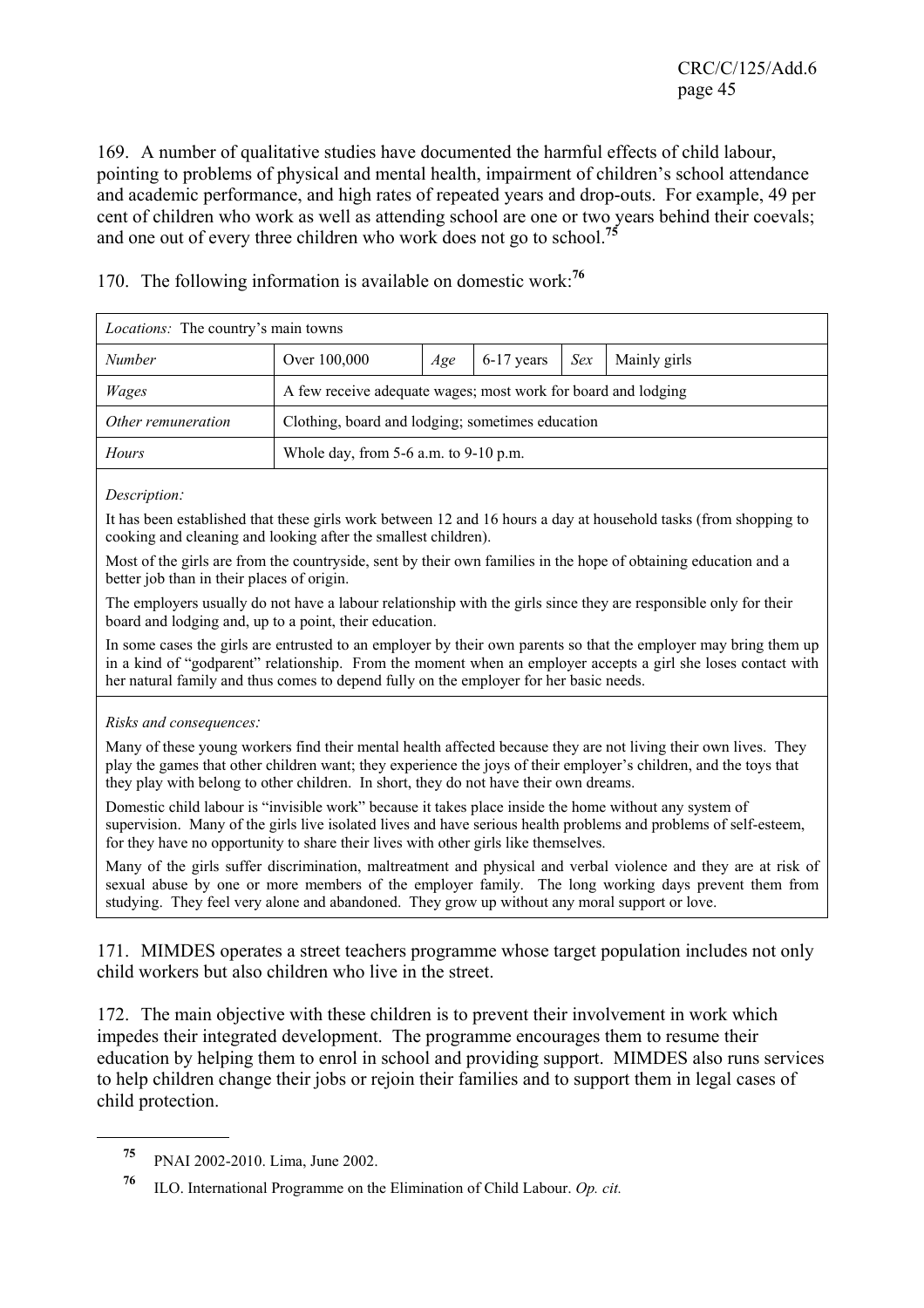#### **Child labour network**

This Network came into being following the signature of a memorandum of understanding between the Government of Peru and ILO on the implementation at the national level of measures for the gradual elimination of child labour. The National Steering Committee for the Elimination of Child Labour and Protection of Child Workers was established by Supreme Resolution No. 059-97-PROMUDEH.

The Network is made up of representatives of various organs of the State, including the Ministry for Women and Social Development, the Ministry of Labour and Job Creation, the Ministry of Health, the Ministry of Education, the Ministry of the Economy and Finance, the Ministry of Energy and Mines, the Ministry of the Interior, the National Institute for Statistics and Information, the Office of the Attorney-General, and the Judiciary, as well as representatives of international cooperation agencies and civil society.

### **Objective**

l

To propose policies, regulations and measures designed to prevent the recruitment of child labour and secure its gradual elimination by promoting respect for and the exercise of children's rights, and to protect working children by mobilizing society and raising its awareness through the implementation of coordinated measures to encourage the participation of the various social actors.

# **Children deprived of a family environment**

173. Although 2,272 children were adopted in the period 1993-2002**<sup>77</sup>** under the Adoptions (Administrative Procedures) Act, which regulates the adoption of children declared by a court to be abandoned (Act No. 26081 of 1998), weaknesses persist in the implementation of a national programme offering, with broad powers to act of its own motion, a solution to the problem of orphaned children and children declared abandoned.

174. Some eight per cent of the country's households have among their members a child living with the family as an "adopted" child; these are children who do not live with either of their biological parents even if they are alive. The figure is higher in rural areas (nine per cent) than in urban areas (seven per cent).**<sup>78</sup>**

175. Some of the shelters responsible for taking in abandoned or neglected children are in a poor state, while others are full to capacity; this means that many of these children wander the streets and squares, suffering permanent violation of their rights, including the most basic ones. Furthermore, there hardly any special shelters for disabled children.

176. There is a need for regulations to govern the operation of these shelters and for a public agency capable of ensuring proper monitoring, with participation by the community.

**<sup>77</sup>** Adoptions Office - Division for the Welfare of Children and Adolescents - MIMDES.

**<sup>78</sup>** Demographic and Family Health Survey 2002. INEI and others. Lima, May 2001.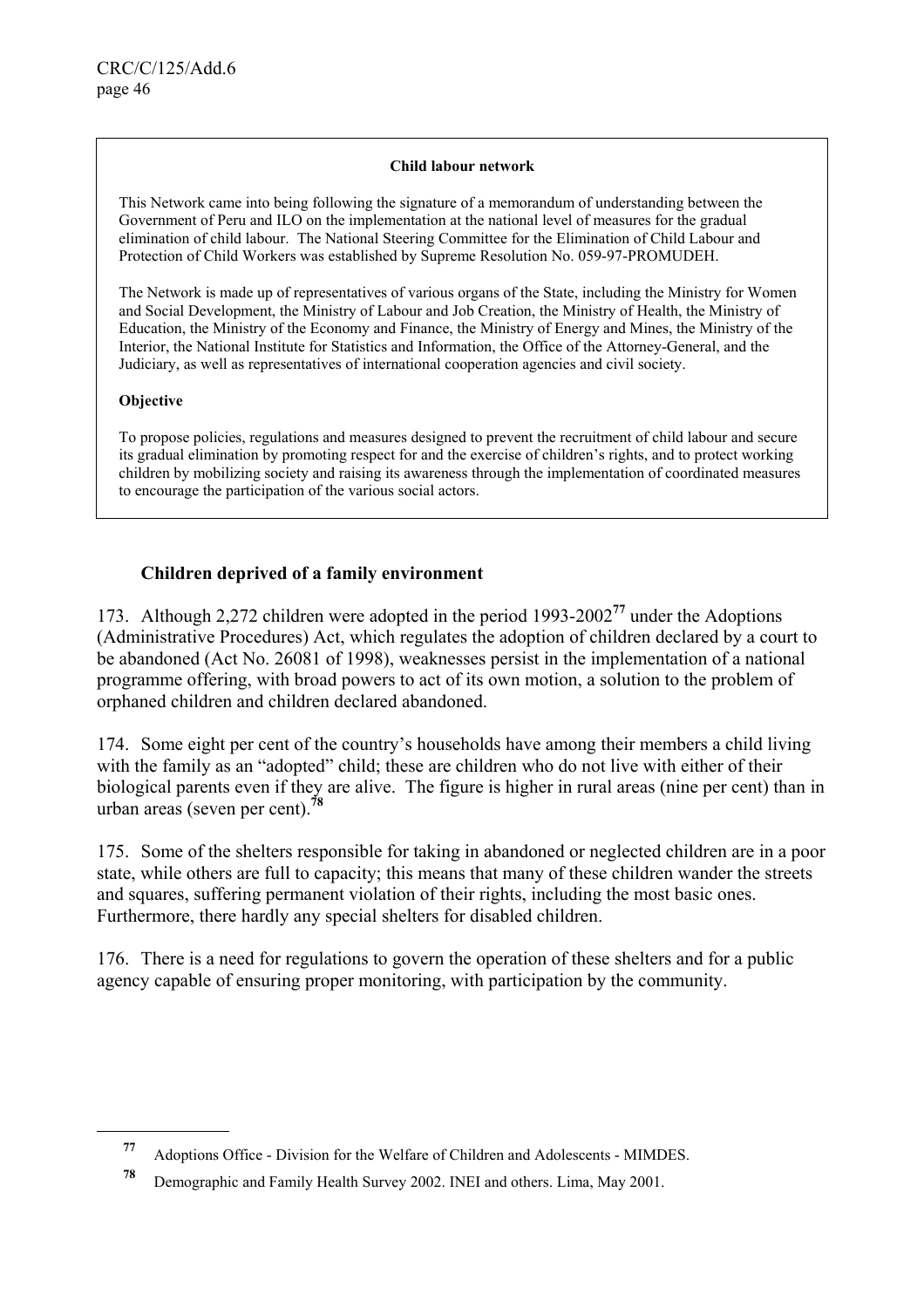#### **National secretariat for adoptions (SNA)**

The past experience of the institutions responsible for the national adoptions programme pointed to the need to incorporate adoptions in a global policy for children and the family which put an end once and for all to the domination of the interests of individuals over the interests of children. Accordingly, this year is seeing the creation of the National Secretariat for Adoptions as the central executive authority for adoptions charged with establishing an efficient national adoptions system.

At present the Secretariat has 10 local adoptions offices located throughout the country in the departments of Arequipa, Ayacucho, Cuzco, Huánuco, Lambayeque, La Libertad, Moquegua, Loreto, Piura and Puno; a further 13 local offices are needed to complete the coverage of the adoptions system. However, the Adoptions Office has six tutelary investigators: two are assigned to the Eleventh and Thirteenth Family Courts in Lima, one to the family courts in the Northern Cone, one to the basic-module courts in Ventanilla, El Agustino and Villa María del Triunfo, and two to cases conducted in the provinces where there are no local adoptions offices.

In general terms, there no adequate arrangements for dealing with children at risk, and there have even been cases of a shelter housing juvenile offenders alongside children having no association with crime.

The number of children living in institutions is not known precisely, but the centres run by the National Family Welfare Institute (INABIF) and the Foundation for the Children of Peru are estimated to house 3,982 children nationwide.**<sup>79</sup>**

177. The National Family Welfare Institute (INABIF) is the public agency responsible for planning, proposing, managing, implementing and evaluating family welfare policies and for ensuring that priority is given to children at risk in accordance with the sectoral policy, the provisions of the Constitution, and the purposes of the State in establishing the present legislation. It has the following divisions:

### *Comprehensive Protection Division*

178. This Division is one of the two line agencies of INABIF and as such is responsible for planning, coordinating, implementing, managing, supervising and evaluating programmes and measures for the personal training and family and social integration of children who are at risk owing to their state of material abandonment and/or moral danger. Such children are catered for by 35 operational units (25 children's homes and 10 children's centres) and in 23 zones and 104 sub-zones of intervention at the national level, where assistance is rendered to working children and street children in 102 referral and care centres.

# *Operational policy*

l

178. The operational policy is carried out by street teachers in the locations where working children and street children are found.

179. These activities are carried on in markets and the streets and in mines, quarries and brickworks and other places where the work is hazardous or is performed in hazardous conditions, such as work in the early hours of the morning, mining, small-scale manufacture of bricks, fish filleting, refuse collection, etc.

**<sup>79</sup>** Adoptions Office - Division for the Welfare of Children and Adolescents - MIMDES.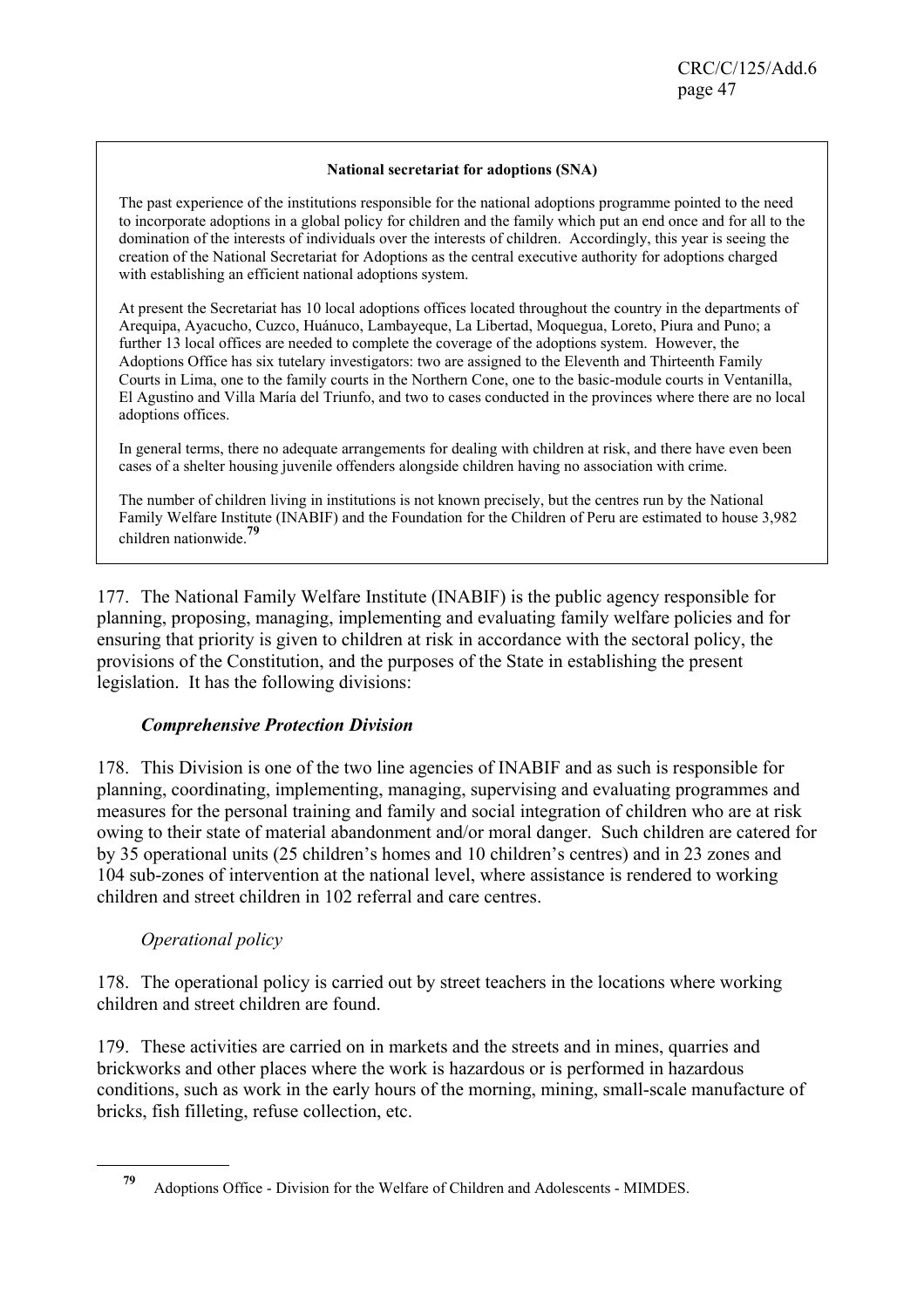180. The objective is "to contribute to the integrated development of working children and street children by means of unconventional training imparted by street teachers".

181. All the work with these children is organized into three stages, through which the children advance as they show some signs of progress.

182. Although the children are the direct beneficiaries, work is also done from the outset with families and grass-roots institutions with a view to creating a network of social support to guarantee the sustainability of the results achieved by the teaching work.



# *Operational protection policy*

183. This policy is executed by children's homes in closed or semi-open facilities housing children who have been physically, materially or morally abandoned and is designed to provide them with a protected environment which will foster their personal and social development. The method of operation in the homes is divided into four stages and is designed to secure the children's reintegration in their families and/or communities by means of personal training and work with the families themselves.

# *Family Support Division*

184. This Division is the INBIF line agency responsible for promoting, managing and supervising the preventive and support work with families living in poverty or at social risk by means of programmes for the promotion of human development and family integration and training to generate income to help to improve the quality of life.

185. The **target population** consists of children, young people, women, adults and old people living in poverty or in situations of social risk in urban, marginal urban and rural areas.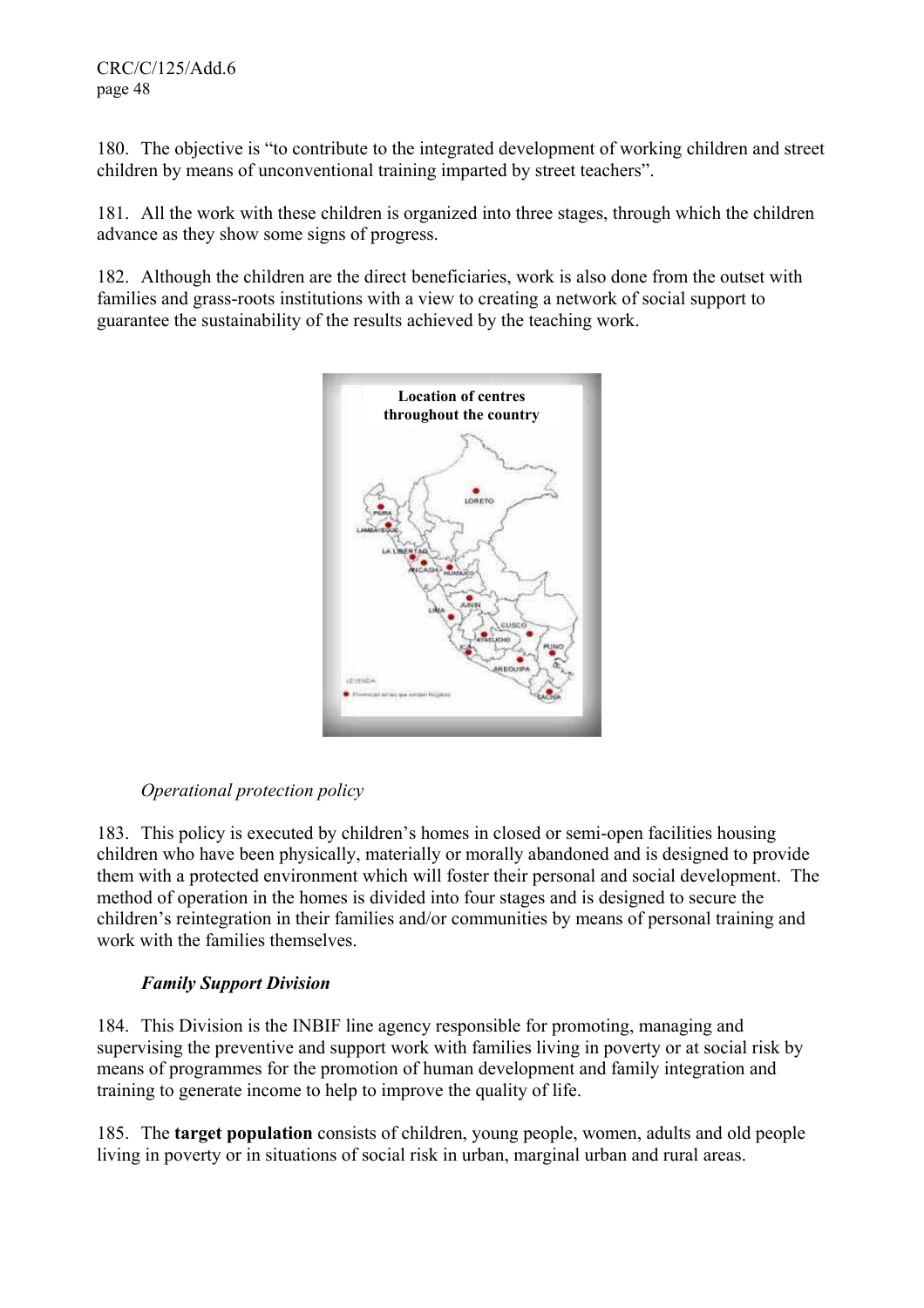186. The Division has the following **policies**:

- (a) To promote human development;
- (b) To promote family integration;
- (b) To provide training for income generation.

187. The *general objective* is to help to improve the quality of life of the target population by means of preventive and promotional measures to foster integrated development, gender equity and equality of opportunities.

188. The *family support centres* are housed in premises which are owned by INABIF or which it is allowed to use in marginal urban and rural areas, where it furnishes services for people living in poverty or at social risk.

189. The *community centres* are housed in premises in the community, where INABIF carries out a programme of social measures to improve the people's quality of life by encouraging selfmanagement and active participation by grass-roots organizations in the solution of their immediate problems. The work is focused mainly on services for children.

# *Population at Risk Division*

190. The main aim is to coordinate the public welfare associations (SBP) and social participation boards (JPS). These associations and boards provide assistance in the following modes, in accordance with their statutory purposes:

- (a) Food aid is provided through the canteens for children, adults and old people;
- (b) Health care is furnished in medical consultation offices and/or treatment centres;
- (c) Educational work is performed in nurseries, kindergartens and other children's institutions;
- (d) Training is provided for children in children's centres, shelters, dressmaking workshops, carpentry workshops, etc.;
- (e) Assistance is provided for adults in children's centres, shelters, dressmaking workshops, carpentry shops, etc.;
- (f) Donation of cemetery niches, medicines, clothing, school kits, etc.

191. The following table shows that the mode with the largest number of beneficiaries is health care, followed by donations and food aid; together they account for 92.8 per cent of the beneficiaries.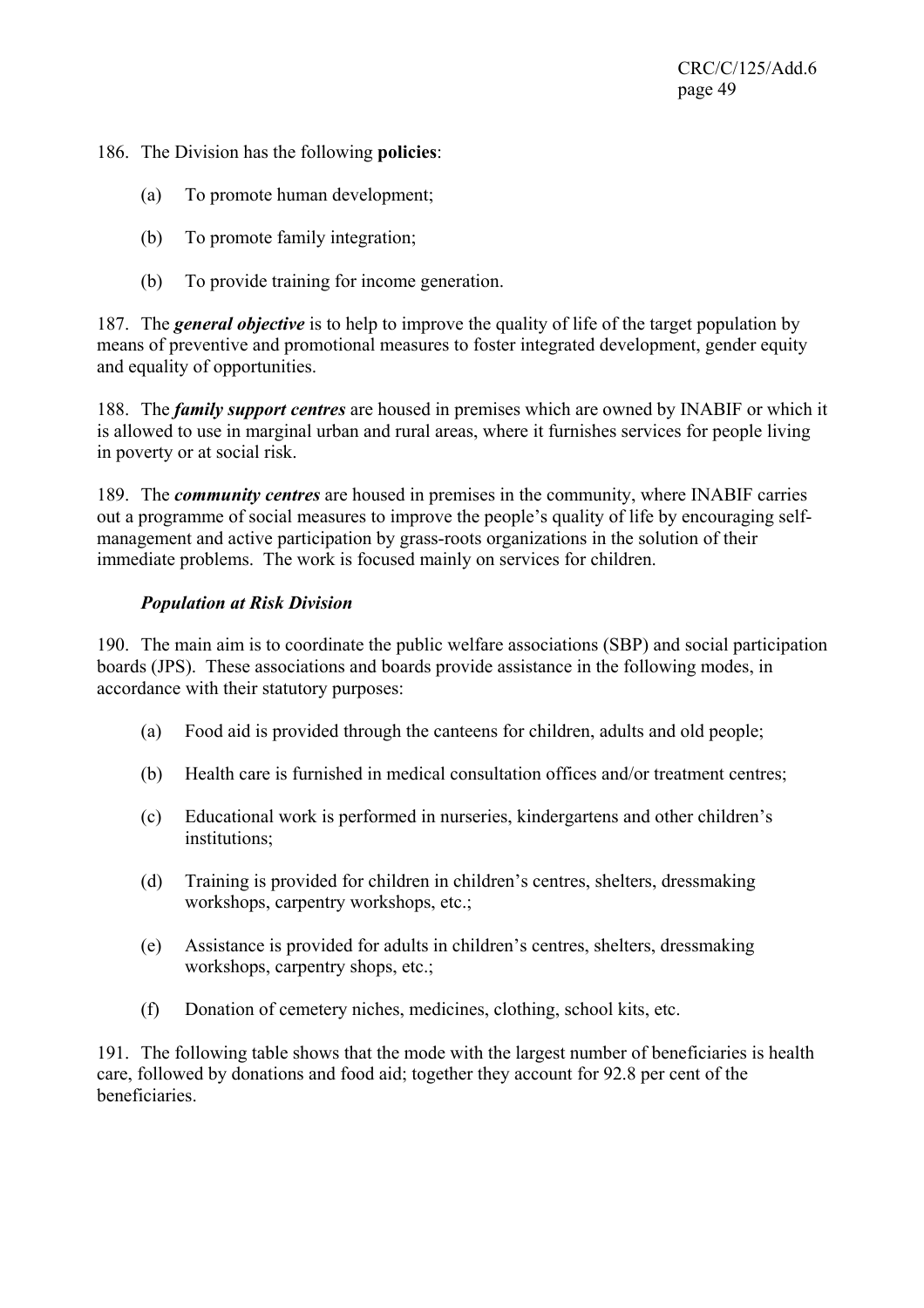| Mode of attention     | <b>Beneficiaries</b> | Percentage |
|-----------------------|----------------------|------------|
| Health care           | 75 5 21              | 45.0       |
| Donations             | 63 106               | 37.6       |
| Food aid              | 17 104               | 10.2       |
| Educational work      | 3 9 2 9              | 2.3        |
| Other modes           | 4 0 0 8              | 2.4        |
| Children's training   | 2 1 3 7              | 1.3        |
| Assistance for adults | 2 1 2 5              | 1.3        |
| Total                 | 167 930              | 100        |

# **Population catered to by the SPB and JPS, by mode of assistance<sup>80</sup>**

# **Street children81**

192. Most street children are from broken or dysfunctional homes from which they have become totally or partially alienated and in which maltreatment is a constant. They will usually have dropped out of school as well (if indeed they went to school), for it is generally very difficult for them combine school with living in the street owing to the demands that street life makes on their time. They thus have the additional problem of exclusion from the formal education system.

# **2. The right to participate**

193. Where participation and the freedom of expression are concerned, Peru needs to strengthen the associations and the organizational projects for children and promote the formation of groups in which children enjoy independence and can pursue their own interests, for the approach taken thus far by the State and society has been "tutelary", regarding children not as subjects of rights but rather as merely passive beneficiaries of programmes designed to reproduce adult models of organization.

194. With regard to grass-roots vigilance and involvement, it must be pointed out that ignorance of the rights of the child is widespread and that there is an urgent need to promote the delivery of these rights. It is vital to promote and establish, in a coordinated manner, mechanisms of social supervision by civil society, for this is the only way to guarantee the advancement and protection of children's rights. The State is encouraging such a development through the Network of Teenage Leaders.

**<sup>80</sup>** SPB basic data sheets, 1999. INABIF.

**<sup>81</sup>** "Children at high risk - I: qualitative study". Save the Children, Sweden (responsible for the Aldo Peñaflor/Imasen research carried out between 8 and 15 August 2000).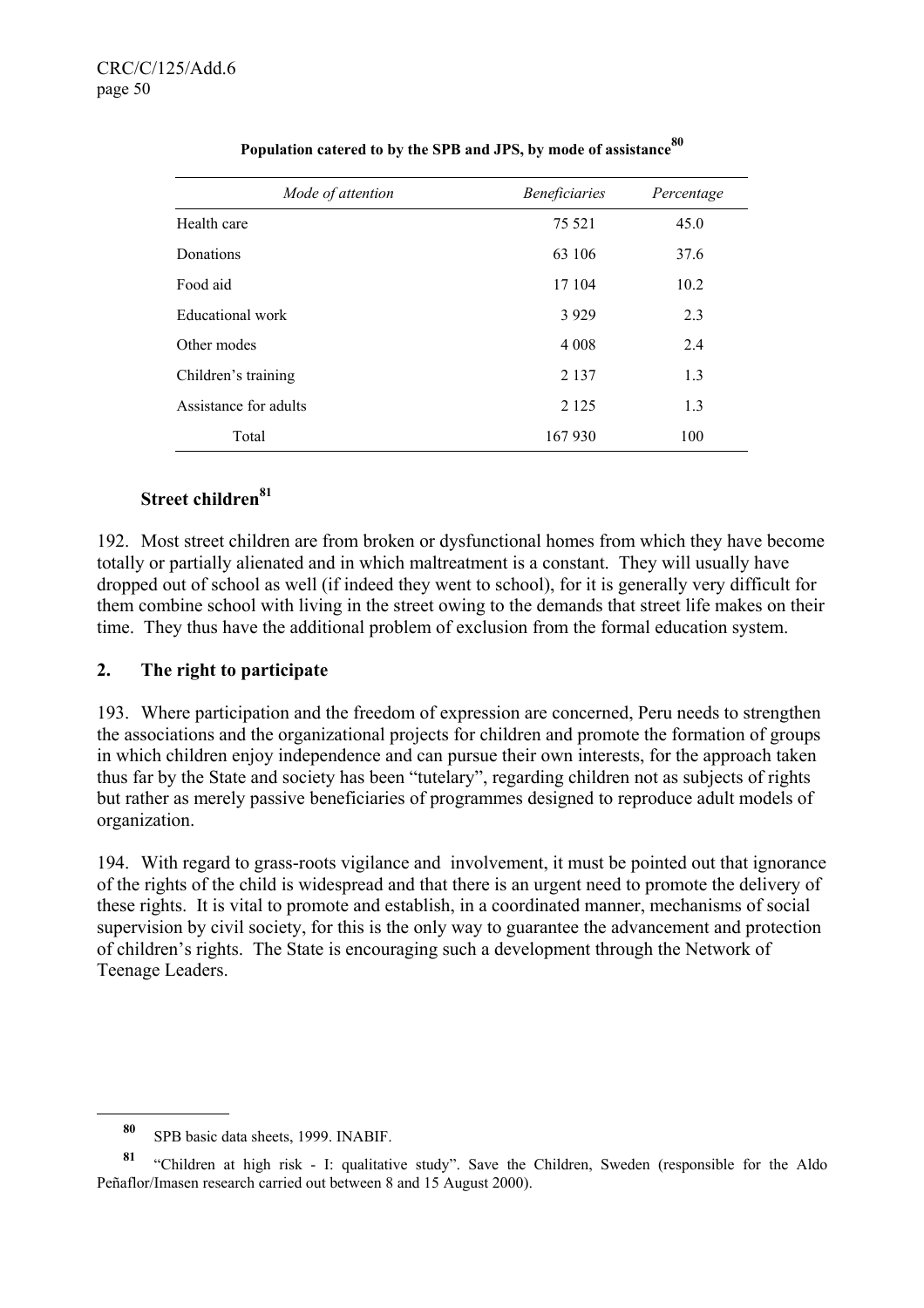#### **Network of teenage leaders (RLA)**

This Network was created in November 1997 on the initiative of the drug abuse prevention unit of the MIMDES Division for the Welfare of Children and Adolescents; it began to work with young leaders, initially to prevent drug use and promote leadership among adolescent children and subsequently to implement comprehensive prevention measures for and by adolescents, with financial support from the Narcotics Affairs Section of the United States Embassy.

Young people were trained as comprehensive prevention agents to work with their peers. Twelve RLA offices were established for this purpose (six in Lima and six in the provinces) and as a means of providing opportunities for discussion and the formulation of proposals for development work with adolescents and the community in accordance with the RLA working procedures.

#### **Definition**

The Network is a democratic space in which adolescent children are the main protagonists and where they have opportunities to devise, plan and carry out activities to support the social development of their communities and in particular their own development, taking the "equal among equals" approach.

#### **Objectives**

- To train, encourage and mobilize teenage leaders so that their leadership will help others to live positive lives and take an active part in the activities of their families and communities.
- To help to consolidate democratic spaces where teenage leaders can conduct activities to promote healthy life-styles, and to provide guidance and training in the implementation of comprehensive prevention measures which also involve the personal development of adolescents and of their communities in general.

#### **Present situation**

Three hundred teenage leaders are promoting the active participation of their peers in local facilities in Lima (in four locations so far: the districts of Jesús María, Los Olivos, El Agustino and San Luis) and in the provinces in Arequipa, Tacna, Chimbote, Trujillo, Ayacucho and Pisco, where these leaders have been developing social skills in the leadership of adolescent children and as providers of instruction in such matters as reproductive health and career planning.

These RLA facilities are currently being transferred to the local and regional authorities, which will furnish them with the necessary logistical support, always subject to technical advice from MIMDES.

### **3. The children's ombudsmen**

195. The children's ombudsmen are a service provided by the National System for the Comprehensive Care of Children and Adolescents; they operate through local government, private and public institutions, and organizations of civil society. Their purpose is to **promote and protect** the rights which the law accords to children.

196. What principles guide their work?

- *The best interests of the child*: with regard to any decision affecting children, preference must be given to whatever action is most beneficial to children;
- *Children as subjects of rights***:** children are recognized as individuals;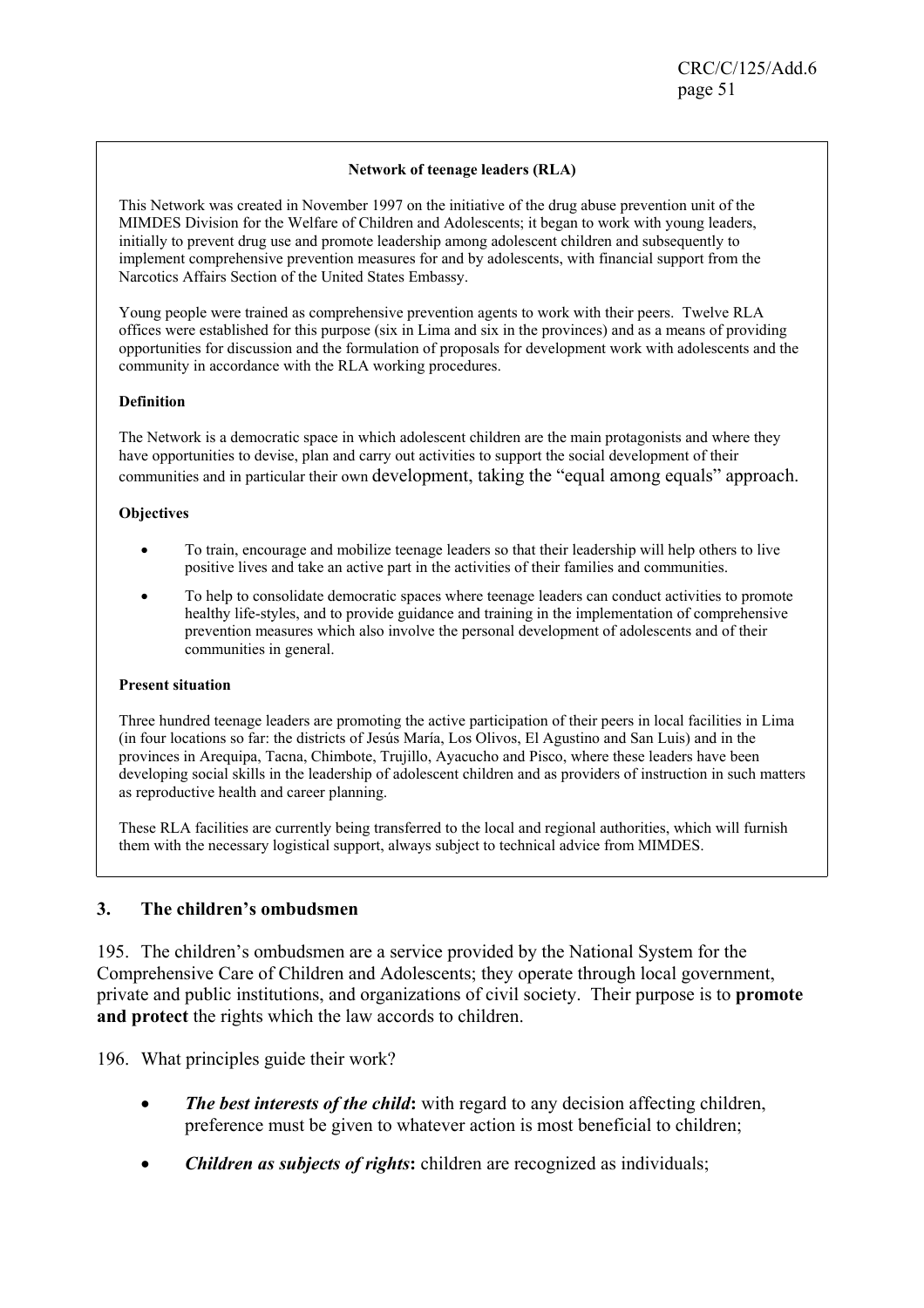- *Non-discrimination*: the rights of the child are available to all children regardless of their ethnic origin or economic, cultural or social status, etc.;
- *Emphasis on the comprehensive development* of children;
- *The rights of the child* are a matter concerning all members of society.

197. The *functions of children's ombudsmen* are set out in article 45 of the new Children's and Adolescents' Code:

- To keep themselves informed about the situation of children finding themselves in a public or private institution;
- To intervene when their rights are threatened or infringed in order to assert the principle of the best interests of the child;
- To promote the strengthening of family links. To this end they may secure extrajudicial reconciliations between spouses, parents and family members concerning maintenance, custody and visiting arrangements, provided that there are no legal proceedings in progress on these matters;
- To hear cases of family placement;
- To encourage the voluntary acknowledgement of paternity;
- To coordinate programmes of services for working children;
- To furnish multidisciplinary advice to families to prevent crisis situations, provided that there are no legal proceedings in progress;
- To report to the competent authorities any crimes or misdemeanours which may harm children.

198. What are the basic methods used by the children's ombudsmen in their work?

- They form and/or join the networks of services and local monitoring committees in order to supplement and coordinate their work;
- They promote mobilization and awareness-raising measures at the grass-roots level, involving both families and the authorities and members of institutions;
- They maintain permanent contact with communities to keep themselves up to date with developments and to keep matters under control.

199. Where are ombudsman offices to be found?In various institutions. We therefore talk about different models of ombudsman office, depending on the institution which sets it up:

- (a) Offices in primary and secondary schools;
- (b) Offices attached to churches (Catholic and others);
- (c) Offices established by grass-roots social organizations;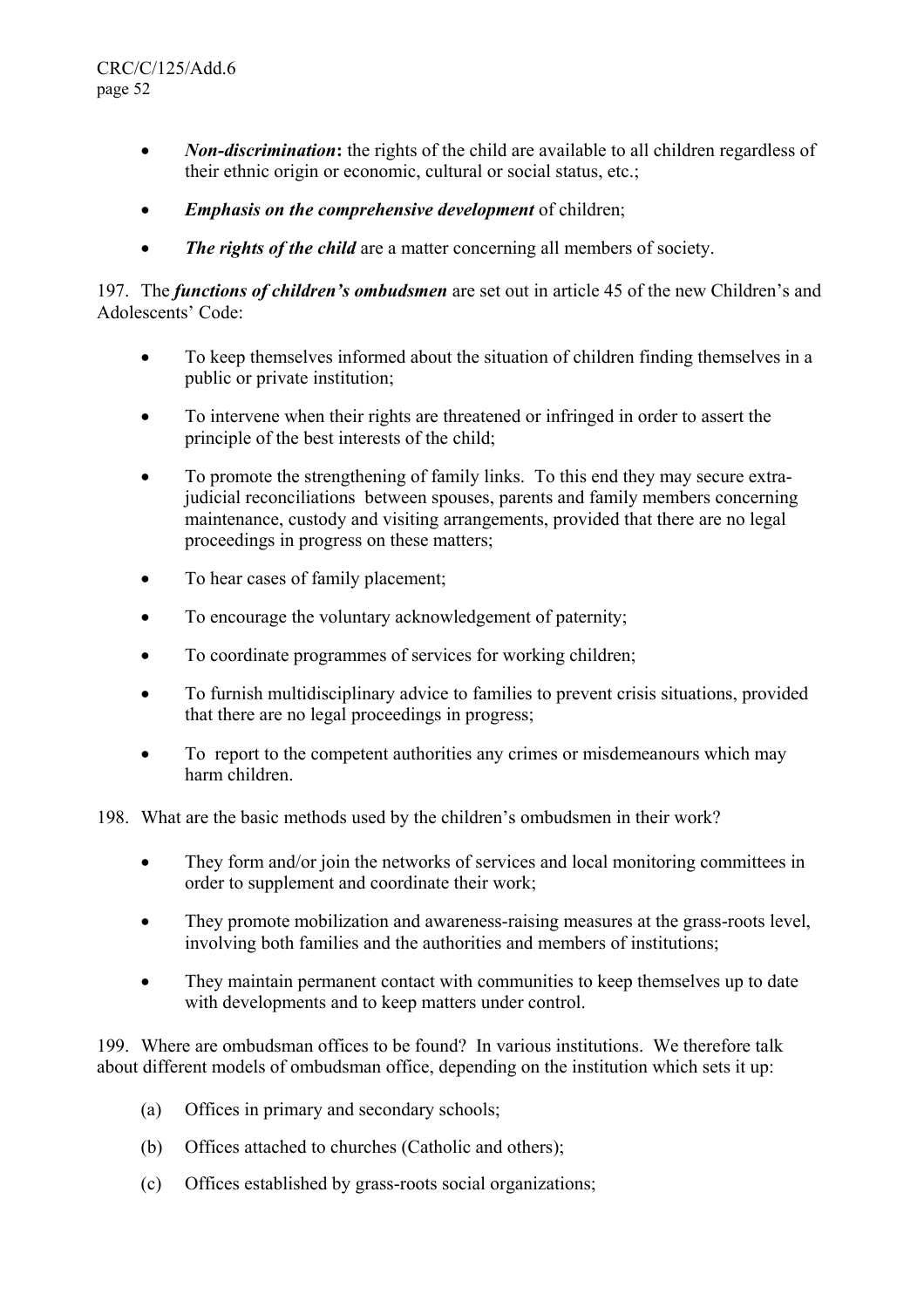- (d) Offices established by NGOs;
- (e) Municipal offices (known as DEMUNAs), which operate in provincial and district municipalities and in smaller settlements.

200. Although these types of ombudsman office are the best-known, there are others such as the ones in health centres, police stations, etc.

201. Who may have recourse to an ombudsman?

- Children themselves;
- Members of their families;
- Anyone who is aware of a situation or problem adversely affecting the rights of the child.

202. How are the offices staffed?

 An office may be staffed by professionals or other persons from the community having a basic knowledge of the service. They may also have the assistance of persons who have been trained in the operation of this service. However, with a view to establishing an operating procedure which works in practice, an office may have the following structure:

*A leader:* a person of standing in the community. He or she may be a representative of an institution or organization of civil society elected to this post.

*Ombudsmen:* professionals from any discipline, preferably one related to the human or social sciences. In places where there are no professionals or in institutions which by their nature do not have any professionals among their members, the ombudsmen may be persons of standing in the community duly accredited to perform their functions.

*Field workers:* local children and adults who have been trained to perform the service's functions and have voluntarily taken on this responsibility and a commitment to uphold the service's statutes and operations.

*Support staff:* administrative and professional personnel who collaborate with the service without having the status of leader, ombudsman or field worker.

### 203. What work do the offices do?

*They promote rights:* they carry out organized and planned activities to inform and educate the various sectors of society and to raise their awareness of the rights of the child. They try to persuade people to change their ways of thinking and their attitudes and practices with respect to the situation of children by taking on board the importance of the exercise of children's rights.

*They take up cases:* they may take a number of measures to ensure that situations or problems which may affect the exercise of a child's rights are resolved.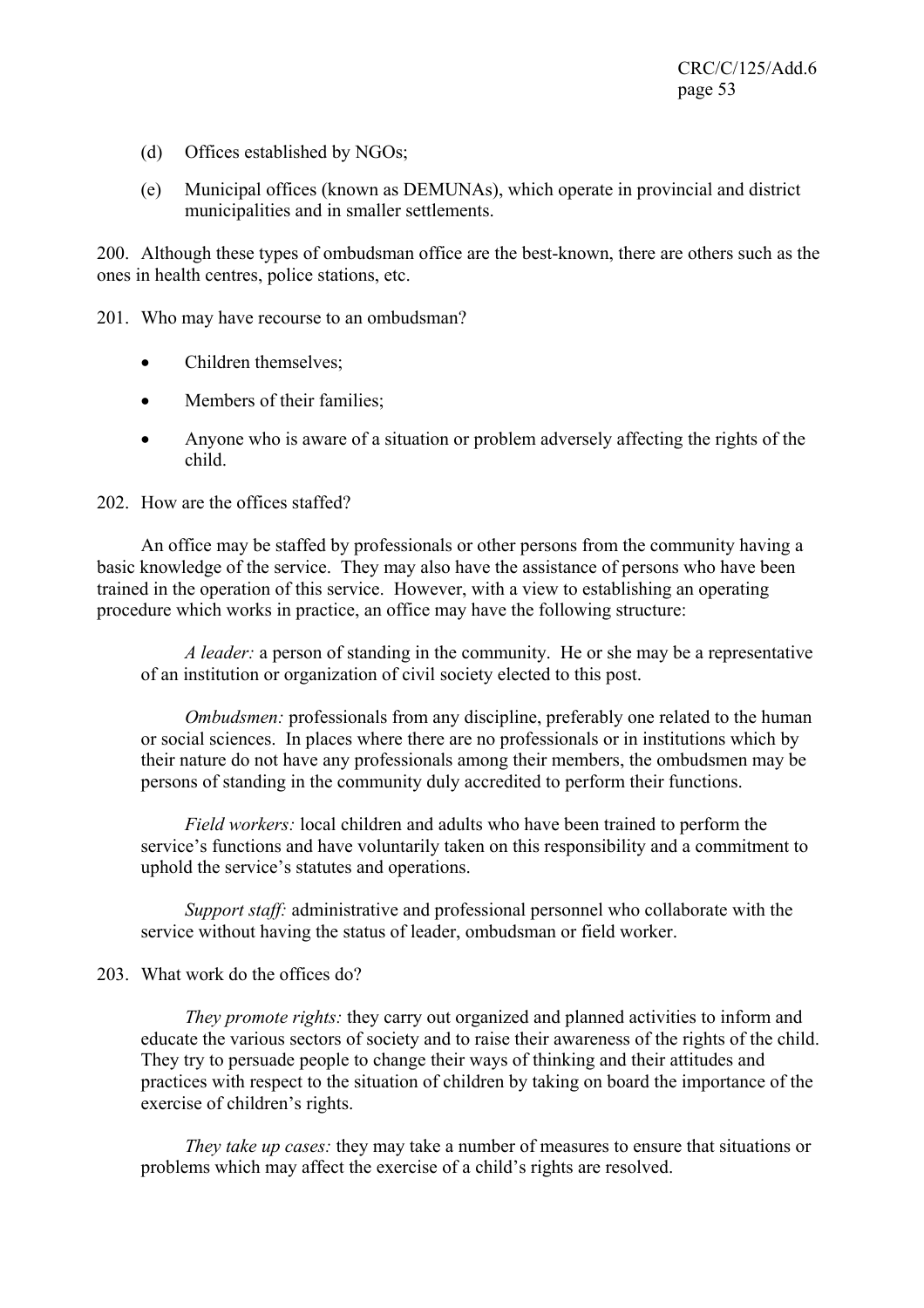*They offer guidance:* members of the offices provide information of various kinds concerning general or specific topics.

### 204. With respect to which problems may the offices intervene?

### *Through the conciliation mechanism*

 The offices may intervene when the following types of problem arise, provided that there are no legal proceedings in progress or concluded in the same case and no crime or misdemeanour has been committed:

*Maintenance:* this covers everything necessary for the sustenance, shelter, education, instruction and job training, medical care, and recreation of a child, or of a pregnant woman, from conception to the post-partum period.

*Custody:* this is the responsibility assumed by one of a child's parents to attend to his or her comprehensive development when the parents are actually separated. A mother or father who cedes the custody of a child does not lose parental authority.

*Rights of access:* a father or mother who is not living with a child does have visiting rights; visiting days and times are established by agreement between the parties.

### *Through administrative action*

*Late registration of birth:* this means regularizing a child's registration in the Register of Births and the National Register of Identity and Civil Status (RENIEC). This procedure is followed when the 30 days stipulated by law have expired. Ombudsmen have a number of ways of helping people to apply for late registration.

*School enrolment at the correct time:* action by an ombudsman to ensure that a child is enrolled at the correct age and time. Ombudsmen may make representations to the school authorities or the Parents' Association (APAFA) to allow a child to exercise the right to education by making arrangements for his or her enrolment even when some of the enrolment requirements are not met.

 *Correction of birth certificates:* correction of the information contained in a child's birth certificate as recorded in the Register of Births and the National Register of Identity and Civil Status (RENIEC). Ombudsmen have a number of ways of helping people to apply for such correction to the civil registration authorities or to a court.

*Medical care:* coordination by an ombudsman with the corresponding health facilities to obtain prompt medical treatment for achild.

 *Arbitrary detention:* no one may be detained except on one of the following two grounds:

- (a) Detection *in flagrante delicto*;
- (b) Court order.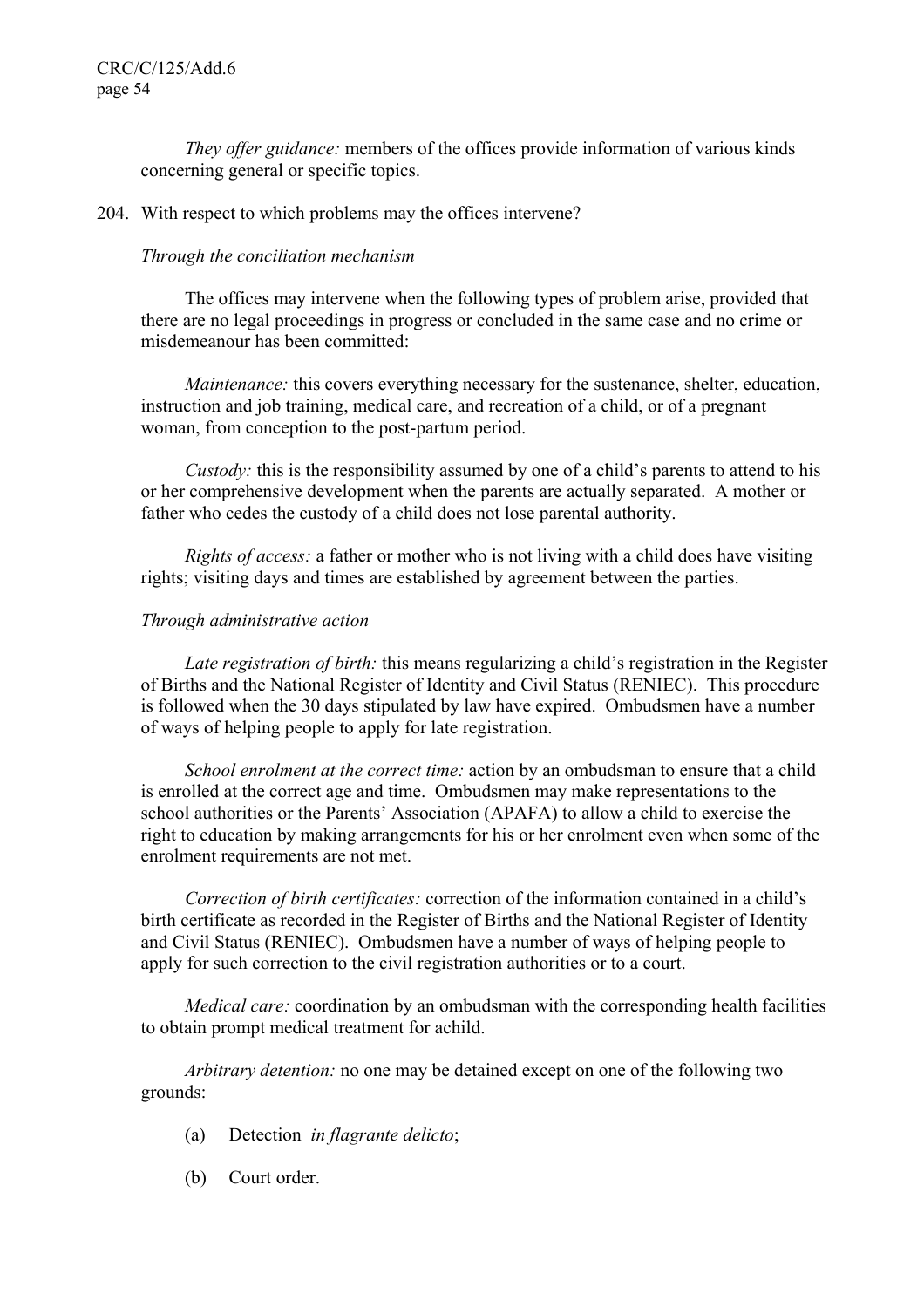If a child is detained except on one of these grounds, an ombudsman may take the necessary action to secure the child's immediate release, such as seeking a writ of habeas corpus before the competent authority. The ombudsmen offer a mode of alternative or extra-judicial justice which facilitates democratic access to justice; they thus promote and defend the rights of the child by means of conciliation and negotiated agreements. It is calculated that they deal with 100,000 cases a year, a figure illustrating the importance of this service.

#### **Growth of ombudsman offices, 1996-2002**



*Source*: Ombudsman Service, Division for the Welfare of Children and Adolescents - MIMDES.

# **F. Special legislation and justice<sup>82</sup>**

## **1. Progress in the incorporation of international treaties in national law**

205. Article 55 of the current Constitution states: "The treaties concluded by the State which are in force shall form part of national law"; incorporation requires approval by a legislative decision of the Congress prior to ratification by the President of the Republic in a supreme decree.

206. The status of the international instruments relating to children incorporated in national legislation is given below, in chronological order:

### *Convention on the Rights of the Child*

l

 Organization: United Nations Date of adoption: 20 November 1989 Signature: 26 January 1990 Approval: Legislative Decision No. 25278 Deposit of instrument of ratification: 4 September 1990

**<sup>82</sup>** Peru 1990-2000. Report on the attainment of the targets of the World Summit for Children. Division for the Welfare of Children and Adolescents. Working paper. Lima, 2001.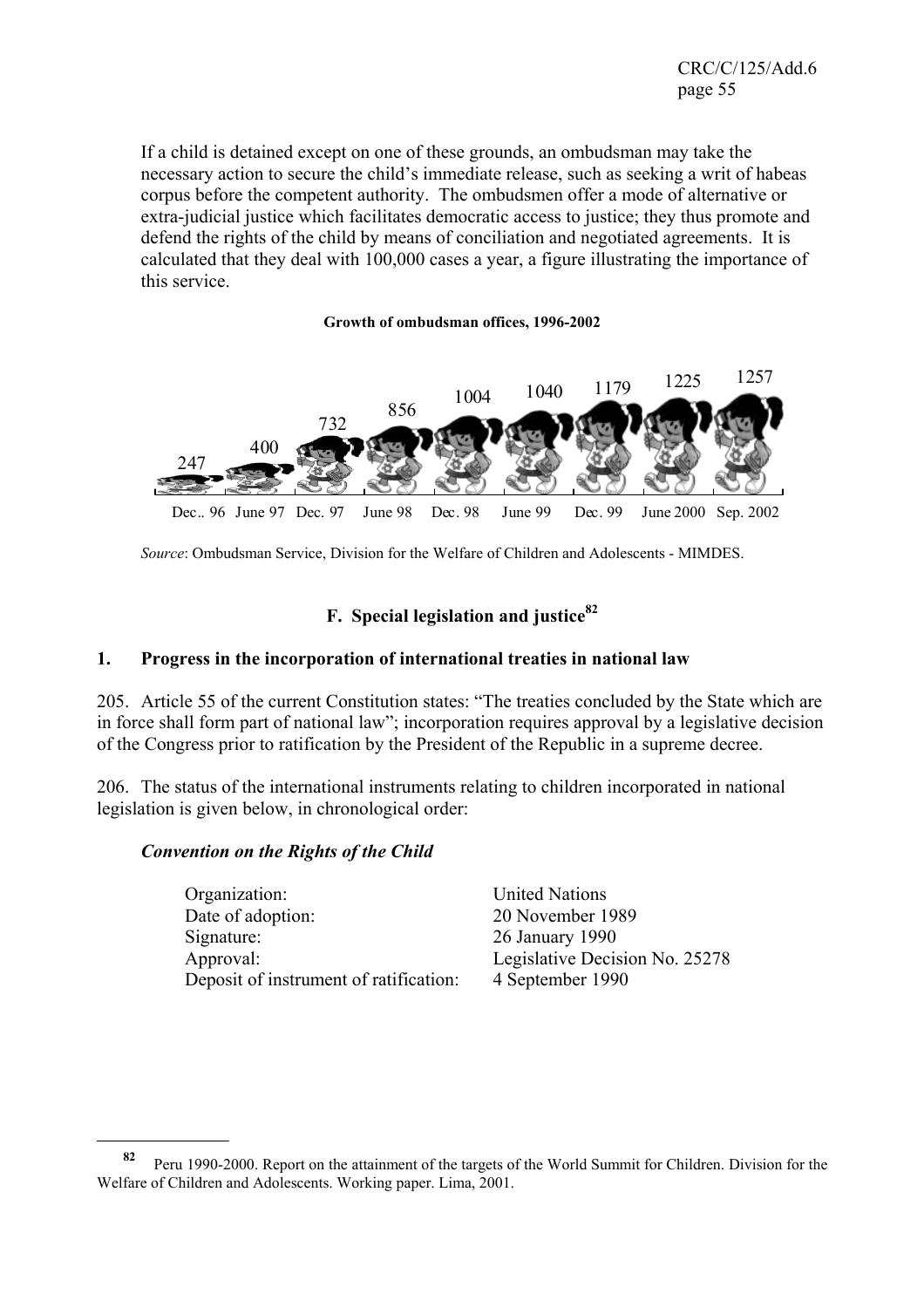### *Amendment to article 43, paragraph 2, of the Convention on the Rights of the Child*

| Organization:     | <b>United Nations</b>                   |
|-------------------|-----------------------------------------|
| Date of adoption: | 12 December 1995                        |
| Approval:         | Legislative Decision No. 27196          |
| Ratification:     | Supreme Decree No. 061-99-RE 17-11-1999 |

### *Convention on the Civil Aspects of International Child Abduction*

| Organization:                             | <b>United Nations</b>          |
|-------------------------------------------|--------------------------------|
| Date and place of adoption:               | The Hague, 25 October 1980     |
| Approval:                                 | Legislative Decision No. 27302 |
| Ratification:                             | Supreme Decree No. 023-2000-RE |
| Submission of instrument of ratification: | 3 May 2001                     |

### *Optional Protocol to the Convention on the Rights of the Child on the involvement of children in armed conflict and Optional Protocol to the Convention on the Rights of the Child on the sale of children, child prostitution and child pornography*

| Organization:                          | <b>United Nations</b>          |
|----------------------------------------|--------------------------------|
| Date of adoption:                      | 1 November 2000                |
| Approval:                              | Legislative Decision No. 27518 |
| Ratification:                          | Supreme Decree No. 078-2001-RE |
| Deposit of instrument of ratification: | 8 May 2002                     |

### *ILO Minimum Age Convention (No. 138)*

| Organization      | H O                            |
|-------------------|--------------------------------|
| Date of adoption: | 26 June 1973                   |
| Approval:         | Legislative Decision No. 27453 |

### *ILO Worst Forms of Child Labour Convention (No. 182)*

| HΩ                             |
|--------------------------------|
| 1 June 1999                    |
| Legislative Decision No. 27543 |
| Supreme Decree No. 087-2001-RE |
|                                |

### *The Hague Convention on the Civil Aspects of International Child Abduction*

 Article 6 of this Convention provides that a Contracting State shall designate a Central Authority to discharge the duties which are imposed by the Convention upon such authorities. The Peruvian State has therefore designated, by Ministerial Decision No. 206- 2002-PROMUDEH, the Division for the Welfare of Children and Adolescents as the body which shall discharge the duties of Central Authority, representing the Ministry for Women and Social Development.

 The Division has been discharging the duties of Central Authority, basically in accordance with articles 7 and 11 of the Convention, both as requesting Authority and as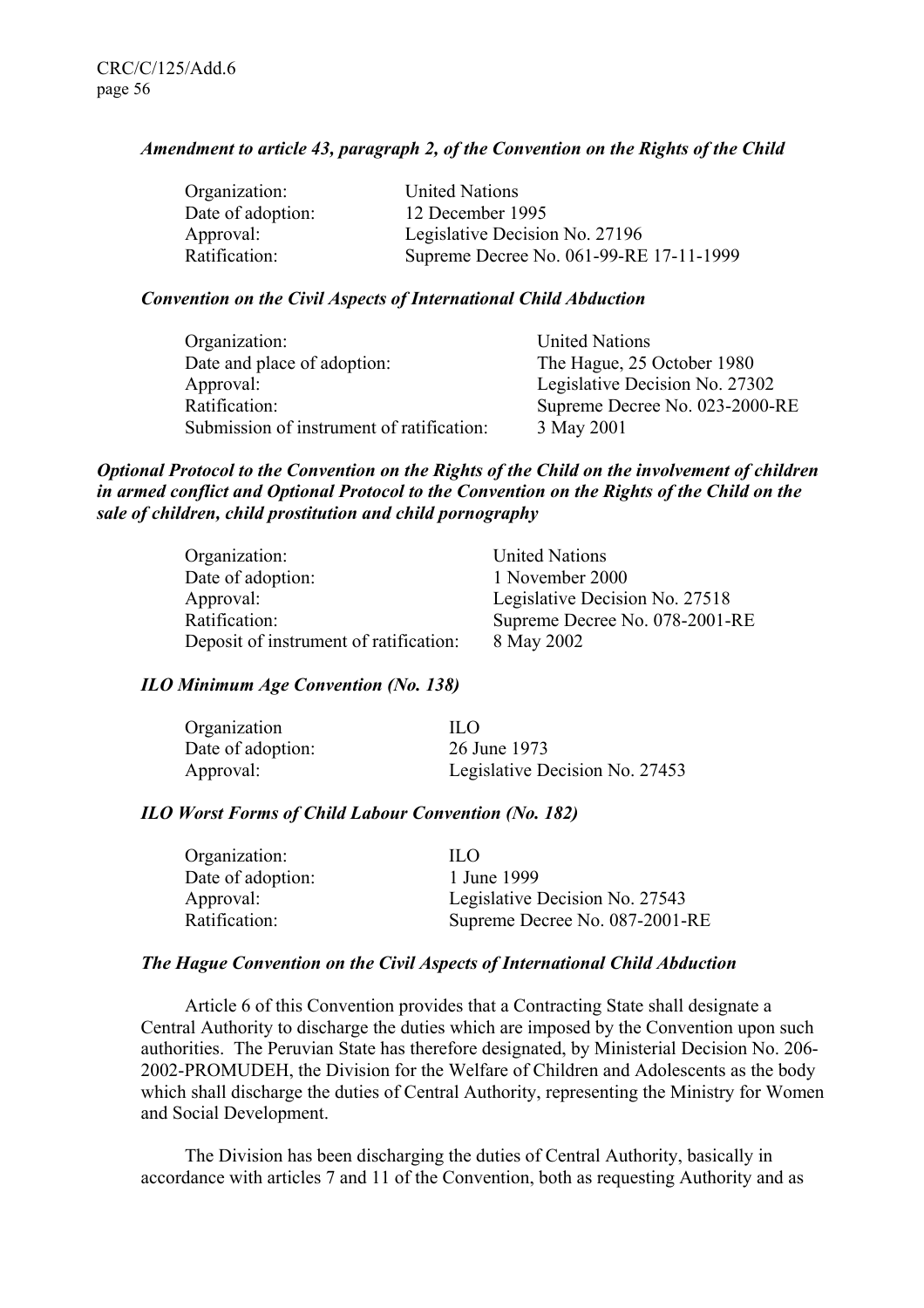requested Authority; in other words, it has been taking the necessary steps to ensure the immediate return of children, when this is required, and to secure the best interests of the child by promoting amicable settlements and maintaining to this end smooth communications with the central authorities of the other signatory States.

 The objective of the Convention is to ensure that rights of custody and rights of access are effectively exercised in the signatory States and that neither parent or any other relative uses communication routes and the possibility of crossing frontiers to retain or remove a child or infringes the rights established by law, by treaty or by the courts to the detriment of a father, mother or other relative.

 According to the Convention, rights of custody includes rights relating to the care of the person of the child, in particular the right to determine the child's place of residence (these rights are assimilated in Peruvian legislation to rights of "*tenencia*"), while rights of access include the right to take a child for a limited period of time to a place other than the child's habitual residence (these rights are known in Peruvian legislation as the "*régimen de visitas*").

 The following are the main functions of the Central Authority: (1) to verify movements in and out of the country by a child or abductor; (2) to establish the exact whereabouts of a child or abductor; and (3) to transmit requests to the judicial authorities of Peru or to the Central Authority of another country.

The Division has taken up eight cases of abduction since the end of January 2002.

# **2. The Children's and Adolescents' Code**

207. Following ratification of the Convention on the Rights of the Child and the revision of the Children's and Adolescents' Code in 1993, the institution of procurator for children and adolescents was created and the juvenile courts became children's and adolescents' courts - now the family procurators and family courts - to deal with reports of maltreatment and neglect and domestic violence.

208. Where the law is concerned, Peru must continue its efforts to bring its national legislation relating to children into line with the international instruments which it has signed and ratified and with the requirements of the development of this social sector and to fill the gaps in laws and regulations.

209. An intersectoral commission has been revising the current Children's and Adolescents' Code; although this exercise is producing innovative changes in such areas as the special care of children with disabilities, judicial procedures applicable to juveniles, and alternatives to deprivation of liberty, it is also revealing gaps and legal contradictions and introducing retrogressive provisions: for example, the incorporation of the offence of pernicious gang violence (*pandillaje pernicioso*), which increases the punishment which may be imposed on juveniles to six years' internment. The revision also disregards measures to guarantee the rights of vulnerable children, such as children suffering from sexually transmitted diseases, HIV/AIDS or cancer. The Code also has gaps with respect to specific programmes for child victims of sexual exploitation.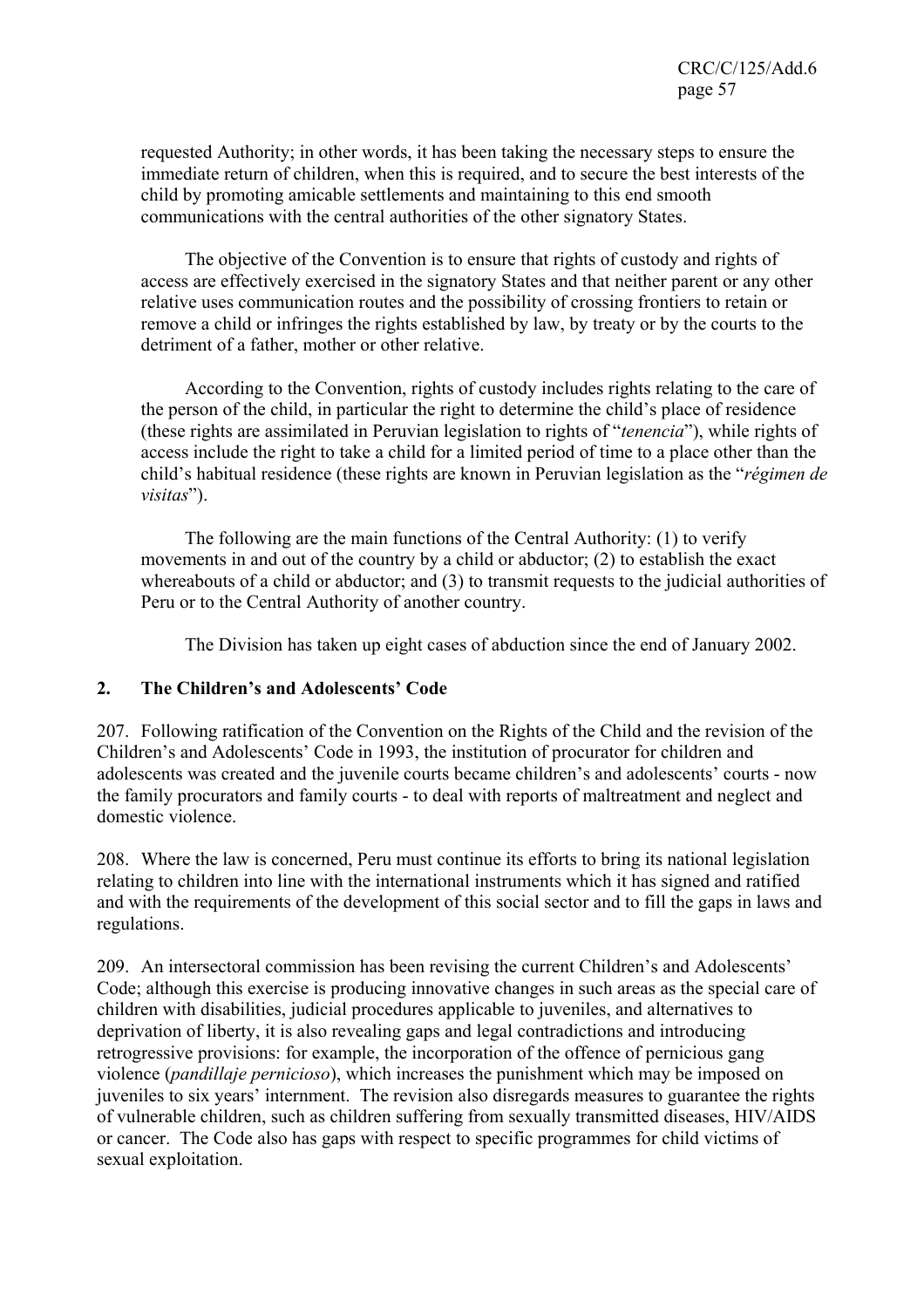# **3. Juvenile offenders**

210. The Code provides for the application to juveniles of alternatives to deprivation of liberty.

211. However, the application to juvenile offenders of the non-internment alternatives provided for in the Code is not widespread. According to the statistics, as of December 2001 there were 987 juvenile offenders (66 per cent of the current total of convicted juveniles) held in prison but only 508 (34 per cent) under an open regime;**<sup>83</sup>** this confirms the need to increase the use of socio-educational and reintegration measures which make it easier for juvenile offenders to continue their lives in society and the family.

| 1,495 |  |
|-------|--|
| 54%   |  |
| 46%   |  |
|       |  |

# **Legal status of juvenile offenders<sup>84</sup>**

212. The application of socio-educational measures to juvenile offenders is vital to the attainment of the goals of rehabilitation and reintegration, which are more important than the goals of prevention and punishment, for such measures have helped to create in these juveniles an awareness of their responsibility for their actions.

213. The Judiciary's Juvenile Centres Division has nine closed facilities, one of which is intended exclusively for juvenile offenders, and one open facility, known as the Adolescents Guidance Centre, for the enforcement of sentences of supervised liberty (*libertad asistida*).

214. The lack of juvenile centres in some areas in the interior of the country causes difficulties in the administration of justice when socio-educational internment measures are ordered. In such cases the juveniles are transferred to facilities far from their homes; the situation is worse in the case of juveniles convicted of crimes, who are transferred to Lima.

215. The streamlining of the procedures of the administration of juvenile justice is something to be considered. In 2000 for example, out of a total of 3,387 juvenile offenders held in juvenile centres only 1,722 had been convicted, and 1,665 were awaiting trial.**<sup>85</sup>**

|        | 1995 | 1996 | 1997 | 1998                     | 1999 | <i>2000</i> |
|--------|------|------|------|--------------------------|------|-------------|
| Male   | 579  | 577  | 438  | $\blacksquare$           | 606  | 839         |
| Female | 30   | 31   | 29   | $\blacksquare$           | 30   | 40          |
| Total  | 609  | 608  | 467  | $\overline{\phantom{a}}$ | 636  | 879         |

#### **Juveniles deprived of liberty for criminal offences**

*Source*: *El Sistema Penal Juvenil en el Perú* (The Juvenile Justice System in Peru). Ombudsman's Office. October 2000.

l

**<sup>85</sup>** *Idem.*

**<sup>83</sup>** PNAI 2002-2010. Lima, June 2002.

**<sup>84</sup>** *Idem.*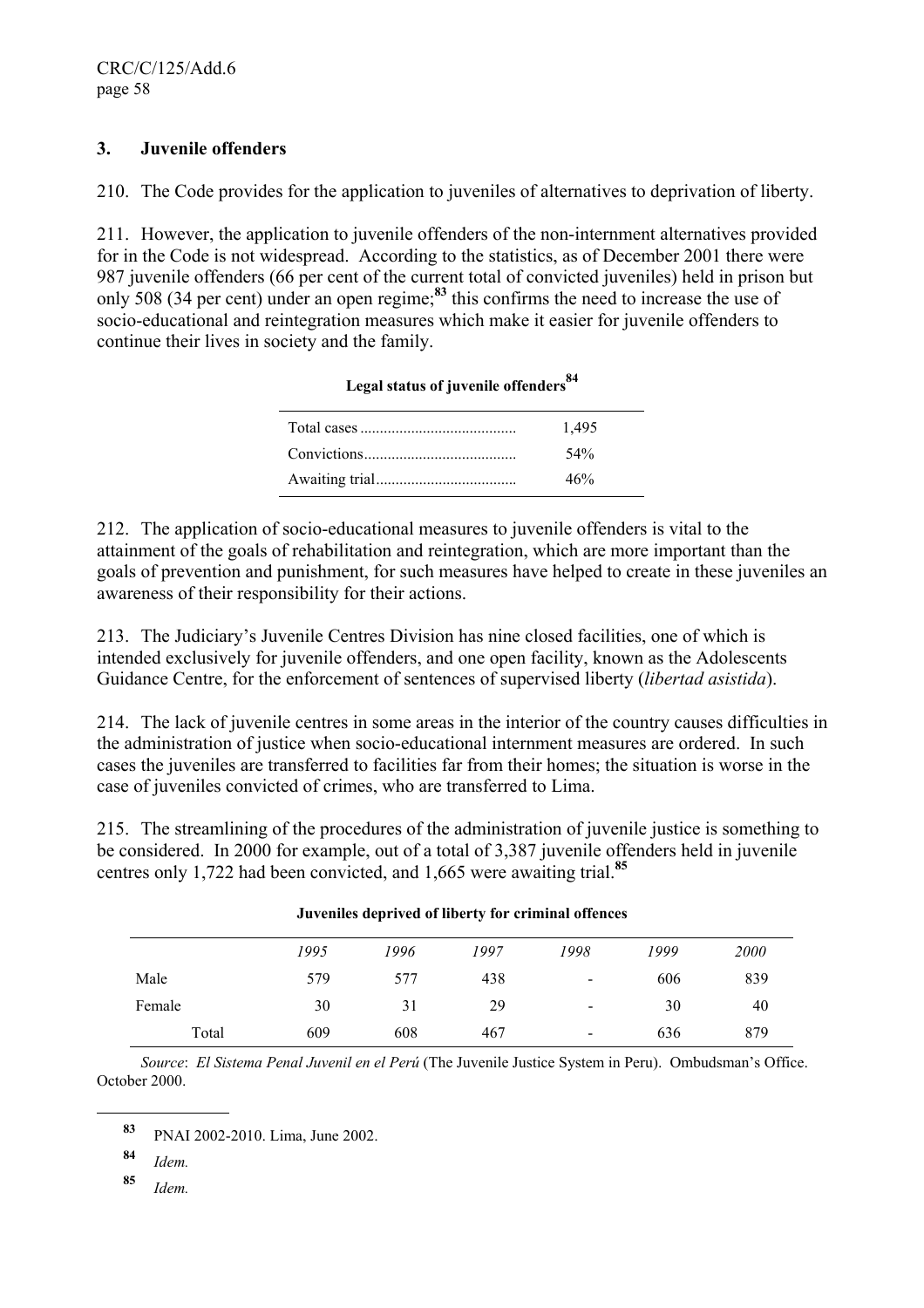CRC/C/125/Add.6 page 59

## **4. Gang violence**

216. Under the current Pernicious Gang Violence Act (Legislative Decree No. 899) the sole available penalty is imprisonment for a term of between three and six years. Experience has shown that the intensification of the State's repressive approach to juvenile violence has not checked this social problem.

217. The Children's and Adolescents' Code defines a pernicious gang as a group of adolescents aged 12 to 17 years who act together to attack third persons, injure their physical integrity or threaten their lives, to damage public or private property, or to commit disorderly acts which disrupt the public order. However, despite the characterization of such acts as crimes in the Code, the problem has not declined; this prompts the conclusion that it is not sufficient to punish such crimes but that alternative means of tackling the problem must be sought, such as prevention and the treatment and rehabilitation of offenders.

218. According to the Office of Civic Participation of the National Police, 400 gangs had been identified in Lima and Callao as of February 2000, with a membership of about 12,950 persons, including juveniles and adults. Of this total, 88 per cent (11,396) were aged under 24.

# **IV. MATRIX OF THE RIGHTS OF THE CHILD INCORPORATED WITH THE PNAI 2002-2010**

219. This matrix is the outcome of the incorporation the matrix for monitoring the PNAI 2002- 2010**<sup>86</sup>** of the fundamental rights established in the Convention on the Rights of the Child.**<sup>87</sup>**

220. The purpose of the matrix is to compare the outcomes envisaged in the PNAI with the current position of the indicators of the progress made in the delivery of the rights recognized in the Convention. Although indicators of the delivery of these rights have been established, it has not yet proved possible to determine the current position of some of them, even though the various public agencies working on children's issues contributed to the formulation of the PNAI. However, qualitative descriptions have been produced and, with a view to ensuring that the data on which the descriptions are based are as accurate as possible, sources were requested to supply the most up-to-date, reliable and official figures.

221. The matrix will certainly offer a fuller and more reliable picture of the progress made in the delivery of these rights by the Peruvian State in accordance with the Constitution.

**<sup>86</sup>** The phased approach was used in designing this matrix.

The matrix was presented in Lima in September 2002 by representatives of the Inter-American Children's Institutte.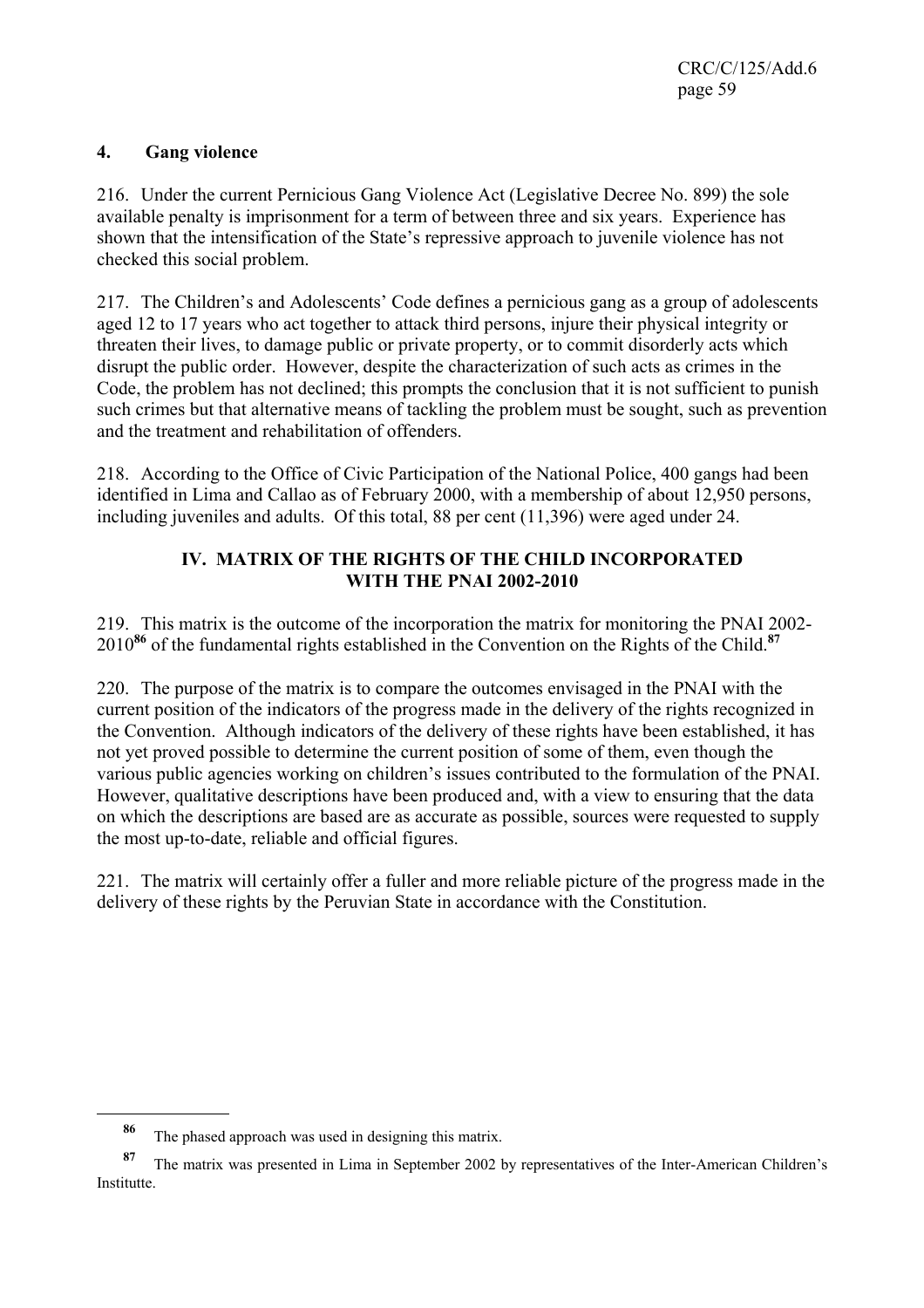| <b>PNAI</b> outcomes                                                                                                                                                                                                                                                                                                                         | <b>Targets</b>                                                                                                                                        | <b>Indicators</b>                               | <b>Current position</b>                                                                                                                                                                                                                                                                                                                                                          | <b>Information source</b>                                                      | Agencies responsible                                                                                                                                                                                                                                                                                                               |  |  |  |
|----------------------------------------------------------------------------------------------------------------------------------------------------------------------------------------------------------------------------------------------------------------------------------------------------------------------------------------------|-------------------------------------------------------------------------------------------------------------------------------------------------------|-------------------------------------------------|----------------------------------------------------------------------------------------------------------------------------------------------------------------------------------------------------------------------------------------------------------------------------------------------------------------------------------------------------------------------------------|--------------------------------------------------------------------------------|------------------------------------------------------------------------------------------------------------------------------------------------------------------------------------------------------------------------------------------------------------------------------------------------------------------------------------|--|--|--|
| page 60<br>1.<br>The right to life<br>Human life is the period of time lived by a person from conception in the womb until death and consists of the manifestation and activities of a human being.<br>Once conceived, every child has the right to life; article 6 of the Convention therefore declares this right to be an inherent right. |                                                                                                                                                       |                                                 |                                                                                                                                                                                                                                                                                                                                                                                  |                                                                                |                                                                                                                                                                                                                                                                                                                                    |  |  |  |
| O1. Conditions for<br>healthy and safe<br>maternity and<br>childbirth                                                                                                                                                                                                                                                                        | T1. To cut the maternal<br>mortality rate to no higher 1.1 Maternal mortality<br>than 80 per $100,000$ live<br>births                                 | rate                                            | In 2000 the maternal mortality<br>rate was 185 per 100,000 live<br>births (ENDES-2000)                                                                                                                                                                                                                                                                                           | S1.1.1 ENDES-INEI<br>survey<br>S1.2.1 ENDES-INEI<br>survey                     | Direct R.1: MINSA, MINEDU,<br>churches, Ministry of Justice,<br>Attorney-General, prefectures,<br>municipalities, ombudsmen, MCLP,<br><b>MIMDES</b><br>Support R1: UNFPA, PAHO, WHO,<br>international cooperation, national and<br>international NGOs, churches, private<br>sector, civic and community<br>organizations, families |  |  |  |
|                                                                                                                                                                                                                                                                                                                                              | T1.2 To cut the perinatal<br>mortality rate to no higher   I1.2 Tasa de mortalidad<br>than $15$ per $1,000$ live<br>births                            | perinatal.                                      | In 2000, 55% of deaths of<br>children aged under 12 months<br>occurred during the first month<br>of life. The perinatal mortality<br>rate is 23 per 1,000 pregnancies<br>lasting seven months or longer.<br>The rate for women aged 40-49<br>is 47 per 1,000 and aged 20-29<br>18 per 1,000 (ENDES-2000)                                                                         | S1.2.2 RENIEC Register<br>of Births and Deaths                                 |                                                                                                                                                                                                                                                                                                                                    |  |  |  |
|                                                                                                                                                                                                                                                                                                                                              | T1.3 The maternal<br>mortality rate to be no<br>higher than 120 per<br>100,000 live births in any<br>province in any of the<br>country's poor regions | I1.3 The maternal<br>mortality rate by province | In 2000 Puno and Amazonas<br>had a maternal mortality rate of S1.3.1 ENDES-INEI<br>over 300 per $100,000$ live births survey<br>(ENDES-2000)                                                                                                                                                                                                                                     |                                                                                |                                                                                                                                                                                                                                                                                                                                    |  |  |  |
|                                                                                                                                                                                                                                                                                                                                              | T1.4 The perinatal<br>mortality rate to be no<br>higher than 22 per 1,000<br>in any province in any of<br>the country's poor regions                  | I1.4 Perinatal mortality<br>rate by province    | The highest perinatal mortality<br>rates are for women living in<br>the departments of Pasco and<br>Cuzco, with 40 and 48 deaths<br>respectively for every 1,000<br>pregnancies lasting seven<br>months or longer. The rate for<br>Cuzco $(48$ per 1,000) is five<br>times the rate for Tacna (10 per<br>1,000), which has the lowest<br>rate of any department<br>(ENDES-2000). | S1.4.1 ENDES-INEI<br>surveys<br>S1.4.2 RENIEC Register<br>of Births and Deaths |                                                                                                                                                                                                                                                                                                                                    |  |  |  |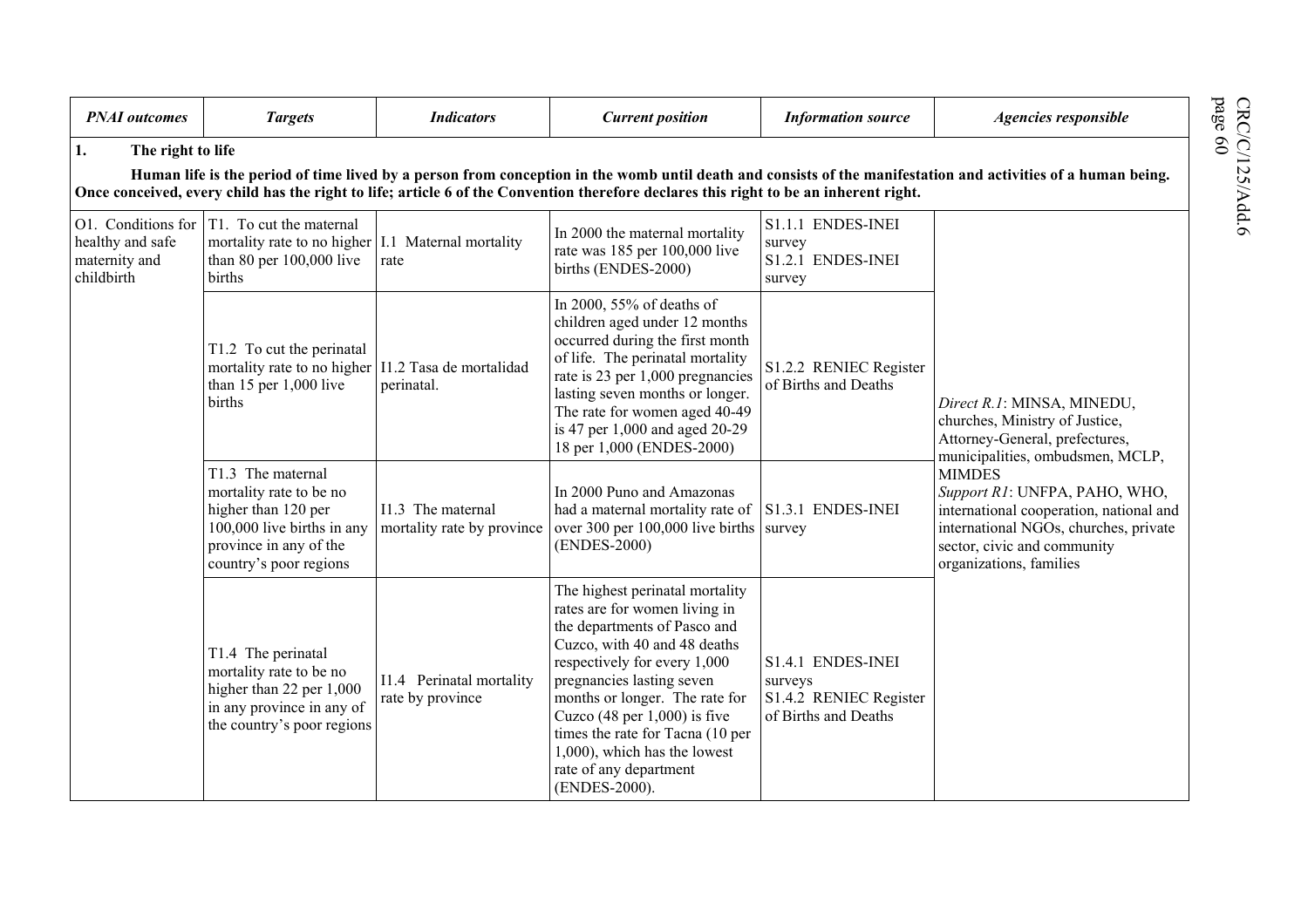| <b>PNAI</b> outcomes | <b>Targets</b>                                                                                                                                                                                                                 | <b>Indicators</b>                                                                                                                                                                                                 | <b>Current position</b>                                                                                                                                                                                                                                          | <b>Information source</b>                                                      | Agencies responsible |
|----------------------|--------------------------------------------------------------------------------------------------------------------------------------------------------------------------------------------------------------------------------|-------------------------------------------------------------------------------------------------------------------------------------------------------------------------------------------------------------------|------------------------------------------------------------------------------------------------------------------------------------------------------------------------------------------------------------------------------------------------------------------|--------------------------------------------------------------------------------|----------------------|
|                      | T <sub>1.5</sub> To ensure that the<br>coverage of institutional<br>childbirth reaches 90% of<br>all pregnancies and is no<br>lower than 50 % in any<br>province in any of the<br>country's poor regions                       | I1.5 Proportion of live<br>births taking place in<br>health facilities                                                                                                                                            | In 2000 the coverage was 58%.<br>Huancavelica had the lowest<br>rate of coverage, at 19%<br>(ENDES-2000)                                                                                                                                                         | S1.5.1 ENDES-INEI<br>surveys<br>S1.5.2 RENIEC Register<br>of Births and Deaths |                      |
|                      | T1.6 To improve<br>technical capacity,<br>treatment and standards in<br>100% of the health and<br>education services for<br>pregnant women                                                                                     | I1.6 Numbers of health<br>establishments which<br>meet defined standards<br>for quality of care                                                                                                                   | The widest antenatal-care<br>coverage is found in Lima<br>(96%). The departments with<br>the lowest rates are Amazonas.<br>Loreto and Huánaco, with 61,<br>64 and 66 per cent respectively.<br>The average is 77 per cent<br>(ENDES-2000)                        | <b>S1.6.1 MINSA</b>                                                            |                      |
|                      | T1.7 To equip 70 per<br>cent of schools with<br>institutional education<br>projects on the content of<br>sex education, prevention<br>of risky sexual behaviour,<br>antenatal care and feeding<br>of infants                   | I1.7 Proportion of<br>schools equipped with<br>institutional education<br>projects on sex education,<br>prevention of risky sexual<br>behaviour, personal care<br>and feeding of infants                          |                                                                                                                                                                                                                                                                  | S1.7.1 MINEDU                                                                  |                      |
|                      | T1.8 To deal promptly<br>with 100 per cent cases of<br>violence against pregnant<br>women reported by the<br>police, health centres, the<br>Attorney-General, the<br>Judiciary, children's<br>ombudsmen and<br><b>PROMUDEH</b> | I1.8 Proportion of cases<br>of violence against<br>pregnant women dealt<br>with promptly when<br>reported by the police,<br>health centres, the<br>Attorney-General, the<br>Judiciary and children's<br>ombudsmen | Forty-one per cent of women<br>who were in a relationship at<br>some time have been shoved,<br>beaten or otherwise physically<br>assaulted by the spouse or<br>partner, 83 per cent<br>occasionally and a significant<br>16 per cent frequently (ENDES-<br>2000) | <b>S1.8.1 MINSA</b>                                                            |                      |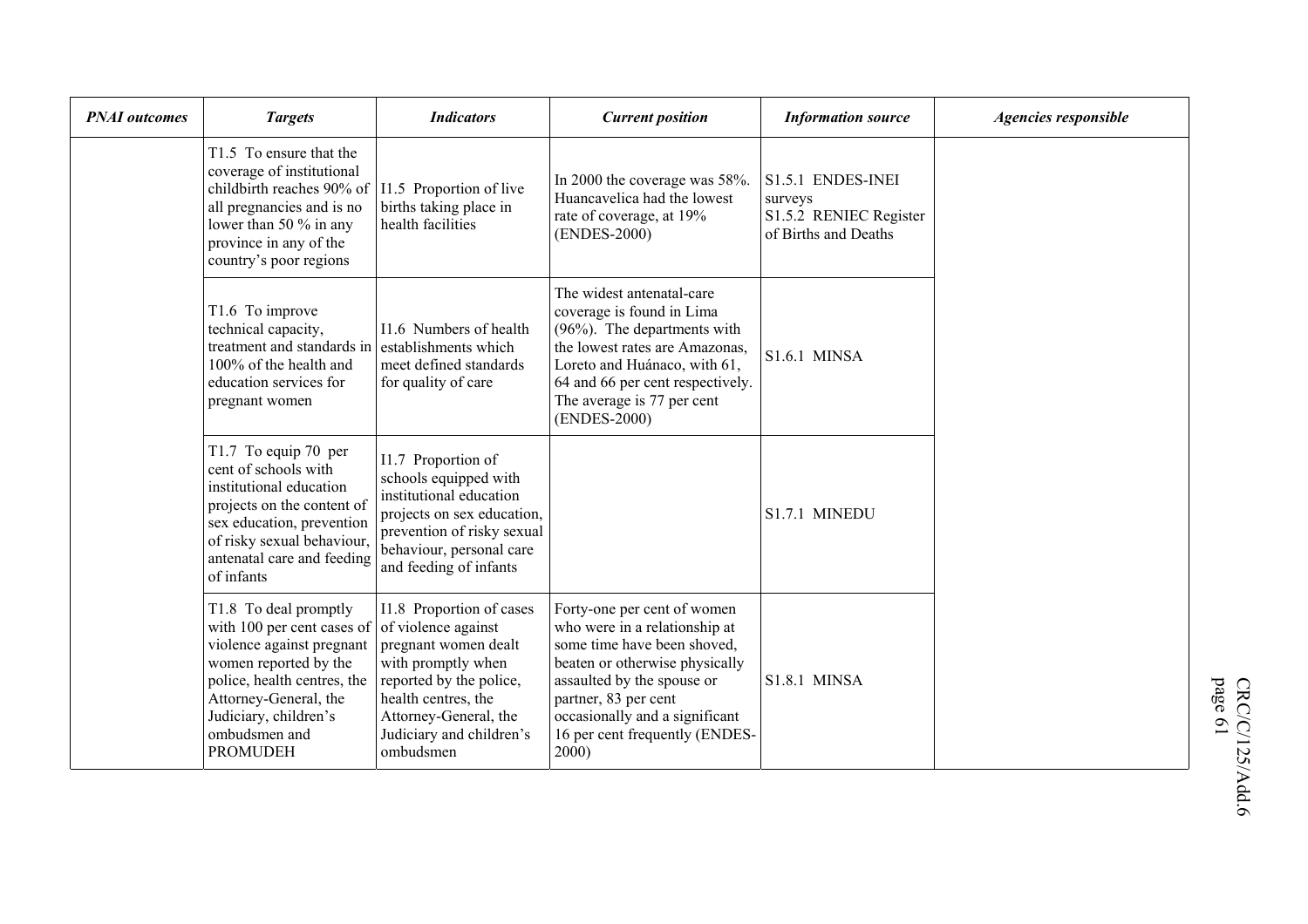| <b>PNAI</b> outcomes | <b>Targets</b>                                                                                                                                                                                                                       | <b>Indicators</b>                                                                                                                                                                                                                            | <b>Current position</b> | <b>Information source</b>                               | Agencies responsible |
|----------------------|--------------------------------------------------------------------------------------------------------------------------------------------------------------------------------------------------------------------------------------|----------------------------------------------------------------------------------------------------------------------------------------------------------------------------------------------------------------------------------------------|-------------------------|---------------------------------------------------------|----------------------|
|                      | T1.9 To bring 85 per cent<br>of pregnant women in<br>extremely poor areas into<br>the supplementary food<br>programmes                                                                                                               | I1.9 Proportion of<br>pregnant women in<br>extremely poor areas<br>using the supplementary<br>food programmes                                                                                                                                |                         | S1.9.1 INEI household<br>surveys<br><b>S1.9.2 MINSA</b> |                      |
|                      | T1.10 To provide 95 per<br>cent of pregnant women<br>in all provinces with<br>access to antenatal<br>services aimed at the care<br>of women and early<br>development and growth                                                      | I1.10 Proportion of live<br>births with antenatal<br>checks                                                                                                                                                                                  |                         | S1.10.1 ENDES-INEI<br>surveys<br>S1.10.2 MINSA          |                      |
|                      | T.1.11 To invest health<br>services in the poorest<br>areas with the capacity to<br>act independently to<br>provide safe childbirth<br>services using scientific<br>methods and good<br>practices, with respect for<br>local culture | I1.11 Proportion of<br>health services in<br>extremely poor areas<br>having the capacity to act<br>independently to provide<br>safe childbirth services<br>using scientific methods<br>and good practices, with<br>respect for local culture |                         | <b>S1.11.1 MINSA</b>                                    |                      |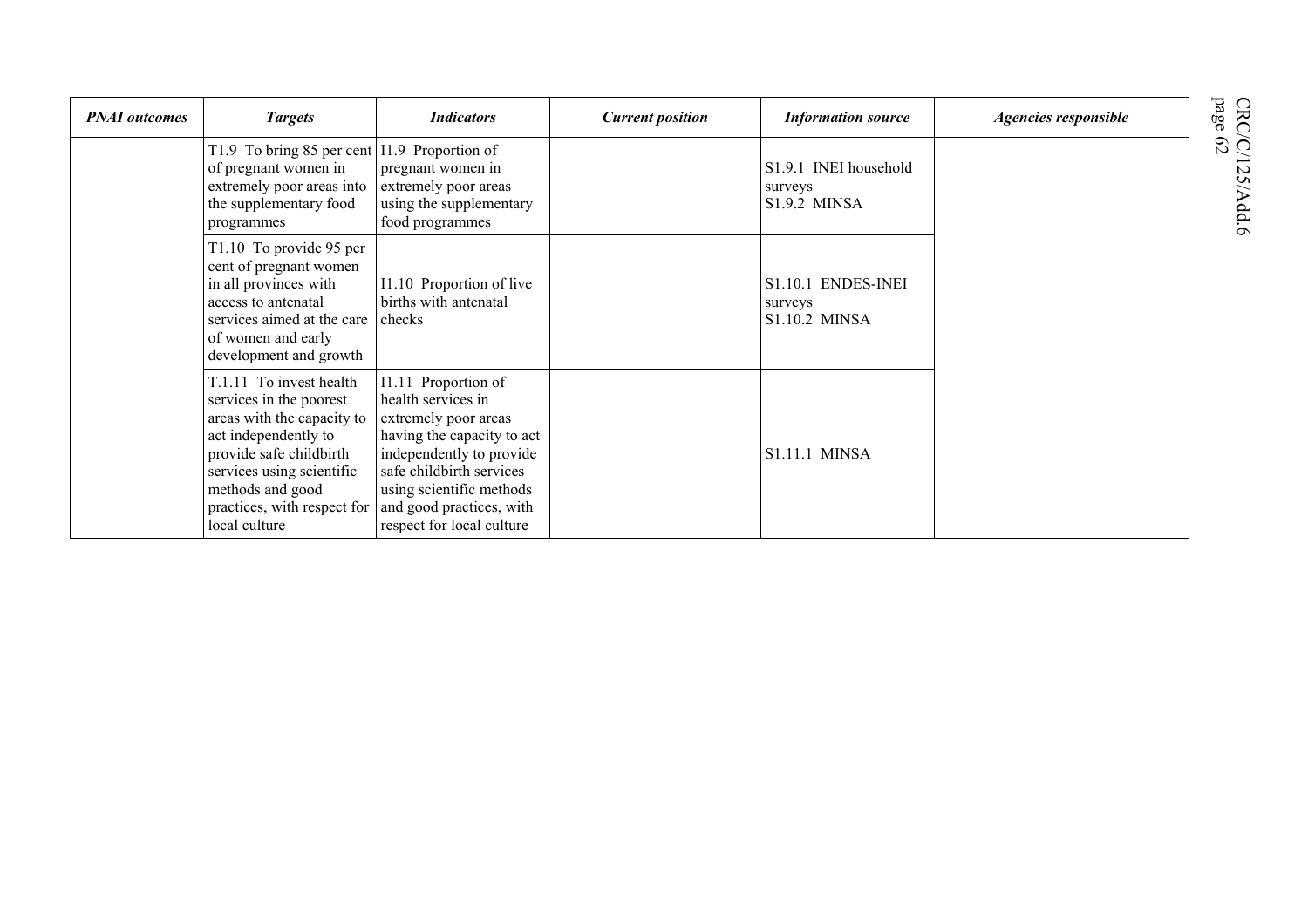| <b>PNAI</b> outcomes                                 | <b>Targets</b>                                                                                                                                                                                                                                                                                                                                                                  | <b>Indicators</b>                          | <b>Current position</b>                                                                                                                                                                                                                                                                                                                                                                                                                                                                                                                                                                               | <b>Information source</b>                     | <b>Agencies responsible</b>                                                                                                                                                      |
|------------------------------------------------------|---------------------------------------------------------------------------------------------------------------------------------------------------------------------------------------------------------------------------------------------------------------------------------------------------------------------------------------------------------------------------------|--------------------------------------------|-------------------------------------------------------------------------------------------------------------------------------------------------------------------------------------------------------------------------------------------------------------------------------------------------------------------------------------------------------------------------------------------------------------------------------------------------------------------------------------------------------------------------------------------------------------------------------------------------------|-----------------------------------------------|----------------------------------------------------------------------------------------------------------------------------------------------------------------------------------|
| O5 Guaranteed<br>conditions for<br>the right to life | T5.1.1 To cut infant<br>mortality to no higher<br>than 20 per $1,000$ live<br>births and mortality<br>among under-fives to no<br>higher than 30 per 1,000,<br>and to ensure that no<br>children to exercise   province in any of the<br>country's poor areas has<br>an infant mortality rate<br>higher than $27$ per $1,000$<br>or an under-fives<br>mortality rate higher than | I5.1.1<br>Infant mortality<br>rates        | Between 1991 and 2000 the<br>national infant mortality rate<br>was reduced from 52 to 33 per<br>1,000 live births. Sixty out of<br>every 1,000 babies born alive<br>died every year in rural areas<br>and 28 per 1,000 in urban areas<br>$(2000)$ . The annual infant<br>mortality rate is estimated to<br>exceed 19,000; 8,000 of these<br>deaths occur during the first<br>week of life and more than half<br>(55%) during the first month.<br>Children of mothers without<br>any education are three times<br>more likely to die than children<br>of mothers with higher<br>education (ENDES-2000) | S5.1.1.1 INEI surveys<br>and mortality tables | Direct R5: MINSA, local authorities,<br>PCM, CTARs, MCLPC<br>Support R5: PAHO, WHO, UNICEF,<br>international cooperation,<br>communication media, prefectures,<br>NGOs, churches |
|                                                      | 40 per 1,000                                                                                                                                                                                                                                                                                                                                                                    | 15.1.2 Mortality rate<br>among under-fives | The probability of a child's<br>dying before age five was<br>reduced from 73 to 47 per 1,000 S5.1.2.1 INEI surveys<br>live births between 1990-1995<br>and 1995-2000, i.e. by about 36<br>per cent.                                                                                                                                                                                                                                                                                                                                                                                                   | and life tables                               |                                                                                                                                                                                  |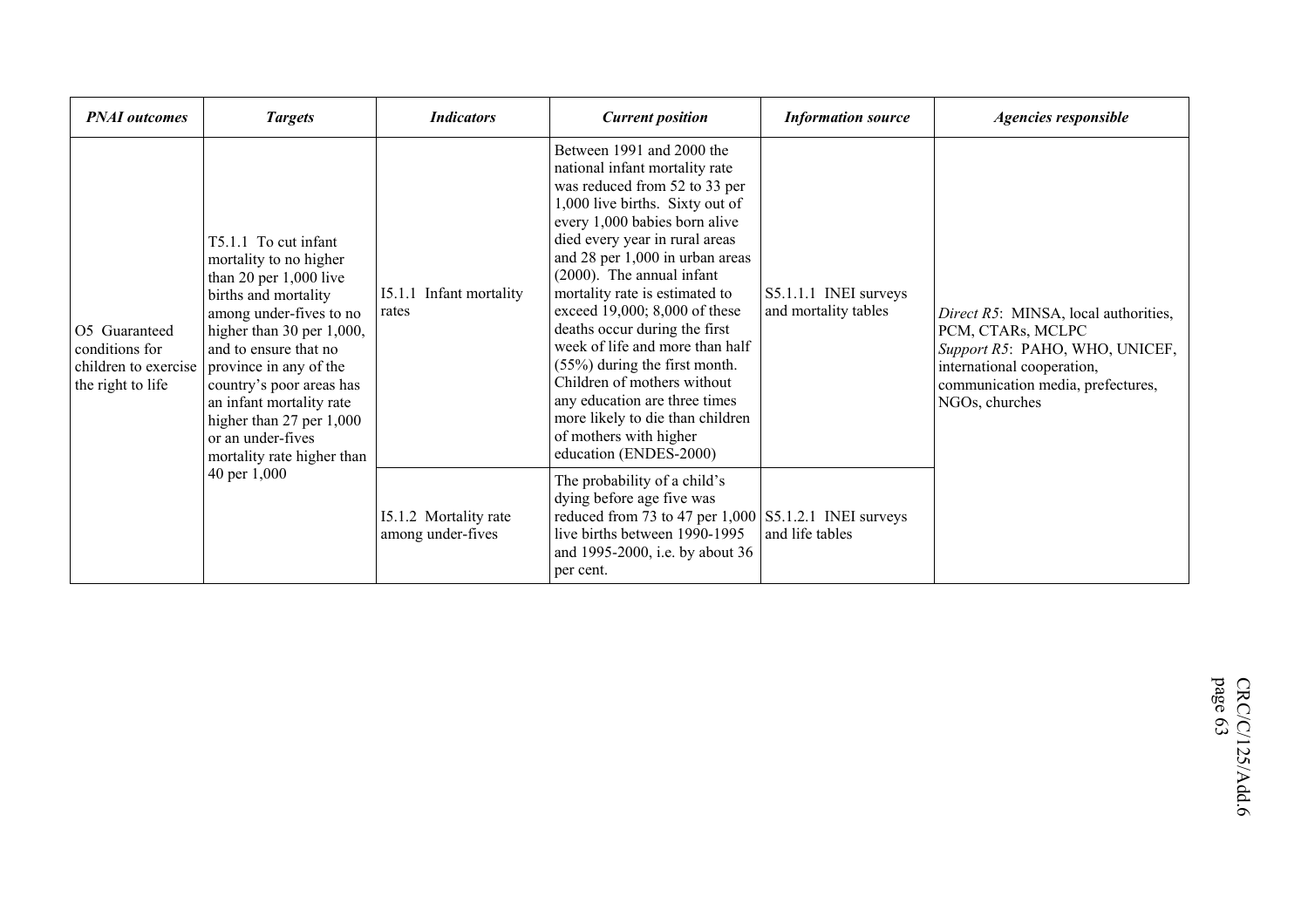| <b>PNAI</b> outcomes                                                                      | <b>Targets</b>                                                                                                                                                          | <b>Indicators</b>                                                                       | <b>Current position</b>                                                                                                                                                                                                                                                                                                                                                                                                                                                                                                                                                                                       | <b>Information source</b>                                   | Agencies responsible                                                                                                                                                                                                                                                                                                                                                                                                                                                                                                                                                                                                                                                                                                                |
|-------------------------------------------------------------------------------------------|-------------------------------------------------------------------------------------------------------------------------------------------------------------------------|-----------------------------------------------------------------------------------------|---------------------------------------------------------------------------------------------------------------------------------------------------------------------------------------------------------------------------------------------------------------------------------------------------------------------------------------------------------------------------------------------------------------------------------------------------------------------------------------------------------------------------------------------------------------------------------------------------------------|-------------------------------------------------------------|-------------------------------------------------------------------------------------------------------------------------------------------------------------------------------------------------------------------------------------------------------------------------------------------------------------------------------------------------------------------------------------------------------------------------------------------------------------------------------------------------------------------------------------------------------------------------------------------------------------------------------------------------------------------------------------------------------------------------------------|
| 2. The right to an identity<br>includes:                                                  | person and differentiating one person from another, including the surnames of the parents.<br>because his or her parents were born there.                               |                                                                                         |                                                                                                                                                                                                                                                                                                                                                                                                                                                                                                                                                                                                               |                                                             | This right means that no one may alter the set of physical and mental attributes and other characteristics which identify a person in society. i.e. that every person is "a<br>self" and not "another" in his or her capacity as a valid human being having a unique and irreproducible individuality vis-à-vis his or her fellow human beings. This right also<br>The right to a name. This right means the individual identification of a child by means of a distinctive appellation consisting of a linguistic expression designating the<br>The right to a nationality. This right embraces the relationship of rights and duties of a child with a given State, either because the child was born in the State's territory or |
| O.2 To establish a<br>universal right to a<br>name and an<br>identity for all<br>children | T2.1 One hundred per<br>cent of all infants to be<br>registered before the age<br>of three months                                                                       | I2.1 Proportion of<br>children aged one year<br>entered in the Register                 | (1) According to UNICEF, 15<br>per cent of Peru's children are<br>not registered (equivalent to<br>110,000 babies) (El Peruano,<br>24 October 2000)<br>(2) Non-registrations totalled<br>nine per cent in 2000 (La<br>Exclusión Social en el Perú.<br>UNICEF. Lima, June 2001).<br>(3) In 1993, 438 of the 1,145<br>indigenous communities<br>surveyed had a registry office,<br>but only 372 were operating,<br>and only for the registration of<br>births. Leaders of indigenous<br>organizations estimated that 40<br>per cent of the total indigenous<br>population was not registered<br>(UNICEF, idem.) | S2.1.1 INEI surveys<br><b>S2.1.2 RENIEC</b><br>S2.1.3 MINSA | Direct R2: MINSA, local authorities,<br>RENIEC, PROMUDEH, children's<br>ombudsmen, MCLP<br>Support R2: UNFPA, PAHO, WHO,<br>UNICEF, international cooperation,<br>national and international NGOs,<br>churches, private sector, civic and<br>community organizations,<br>communication media, families                                                                                                                                                                                                                                                                                                                                                                                                                              |
|                                                                                           | T2.2 To ensure that 100<br>per cent of children,<br>including children not<br>registered before the<br>expiry of the three-month<br>limit, have an identity<br>document | I2.2 Proportion of<br>children in the first grade<br>possessing an identity<br>document | Title 5, article 31, of the<br>RENIEC Act (No. 26497)                                                                                                                                                                                                                                                                                                                                                                                                                                                                                                                                                         | <b>S2.2.1 MINED</b><br>S2.2.2 RENIEC                        |                                                                                                                                                                                                                                                                                                                                                                                                                                                                                                                                                                                                                                                                                                                                     |

 $\text{CRC/C/125/Add}$ 6 page 64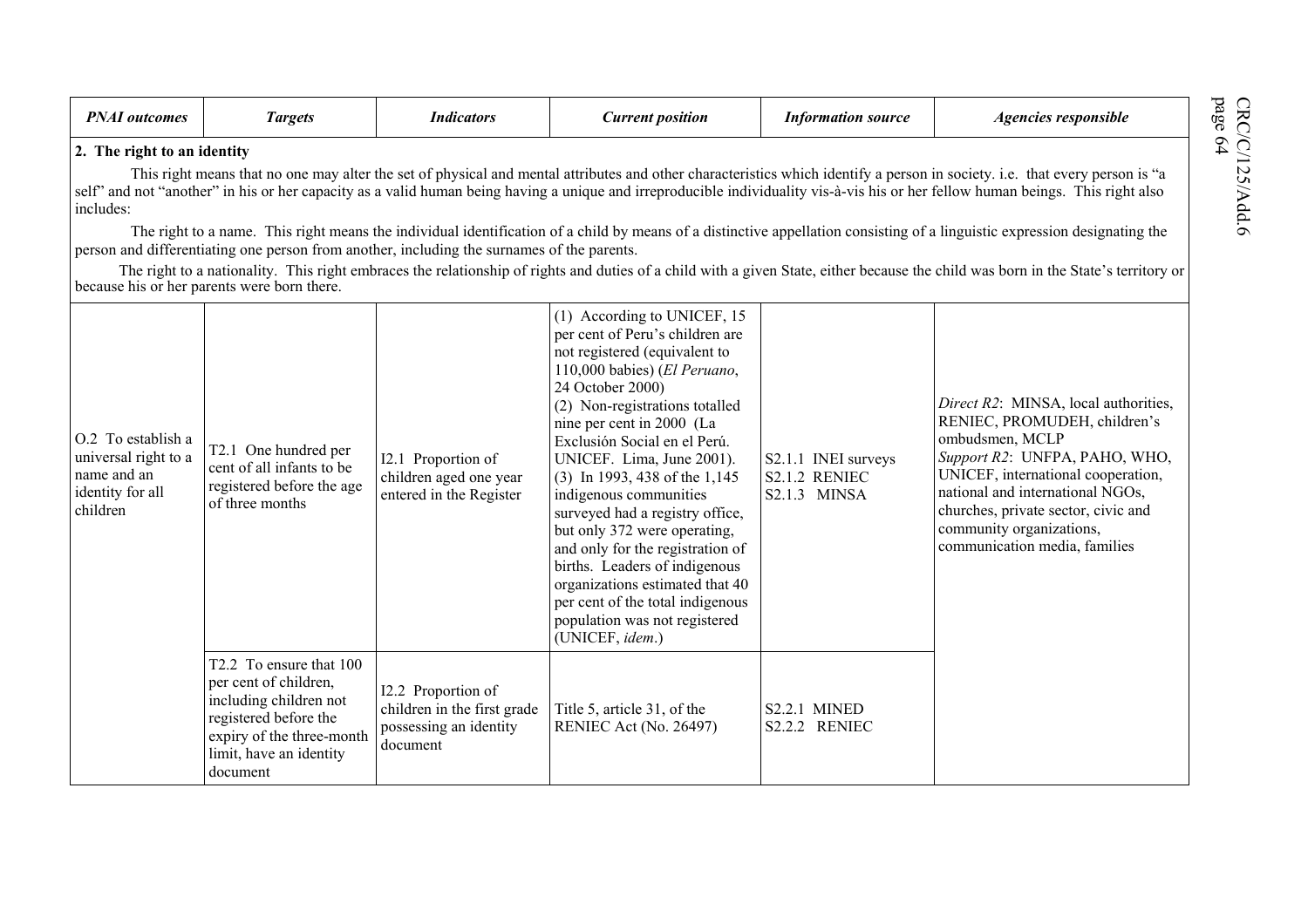| <b>PNAI</b> outcomes | <b>Targets</b>                                                                                                                                                                                              | <b>Indicators</b>                                                                                                                                               | <b>Current position</b>                                                                                                                         | <b>Information source</b>       | Agencies responsible |
|----------------------|-------------------------------------------------------------------------------------------------------------------------------------------------------------------------------------------------------------|-----------------------------------------------------------------------------------------------------------------------------------------------------------------|-------------------------------------------------------------------------------------------------------------------------------------------------|---------------------------------|----------------------|
|                      | T2.3 All health centres<br>and children's rights<br>monitors to be in a<br>position to provide<br>systematic guidance for<br>parents on the procedures<br>for the prompt<br>registration of their<br>babies | I2.3 Proportion of health<br>centres and human rights<br>monitors providing<br>systematic guidance for<br>parents on the prompt<br>registration of their babies | See regulations on the<br>registration of births and late<br>registration (National Register<br>of Identity and Civil Status Act<br>(No. 26497) | $S2.3.1$ MINSA<br>S2.3.2 MIMDES |                      |
|                      | T2.4 All services for the<br>registration and<br>identification of children<br>to be provided free of<br>charge nation-wide                                                                                 | I2.4 Proportion of<br>services for the<br>registration and<br>identification of children<br>provided free of charge                                             |                                                                                                                                                 | S <sub>2.4.1</sub> RENIEC       |                      |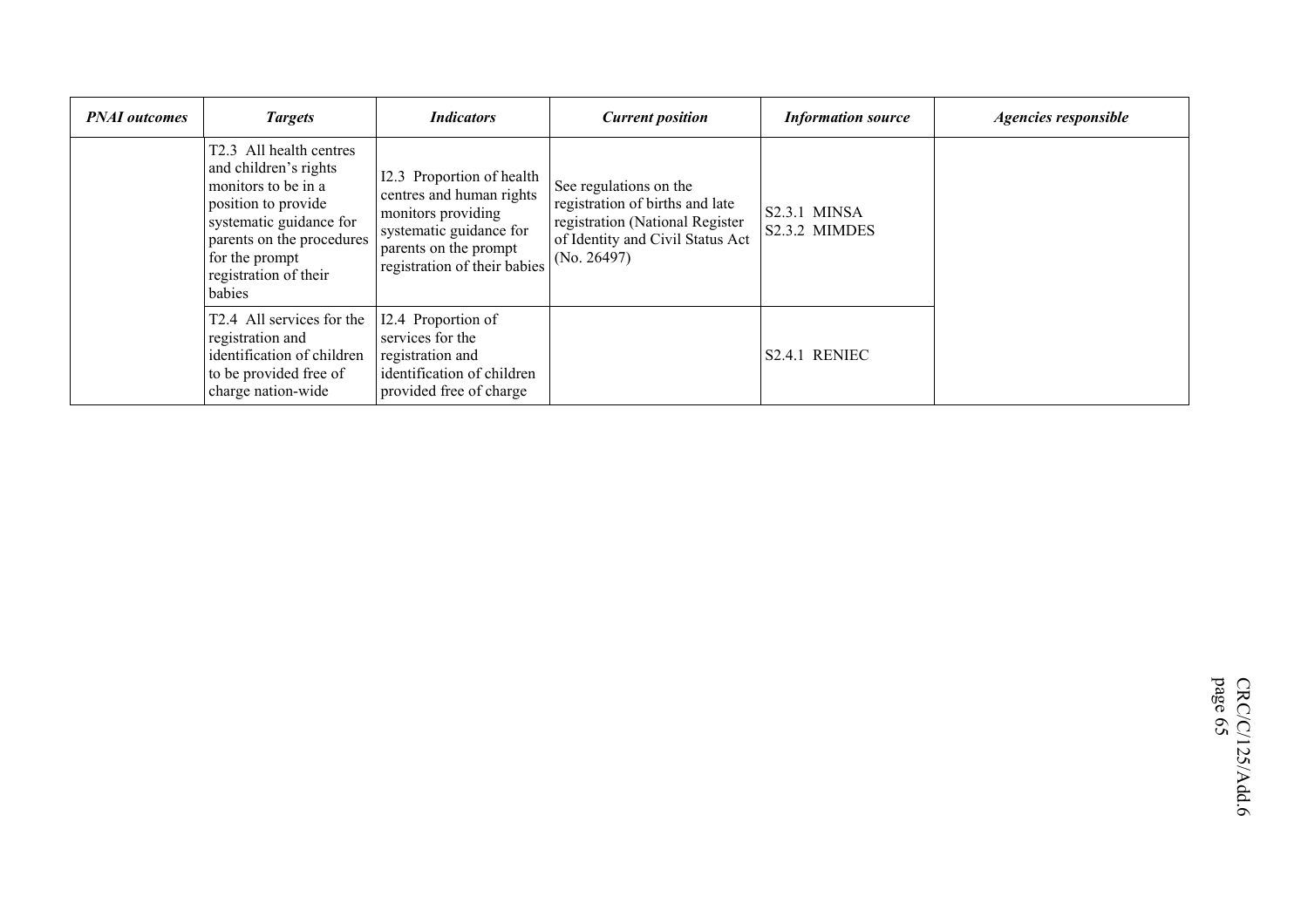| <b>PNAI</b> outcomes               | <b>Targets</b>                                                                                  | <b>Indicators</b> | <b>Current position</b>                                                                                                                                                                                                                                                                                                                                                                                                                                                                                                                                                                                                                                                         | <b>Information source</b> | Agencies responsible                                                                                                                                                                                                                                                                                                                                                                                                                                                                                                                                    |
|------------------------------------|-------------------------------------------------------------------------------------------------|-------------------|---------------------------------------------------------------------------------------------------------------------------------------------------------------------------------------------------------------------------------------------------------------------------------------------------------------------------------------------------------------------------------------------------------------------------------------------------------------------------------------------------------------------------------------------------------------------------------------------------------------------------------------------------------------------------------|---------------------------|---------------------------------------------------------------------------------------------------------------------------------------------------------------------------------------------------------------------------------------------------------------------------------------------------------------------------------------------------------------------------------------------------------------------------------------------------------------------------------------------------------------------------------------------------------|
| 3.                                 | The right to a family environment<br>one of the fundamental and natural institutions of society |                   |                                                                                                                                                                                                                                                                                                                                                                                                                                                                                                                                                                                                                                                                                 |                           | This right refers to the right of children to grow and develop within a group of persons united by marriage or created by a de facto union, between whom legal rights and<br>obligations exist. In fact, all children need a home to shelter them and in which they can freely develop their physical selves, their emotional and affective lives and their intimate<br>relationships in the company of those persons to whom they are bound by blood and by parental affection. According to the 1993 Constitution, the family and marriage constitute |
| National Secretariat for Adoptions |                                                                                                 |                   | Although 2,272 children were<br>formally adopted in the period<br>1993-2002, some eight per cent<br>of households have a child aged<br>under 15 years living with them<br>as "adopted" children; these are<br>children who do not live with<br>either of their biological parents<br>even when they are alive. The<br>proportion is higher in rural<br>areas $(9\%)$ than in urban areas<br>$(7\%)$ .<br>To date, the Secretariat has<br>10 local offices nation-wide, in<br>the departments of Arequipa,<br>Ayacucho, Cuzco, Huánuco,<br>Lambayeque, La Libertad,<br>Moquegua, Loreto, Piura and<br>Puno; a further 13 local offices<br>are needed to secure total<br>coverage | <b>MIMDES</b>             |                                                                                                                                                                                                                                                                                                                                                                                                                                                                                                                                                         |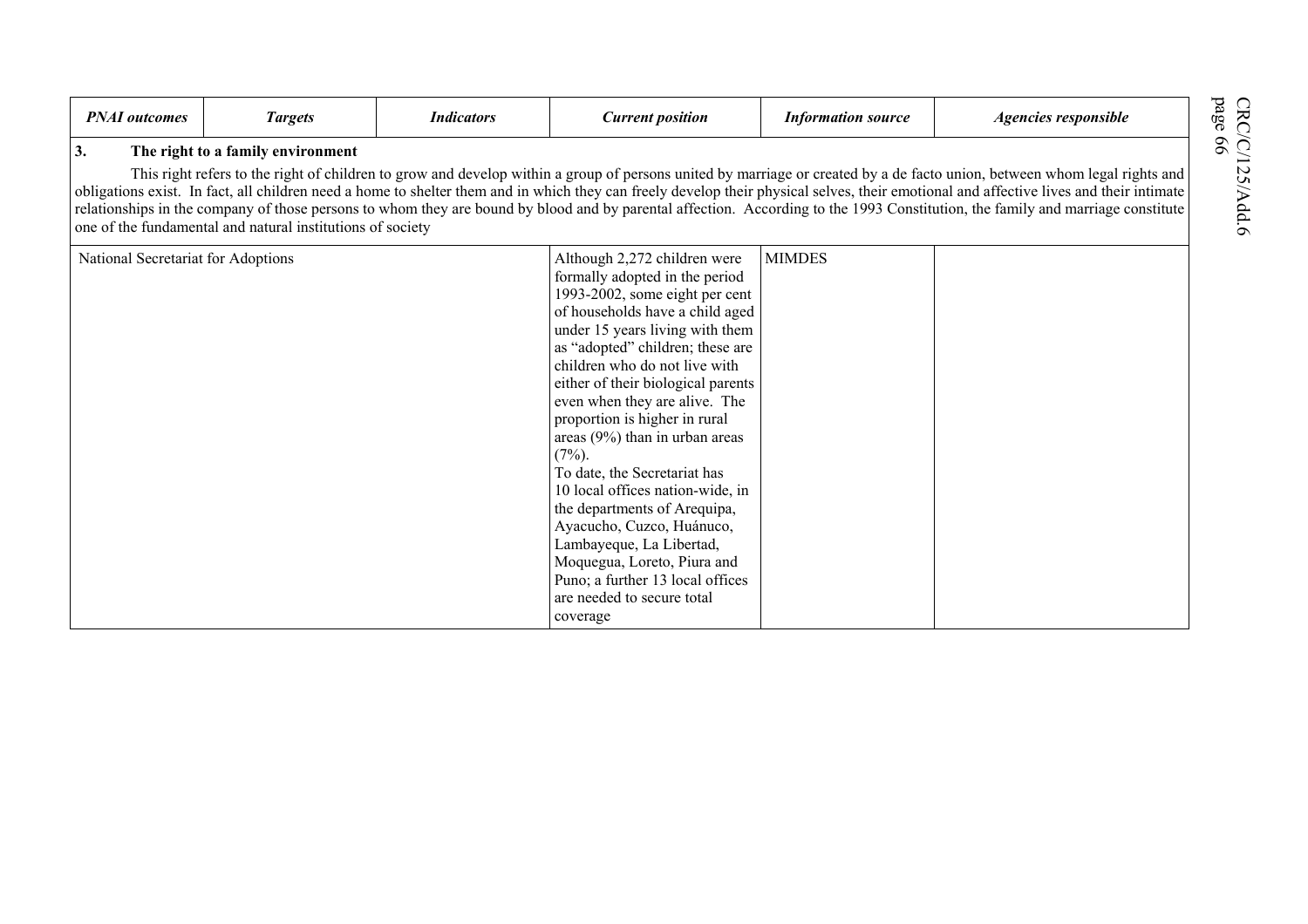| <b>PNAI</b> outcomes                                              | <b>Targets</b>                                                                                                                                                                                                                                                                                                                 | <b>Indicators</b>                                                                                                             | <b>Current position</b>                                                                                                                                                                                                                                                                                                                                                                                                   | <b>Information source</b>            | Agencies responsible                                                                                       |  |  |  |
|-------------------------------------------------------------------|--------------------------------------------------------------------------------------------------------------------------------------------------------------------------------------------------------------------------------------------------------------------------------------------------------------------------------|-------------------------------------------------------------------------------------------------------------------------------|---------------------------------------------------------------------------------------------------------------------------------------------------------------------------------------------------------------------------------------------------------------------------------------------------------------------------------------------------------------------------------------------------------------------------|--------------------------------------|------------------------------------------------------------------------------------------------------------|--|--|--|
| 4.                                                                | The right to education<br>This right means opportunities to receive and transmit information and knowledge with a view to preparing people to perform certain actions and form relations with<br>other persons, and opportunities of access to the necessary guidance and advice for the integrated development of the person. |                                                                                                                               |                                                                                                                                                                                                                                                                                                                                                                                                                           |                                      |                                                                                                            |  |  |  |
| O7. Integrated<br>development of<br>children from an<br>early age | T7.1.1 To ensure the<br>participation of 60 per<br>cent of children aged up<br>to three years in<br>institutional programmes<br>of early stimulation                                                                                                                                                                           | I7.1 Proportion of<br>children aged up to three<br>years participating in<br>institutional programmes<br>of early stimulation | (1) The direct and indirect<br>attention given to children of<br>this age is insufficient (it is the<br>age of greatest risk and the age<br>of the flowering of the various<br>potentials of human beings). In<br>1999 the coverage totalled 41.5<br>% (Strategic Sectoral Education<br>Plan 2002-2006)<br>(2) In 2001, 50,000 children<br>were catered for in Wawa Wasi<br>centres nation-wide (Wawa<br>Wasi Programme). | S7.1.1 MINEDU<br>S7.1.2 INEI survey  | Direct R7: MINSA, MIMDES,<br>MINEDU, MCLCP, education<br>associations<br>Support R7: Children's ombudsmen, |  |  |  |
|                                                                   | T7.2.2 To ensure that 80<br>per cent of children aged<br>three to five have access<br>to an initial education<br>programme                                                                                                                                                                                                     | I7.2 Proportion of<br>children enrolling in the<br>first grade who have<br>received initial education                         | The net attendance rates for<br>initial education are as follows:<br>four years - boys 49.5 and girls<br>53 %; five years - boys 66 and<br>girls $69\%$ . The figures by<br>geographical region are:<br>Metropolitan Lima - 50 %; rest<br>of the coast - 51 %; mountains -<br>40 %; and forests - 47.5 %<br>(Strategic Sectoral Education<br>Plan 2002-2006)                                                              | S7.2.1 MINEDU<br>S7.2.2 INEI surveys | INR, universities, communication<br>media, vocational schools, NGOs                                        |  |  |  |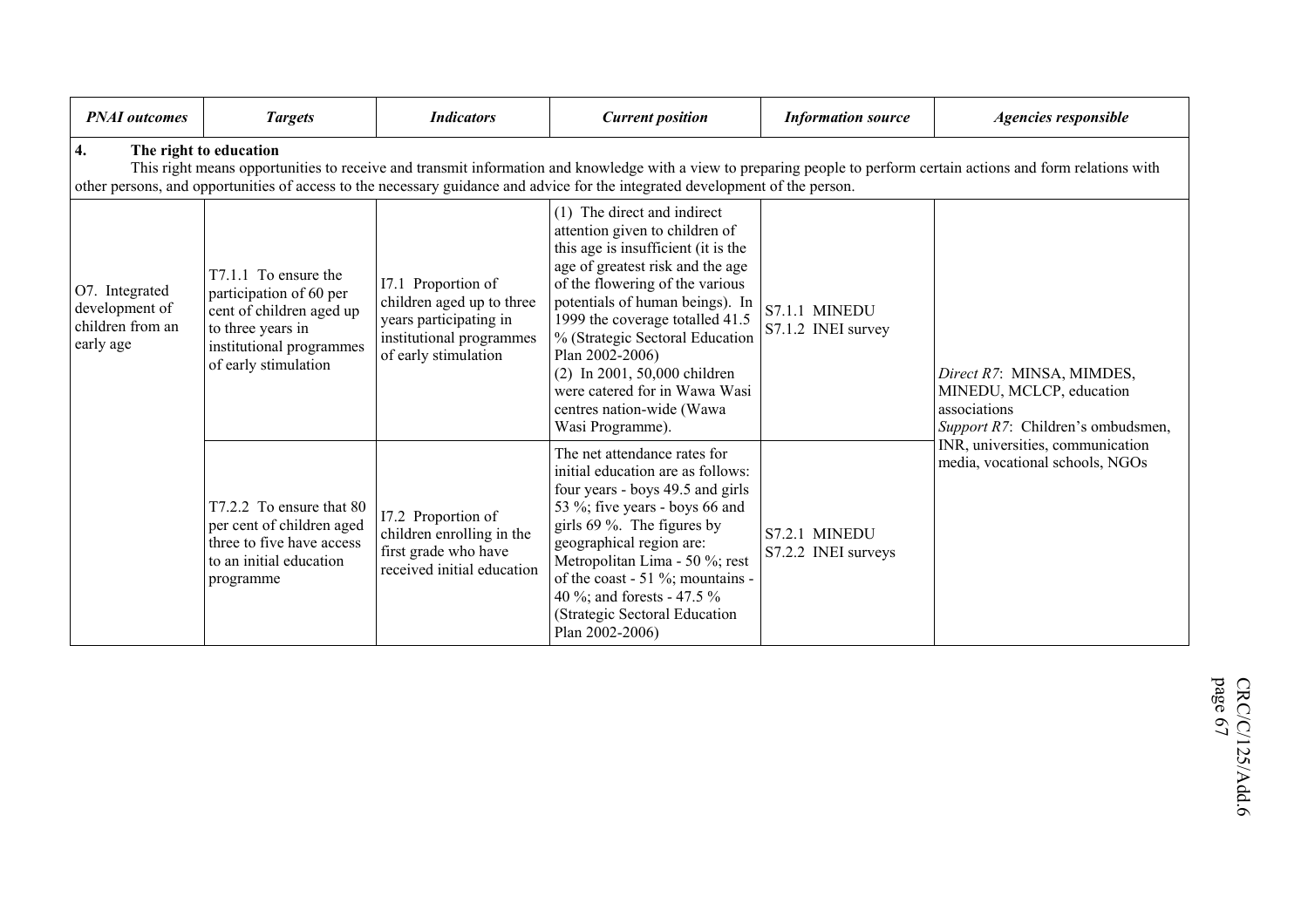| <b>PNAI</b> outcomes | <b>Targets</b>                                                                                                                                                                                                                       | <b>Indicators</b>                                                                                                                                                                                      | <b>Current position</b> | <b>Information source</b> | Agencies responsible |
|----------------------|--------------------------------------------------------------------------------------------------------------------------------------------------------------------------------------------------------------------------------------|--------------------------------------------------------------------------------------------------------------------------------------------------------------------------------------------------------|-------------------------|---------------------------|----------------------|
|                      | T7.3.3 To ensure that<br>persons with disabilities<br>and their families and<br>advocates have access at<br>all stages to full<br>information about<br>diagnosis and<br>entitlements and the<br>available services and<br>programmes | I7.3 Proportion of<br>households with a<br>disabled member who<br>have access at all stages<br>to full information about<br>diagnosis and entitlements<br>and the available services<br>and programmes |                         | S7.3.1 INEI surveys       |                      |
|                      | T7.4.4 To ensure that 70<br>per cent of the initial<br>education programmes<br>available to extremely<br>poor children provide<br>coordinated health,<br>nutrition and education<br>services                                         | I7.4 Proportion of initial<br>education programmes<br>available to extremely<br>poor children which<br>provide coordinated<br>health, nutrition and<br>education services                              |                         | S7.4.1 MINEDU             |                      |
|                      | T7.5.5 To ensure by<br>2010 that 60 per cent of<br>children attending<br>programmes of education<br>for development exhibit a<br>high level of social and<br>emotional development                                                   | I7.5 Proportion of<br>children exhibiting a high<br>level of social and<br>emotional development                                                                                                       |                         | S7.5.1 MINEDU             |                      |
|                      | T7.6.6 To ensure by<br>2010 that 80 per cent of<br>State early education<br>programmes have the<br>means of evaluating and<br>promoting optimum<br>levels of child<br>development in various<br>areas of performance                 | 17.6 Proportion of early<br>education programmes<br>producing evaluations of<br>children's educational<br>performance and<br>development                                                               |                         | S7.6.1 MINEDU             |                      |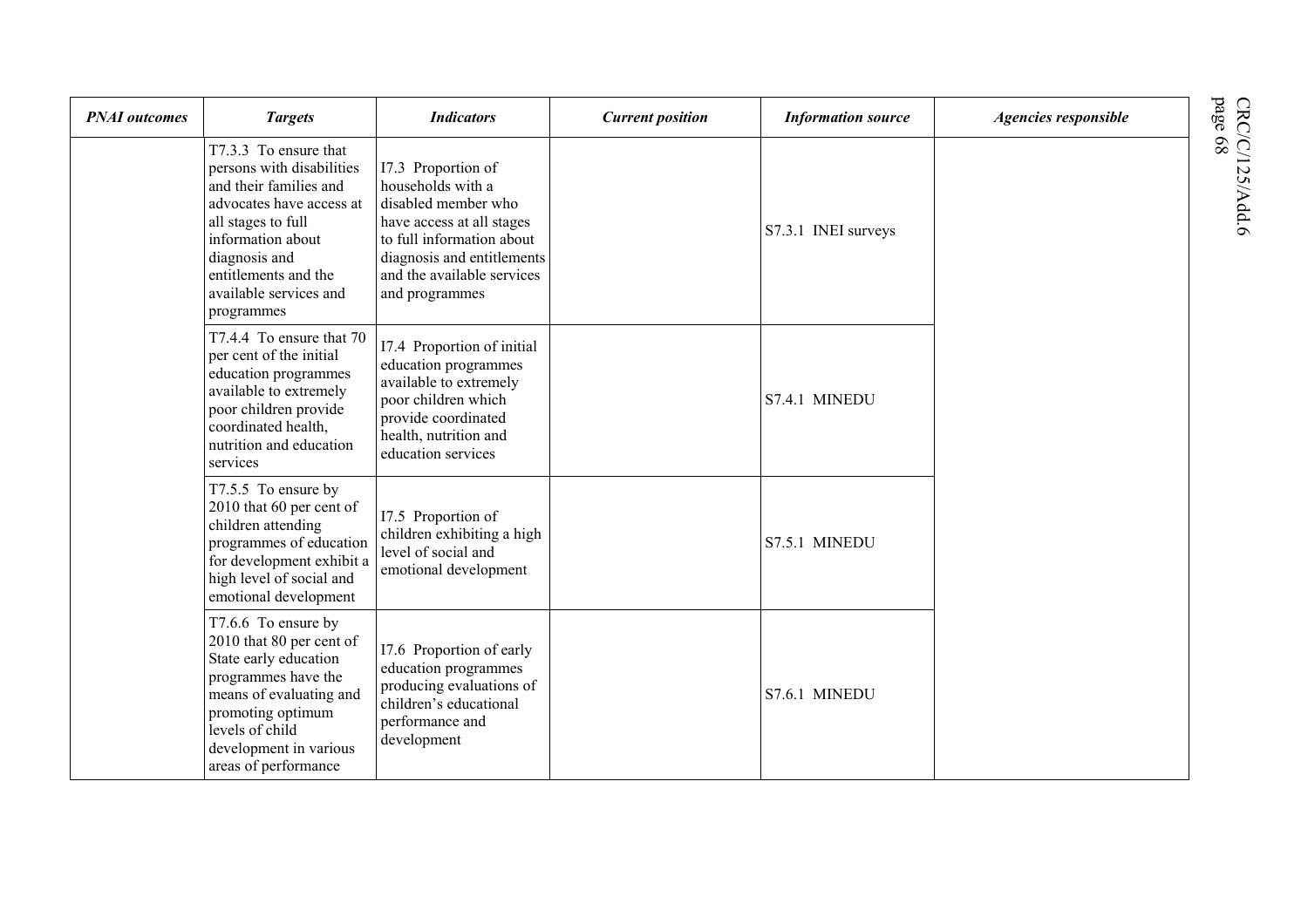| <b>PNAI</b> outcomes                                                                       | <b>Targets</b>                                                                                        | <b>Indicators</b>                                                                                                                    | <b>Current position</b>                                                                                                                                                                                                                                                                                                                                                                                                                                                                                                                                                | <b>Information source</b>            | Agencies responsible                                                                                                                                                                                                                                                                                   |
|--------------------------------------------------------------------------------------------|-------------------------------------------------------------------------------------------------------|--------------------------------------------------------------------------------------------------------------------------------------|------------------------------------------------------------------------------------------------------------------------------------------------------------------------------------------------------------------------------------------------------------------------------------------------------------------------------------------------------------------------------------------------------------------------------------------------------------------------------------------------------------------------------------------------------------------------|--------------------------------------|--------------------------------------------------------------------------------------------------------------------------------------------------------------------------------------------------------------------------------------------------------------------------------------------------------|
| O8. To guarantee<br>good-quality cross-<br>cultural basic<br>education for all<br>children | T8.1 To ensure that 85<br>per cent of children aged<br>six to 12 are enrolled in<br>the correct grade | I8.1 Proportion of<br>children aged six to 12<br>enrolled in the correct<br>grade for their age                                      | The ratio of over-age pupils in<br>rural and urban areas is 2:1. In<br>rural areas 23 per cent of pupils<br>in primary education are over-<br>age for their grade, while the<br>urban rate is 14 per cent. The<br>following are some of the<br>attendance rates for boys and<br>girls aged six to 12 at the level<br>corresponding to their age:<br>Metropolitan Lima - boys 58<br>and girls 61.5 per cent; rest of<br>the coast - boys 49 and girls 61<br>per cent; forests - boys 44.5 and<br>girls 48 per cent (Strategic<br>Sectoral Education Plan 2002-<br>2006) | S8.1.1 MINEDU<br>S8.1.2 INEI surveys | Direct R8: MINEDU, education<br>associations, MCLCP<br>Support R8: UNICEF, UNESCO,<br>international cooperation, mass media,<br>universities, grass-roots indigenous<br>organizations, national and<br>international NGOs, churches, private<br>sector, civic and community<br>organizations, families |
|                                                                                            | T8.2 To ensure that 85<br>per cent of children<br>complete primary or basic<br>education              | I8.2 Proportion of<br>children aged 12 to 14<br>with complete primary<br>education or at least one<br>year of secondary<br>education | In 1999-2000 the graduation<br>rate from primary education<br>was 88 per cent; the repeated-<br>year rate was nine per cent and<br>the drop-out rate three per cent<br>(Peru in Numbers statistical<br>yearbook 2001. Lima,<br>September 2001)                                                                                                                                                                                                                                                                                                                         | S8.2.1 INEI surveys                  |                                                                                                                                                                                                                                                                                                        |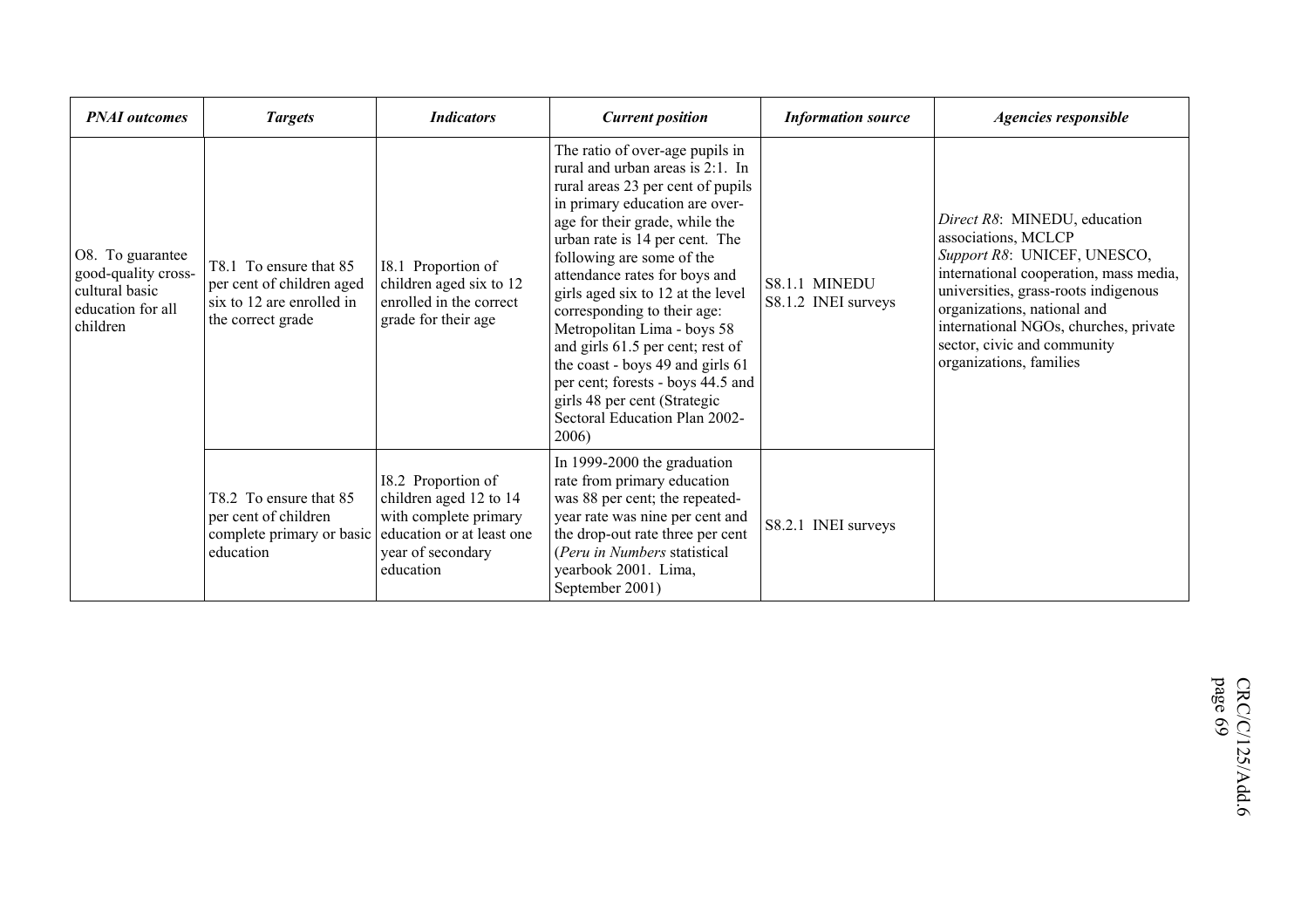| <b>PNAI</b> outcomes | <b>Targets</b>                                                                                                                                                                                                                                | <b>Indicators</b>                                                                                                                       | <b>Current position</b>                                                                                                                                                                                                                                                                                                                                                                                                                                                                                                                                                                                                                                                                                 | <b>Information source</b> | Agencies responsible |
|----------------------|-----------------------------------------------------------------------------------------------------------------------------------------------------------------------------------------------------------------------------------------------|-----------------------------------------------------------------------------------------------------------------------------------------|---------------------------------------------------------------------------------------------------------------------------------------------------------------------------------------------------------------------------------------------------------------------------------------------------------------------------------------------------------------------------------------------------------------------------------------------------------------------------------------------------------------------------------------------------------------------------------------------------------------------------------------------------------------------------------------------------------|---------------------------|----------------------|
|                      | T8.4 To ensure that 90<br>per cent of rural girls<br>attend and complete the<br>six years of primary<br>education                                                                                                                             | 18.4 Proportion of rural<br>girls aged 12 to 14 with<br>complete primary<br>education or at least one<br>year of secondary<br>education | (1) Five per cent of poor girls<br>do not go to school; the figure is<br>10 per cent for extremely poor<br>girls<br>(2) There are only 26,586 rural<br>schools for 75,000 small<br>settlements (1998)<br>(3) In urban areas boys attend<br>school for an average of 9.3<br>years, slightly longer than girls<br>$(8.1 \text{ years})$ . The average for<br>rural girls is 2.9 years, and the<br>gap between urban and rural<br>girls widened from 4.5 years in<br>1996 to 5.2 years in 2000.<br>Similarly, the average for rural<br>boys is longer at 4.7 years than<br>the average of 2.9 years for<br>rural girls, but the gap widened<br>from 1.5 years in 1996 to 1.8<br>years in 2000 (ENDES-2000) | S8.4.1 INEI survey        |                      |
|                      | T8.5 To ensure that 75<br>per cent of children<br>achieve the basic<br>educational standards.<br>The average level of<br>achievement to be no<br>lower than 60 per cent in<br>any province in any of the<br>country's non-excluded<br>regions | I8.5 Proportion of<br>children in the sixth grade<br>of primary education<br>attaining the basic<br>educational standards               | In 1997 Peru occupied last<br>place in mathematics and<br>second-last place in language<br>among the countries of Latin<br>America in an international<br>assessment of pupils in the third<br>and fourth primary grades made<br>by UNESCO (Strategic Sectoral<br>Education Plan 2002-2006)                                                                                                                                                                                                                                                                                                                                                                                                             | S8.5.1 MINEDU             |                      |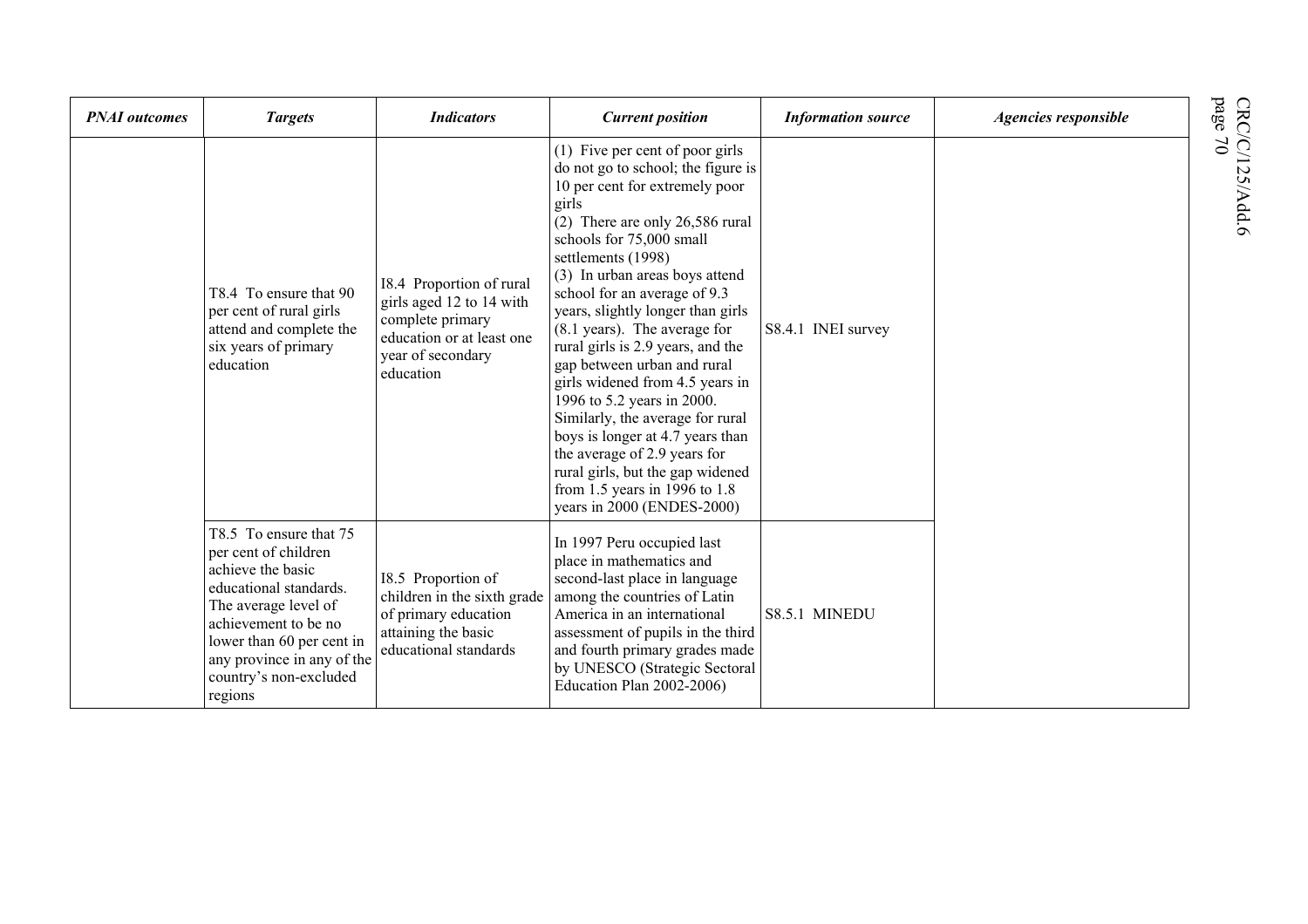| <b>PNAI</b> outcomes                                                                                                         | <b>Targets</b>                                                                                                                                                                                  | <b>Indicators</b>                                                                                                                    | <b>Current position</b>                                                                                                                                                                                                                       | <b>Information source</b> | Agencies responsible                                                                                                                                                         |
|------------------------------------------------------------------------------------------------------------------------------|-------------------------------------------------------------------------------------------------------------------------------------------------------------------------------------------------|--------------------------------------------------------------------------------------------------------------------------------------|-----------------------------------------------------------------------------------------------------------------------------------------------------------------------------------------------------------------------------------------------|---------------------------|------------------------------------------------------------------------------------------------------------------------------------------------------------------------------|
|                                                                                                                              | T8.6 To achieve by 2010<br>an increase of five per<br>cent in the number of<br>sixth-graders passing the<br>Academic Performance<br>Test in rural and urban<br>areas                            | 18.6 Proportion of sixth-<br>graders passing the<br>Academic Performance<br>Test                                                     |                                                                                                                                                                                                                                               | S8.6.1 MINEDU             |                                                                                                                                                                              |
|                                                                                                                              | T8.7 To ensure that the<br>primary enrolment and<br>retention rates are no<br>lower than 85 per cent in<br>any province in any of the<br>country's excluded<br>regions                          | I8.7 Proportion of<br>children aged 12 to 14<br>with complete primary<br>education or at least one<br>year of secondary<br>education | The graduation rate from<br>primary education was 88 per<br>cent in 1999-2000; the<br>repeated-year rate was nine per<br>cent and the drop-out rate three<br>per cent (Peru in Numbers<br>statistical yearbook 2001.<br>Lima, September 2001) | S8.7.1 INEI surveys       |                                                                                                                                                                              |
|                                                                                                                              | T8.8 To ensure by 2010<br>that at least 60 per cent of<br>children aged three to five<br>who have attended initial<br>education have developed<br>social, cognitive and<br>communication skills | I8.8 Proportion of<br>children successful<br>completing the first grade<br>of primary school                                         | According to the 2000 Census<br>of Schools, 89 per cent of pupils<br>complete the first grade of<br>primary school successfully                                                                                                               | S8.8.1 MINEDU             |                                                                                                                                                                              |
| O9 Elimination of<br>the worst forms of<br>child labour and<br>promotion of<br>educational<br>alternatives to such<br>labour | T9.4 To introduce<br>mechanisms to retain<br>working children in the<br>education system and<br>reduce their drop-out rate                                                                      | 19.4 Existence of a<br>mechanism to retain<br>working children in the<br>education system and<br>reduce their drop-out rate          |                                                                                                                                                                                                                                               | S9.4.1 MINEDU             | Direct R9: MINEDU                                                                                                                                                            |
| O10 Good-quality<br>secondary<br>education                                                                                   | T10.1 To ensure that 80<br>per cent of children<br>completing secondary<br>education do so at the<br>correct age                                                                                | I10.1 Proportion of<br>persons aged 17 to 20<br>with complete secondary<br>education or at least one<br>year of higher education     | The over-age rate in secondary<br>education is 28 per cent in rural<br>areas and 20 per cent in urban<br>areas (ENDES-2000)                                                                                                                   | S10.1.1 INEI survey       | Direct R10: MINEDU, education<br>associations, MCLCP<br>Support R10: UNESCO, international<br>cooperation, mass media, national and<br>international NGOs. churches. private |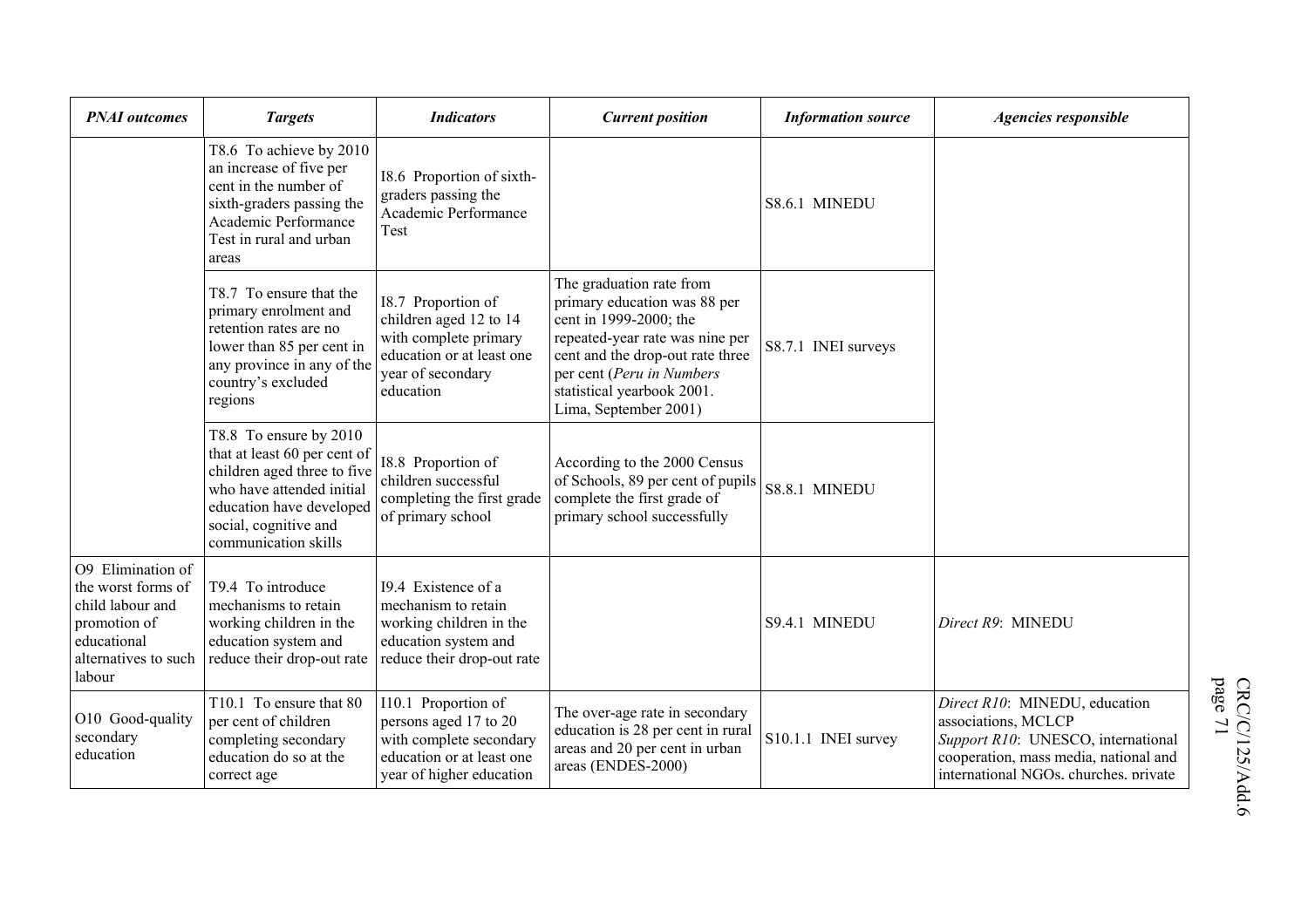| <b>PNAI</b> outcomes                     | <b>Targets</b>                                                                                                                                                                                                                                       | <b>Indicators</b>                                                                                                                                                                                                                   | <b>Current position</b>                                                                                                                                                                                                       | <b>Information source</b> | Agencies responsible                                                                                                                                                                                                                                                                     |
|------------------------------------------|------------------------------------------------------------------------------------------------------------------------------------------------------------------------------------------------------------------------------------------------------|-------------------------------------------------------------------------------------------------------------------------------------------------------------------------------------------------------------------------------------|-------------------------------------------------------------------------------------------------------------------------------------------------------------------------------------------------------------------------------|---------------------------|------------------------------------------------------------------------------------------------------------------------------------------------------------------------------------------------------------------------------------------------------------------------------------------|
|                                          | T10.2 The completion<br>rate in secondary<br>education to be no lower<br>than 80 per cent in any<br>province in any of the<br>country's poor regions                                                                                                 | I10.2 proportion of<br>persons aged 17 to 20<br>with complete secondary<br>education or at least one<br>year of higher education                                                                                                    | The secondary graduation rate<br>was 89 per cent in 1999-2000;<br>the repeated-year rate was seven<br>per cent and the drop-out rate<br>four per cent (Peru in Numbers<br>statistical yearbook 2001.<br>Lima, September 2001) | S10.2.1 INEI survey       | sector, civic and community<br>organizations, families, youth<br>organizations                                                                                                                                                                                                           |
| course is fully<br>private schools       | T10.5 To ensure by 2005<br>that the humans rights<br>incorporated in the<br>curriculum of all the<br>country's public and                                                                                                                            | 110.5 Existence of a one-<br>vear course on human<br>rights                                                                                                                                                                         |                                                                                                                                                                                                                               | S10.5.1 MINEDU            |                                                                                                                                                                                                                                                                                          |
| O11 Reduced<br>teenage pregnancy<br>rate | T11.3 To ensure that 70<br>per cent of schools have<br>institutional teaching<br>projects on the content of<br>sex education, gender<br>equity, prevention of<br>risky sexual behaviour,<br>antenatal care, and<br>comprehensive care of<br>children | I11.3.1 Proportion of<br>schools with institutional<br>teaching projects on the<br>content of sex education,<br>gender equity, prevention<br>of risky sexual behaviour,<br>antenatal care, and<br>comprehensive care of<br>children |                                                                                                                                                                                                                               | S11.3 MINEDU              | Direct R11: MINEDU, MINSA,<br>education associations, MIMDES,<br>PNP, MCLCP<br>Support R11: UNFPA, children's<br>ombudsmen, communication media,<br>national and international NGOs,<br>churches, private sector, civic and<br>community organizations, families,<br>youth organizations |
|                                          | T11.4 To ensure that no<br>pregnant teenagers give<br>up school for reasons<br>connected with their<br>personal situation                                                                                                                            | I11.4.1 Cases of teenage<br>or other females of<br>childbearing age who give<br>up school for reasons<br>connected with their<br>pregnancy<br>I11.4.2 Pregnancy rate in<br>the schools                                              | (1) Twenty-three per cent of<br>adolescents, most of them girls,<br>do not attend school<br>(2) Article 14 of the Children's<br>and Adolescents' Code<br>(ENDES-2000)                                                         | S11.4 MINEDU              |                                                                                                                                                                                                                                                                                          |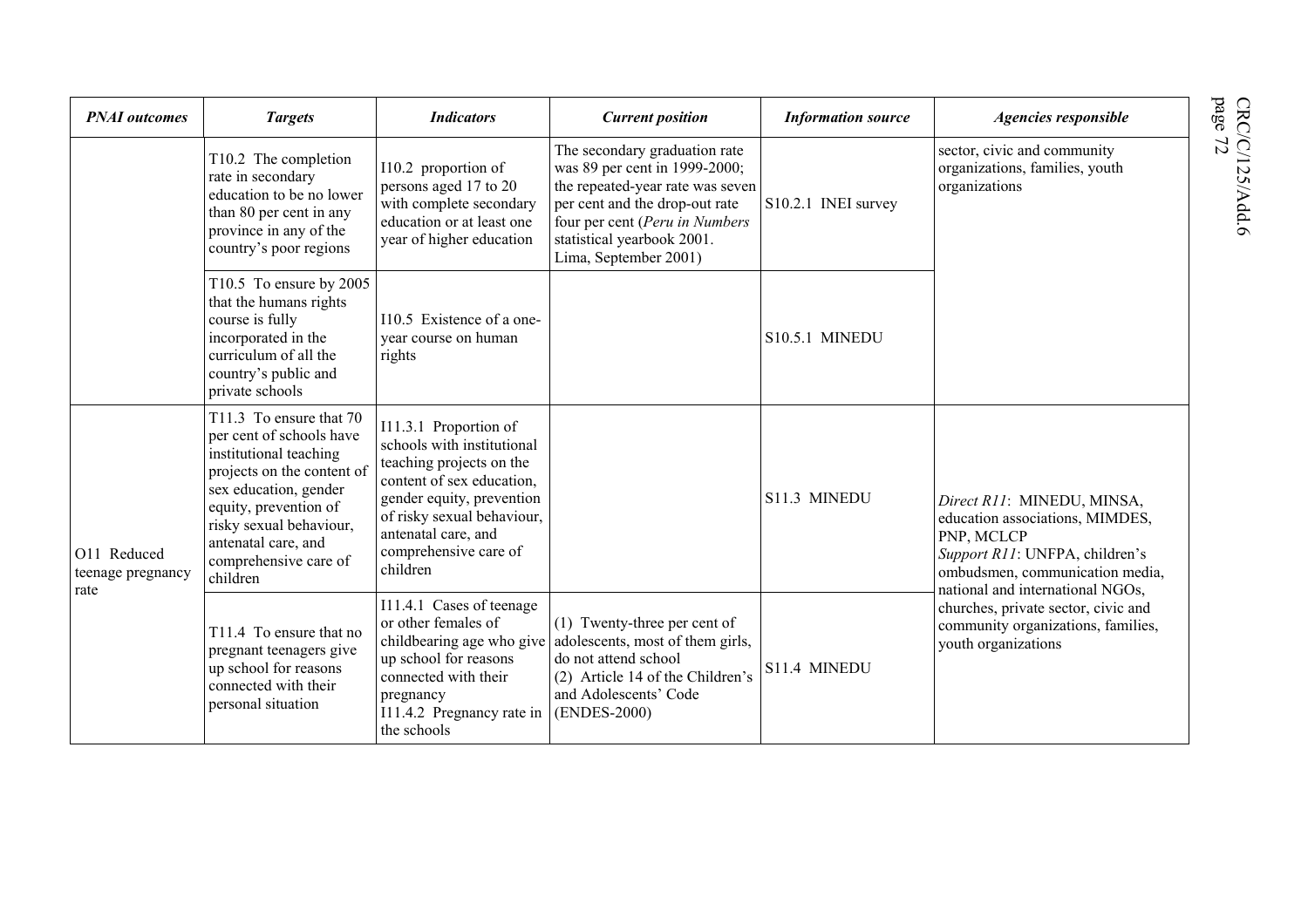| <b>PNAI</b> outcomes                                      | <b>Targets</b>                                                                                                                                                                                              | <i>Indicators</i>                                                                                                                                                                                                                                                                                                                                     | <b>Current position</b>                                                                                                                                                  | <b>Information source</b>                                                      | <b>Agencies responsible</b>                                                                                                                                                                                                                               |
|-----------------------------------------------------------|-------------------------------------------------------------------------------------------------------------------------------------------------------------------------------------------------------------|-------------------------------------------------------------------------------------------------------------------------------------------------------------------------------------------------------------------------------------------------------------------------------------------------------------------------------------------------------|--------------------------------------------------------------------------------------------------------------------------------------------------------------------------|--------------------------------------------------------------------------------|-----------------------------------------------------------------------------------------------------------------------------------------------------------------------------------------------------------------------------------------------------------|
|                                                           | T12.1 To reduce by 50<br>per cent the incidence of<br>STI and HIV/AIDS<br>among adolescents                                                                                                                 | I12.1.1 Adolescent STI<br>rates.<br>I12.1.2 Incidence of<br>HIV/AIDS among<br>adolescents                                                                                                                                                                                                                                                             | (1) The male to female ratio of<br>AIDS sufferers is $3:1.2$ ; as of<br>December 1999 there were<br>4,500 children aged under 15<br>living with HIV/AIDS<br>(ENDES-2000) | S12.1.1 MINSA                                                                  | Direct R12: MINSA, MINEDU,                                                                                                                                                                                                                                |
| O12 Reduction of<br>STI and HIV/AIDS<br>among adolescents | T12.2 To ensure that 100<br>per cent of adolescents<br>and secondary teachers<br>have acquired knowledge<br>and skills connected with<br>sex education and are<br>aware of the risks of STI<br>and HIV/AIDS | I12.2.1 Proportion of<br>adolescents who have<br>knowledge and skills<br>connected with sex<br>education and are aware<br>of the risks of STI and<br><b>HIV/AIDS</b><br>I12.2.2 Proportion of<br>secondary teachers who<br>have adequate knowledge<br>and skills connected with<br>sex education and are<br>aware of the risks of STI<br>and HIV/AIDS |                                                                                                                                                                          | <b>S12.2.1 MINSA</b><br><b>S12.2.2 MINEDU</b><br>S12.2.3 ENDES/INEI<br>surveys | education associations, MIMDES,<br><b>MCLCP</b><br>Support R12: UNFPA, PAHO/WHO,<br>CONFIEP, communication media,<br>national and international NGOs,<br>churches, private sector, civic and<br>community organizations, families,<br>youth organizations |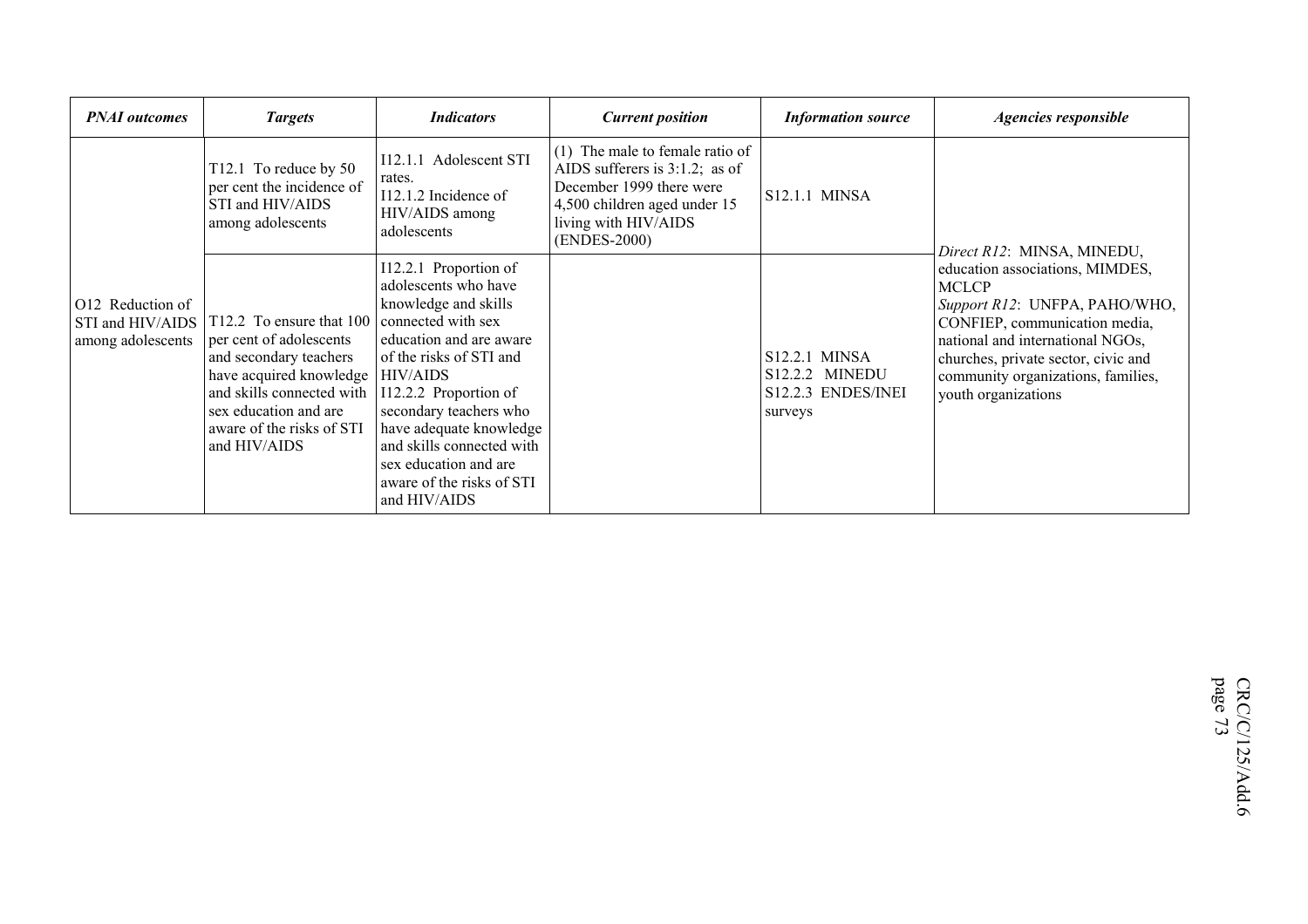| <b>PNAI</b> outcomes                                            | <b>Targets</b>                                                                                                                | <b>Indicators</b>                                                                                         | <b>Current position</b>                                                                                                                                                                                                                                                                                                                                   | <b>Information source</b>                  | Agencies responsible                                                                                                                                                                                                                                                                                                 |
|-----------------------------------------------------------------|-------------------------------------------------------------------------------------------------------------------------------|-----------------------------------------------------------------------------------------------------------|-----------------------------------------------------------------------------------------------------------------------------------------------------------------------------------------------------------------------------------------------------------------------------------------------------------------------------------------------------------|--------------------------------------------|----------------------------------------------------------------------------------------------------------------------------------------------------------------------------------------------------------------------------------------------------------------------------------------------------------------------|
| 5.<br>The right to health                                       |                                                                                                                               |                                                                                                           | This means the right of all children to maintain a state of full physical and mental health for their normal development through the provision of health and social<br>measures relating to their maintenance, clothing, housing and medical care, at a level affordable by public and community resources.                                               |                                            |                                                                                                                                                                                                                                                                                                                      |
|                                                                 |                                                                                                                               |                                                                                                           | This right is manifested in the rights to health, clothing. Housing, health education and physical education.                                                                                                                                                                                                                                             |                                            |                                                                                                                                                                                                                                                                                                                      |
| O3 Breastfeeding<br>and food<br>supplements for all<br>children | T3.1 To reduce by 20 per<br>cent the proportion of live<br>births with low birth-<br>weight                                   | 13.1 Proportion of live<br>births with low birth-<br>weight                                               | Some six per cent of babies<br>born in the past five years had<br>low birth-weight (under 2.5<br>kilos). There are differences in<br>the failure to report birth-weight<br>(because the baby was not<br>weighed): the failure rate is<br>about 28 per cent nation-wide<br>but higher in rural areas (48%)<br>than in urban areas $(10\%)$<br>(ENDES-2000) | <b>S3.1.1 RENIEC</b><br>S3.1.2 INEI survey | Direct R3: MINSA, MINEDU,<br>education associations, MCLCP,                                                                                                                                                                                                                                                          |
|                                                                 | T3.2 To reduce chronic<br>malnutrition among<br>children aged under three<br>years by 20 per cent<br>throughout the country   | I3.2 Proportion of under-<br>threes with chronic<br>malnutrition                                          | One quarter of three-year-olds<br>suffer from chronic<br>malnutrition. The three national<br>surveys carried out during the<br>decade show a considerable gap<br>between the rates in urban areas<br>(13 per cent in 200) and rural<br>areas (same level of 40 per cent<br>in 1996 and 2000) (ENDES-<br>2000)                                             | S3.2.1 INEI surveys                        | <b>MIMDES</b><br>Support R3: UNFPA, UNICEF,<br>international cooperation, mass media,<br>national and international NGOs,<br>churches, private sector, civic and<br>community organizations, families<br>Supplementary Food Programme;<br>PRONAA school meals programme,<br>comprehensive health insurance<br>scheme |
|                                                                 | T3.3 To ensure that 80<br>per cent of children aged<br>under 12 months are<br>exclusively breast-fed up<br>to the sixth month | I3.3 Proportion of<br>children aged under 12<br>months exclusively<br>breast-fed up to the sixth<br>month | In 2000 the rate of exclusive<br>breastfeeding up to the sixth<br>month was about 58 per cent<br>(19 points higher than in 1996),<br>with an increase in the average<br>duration of exclusive<br>breastfeeding from 2.7 months<br>in 1996 to 4.2 months in 2000<br>(ENDES-2000)                                                                           | S3.3.1 INEI surveys                        |                                                                                                                                                                                                                                                                                                                      |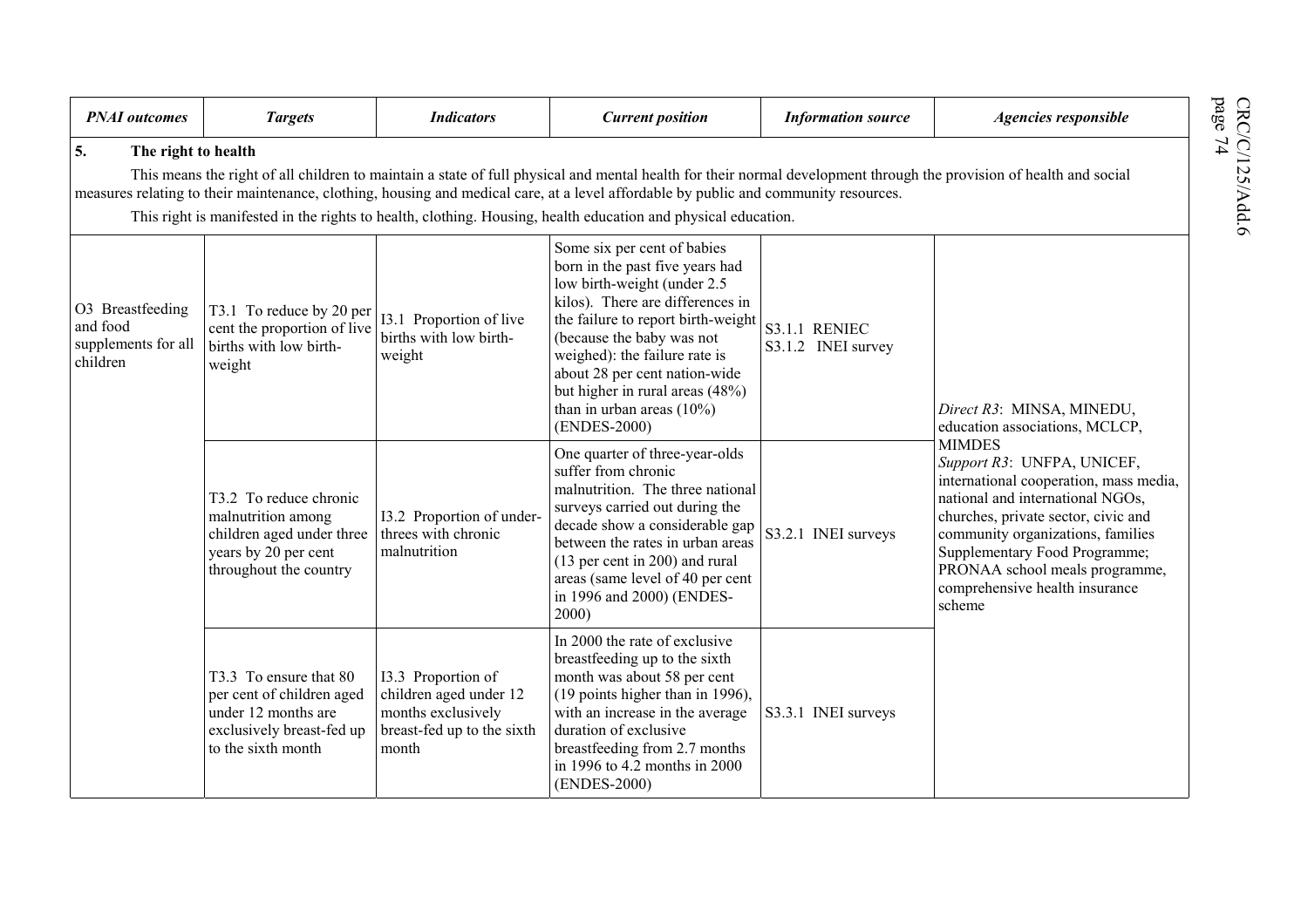| <b>PNAI</b> outcomes                                                         | <b>Targets</b>                                                                                                                                                                                                                                                          | <b>Indicators</b>                                                                                                                                                                                                                                       | <b>Current position</b>                                                                                                                                                                                                                                                                                                                                                                                                                                                                                                 | <b>Information source</b>                                         | Agencies responsible                                                                                                                                                                                                                                                                                                            |
|------------------------------------------------------------------------------|-------------------------------------------------------------------------------------------------------------------------------------------------------------------------------------------------------------------------------------------------------------------------|---------------------------------------------------------------------------------------------------------------------------------------------------------------------------------------------------------------------------------------------------------|-------------------------------------------------------------------------------------------------------------------------------------------------------------------------------------------------------------------------------------------------------------------------------------------------------------------------------------------------------------------------------------------------------------------------------------------------------------------------------------------------------------------------|-------------------------------------------------------------------|---------------------------------------------------------------------------------------------------------------------------------------------------------------------------------------------------------------------------------------------------------------------------------------------------------------------------------|
|                                                                              | T3.4 To improve<br>nutritional practices for<br>80 per cent of under-<br>threes                                                                                                                                                                                         | I3.4 Proportion of under-<br>threes whose mothers<br>have taken up good child-<br>nutrition practices                                                                                                                                                   | Consumer surveys show that 58<br>per cent of under-twos have an<br>insufficient energy intake<br>(ENDES-2000)                                                                                                                                                                                                                                                                                                                                                                                                           | S3.4.1 INEI surveys                                               |                                                                                                                                                                                                                                                                                                                                 |
| O5 Guaranteed<br>conditions for<br>children to exercise<br>the right to life | T5.3 To ensure that 100<br>per cent of children aged<br>under 12 months receive<br>BCG, DPT and polio<br>vaccinations and that 100<br>per cent of one-year-olds<br>are vaccinated against<br>measles to consolidate the<br>eradication of polio,<br>measles and tetanus | 15.3.1 Proportion of<br>children aged under 12<br>months receiving BCG,<br>DPT and polio<br>vaccinations<br>15.3.2 Proportion of one-<br>year-olds vaccinated<br>against measles<br>15.3.3 Confirmed cases of<br>polio, measles and<br>neonatal tetanus | The coverage of polio (96% in<br>2000) and DPT3 (94% in 2000)<br>vaccination are satisfactory with<br>respect to children aged under<br>12 months. However, rural<br>areas in the interior of the<br>country experience problems,<br>especially difficulty of access,<br>with the result that 33 per cent<br>of remote districts had a<br>coverage rate of under 80 per<br>cent in 2000 (ENDES-2000)                                                                                                                    | <b>S5.3.1 MINSA</b><br><b>S5.3.2 MINSA</b><br><b>S5.3.3 MINSA</b> | Direct R5: MINSA, SEDAPAL, local<br>authorities, PCM, CTARS, MCLCP<br>Support R5: PAHO, WHO, UNICEF,<br>international cooperation,<br>communication media, prefectures,<br>NGOs, churches                                                                                                                                       |
| O6 Improvement<br>of children's intake<br>of micronutrients                  | T6.1 To reduce chronic<br>malnutrition by 20 per<br>cent and acute<br>malnutrition by 30 per<br>cent in extremely poor<br>areas                                                                                                                                         | 16.1.1 Chronic<br>malnutrition rate<br>$I16.1.2$ Acute<br>malnutrition rate                                                                                                                                                                             | Twenty-five per cent of under-<br>fives suffer from chronic<br>malnutrition. Low weight for<br>height or acute malnutrition is<br>found only among one per cent<br>of the children, and this rate is<br>similar to the rate in previous<br>years. The problem is more<br>serious among children aged 12<br>to 15 months $(2%)$ and children<br>of mothers living in the<br>departments of Apúrimac,<br>Loreto, Madre de Dios and<br>Ayacucho, where over two per<br>cent suffer from acute<br>malnutrition (ENDES-2000) | S6.1.1 INEI surveys<br><b>S6.1.2 MINSA</b>                        | Direct R6: MINSA, ESSALUD, local<br>authorities, grass-roots social<br>organizations, MIMDES, MCLCP<br>Support R6: NGOs, SIN, PAHO,<br>UNICEF, international cooperation,<br>universities, national and international<br>NGOs, churches, private sector, civic<br>and community organizations,<br>communication media, families |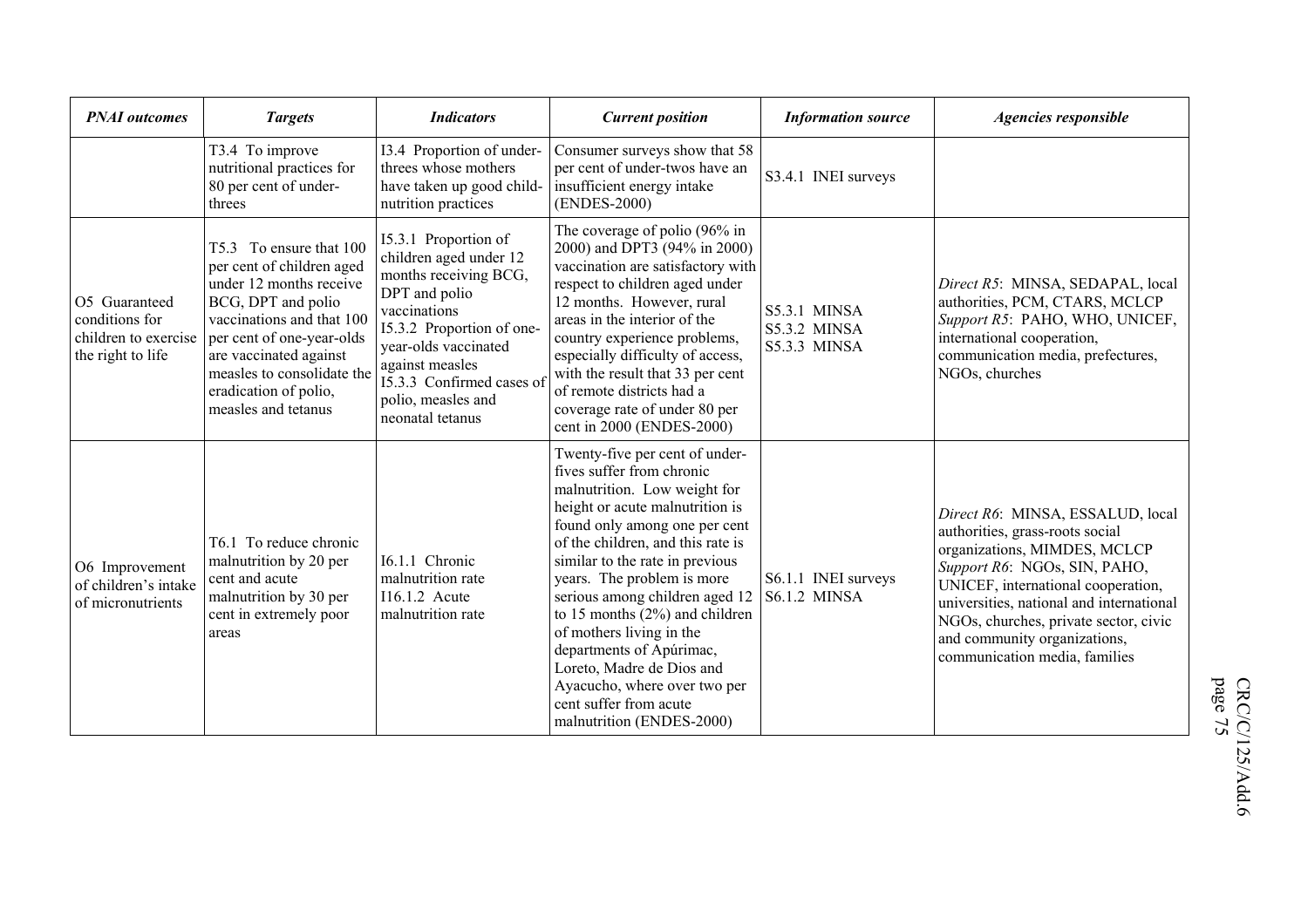| <b>PNAI</b> outcomes                     | <b>Targets</b>                                                                              | <b>Indicators</b>                                                                                   | <b>Current position</b>                                                                                                                                                                                                                                                                                                                           | <b>Information source</b> | Agencies responsible                                                        |
|------------------------------------------|---------------------------------------------------------------------------------------------|-----------------------------------------------------------------------------------------------------|---------------------------------------------------------------------------------------------------------------------------------------------------------------------------------------------------------------------------------------------------------------------------------------------------------------------------------------------------|---------------------------|-----------------------------------------------------------------------------|
|                                          | T6.2 To elimination on a<br>sustainable basis diseases<br>caused by vitamin-A<br>deficiency | I6.2.1 Incidence of<br>diseases caused by<br>vitamin-A deficiency                                   | Sixty-seven per cent of children<br>have an insufficient intake of<br>vitamin A and 42 per cent do<br>not take in rnough iron<br>(ENDES-2000)                                                                                                                                                                                                     | S6.2.1 MINSA              |                                                                             |
|                                          | T6.3 To reduce the<br>incidence of anaemia<br>among pregnant women<br>by 20 per cent        | 16.3.1 Incidence of<br>anaemia among pregnant<br>women                                              | Nation-wide, 36 per cent of<br>females of childbearing age<br>suffer from some degree of<br>anaemia; in rural areas the rate<br>is 41 per cent (ENDES-1996,<br><b>ENDES-2000)</b>                                                                                                                                                                 | <b>S6.3.1 MINSA</b>       |                                                                             |
|                                          | T6.4 To reduce the<br>incidence of anaemia<br>among under-threes by 40<br>per cent          | 16.4.1 Incidence of<br>anaemia among under-<br>threes                                               | In 2000, 70 per cent of under-<br>twos exhibited some degree of<br>anaemia, the rate being higher<br>among children living in<br>mountain areas (56%) and in<br>other rural areas (53%). In<br>Cuzco, 71 per cent of under-<br>fives suffer from anaemia; the<br>rate is over 62 per cent in the<br>departments of Tacna and Puno<br>(ENDES-2000) | S6.4.1 INEI surveys       |                                                                             |
|                                          | T6.5 To keep iodine<br>deficiency under control<br>in the mountain and forest<br>regions    | I6.5.1 Proportion of<br>children with iodine<br>deficiency in the<br>mountain and forest<br>regions | With respect of ailments due to<br>iodine deficiency, Peru has<br>attained the target of universal<br>iodization of salt for human<br>consumption                                                                                                                                                                                                 | S6.5.1 INEI surveys       |                                                                             |
| O11 Reduced<br>teenage pregnancy<br>rate | T <sub>11.1</sub> To reduce the<br>teenage fertility rate by<br>30 per cent                 | I11.1 Fertility rate among<br>girls aged 15 to 19                                                   | In 2000, 11 per cent of girls<br>aged 15 to 19 were already<br>mothers (ENDES-2000)                                                                                                                                                                                                                                                               | S11.1.1 INEI surveys      | Direct R11: MINEDU, MINSA.<br>Education associations, MIMDES,<br>PNP, MCLCP |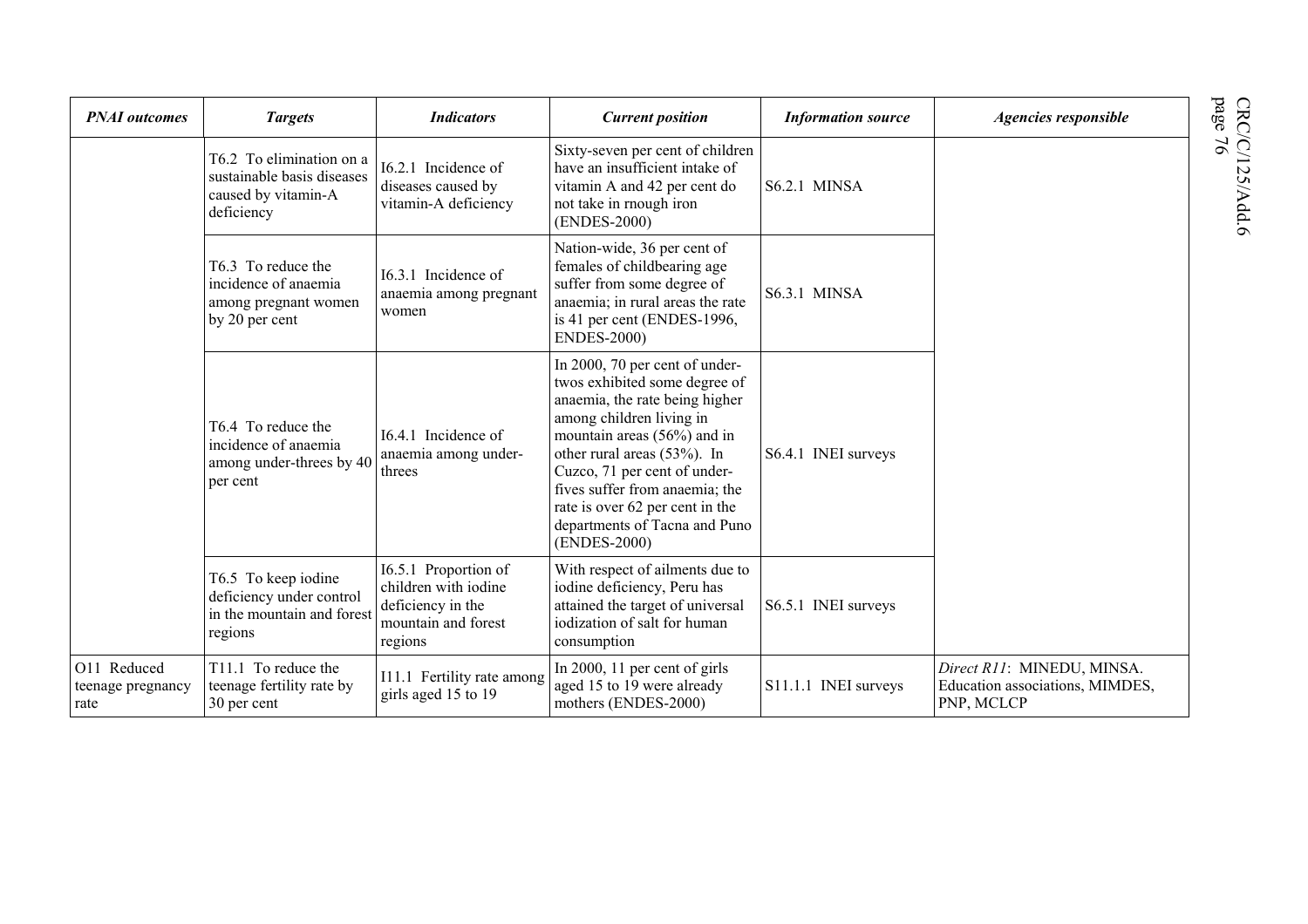| <b>PNAI</b> outcomes                                                            | <b>Targets</b>                                                                                                                                                                                                                                                           | <b>Indicators</b>                                                                                          | <b>Current position</b> | <b>Information source</b>                                            | <b>Agencies responsible</b>                                                                                                                                                                                                                                                                                                                                                                                                                                                                                                                     |
|---------------------------------------------------------------------------------|--------------------------------------------------------------------------------------------------------------------------------------------------------------------------------------------------------------------------------------------------------------------------|------------------------------------------------------------------------------------------------------------|-------------------------|----------------------------------------------------------------------|-------------------------------------------------------------------------------------------------------------------------------------------------------------------------------------------------------------------------------------------------------------------------------------------------------------------------------------------------------------------------------------------------------------------------------------------------------------------------------------------------------------------------------------------------|
|                                                                                 | T11.2 To reduce the<br>maternal mortality rate<br>among teenagers in poor<br>areas and in the mountain<br>and Amazon regions by<br>55 per cent                                                                                                                           | I11.2 Maternal mortality<br>rate among teenagers                                                           |                         | S11.2.1 ENDES-INEI<br>surveys                                        | Support R11: UNFPA, children's<br>ombudsmen, communication media,<br>national and international NGOs,<br>churches, private sector, civic and<br>community organizations, families,<br>youth organizations                                                                                                                                                                                                                                                                                                                                       |
| 6.                                                                              | The right to participate and the freedom of association<br>form, subject to the requirements of public order and morals.                                                                                                                                                 |                                                                                                            |                         |                                                                      | The right to participate is the right of all children to be involved in the taking of decisions in the places where their lives are developing (community, school, district,<br>etc.) through membership of organizations which their peers may form or participation in the activities carried on in these places, where they may freely express their opinions.<br>The freedom of association is the right of all children to form organizations to pursue useful purposes through joint activities. The purposes and activities may take any |
| O16 Conditions to<br>encourage and<br>guarantee<br>participation by<br>children | T16.1 To ensure by 2005<br>that 30 per cent of<br>adolescents are promoting<br>and exercising their rights<br>by participating in<br>associations and taking<br>decisions relating to their<br>comprehensive<br>development and<br>environment and to<br>public policies | I16.1 Proportion of<br>adolescents participating<br>in organizations for the<br>protection of their rights |                         | S <sub>16.1.1</sub> Children's<br>ombudsmen<br><b>S16.1.2 MIMDES</b> | Direct R16: MINEDU, education<br>associations, children's ombudmen,<br>local authorities, MIMDES, Ministry<br>of Transport, Communications and<br>Housing, PNP<br>Support R16: National and<br>international NGOs, churches, private<br>sector, civic and community<br>organizations, families, youth<br>organizations, vocational schools                                                                                                                                                                                                      |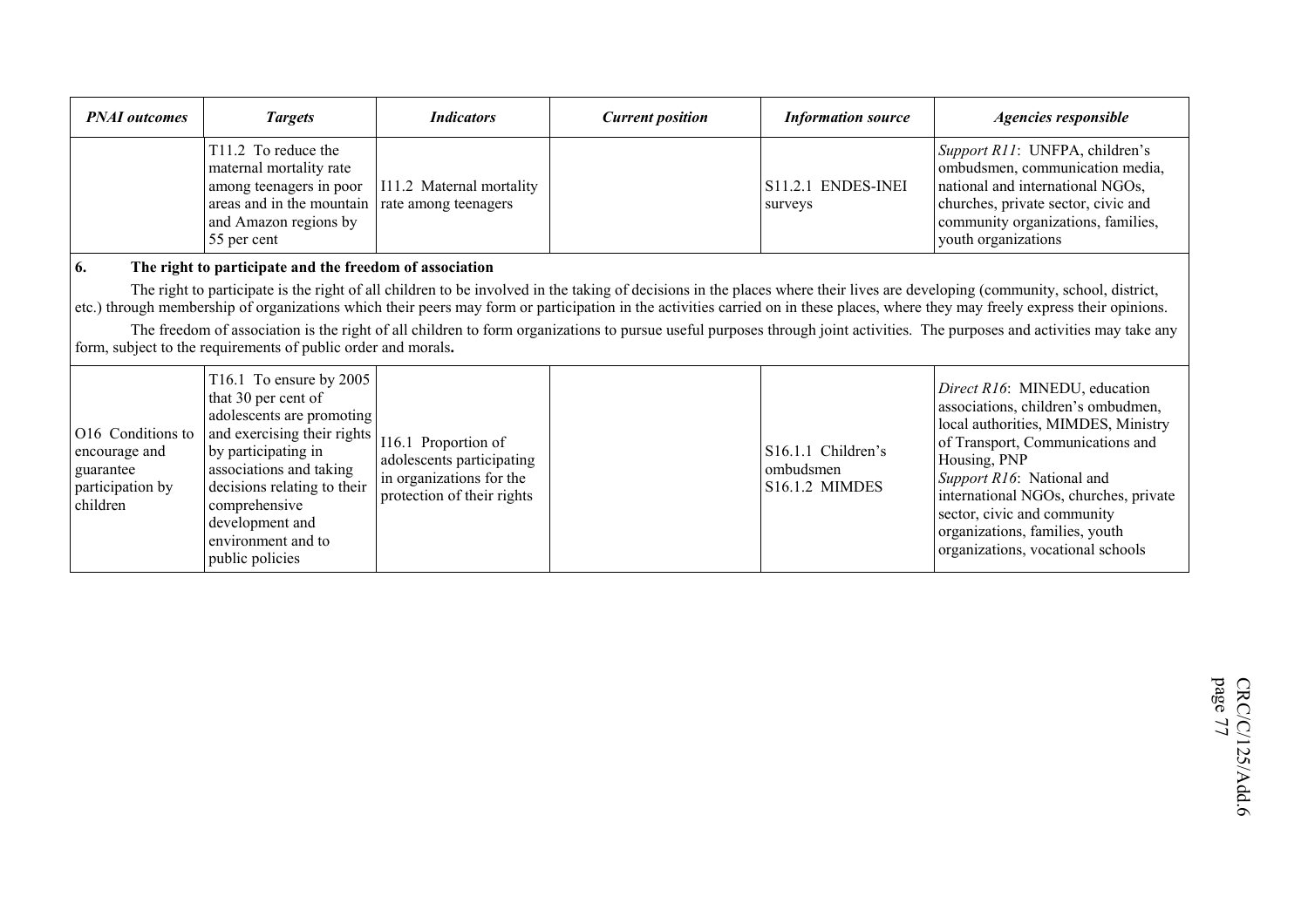| <b>PNAI</b> outcomes                                                   | <b>Targets</b>                                                                                                                                                                                                                                                               | <b>Indicators</b>                                                                                                                                 | <b>Current position</b>                                                                                                                                                                                                                                                                                                                                  | <b>Information source</b>                                                        | Agencies responsible                                                                                                                                                                                                                  |
|------------------------------------------------------------------------|------------------------------------------------------------------------------------------------------------------------------------------------------------------------------------------------------------------------------------------------------------------------------|---------------------------------------------------------------------------------------------------------------------------------------------------|----------------------------------------------------------------------------------------------------------------------------------------------------------------------------------------------------------------------------------------------------------------------------------------------------------------------------------------------------------|----------------------------------------------------------------------------------|---------------------------------------------------------------------------------------------------------------------------------------------------------------------------------------------------------------------------------------|
| 7.                                                                     |                                                                                                                                                                                                                                                                              | The freedom of expression and the right to receive information                                                                                    |                                                                                                                                                                                                                                                                                                                                                          |                                                                                  |                                                                                                                                                                                                                                       |
|                                                                        |                                                                                                                                                                                                                                                                              |                                                                                                                                                   | The freedom of expression is the right of all children to express their opinions on the various aspects of their situation; it is closely connected with the right to<br>participate, for it provides an outlet for children's various opinions, attitudes and perceptions concerning matters affecting their interests and influencing decision-taking. |                                                                                  |                                                                                                                                                                                                                                       |
|                                                                        |                                                                                                                                                                                                                                                                              |                                                                                                                                                   | The right to receive information is the right of children to have access to knowledge about the various aspects of their situation, be they connected with science,<br>technology or journalism, which are of public importance and necessary to children's participation and full and authentic involvement in society.                                 |                                                                                  |                                                                                                                                                                                                                                       |
| O16 Conditions to<br>encourage and<br>guarantee<br>participation by    | T16.2 To ensure by 2010<br>that 70 per cent of<br>adolescents in the schools<br>are taking part in<br>associations and in the<br>development of a<br>curriculum based on the<br>personal/social approach<br>and the promotion of<br>democratic and cross-<br>cultural values | I16.2 Proportion of<br>adolescents in the schools<br>involved in associations<br>and self-education<br>activities                                 |                                                                                                                                                                                                                                                                                                                                                          | S16.2 MINEDU                                                                     | Direct R16: MINEDU, education<br>associations, children's ombudsmen,<br>local governments, MIMDES, Ministry<br>of Transport, Communications and<br>Housing, PNP<br>Support R16: National and<br>international NGOs, churches, private |
| children                                                               | T16.3 To ensure by 2010<br>that in 80 per cent of<br>schools adolescents are<br>participating in<br>associations connected<br>with the management and<br>functioning of their<br>schools                                                                                     | I16.3 Proportion of<br>adolescents participating<br>in meetings to discuss<br>aspects of the<br>management and<br>functioning of their<br>schools |                                                                                                                                                                                                                                                                                                                                                          | S16.3 MINEDU                                                                     | sector, civic and community<br>organizations, families, youth<br>organizations, vocational schools                                                                                                                                    |
| O19 Reliable<br>systems providing<br>timely information<br>on children | T19.1 Establishment of a   I19.1 Availability of a<br>system providing up-to-<br>date and timely<br>information on the<br>situation of children at the<br>national, regional and<br>local levels                                                                             | system providing up-to-<br>date and timely<br>information on the<br>situation of children at the<br>national, regional and<br>local levels        |                                                                                                                                                                                                                                                                                                                                                          | S19.1.1 INEI<br>S19.1.2 Municipalities<br>S19.1.3 CTARs<br><b>S19.1.4 MIMDES</b> | Direct R19: MIMDES, INEI,<br>MINEDU, MINSA, MEF, RENIEC<br>Support R19: UNICEF, ILO, UNFPA,<br>national and international NGOs,<br>churches, private sector, civic and<br>community organizations, families,                          |
|                                                                        | T19.2 To establish a<br>PNAI monitoring and<br>supervision system                                                                                                                                                                                                            | I19.2 Existence of a<br>PNAI monitoring and<br>supervision system                                                                                 |                                                                                                                                                                                                                                                                                                                                                          | S19.2.1 INEI<br><b>S19.2.2 MIMDES</b>                                            | youth organizations, vocational schools                                                                                                                                                                                               |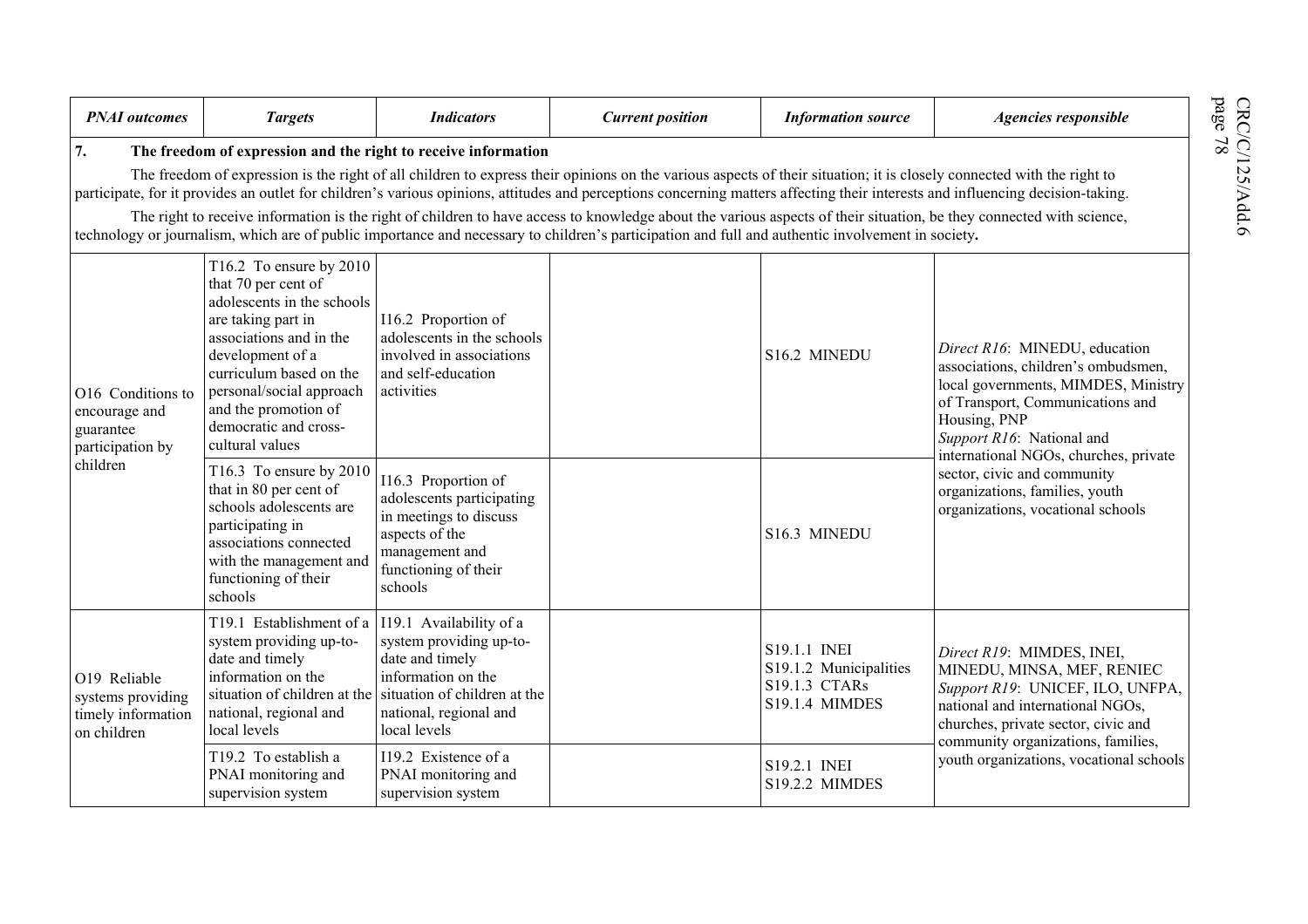| <b>PNAI</b> outcomes                                                         | <b>Targets</b>                                                                                                                                                                                                            | <b>Indicators</b>                                                                                                                                                                   | <b>Current position</b>                                                                                                                                                                                 | <b>Information source</b> | Agencies responsible                                                                                                                                                                                                                                                                                                                                                                                                                                                                                                                       |
|------------------------------------------------------------------------------|---------------------------------------------------------------------------------------------------------------------------------------------------------------------------------------------------------------------------|-------------------------------------------------------------------------------------------------------------------------------------------------------------------------------------|---------------------------------------------------------------------------------------------------------------------------------------------------------------------------------------------------------|---------------------------|--------------------------------------------------------------------------------------------------------------------------------------------------------------------------------------------------------------------------------------------------------------------------------------------------------------------------------------------------------------------------------------------------------------------------------------------------------------------------------------------------------------------------------------------|
| 8.<br>interference.                                                          | religious beliefs, i.e. in terms of the spiritual dimension                                                                                                                                                               |                                                                                                                                                                                     | The freedom of thought, conscience, religion and the right to use one's own culture and language<br>The use of one's own culture and language is also part of the freedoms of conscience and expression |                           | The freedom of conscience consists of the capacity to think one's own thoughts; it includes the ethical training of the human being; it posits the confrontation of one's<br>self in a quest for authenticity. It also includes the right of every person to form internal beliefs in accordance with his or her own true knowledge and understanding, without any<br>The freedom of religion is closely connected with the freedom of conscience, for it implies, through manifestation and worship, expressing oneself in terms of one's |
| O8 Cross-cultural<br>and good-quality<br>basic education for<br>all children | T8.3 To ensure by 2010<br>that at least 60 per cent of<br>children of school age<br>living in areas where the<br>mother tongue is not<br>Spanish are participating<br>in bilingual cross-cultural<br>education programmes | I8.3 Proportion of<br>children living in areas<br>where the mother tongue<br>is not Spanish<br>participating in bilingual<br>cross-cultural education<br>programmes                 |                                                                                                                                                                                                         | S8.3.1 MINEDU             | Direct R8: MINEDU, education<br>associations, MCLPC<br>Support R8: UNICEF, UNESCO,<br>international cooperation, mass media,<br>universities, grass-roots indigenous<br>organizations, national and<br>international NGOs, churches, private<br>sector, civic and community<br>organizations, families                                                                                                                                                                                                                                     |
| O10 Good-quality                                                             | T10.3 To establish<br>bilingual cross-cultural<br>education programmes in<br>60 per cent of areas<br>where the mother tongue<br>is not Spanish                                                                            | I10.3 Proportion of areas<br>where the mother tongue<br>is not Spanish which have<br>bilingual cross-cultural<br>education programmes                                               |                                                                                                                                                                                                         | <b>S10.3.1 MINEDU</b>     | Direct R10: MINEDU, education<br>associations, MCLPC<br>Support R10: UNESCO, international                                                                                                                                                                                                                                                                                                                                                                                                                                                 |
| secondary<br>education                                                       | T10.4 To ensure by 2010<br>that 60 per cent of<br>adolescents in areas<br>where the mother tongue<br>is not Spanish are<br>participating in bilingual<br>cross-cultural education<br>programmes                           | I10.4 Proportion of<br>adolescents in areas<br>where the mother tongue<br>is not Spanish<br>participating in bilingual<br>cross-cultural education<br>programmes for<br>adolescents |                                                                                                                                                                                                         | S10.4.1 MINEDU            | cooperation, mass media, national and<br>international NGOs, churches, private<br>sector, civic and community<br>organizations, families, youth<br>organizations                                                                                                                                                                                                                                                                                                                                                                           |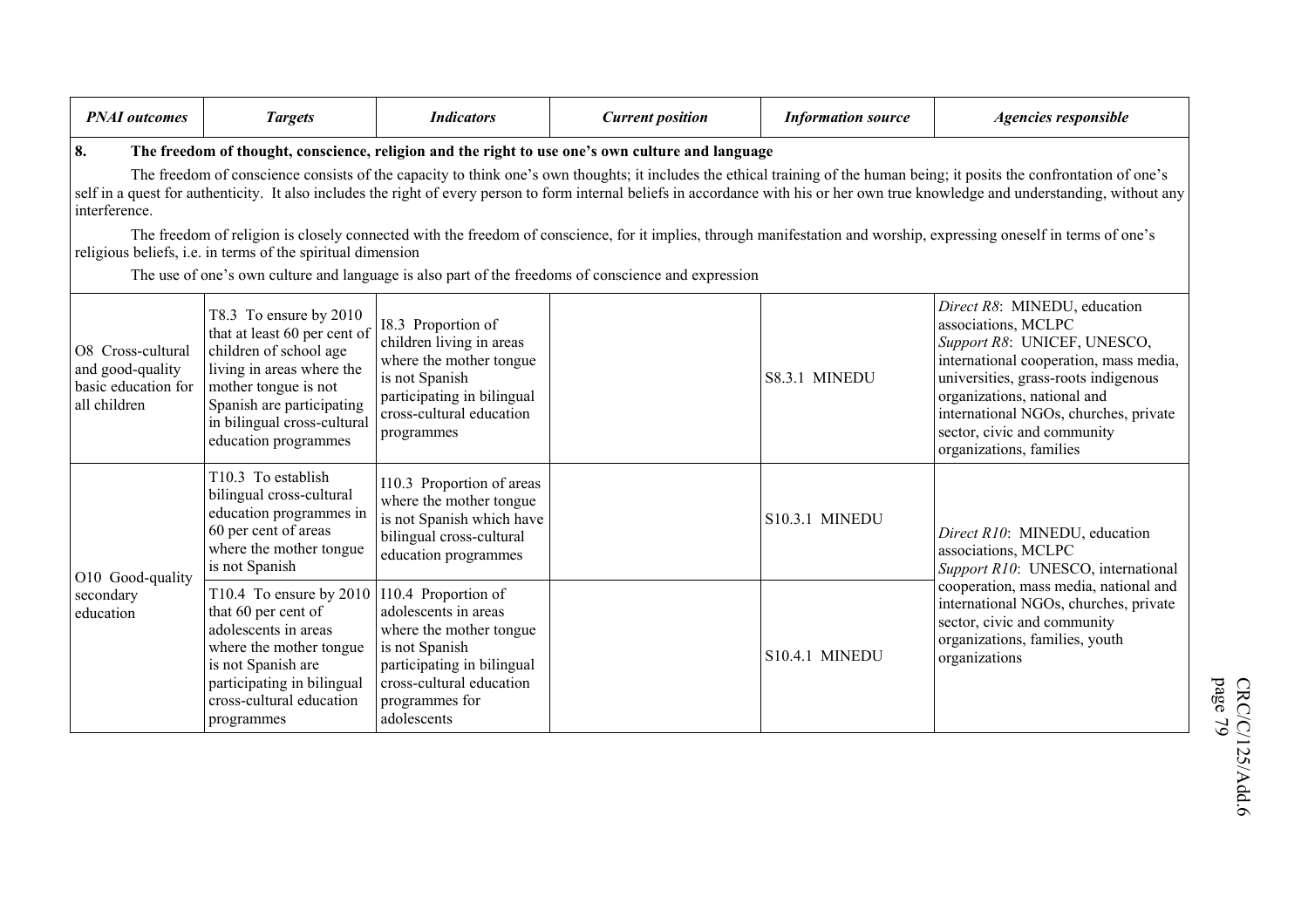| <b>PNAI</b> outcomes                                                                   | <b>Targets</b>                                                                                                                                                                  | <b>Indicators</b>                                                                                                                     | <b>Current position</b>                                                                                                                                                                                                                                                                                       | <b>Information source</b>      | Agencies responsible                                                                                                                                      |
|----------------------------------------------------------------------------------------|---------------------------------------------------------------------------------------------------------------------------------------------------------------------------------|---------------------------------------------------------------------------------------------------------------------------------------|---------------------------------------------------------------------------------------------------------------------------------------------------------------------------------------------------------------------------------------------------------------------------------------------------------------|--------------------------------|-----------------------------------------------------------------------------------------------------------------------------------------------------------|
| 9.                                                                                     | The right to play and recreation                                                                                                                                                |                                                                                                                                       | This right is related to the right to develop freely and the right to well-being; in other words it is a right focused on children, for it is designed to secure the full<br>development of their physical, spiritual and intellectual capacities in order to complete their full realization as human beings |                                |                                                                                                                                                           |
|                                                                                        | the community's cultural well-being, leisure and recreation and to foster<br>the indigenous resources of Peru's 16 natural regions                                              | The function of the <i>Parque de Leyendas</i> Board (PATPAL) is to provide for                                                        | The Parque de Leyendas,<br>whose 969,557.38 square<br>metres have been declared<br>inviolable by law, is owned by<br>PATPAL, a decentralized<br>agency of MIMDES having<br>legal personality under public<br>law                                                                                              |                                |                                                                                                                                                           |
|                                                                                        | 10. The right of disabled children to receive special attention                                                                                                                 |                                                                                                                                       |                                                                                                                                                                                                                                                                                                               |                                |                                                                                                                                                           |
| O4 Identification<br>of and provision for<br>the special needs of<br>disabled children | T4.1 To produce a<br>comprehensive analysis<br>of the situation of<br>disabled children nation-<br>wide and of the available<br>public services                                 | I4.1 Nation-wide study of<br>the numbers and<br>characteristics of disabled<br>children                                               | Peru has almost 700,0000<br>children with some degree of<br>disability (estimate based on the<br>document Perú: Perfil socio-<br>demográfico de la población<br>discapacitada. INEI, Februuary<br>1996)                                                                                                       | <b>S4.1.1 MINSA</b>            | Direct R4: MINSA, MIMDES.                                                                                                                                 |
|                                                                                        | T4.2 To extend the<br>coverage of special<br>education to 30 per cent,<br>with a presence at all the<br>levels and in all the<br>modalities of the national<br>education system | I4.2 Proportion of<br>children requiring special<br>education who have<br>received or are receiving<br>it                             | In 2000 there were 30,834<br>students enrolled in special<br>education, not all of them under<br>18 (Peru in Numbers statistical<br>yearbook 2001. Lima,<br>September 2001)                                                                                                                                   | S4.2.1 INEI special<br>surveys | <b>MCLCP</b><br>Support R4: Universities, national and<br>international NGOs, churches, private<br>sector, civic and community<br>organizations, families |
|                                                                                        | T4.3 Sixty per cent of<br>special education schools<br>to be staffed by<br>specialized personnel,<br>with provision of suitable<br>materials and accessible<br>infrastructure   | I4.3 Proportion of special<br>education schools with<br>specialized personnel,<br>suitable materials and<br>accessible infrastructure | In 2000 there were $3,639$<br>special education teachers<br>working in the school modality<br>and 169 in the non-school<br>modality (Peru in Numbers<br>statistical yearbook 2001.<br>Lima, September 2001)                                                                                                   | S4.3.1 MINEDU                  |                                                                                                                                                           |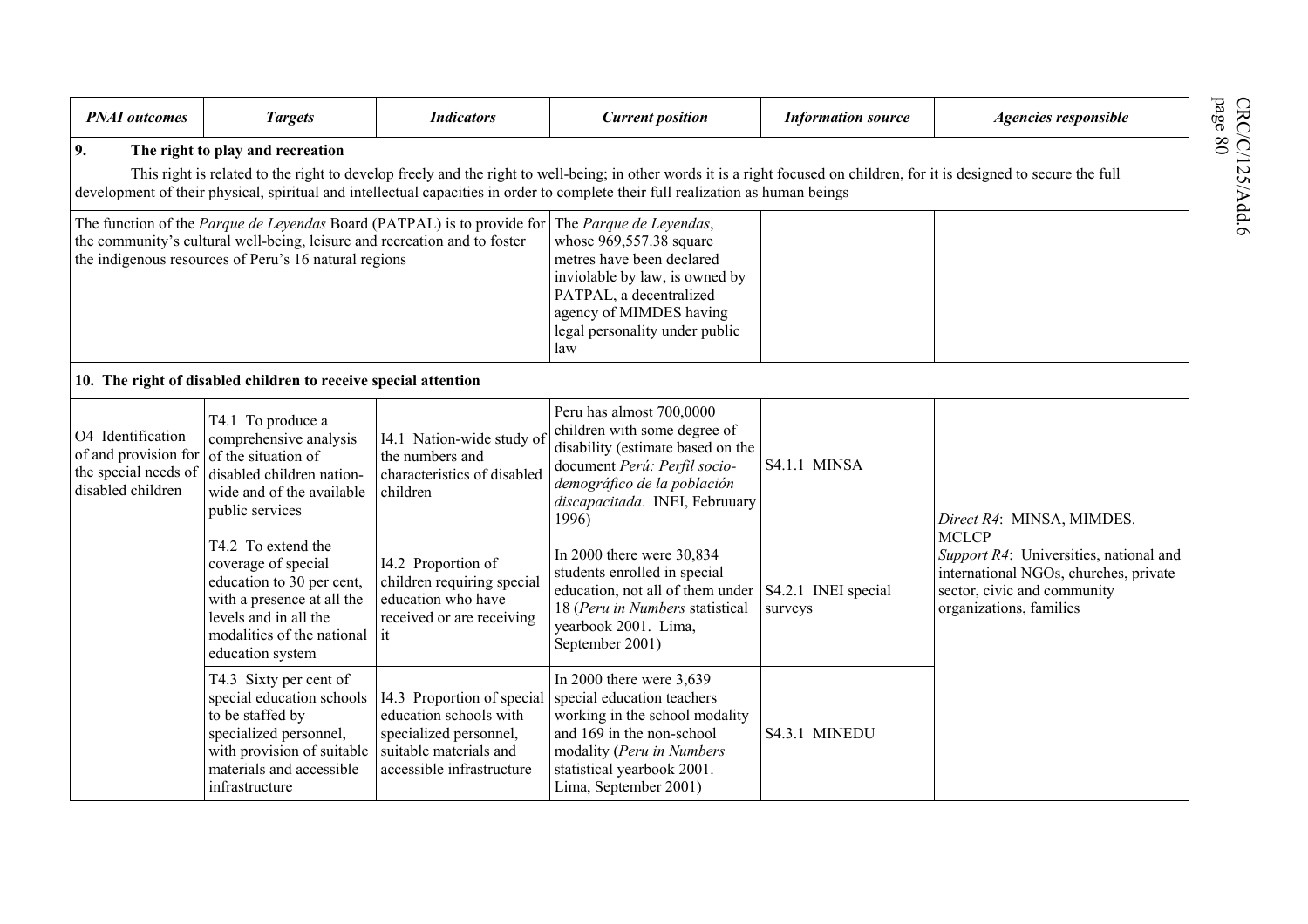| <b>PNAI</b> outcomes                                                                                                                              | <b>Targets</b>                                                                                                                                                                                                                                                                     | <b>Indicators</b>                                                                                                                                                                                            | <b>Current position</b>                                                                                                                                                                                                                                                                                                                                           | <b>Information source</b>                                       | Agencies responsible                                                                                                                    |
|---------------------------------------------------------------------------------------------------------------------------------------------------|------------------------------------------------------------------------------------------------------------------------------------------------------------------------------------------------------------------------------------------------------------------------------------|--------------------------------------------------------------------------------------------------------------------------------------------------------------------------------------------------------------|-------------------------------------------------------------------------------------------------------------------------------------------------------------------------------------------------------------------------------------------------------------------------------------------------------------------------------------------------------------------|-----------------------------------------------------------------|-----------------------------------------------------------------------------------------------------------------------------------------|
|                                                                                                                                                   | T4.4 To ensure that 50<br>per cent of health centres<br>nation-wide have been<br>equipped with<br>rehabilitation facilities<br>and services and have<br>established coordination<br>with the education<br>services in their districts                                              | I4.4 Proportion of health<br>centres which have been<br>equipped with<br>rehabilitation facilities<br>and services and have<br>established coordination<br>with the education<br>services in their districts |                                                                                                                                                                                                                                                                                                                                                                   | S4.4.1 MINSA                                                    |                                                                                                                                         |
|                                                                                                                                                   | T4.5 Formulation and<br>introduction of a<br>regulatory framework for<br>the incorporation of<br>inclusion policies in the<br>national health and<br>education programmes, in<br>order to ensure the<br>participation of disabled<br>children in community<br>life throughout Peru | 14.5 Existence of a<br>regulatory framework and<br>establishment of<br>programmes to ensure the<br>development of inclusive<br>schools throughout the<br>country                                             |                                                                                                                                                                                                                                                                                                                                                                   | S4.5.1 MINEDU<br>S4.5.2 MINSA                                   |                                                                                                                                         |
| O18 Infrastructure<br>and services<br>adapted to the<br>needs and culture<br>of all children, with<br>priority for children<br>with special needs | T18.1 To ensure that 75<br>per cent of children with<br>disabilities and special<br>needs enjoy the benefit of<br>social services and<br>programmes adapted to<br>their needs                                                                                                      | I18.1 Proportion of<br>children with disabilities<br>and special needs<br>enjoying social services<br>and programmes adapted<br>to their needs                                                               | $(1)$ In 2000 there were 28,369<br>pupils enrolled in special<br>education (Peru in Numbers<br>statistical yearbook 2001.<br>Lima, September 2001)<br>$(2)$ Peru has almost 700,000<br>children with some degree of<br>disability (estimate based on the<br>document Perú: Perfil socio-<br>demografico de la población<br>discapacitada. INEI, February<br>1996) | <b>S18.1.1 MINEDU</b><br>S18.1.2 MINSA<br><b>S18.1.3 MIMDES</b> | Direct R18: MINEDU, local<br>authorities, education associations,<br>MINSA, MIMDES<br>Support R18: Children's ombudsmen,<br><b>NGOs</b> |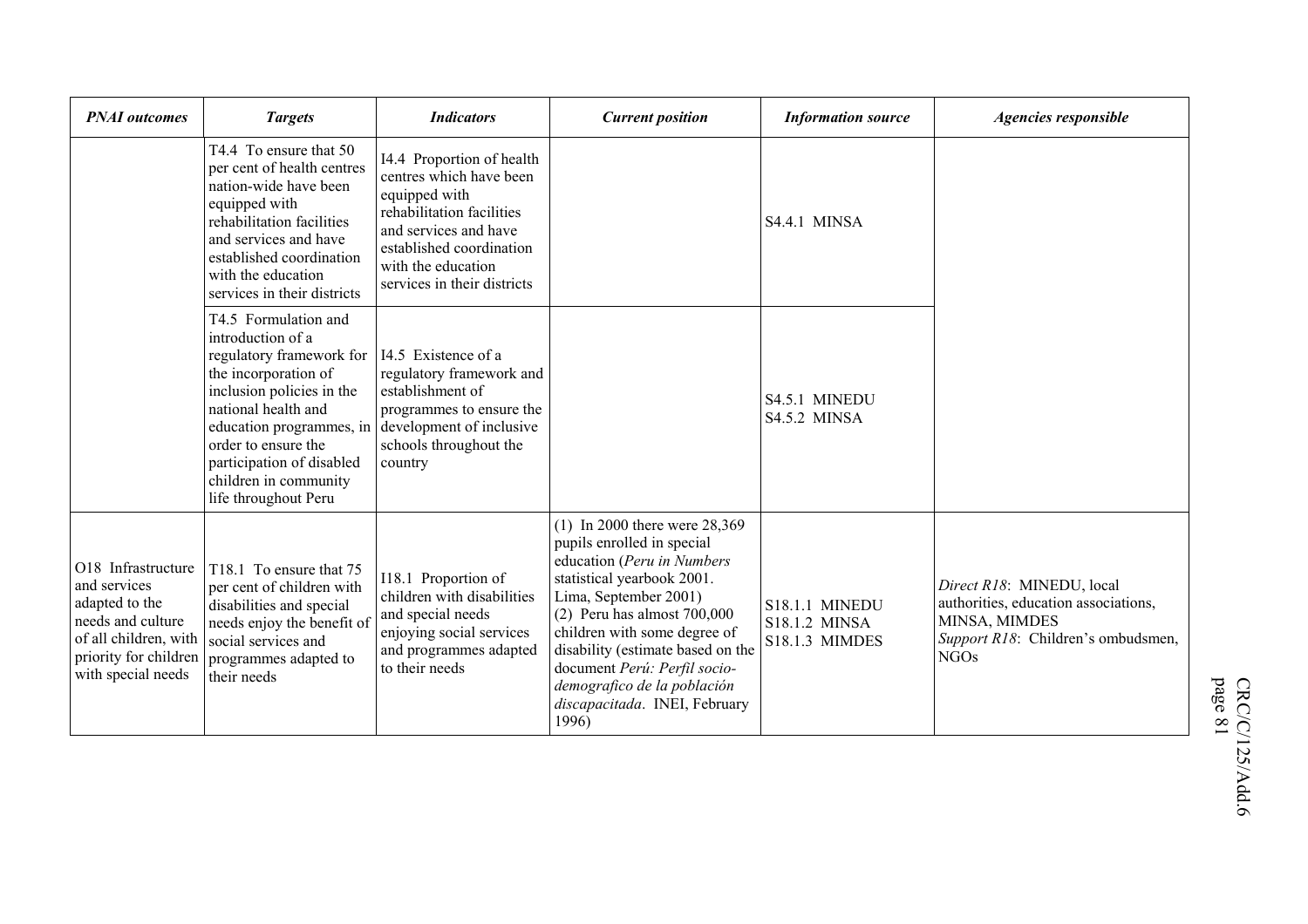| <b>PNAI</b> outcomes                                          | <b>Targets</b>                                                                                                                                                                                                                                      | <b>Indicators</b>                                                                                                  | <b>Current position</b>                                                                                                                                                                                                                                                                                               | <b>Information source</b>              | Agencies responsible                                                                                                                                                                                                                                                                                                                      |
|---------------------------------------------------------------|-----------------------------------------------------------------------------------------------------------------------------------------------------------------------------------------------------------------------------------------------------|--------------------------------------------------------------------------------------------------------------------|-----------------------------------------------------------------------------------------------------------------------------------------------------------------------------------------------------------------------------------------------------------------------------------------------------------------------|----------------------------------------|-------------------------------------------------------------------------------------------------------------------------------------------------------------------------------------------------------------------------------------------------------------------------------------------------------------------------------------------|
|                                                               | T18.2 To ensure that the<br>whole public access<br>infrastructure is specially<br>adapted for disabled<br>children                                                                                                                                  | I18.2 Proportion of the<br>public access<br>infrastructure specially<br>adapted for disabled<br>children           |                                                                                                                                                                                                                                                                                                                       | <b>S18.2.1 MINEDU</b><br>S18.2.2 MINSA |                                                                                                                                                                                                                                                                                                                                           |
|                                                               | T18.3 To increase<br>enrolment in special<br>education by 28 per cent<br>by 2005, with a presence<br>at all the levels and in all<br>the modalities of the<br>education system nation-<br>wide, with special<br>emphasis on the rural<br>population | I18.3 Proportion of<br>children requiring special<br>education who are<br>enrolled in special<br>education schools |                                                                                                                                                                                                                                                                                                                       | S18.2.3 Local authorities              |                                                                                                                                                                                                                                                                                                                                           |
|                                                               | T18.4 To formulate by<br>2005 a regulatory<br>framework for the<br>introduction of inclusive<br>schools throughout the<br>country                                                                                                                   | I18.4 Existence of a<br>regulatory framework for<br>the introduction of<br>inclusive schools                       |                                                                                                                                                                                                                                                                                                                       | <b>S18.3.1 MINEDU</b>                  |                                                                                                                                                                                                                                                                                                                                           |
| ##11.                                                         | The right to comprehensive protection from sexual abuse and exploitation                                                                                                                                                                            |                                                                                                                    |                                                                                                                                                                                                                                                                                                                       |                                        |                                                                                                                                                                                                                                                                                                                                           |
| O21 Reduction of<br>the sexual<br>exploitation of<br>children | T21.1 To eradicate the<br>sexual exploitation of<br>children by 2010                                                                                                                                                                                | I21.1 Cases of sexual<br>exploitation of children                                                                  | According to information from<br>the Network of Organizations to<br>End Child Prostitution, Child<br>Pornography and Trafficking in<br>Children for Sexual Purposes<br>(ECPAT International), in 1996<br>an estimated total of 500,000<br>children suffered sexual<br>exploitation (taken from the<br>ECPAT web page) | S21.1.1 Attorney-<br>General           | Direct R21: MITINCI, Attorney-<br>General, prefectures, Judiciary, local<br>authorities, communication media,<br>MIMDES, PNP<br>Support R21: UNFPA, UNICEF,<br>PAHO/WHO, national and<br>international NGOs, ILO, churches,<br>private sector, civic and community<br>organizations, families, youth<br>organizations, vocational schools |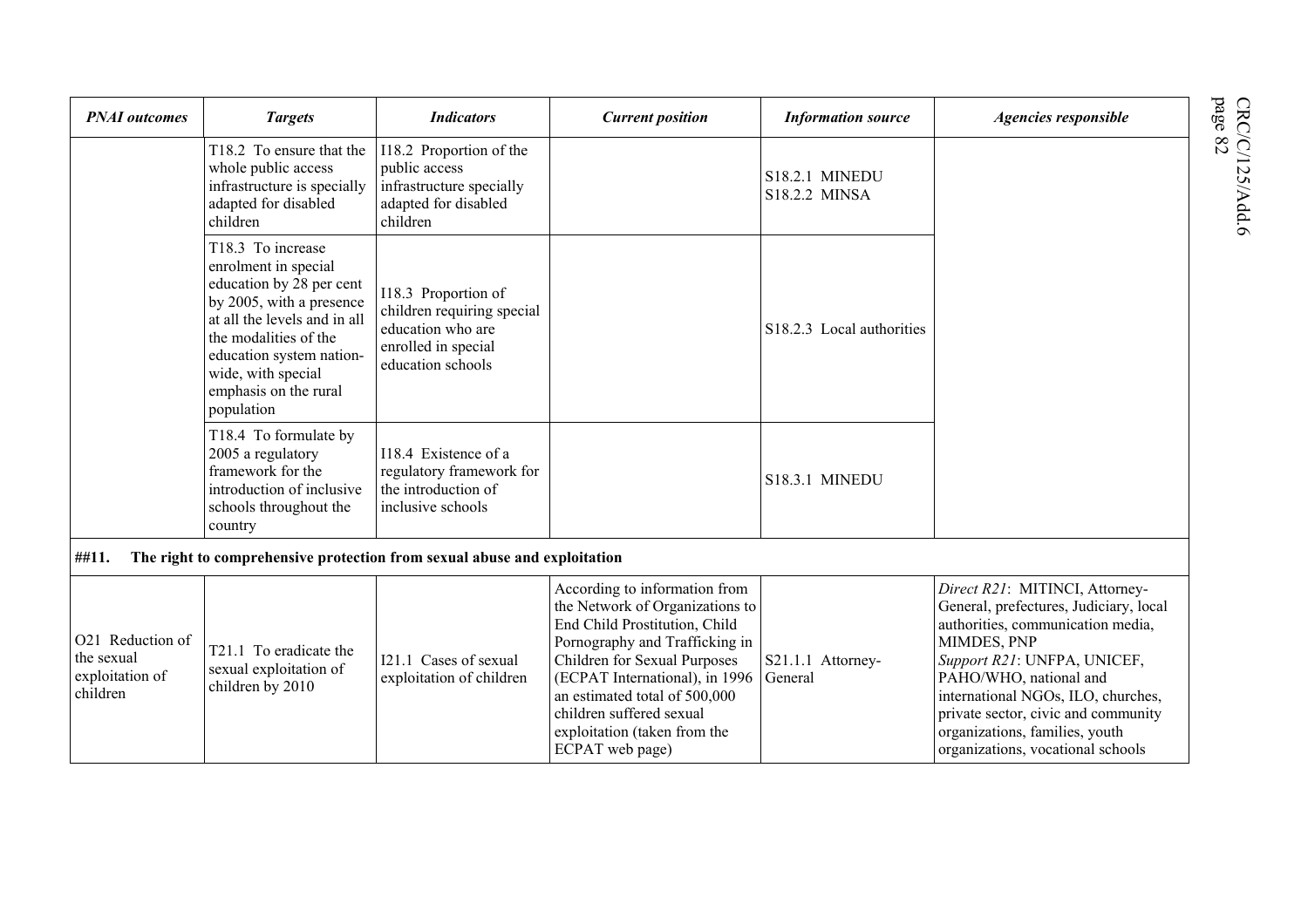| <b>PNAI</b> outcomes                                                              | <b>Targets</b>                                                                                                                                                                                                                                                                                                                                     | <b>Indicators</b>                                                                             | <b>Current position</b>                                                                                                                                                                                                                                                                                                                                                           | <b>Information source</b> | Agencies responsible                                                                                                                                                       |
|-----------------------------------------------------------------------------------|----------------------------------------------------------------------------------------------------------------------------------------------------------------------------------------------------------------------------------------------------------------------------------------------------------------------------------------------------|-----------------------------------------------------------------------------------------------|-----------------------------------------------------------------------------------------------------------------------------------------------------------------------------------------------------------------------------------------------------------------------------------------------------------------------------------------------------------------------------------|---------------------------|----------------------------------------------------------------------------------------------------------------------------------------------------------------------------|
|                                                                                   | T21.2 To introduce by<br>2005 legislation on the<br>sexual and commercial<br>exploitation of children<br>matched by preventive<br>measures and<br>programmes for the care<br>and reintegration of<br>victims and for<br>suppression of such<br>exploitation and<br>punishment of persons<br>implicated in child<br>prostitution and<br>pornography | I21.2 Existence of<br>legislation on the sexual<br>and commercial<br>exploitation of children | The Congress of the Republic<br>has approved the Optional<br>Protocols to the Convention on<br>the Rights of the Child on the<br>involvement of children in<br>armed conflict and on the sale<br>of children, child prostitution<br>and child pornography, adopted<br>by the General Assembly of the<br>United Nations on 25 May 2000<br>and signed by Peru on 1<br>November 2000 | S21.2.1 MIMDES            |                                                                                                                                                                            |
| O22 Lower levels<br>of abuse and<br>elimination of<br>sexual abuse of<br>children | T22.2 To eliminate the<br>sexual abuse of children                                                                                                                                                                                                                                                                                                 | children suffering sexual<br>abuse                                                            | It is estimated that in 80 per<br>cent of cases of sexual abuse the<br>victim is a member of the<br>122.2 Number of cases of perpetrator's family circle and<br>that 60 per cent of pregnancies<br>in girls aged 11 to 14 are the<br>result of incest or rape $(La)$<br>Exclusión Social en el Perú.<br>UNICEF. Lima, June 2001)                                                  | S22.2.1 National Police   | Direct R22: MIMDES, MINSA,<br>MINEDU, children's ombudsmen,<br>Attorney-General, Judiciary, National<br>Police<br>Support R22: Churches, children's<br>organizations, NGOs |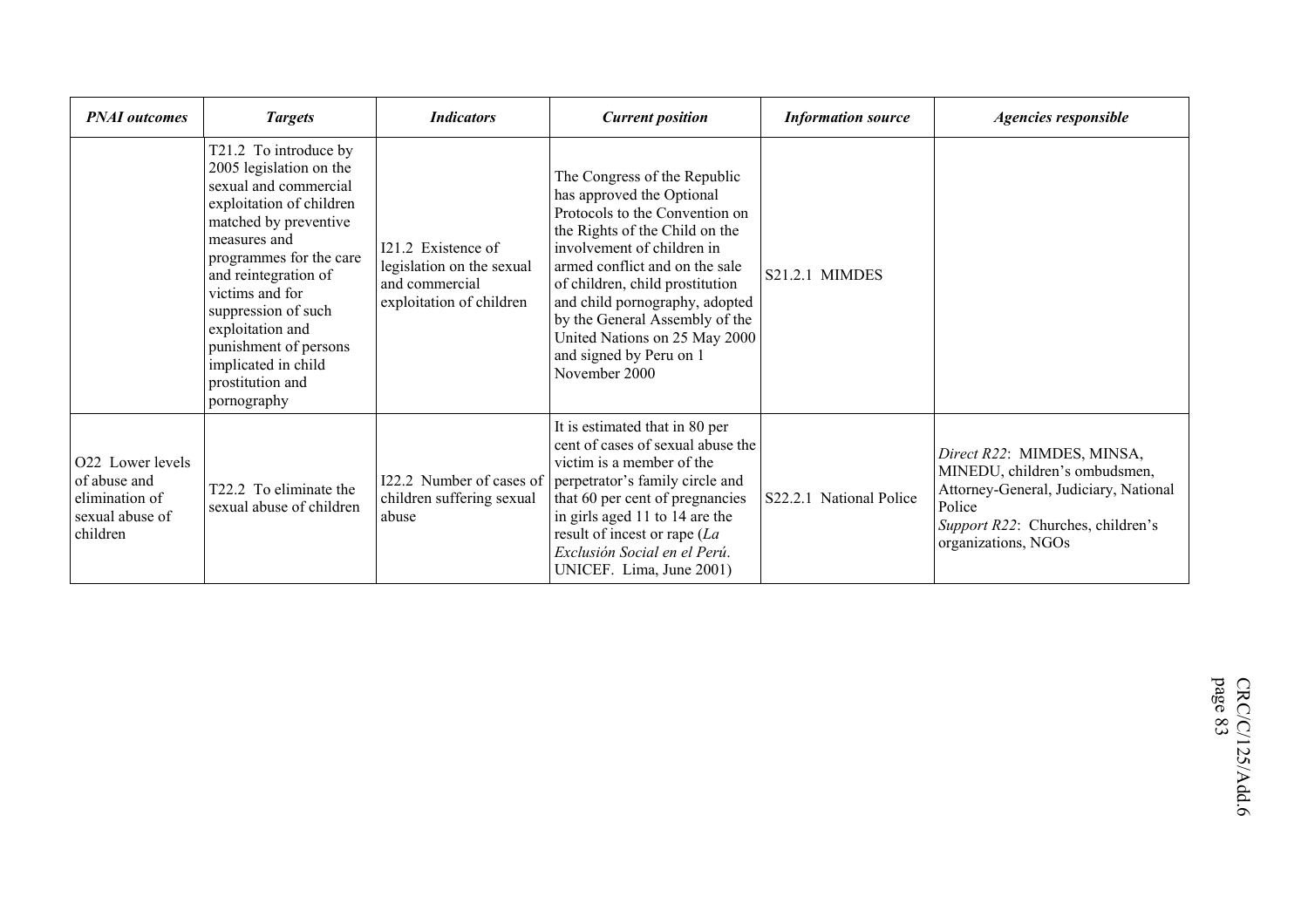|--|

12. The right to comprehensive protection against the illicit transfer of children and their illicit retention by their father or mother<br>This right is derived from the fundamental right of every child to live with his or h

According to the Convention, rights of custody include the care of the person of the child and, in particular, the right to determine the child's place of residence (known in Peruvian legislation as "*tenencia*", while rights of access include the right to take a child for a limited period of time to a place other than the child's habitual residence (known in Peruvian legislation as the "*régimen de visitas*"). The Convention applies to children aged under 16 years**.**

| Ministerial Decision No.206-2002-PROMUDEH designated the Division<br>for the Welfare of Children and Adolescents to discharge the duties of<br>Central Authority as representative of the Ministry for Women and Social<br>Development. |                                                                                                   |                                                                                                | The following are the main<br>functions of the Central<br>Authority: (1) to verify that a<br>child and his or her abductor<br>have entered or left the country;<br>$(2)$ to determine the exact<br>whereabouts of a child and his<br>or her abductor; and (3) to<br>transmit requests to Peru's<br>judicial authority or to the<br>Central Authority of another<br>State.<br>Since the end of January 2002<br>the Division has taken up eight<br>cases of abduction; a bill on the<br>incorporation of the Convention<br>into national legislation is under<br>consideration |                                           |  |
|-----------------------------------------------------------------------------------------------------------------------------------------------------------------------------------------------------------------------------------------|---------------------------------------------------------------------------------------------------|------------------------------------------------------------------------------------------------|------------------------------------------------------------------------------------------------------------------------------------------------------------------------------------------------------------------------------------------------------------------------------------------------------------------------------------------------------------------------------------------------------------------------------------------------------------------------------------------------------------------------------------------------------------------------------|-------------------------------------------|--|
| 13.                                                                                                                                                                                                                                     |                                                                                                   |                                                                                                | The right to comprehensive protection from economic exploitation, including child labour                                                                                                                                                                                                                                                                                                                                                                                                                                                                                     |                                           |  |
| O <sub>9</sub> Elimination of<br>the worst forms of<br>child labour and<br>establishment of<br>educational<br>alternatives to child<br>labour                                                                                           | T9.1 To eliminate the<br>worst forms of child<br>labour and reduce the<br>number of child beggars | 19.1.1 Incidence of the<br>worst forms of child<br>labour<br>19.1.2 Number of child<br>beggars | There are 50,000 children<br>performing highly hazardous<br>work (6-11 years 31,090; 12-17<br>years 18,910) (Children<br>working in small-scale mining<br>in Peru. ILO, first edition,<br>2001)                                                                                                                                                                                                                                                                                                                                                                              | <b>S9.1.1.1 MIMDES</b><br>S9.1.2.1 MIMDES |  |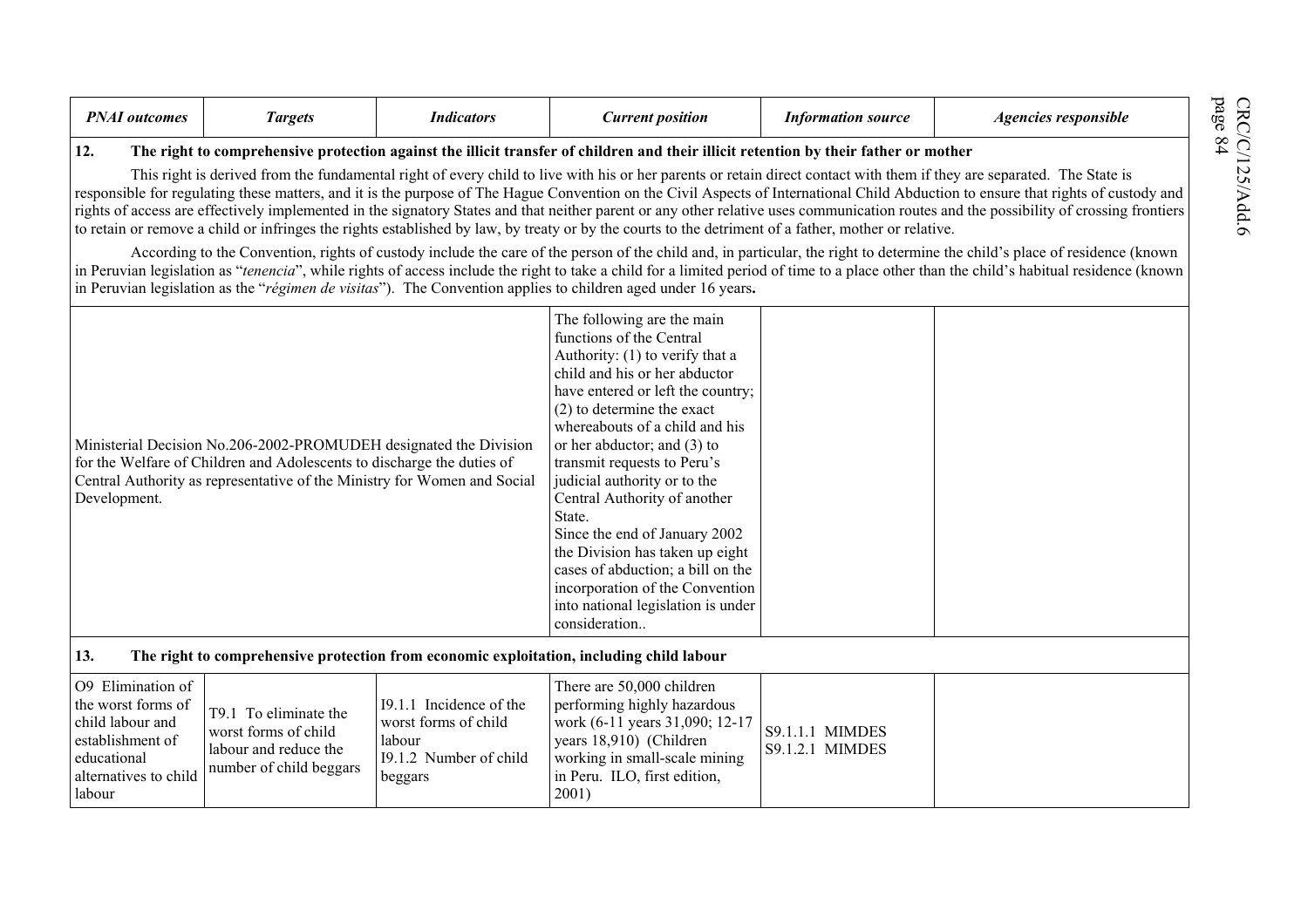| <b>PNAI</b> outcomes                                                                                                                 | <b>Targets</b>                                                                                                                                                                                                                                         | <b>Indicators</b>                                                                                                                                                                                 | <b>Current position</b>                                                                                                                                                                                                                                                                                                                                                                     | <b>Information source</b>             | Agencies responsible                                                                                                                                                                                                                                                            |
|--------------------------------------------------------------------------------------------------------------------------------------|--------------------------------------------------------------------------------------------------------------------------------------------------------------------------------------------------------------------------------------------------------|---------------------------------------------------------------------------------------------------------------------------------------------------------------------------------------------------|---------------------------------------------------------------------------------------------------------------------------------------------------------------------------------------------------------------------------------------------------------------------------------------------------------------------------------------------------------------------------------------------|---------------------------------------|---------------------------------------------------------------------------------------------------------------------------------------------------------------------------------------------------------------------------------------------------------------------------------|
|                                                                                                                                      | T9.2 To reduce child<br>labour by 50 per cent                                                                                                                                                                                                          | 19.2.1 Proportion of<br>children aged six to 13<br>who work                                                                                                                                       | It is estimated that some two<br>million children nation-wide are<br>engaged in some form of work<br>activity. The statistics (ENNIV,<br>1997) indicate that 28 per cent<br>of working children aged six to<br>17 live on the edge of the<br>poverty line and that 71 per cent<br>are from poor families (estimate<br>based on the Survey of Living<br>Standards 1997. INEI, Lima,<br>1997) | S9.2.1.1 INEI surveys                 | Direct R9: Judiciary, Attorney-<br>General, local authorities, MIMDES,<br>PNP, MTPE, Ministry of Agriculture.<br>MINEDU, MCLPC<br>Support R9: ILO, CONFIEP,<br>UNICEF, international cooperation,<br>youth organizations, national and<br>international NGOs, churches, private |
|                                                                                                                                      | T9.3 To ensure that 75<br>per cent of the agencies<br>of the justice system<br>intervene promptly in<br>cases of economic<br>exploitation and report<br>and punish, within their<br>spheres of competence,<br>persons who violate<br>children's rights | 19.3.1 Proportion of<br>agencies of the justice<br>system intervening<br>promptly in cases of<br>economic exploitation and<br>reporting and punishing<br>persons who violate<br>children's rights |                                                                                                                                                                                                                                                                                                                                                                                             | S9.3.1.1 Attorney-<br>General         | sector, civic and community<br>organizations, families                                                                                                                                                                                                                          |
| O13 Monitoring<br>mechanisms to<br>ensure suitable<br>working conditions<br>for adolescents<br>over the minimum<br>age who have jobs | T13.1 To ensure that 100<br>per cent of adolescent<br>workers are registered<br>and enrolled in special<br>programmes for their<br>comprehensive<br>development                                                                                        | I13.1 Proportion of<br>workers aged 14 to 19<br>who are enrolled in<br>special programmes for<br>their comprehensive<br>development                                                               |                                                                                                                                                                                                                                                                                                                                                                                             | S13.1.1 MTPEF<br>S13.1.2 INEI surveys |                                                                                                                                                                                                                                                                                 |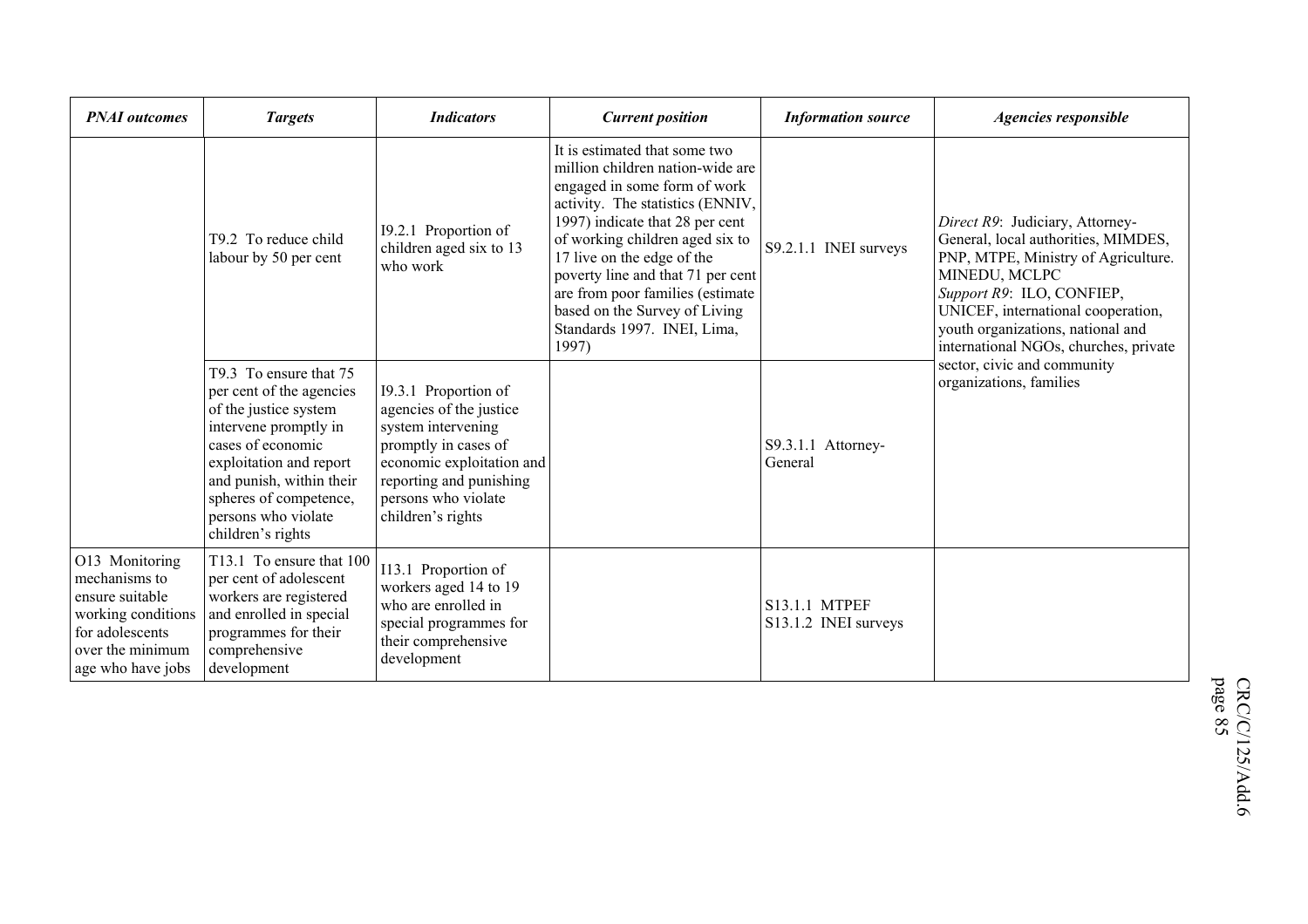| <b>PNAI</b> outcomes | <b>Targets</b>                                                                                                                                                                                                                                    | <b>Indicators</b>                                                                                                                                                                                                                       | <b>Current position</b>                                                                                                   | <b>Information source</b>                            | Agencies responsible                                                                                                                                                                                                                             |
|----------------------|---------------------------------------------------------------------------------------------------------------------------------------------------------------------------------------------------------------------------------------------------|-----------------------------------------------------------------------------------------------------------------------------------------------------------------------------------------------------------------------------------------|---------------------------------------------------------------------------------------------------------------------------|------------------------------------------------------|--------------------------------------------------------------------------------------------------------------------------------------------------------------------------------------------------------------------------------------------------|
|                      | T13.2 To ensure that 70<br>per cent of schools have<br>institutional education<br>projects to publicize the<br>rights of adolescent<br>workers and are<br>encouraging the<br>implementation of<br>production projects suited<br>to this age group | I13.2 Proportion of<br>schools which have<br>institutional education<br>projects to publicize the<br>rights of adolescent<br>workers and are<br>encouraging the<br>implementation of<br>production projects suited<br>to this age group |                                                                                                                           | <b>S13.2.1 MINEDU</b>                                | Direct R13: Judiciary, Attorney-<br>General, local authorities, MIMDES,<br>PNP, MTPE, Ministry of Agriculture,<br>MINEDU, MCLCP, CGTP<br>Support R13: ILO, CONFIEP,<br>MINSA, youth organizations, national<br>and international NGOs, churches, |
|                      | T13.3 To establish<br>mechanisms to encourage<br>working adolescents to<br>remain in the education<br>system and to reduce their<br>drop-out rate                                                                                                 | I13.3 Proportion of<br>adolescents with at least<br>one year of education who<br>are not studying or<br>working                                                                                                                         |                                                                                                                           | S13.3.1 INEI surveys                                 |                                                                                                                                                                                                                                                  |
|                      | T13.4 To adapt the<br>school curriculum to the<br>situation of working<br>adolescents                                                                                                                                                             | I13.4 Adolescent drop-<br>out rates                                                                                                                                                                                                     | According to the 2000 Census<br>of Schools, the current rates are:<br>primary - 5.5 per cent;<br>secondary - 6.6 per cent | S13.4.1 MINEDU report<br>No. 026-ME/SPE-UEE-<br>2002 | private sector, civic and community<br>organizations, families,                                                                                                                                                                                  |
|                      | T13.5 To ensure that<br>schools improve the<br>education standards of<br>working adolescents                                                                                                                                                      | I13.5 Rate of adolescent<br>graduation from the<br>education system                                                                                                                                                                     |                                                                                                                           | S13.5.1 MINEDU                                       |                                                                                                                                                                                                                                                  |
|                      | T13.6 To reduce by at<br>least 50 per cent the<br>number of adolescents<br>over the minimum age<br>who are working                                                                                                                                | I13.6 Number of workers<br>under age 14                                                                                                                                                                                                 |                                                                                                                           | S13.6.1 INEI                                         |                                                                                                                                                                                                                                                  |
|                      | T13.7 Elimination of the<br>worst forms of adolescent<br>lablour                                                                                                                                                                                  | I13.7 Number of<br>adolescents employed in<br>the worst forms of<br>adolescent labour                                                                                                                                                   |                                                                                                                           | <b>S13.7.1 MIMDES</b>                                |                                                                                                                                                                                                                                                  |

 $\mathrm{CRC/C}/125/\mathrm{Add}$  6 page 86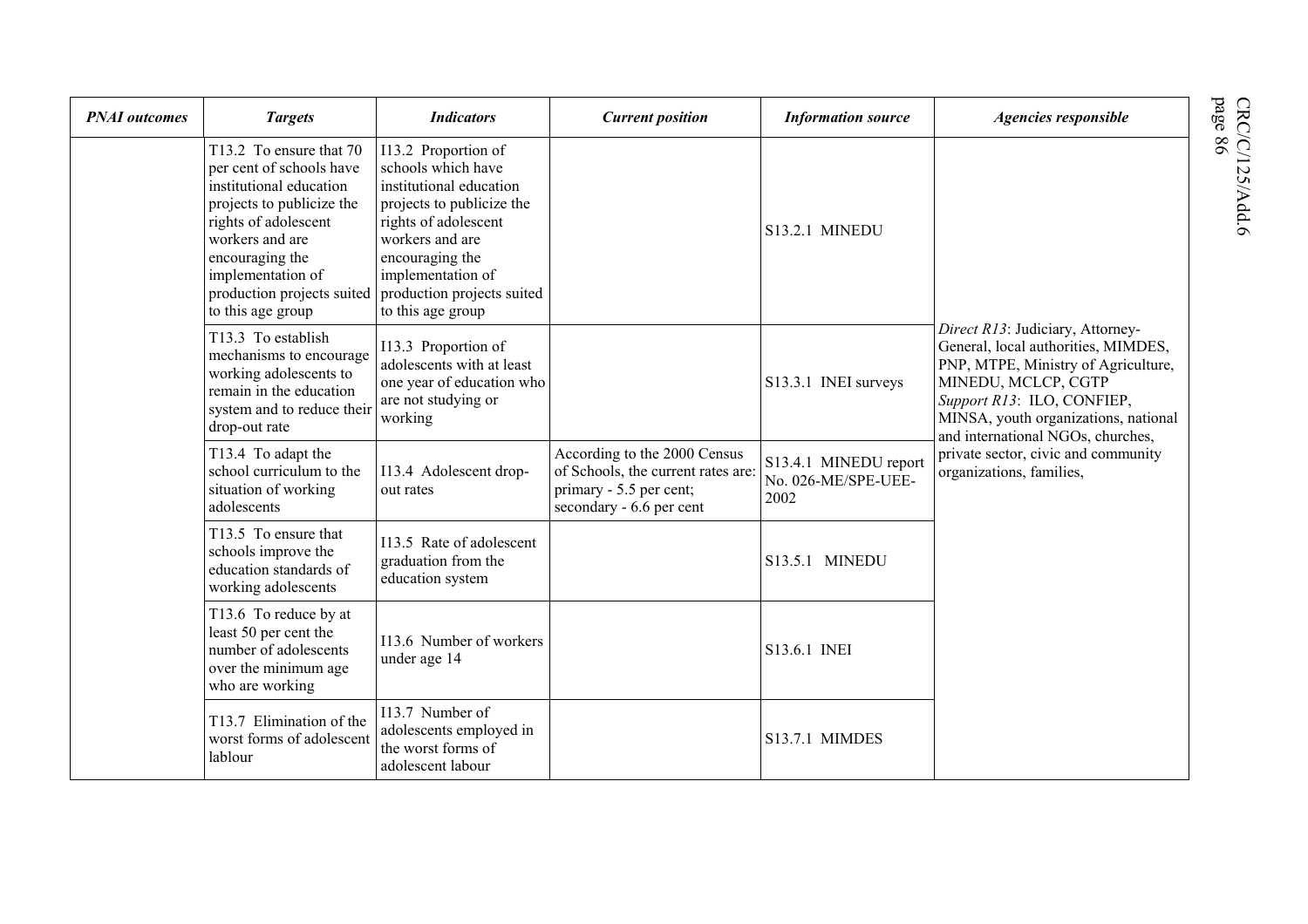| <b>PNAI</b> outcomes                                                                             | <b>Targets</b>                                                                                                                                               | <b>Indicators</b>                                                                                                                                                                           | <b>Current position</b>                                                                                                                                                                                                                                                                                                                                                                                                                                                                                                                 | <b>Information source</b>            | Agencies responsible                                                                                                                                                  |  |  |  |
|--------------------------------------------------------------------------------------------------|--------------------------------------------------------------------------------------------------------------------------------------------------------------|---------------------------------------------------------------------------------------------------------------------------------------------------------------------------------------------|-----------------------------------------------------------------------------------------------------------------------------------------------------------------------------------------------------------------------------------------------------------------------------------------------------------------------------------------------------------------------------------------------------------------------------------------------------------------------------------------------------------------------------------------|--------------------------------------|-----------------------------------------------------------------------------------------------------------------------------------------------------------------------|--|--|--|
| The right to comprehensive protection from drug use and exploitation connected with drugs<br>14. |                                                                                                                                                              |                                                                                                                                                                                             |                                                                                                                                                                                                                                                                                                                                                                                                                                                                                                                                         |                                      |                                                                                                                                                                       |  |  |  |
| O15 Reduced use<br>of legal and illegal<br>drugs by<br>adolescents                               | T15.1 Reduction by 50<br>per cent of the use of<br>legal drugs by children<br>and adolescents                                                                | I15.1.1 Current rate of<br>use of legal drugs by<br>children and adolescents                                                                                                                | Alcohol has been used by 48<br>per cent of adolescents aged 12<br>to 13, 60 per cent aged 14 to 16,<br>and 77 per cent aged 17 to 19.<br>Tobacco has been used by 11<br>per cent of adolescents aged 12<br>to 13, 31 per cent aged 14 to 16,<br>and 47 per cent aged 17 to 19.<br>Tranquillizers have been used<br>by one per cent of adolescents<br>aged 12 to 13, one per cent aged<br>14 to 16, and one per cent aged<br>17 to 19 (National Survey of<br>Drug Use and Prevention.<br>CONTRADROGAS. Second<br>edition, November 2000. | S15.1.1 DEVIDA survey                | Direct R15: DEVIDA, PNP,<br>MINEDU, education associations,<br>MINSA, MCLPC, Attorney-General,<br>Judiciary                                                           |  |  |  |
|                                                                                                  | T15.2 To reduce by 50<br>per cent the use of illegal<br>drugs by adolescents                                                                                 | I15.2.1 Current rate of<br>illegal drug use by<br>adolescents                                                                                                                               | According to the statistics, as of<br>2001 there were 987 juveniles<br>(66 per cent of juveniles in<br>detention) housed in prisons<br>and only 508 (34 per cent)<br>under open regimes (National<br>Survey of Drug Use and<br>Prevention.<br>CONTRADROGAS. Second<br>edition, November 2001)                                                                                                                                                                                                                                           | S15.2.1 DEVIDA survey                | Support R15: Network of Teenage<br>Leaders, national and international<br>NGOs, churches, private sector, civic<br>and community organizations,<br>vocational schools |  |  |  |
|                                                                                                  | T15.3 To ensure that 70<br>per cent of adolescents in<br>school participate in<br>activities to improve<br>bodily care and health<br>and enhance self-esteem | I15.3.1 Proportion of<br>adolescents in school who<br>participate in activities to<br>improve bodily care and<br>health and enhance self-<br>esteem<br>I15.3.2 Existence of a<br>regulation |                                                                                                                                                                                                                                                                                                                                                                                                                                                                                                                                         | S15.3.1.1 MINEDU<br>S15.3.2.1 MINEDU |                                                                                                                                                                       |  |  |  |

 $\mathrm{CRC/C}/125/\mathrm{Add}$  6 page 87 CRC/C/125/Add.6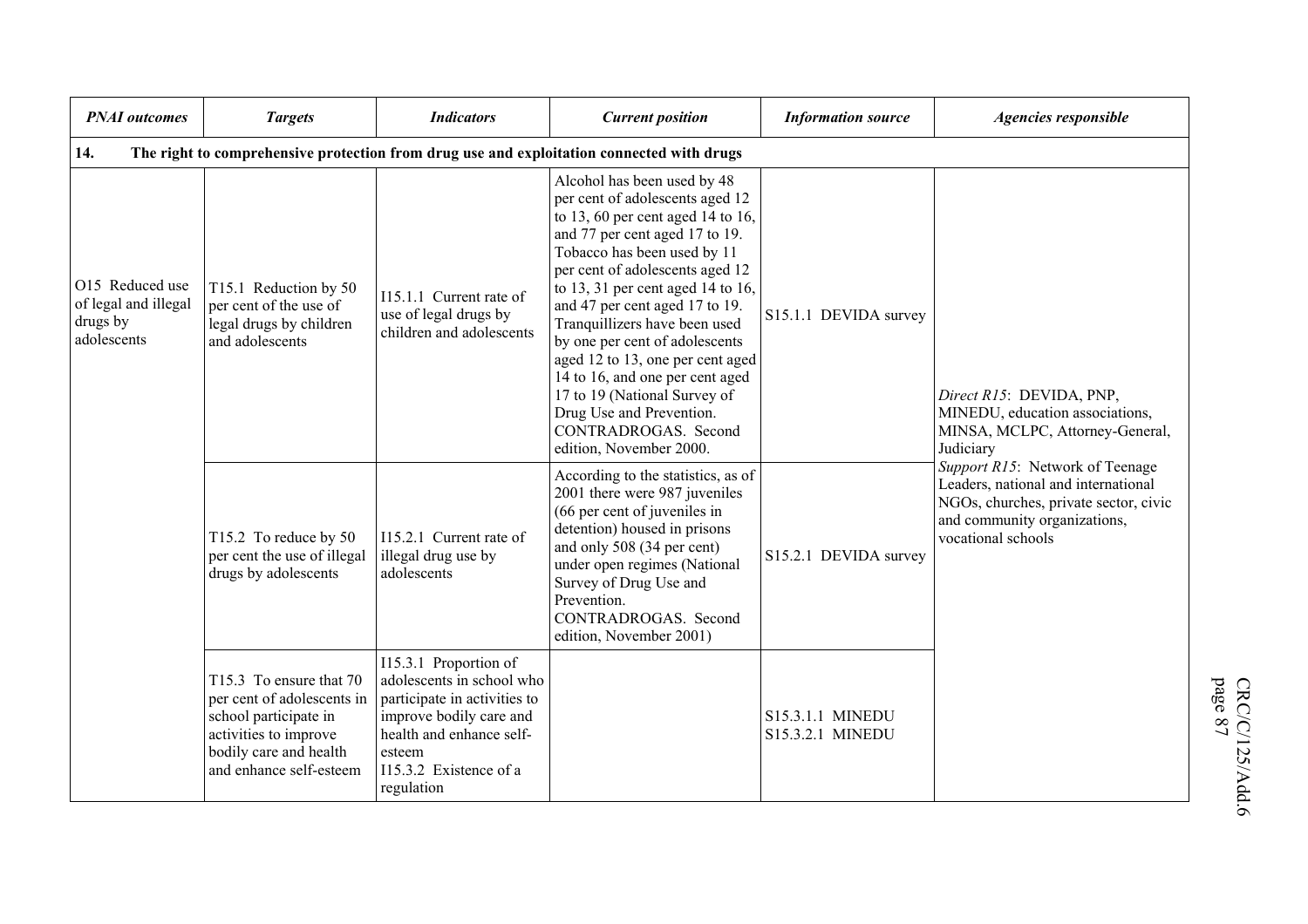| <b>PNAI</b> outcomes | <b>Targets</b>                                                                                                                                                                                                | <b>Indicators</b>                                                                                                                                          | <b>Current position</b> | <b>Information source</b> | Agencies responsible | CRC)<br>page                                          |
|----------------------|---------------------------------------------------------------------------------------------------------------------------------------------------------------------------------------------------------------|------------------------------------------------------------------------------------------------------------------------------------------------------------|-------------------------|---------------------------|----------------------|-------------------------------------------------------|
|                      | T15.4 To incorporate an 115.4.1 Existence of an<br>approved and operational<br>course of comprehensive<br>preventive education in<br>the current curriculum in<br>initial, primary and<br>secondary education | approved and operational<br>course of comprehensive<br>preventive education in<br>the current curriculum in<br>initial, primary and<br>secondary education |                         | S15.4.1.1 MINEDU          |                      | $\widetilde{\otimes}$ $\widetilde{\odot}$<br>$\sigma$ |
|                      | T15.5 An approved<br>programme of diagnosis,<br>counselling and advice<br>for older children and<br>adolescents                                                                                               | 115.5.1 Existence of an<br>approved programme of<br>diagnosis, counselling and<br>advice for older children<br>and adolescents                             |                         | S15.5.1.1 MINEDU          |                      |                                                       |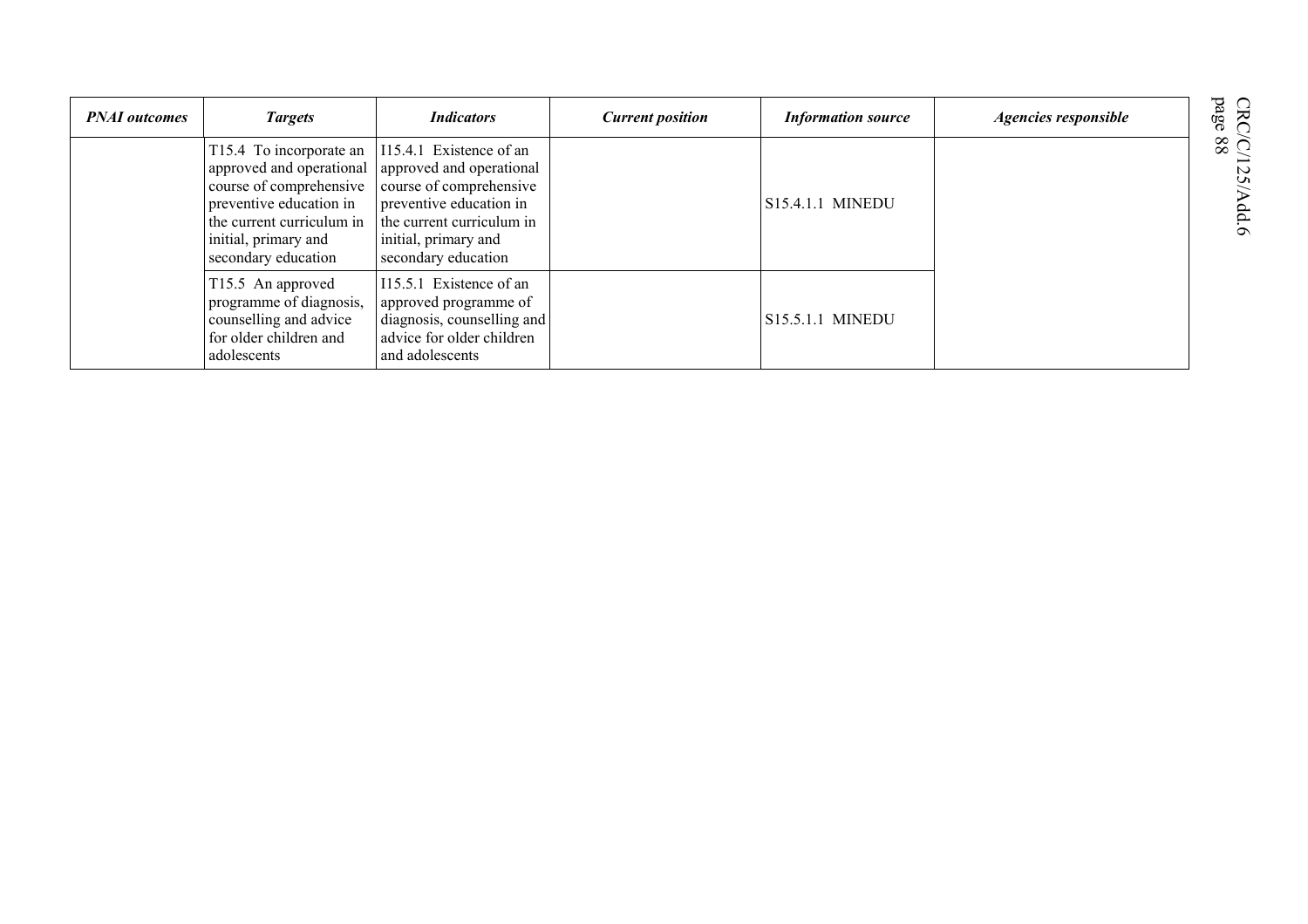| <b>PNAI</b> outcomes                                                                    | <b>Targets</b>                                                         | <b>Indicators</b>                                                 | <b>Current position</b>                                                                                                                                                                                                                                                                                                                                                                                                                                                                                                                                                                                                                                                                                                                                                                                                                                                                                                                                                                                                                                                                                                                                                                                                                  | <b>Information source</b> | Agencies responsible                                                                                                                                                      |
|-----------------------------------------------------------------------------------------|------------------------------------------------------------------------|-------------------------------------------------------------------|------------------------------------------------------------------------------------------------------------------------------------------------------------------------------------------------------------------------------------------------------------------------------------------------------------------------------------------------------------------------------------------------------------------------------------------------------------------------------------------------------------------------------------------------------------------------------------------------------------------------------------------------------------------------------------------------------------------------------------------------------------------------------------------------------------------------------------------------------------------------------------------------------------------------------------------------------------------------------------------------------------------------------------------------------------------------------------------------------------------------------------------------------------------------------------------------------------------------------------------|---------------------------|---------------------------------------------------------------------------------------------------------------------------------------------------------------------------|
| 15.                                                                                     |                                                                        |                                                                   | The right to comprehensive protection from maltreatment, abuse and all forms of exploitation                                                                                                                                                                                                                                                                                                                                                                                                                                                                                                                                                                                                                                                                                                                                                                                                                                                                                                                                                                                                                                                                                                                                             |                           |                                                                                                                                                                           |
| O22 Lower level<br>of maltreatment<br>and elimination of<br>sexual abuse of<br>children | T22.1 To reduce cases of<br>maltreatment of children<br>by 50 per cent | I22.1 Number of cases of<br>children subjected to<br>maltreatment | $(1)$ A 1998 study of 19 hospitals<br>reported 4,717 cases of<br>maltreatment of adolescents, 55<br>per cent of them girls. The<br>highest rate was found in the 15-<br>19 age group, followed by girls<br>in the 7-11 age group (Alva,<br>Javier and Lita Vargas, "Piensa<br>en ellas y ellos: Iniciativas para<br>desarollar servicios de calidad<br>en la atención de salud de las/los<br>jóvenes" (Think of them:<br>Initiatives for the development<br>of quality services for the care of<br>young people). CMP Flora<br>Tristán, UNFPA, Lima 2001)<br>(2) Thirty-three per cent of girls<br>and women aged 15 to 49<br>believe that when raising<br>children it is sometimes<br>necessary to use physical<br>punishment. And recent national<br>surveys indicate that 49 per cent<br>of children are hit by their<br>parents and that this practice is<br>regarded by children themselves<br>as a natural means of discipline<br>and education (La Exclusión<br>Social en el Perú. UNICEF,<br>Lima, June 2001)<br>(3) Through its emergency<br>centres for women<br>PROMUDEH dealt with 2,111<br>cases involving children under<br>18 in January and February this<br>year, representing nine per cent<br>of all cases (PROMUDEH) | S22.1.1 National Police   | Direct R22: MIMDES, MINSA,<br>MINEDU, children's ombudsmen,<br>Attorney-General, Judiciary, National<br>Police<br>Support R22: Curches, children's<br>organizations, NGOs |

CRC/C/125/Add.6<br>page 89 CRC/C/125/Add.6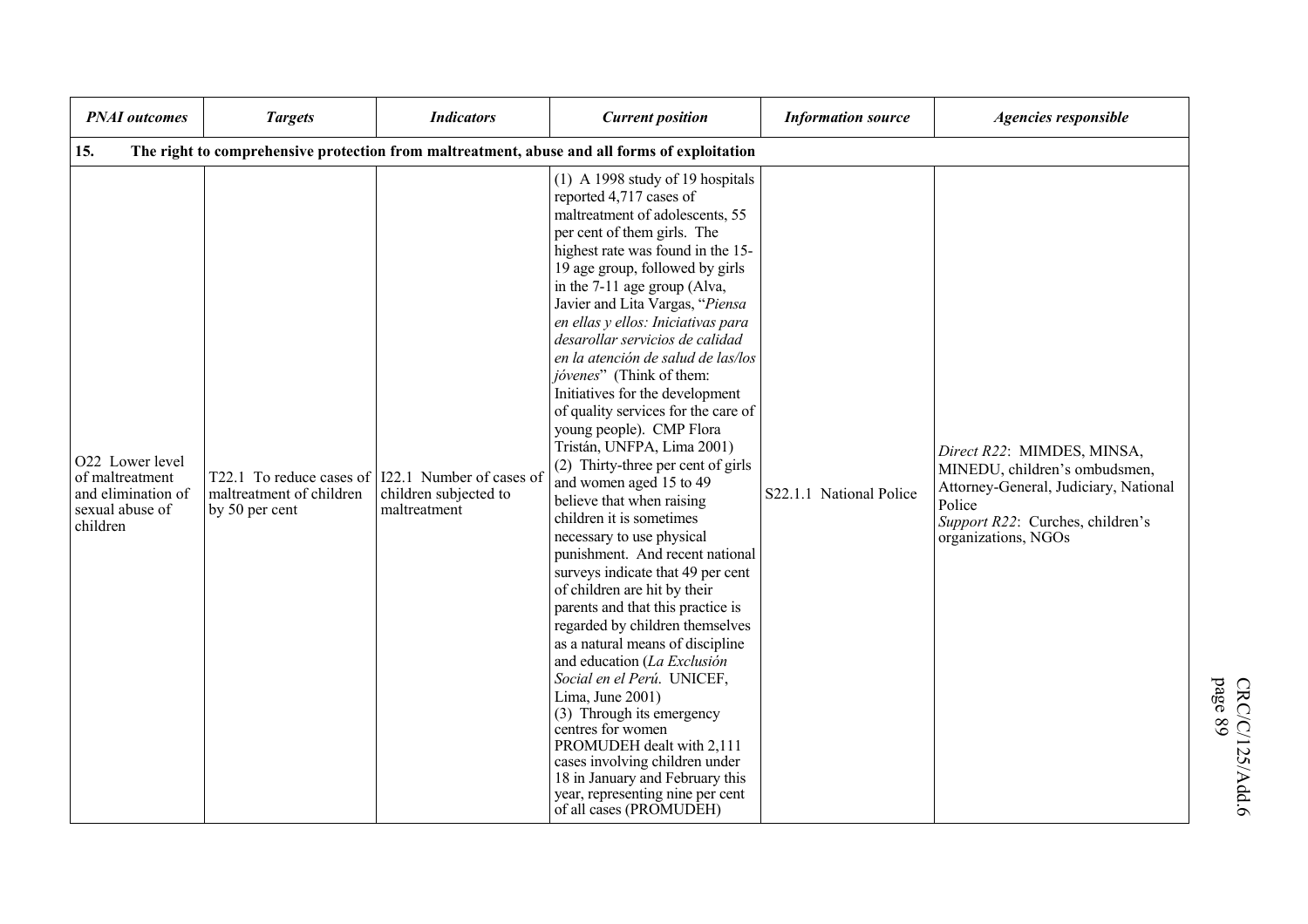| <b>PNAI</b> outcomes                                                                                             | <b>Targets</b>                                                                                                                                                             | <b>Indicators</b>                                                                                                                                                                  | <b>Current position</b>                                                                                                                                                                                                                                                                                                                                                                                                                                                                                                                                                                                                                                                                      | <b>Information source</b> | Agencies responsible                                                                                                                                                                                                                                            |  |  |  |  |
|------------------------------------------------------------------------------------------------------------------|----------------------------------------------------------------------------------------------------------------------------------------------------------------------------|------------------------------------------------------------------------------------------------------------------------------------------------------------------------------------|----------------------------------------------------------------------------------------------------------------------------------------------------------------------------------------------------------------------------------------------------------------------------------------------------------------------------------------------------------------------------------------------------------------------------------------------------------------------------------------------------------------------------------------------------------------------------------------------------------------------------------------------------------------------------------------------|---------------------------|-----------------------------------------------------------------------------------------------------------------------------------------------------------------------------------------------------------------------------------------------------------------|--|--|--|--|
| CRC<br>page<br>The right of the child to comprehensive protection in situations of deprivation of liberty<br>16. |                                                                                                                                                                            |                                                                                                                                                                                    |                                                                                                                                                                                                                                                                                                                                                                                                                                                                                                                                                                                                                                                                                              |                           |                                                                                                                                                                                                                                                                 |  |  |  |  |
| O14 Prevention<br>and reduction of<br>teenage violence                                                           | T14.1 To ensure that 60<br>per cent of teenagers in<br>risk areas join<br>programmes for the<br>proper use of leisure time<br>and acquisition of social<br>and life skills | I14.1 Proportion of<br>persons aged 12 to 17 in<br>risk areas participating in<br>programmes for the<br>proper use of leisure time<br>and acquisition of social<br>and life skills | Four hundred gangs with some<br>12,950 members, including<br>adolescents and adults, have<br>been identified in Lima and<br>Callao. Eighty-eight per cent<br>$(11,396)$ are under 24 years old<br>(National Police, Civic<br>Participation Division<br>(DIRPACI))                                                                                                                                                                                                                                                                                                                                                                                                                            | <b>S14.1.1 MIMDES</b>     |                                                                                                                                                                                                                                                                 |  |  |  |  |
|                                                                                                                  | T14.2 To reduce the<br>number of juvenile<br>offenders by 50 per cent                                                                                                      | I14.2 Number of persons<br>aged 12 to 17 recorded as<br>offenders                                                                                                                  | In 2000, of the $3,387$ juvenile<br>offenders held in juvenile<br>centres only 1,722 had been<br>convicted, while 1,665 were<br>awaiting trial (El Sistema Penal<br>Juvenil en el Perú (The Juvenile<br>Justice System in Peru). Office<br>of the National Ombudsman,<br>October 2000). According to<br>the statistics, as of December<br>2001, there were 987 juveniles<br>(66 per cent of juveniles in<br>detention) housed in prisons<br>and only 508 (34 per cent)<br>under an open regime (Peru:<br>1990-2000. Report on the<br>attainment of the targets of the<br>World Summit for Children.<br>Division for the Welfare of<br>Children and Adolecents.<br>Working paper. Lima, 2001) | S14.2.1 MINEDU            | Direct R14: PNP, Judiciary,<br>MIMDES, MINEDU, MINSA,<br>MINJUS, MCLPC<br>Support R14: Religious organizations,<br>Networks of Teenage Leaders, national<br>and international NGOs, churches,<br>private sector, civic and community<br>organizations, families |  |  |  |  |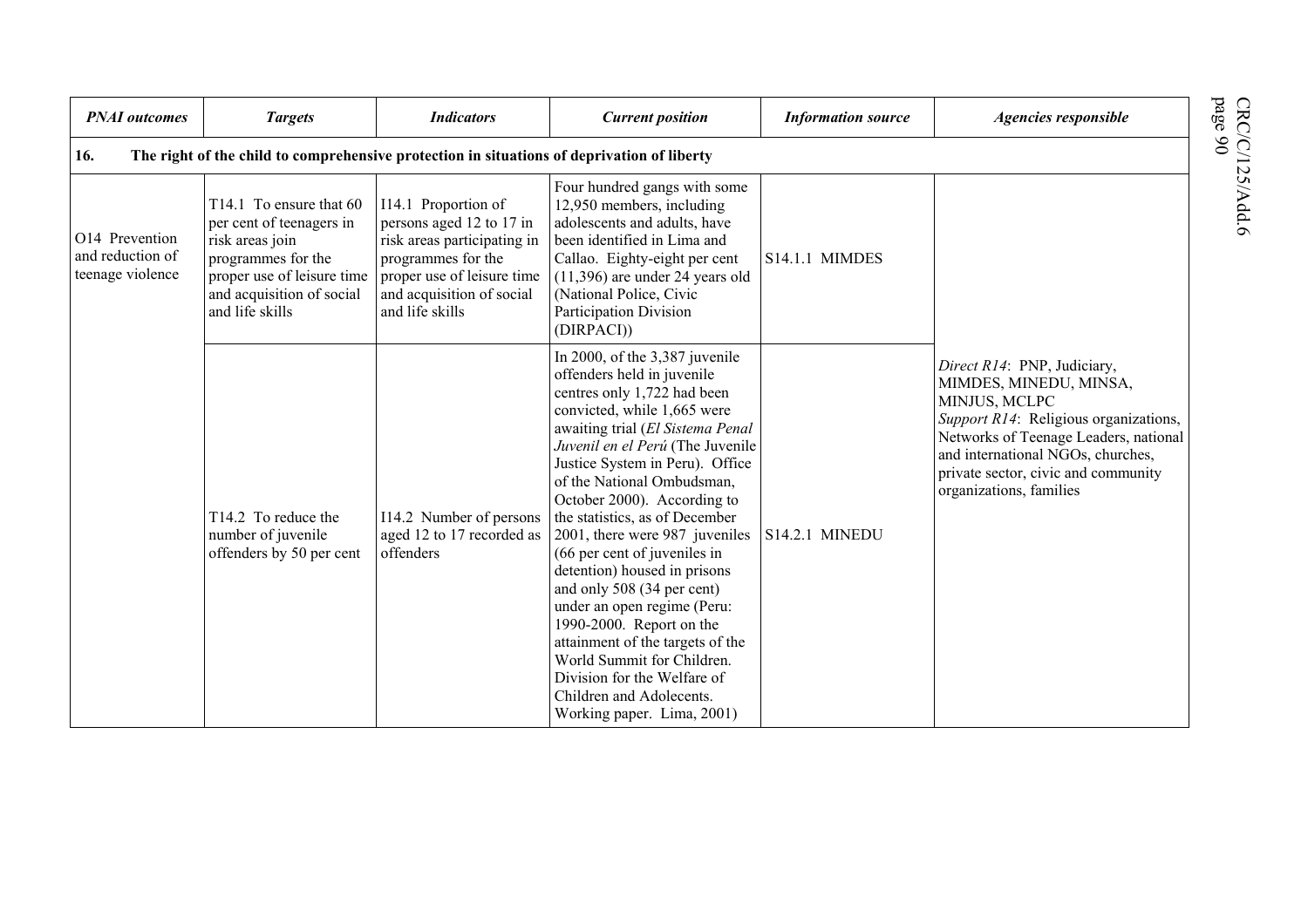| <b>PNAI</b> outcomes                                                                                                                                                                                                                                                                                                                                                                                                                                                                                                                                                                                                                                                                                                                                             | <b>Targets</b>                                                                                                                                                                                                 | <b>Indicators</b>                                                                                                                                                                                                                                                                                                              | <b>Current position</b> | <b>Information source</b> | Agencies responsible |
|------------------------------------------------------------------------------------------------------------------------------------------------------------------------------------------------------------------------------------------------------------------------------------------------------------------------------------------------------------------------------------------------------------------------------------------------------------------------------------------------------------------------------------------------------------------------------------------------------------------------------------------------------------------------------------------------------------------------------------------------------------------|----------------------------------------------------------------------------------------------------------------------------------------------------------------------------------------------------------------|--------------------------------------------------------------------------------------------------------------------------------------------------------------------------------------------------------------------------------------------------------------------------------------------------------------------------------|-------------------------|---------------------------|----------------------|
|                                                                                                                                                                                                                                                                                                                                                                                                                                                                                                                                                                                                                                                                                                                                                                  | T14.3 To ensure that<br>primary-level<br>establishments are able to<br>provide care services for<br>children and members of<br>their families in cases of<br>domestic violence and<br>maltreatment of children | I14.3 Proportion of<br>primary-level MINSA<br>establishments providing<br>care services for children<br>and members of their<br>families in cases of<br>domestic violence and<br>maltreatment of children                                                                                                                      |                         | S14.3.1 MINSA             |                      |
|                                                                                                                                                                                                                                                                                                                                                                                                                                                                                                                                                                                                                                                                                                                                                                  | T14.4 To ensure that 70<br>per cent of adolescents in<br>schools take part in<br>educational activities<br>based on the<br>social/personal approach<br>and the promotion of<br>democratic values               | I14.4 Proportion of<br>adolescents taking part in<br>educational activities<br>based on the<br>personal/social approach                                                                                                                                                                                                        |                         | S14.4.1 MINEDU            |                      |
| 17.                                                                                                                                                                                                                                                                                                                                                                                                                                                                                                                                                                                                                                                                                                                                                              |                                                                                                                                                                                                                | The right of refugee and displaced children to comprehensive protection                                                                                                                                                                                                                                                        |                         |                           |                      |
| Programme of Support for the Resettlement and Development of<br><b>Emergency Zones (PAR)</b><br>To regulate promotion, compensation and prevention activities relating to<br>the social, political, cultural and economic rights of people affected by the<br>political violence<br>To coordinate and carry out promotion, compensation and prevention<br>activities relating to the social, political, cultural and economic rights of<br>people affected by the political violence<br>To implement key temporary and permanent measures which make a<br>decisive contribution to fostering sustainable peace in Peru and increase the<br>methodological armoury of the projects designed to overcome the<br>economic, social, ethnic and cultural inequalities |                                                                                                                                                                                                                | It is estimated that some 1,6<br>million people have been<br>affected by the political<br>violence, 30 per cent of them<br>children. According to the<br>PAR, about 600,000 of the total<br>moved away from their home<br>communities as a result of the<br>armed conflict, including<br>children orphaned by the<br>fighting. |                         |                           |                      |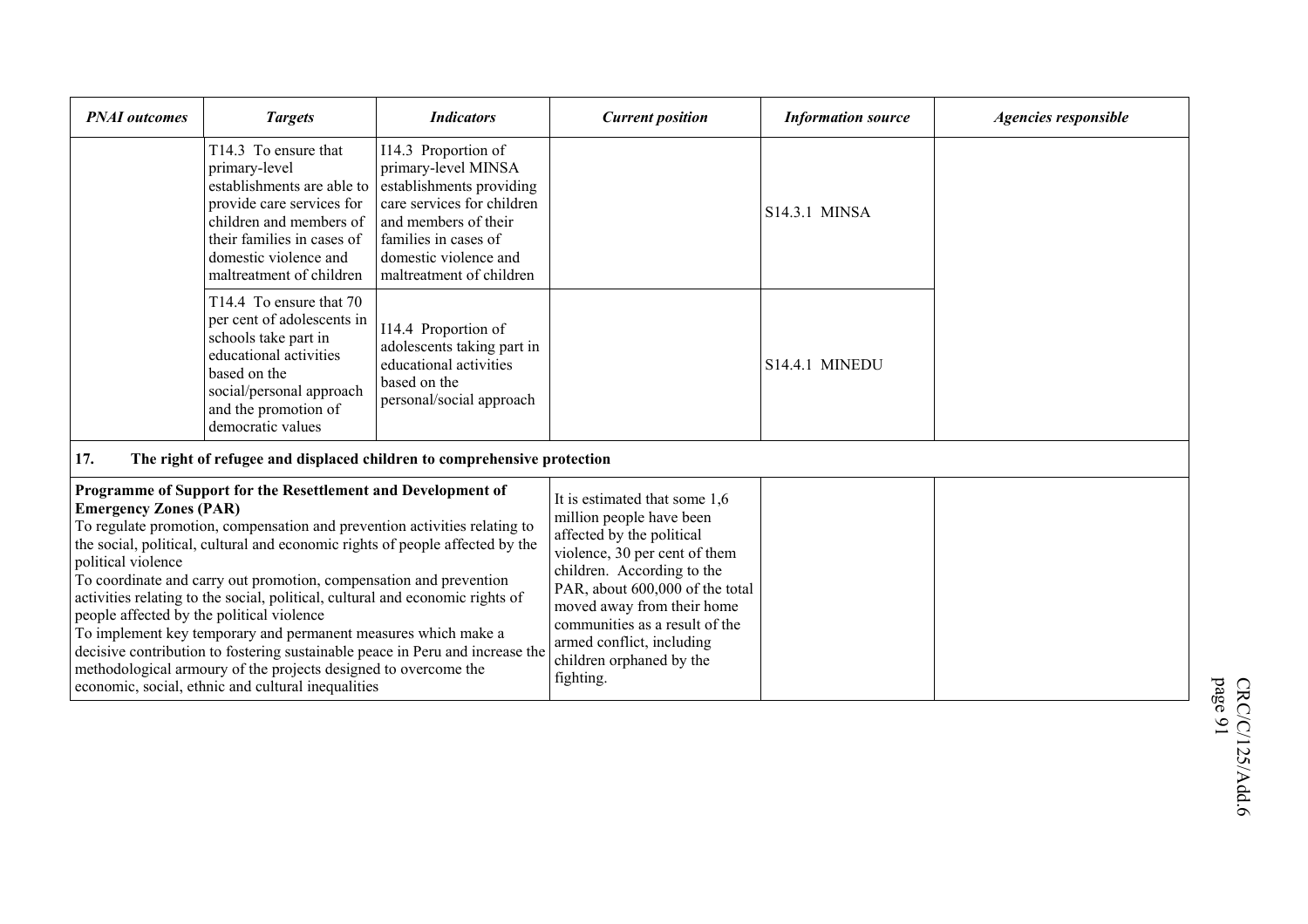| <b>PNAI</b> outcomes                                                          | <b>Targets</b>                                                                                                                                           | <b>Indicators</b>                                                                                                                                          | <b>Current position</b>                                                                                                                                                                                                                                                                                                                                 | <b>Information source</b>                     | Agencies responsible                                                                                                                                                  |
|-------------------------------------------------------------------------------|----------------------------------------------------------------------------------------------------------------------------------------------------------|------------------------------------------------------------------------------------------------------------------------------------------------------------|---------------------------------------------------------------------------------------------------------------------------------------------------------------------------------------------------------------------------------------------------------------------------------------------------------------------------------------------------------|-----------------------------------------------|-----------------------------------------------------------------------------------------------------------------------------------------------------------------------|
| 18.                                                                           |                                                                                                                                                          | The right of children deprived of their parents to comprehensive protection                                                                                |                                                                                                                                                                                                                                                                                                                                                         |                                               |                                                                                                                                                                       |
| Instituto Nacional de Bienestar Familiar                                      |                                                                                                                                                          |                                                                                                                                                            | The services are provided in<br>INABIF's 35 operational units<br>(25 children's homes,<br>10 children's centres)<br>The exact number of children<br>living in institutions is not<br>known; it is estimated that there<br>are 3,982 such children nation-<br>wide, living in the<br>establishments of INABIF and<br>the Children' Foundation of<br>Peru |                                               |                                                                                                                                                                       |
| 19.                                                                           | The right of the child to live in a healthy environment                                                                                                  |                                                                                                                                                            |                                                                                                                                                                                                                                                                                                                                                         |                                               |                                                                                                                                                                       |
| O5 Conditions<br>guaranteeing<br>exercise of the right<br>to life by children | T5.2 To increase by 70<br>per cent the number of<br>children living in<br>households with a<br>drinking-water supply<br>and basic sanitation<br>services | I5.2 Proportion of<br>children living in<br>households with a<br>drinking-water supply and<br>basic sanitation services<br>inside the house or<br>building | In 2000, 20 per cent of<br>households nation-wide did not<br>have sanitation services. In that<br>same year, 34 per cent of rural<br>households were connected to a<br>public water supply inside the<br>house or building; the figure for<br>urban households was 74 per<br>cent (ENDES-2000)                                                          | S5.2.1 INEI surveys                           | Direct R5: SEDAPAL, local<br>authorities, PCM, CTARs, MCLPC<br>O20 Care of children in situations of<br>emergency                                                     |
| O <sub>20</sub> Care of<br>children in<br>situations of<br>emergency          | T20.1 To establish a<br>special disaster<br>prevention and response<br>system based on the best<br>interests of the child                                | I20.1 Existence of a<br>special disaster prevention<br>and response system<br>based on the best interests<br>of the child                                  |                                                                                                                                                                                                                                                                                                                                                         | Civil defence<br>S <sub>20.1.1</sub><br>units | Direct R20: Ministry of Defence (civil<br>defence units), local authorities,<br>volunteer fire services, MINEDU,<br>PNP, MINSA, MIMDES<br>Support R20: UNFPA, UNICEF. |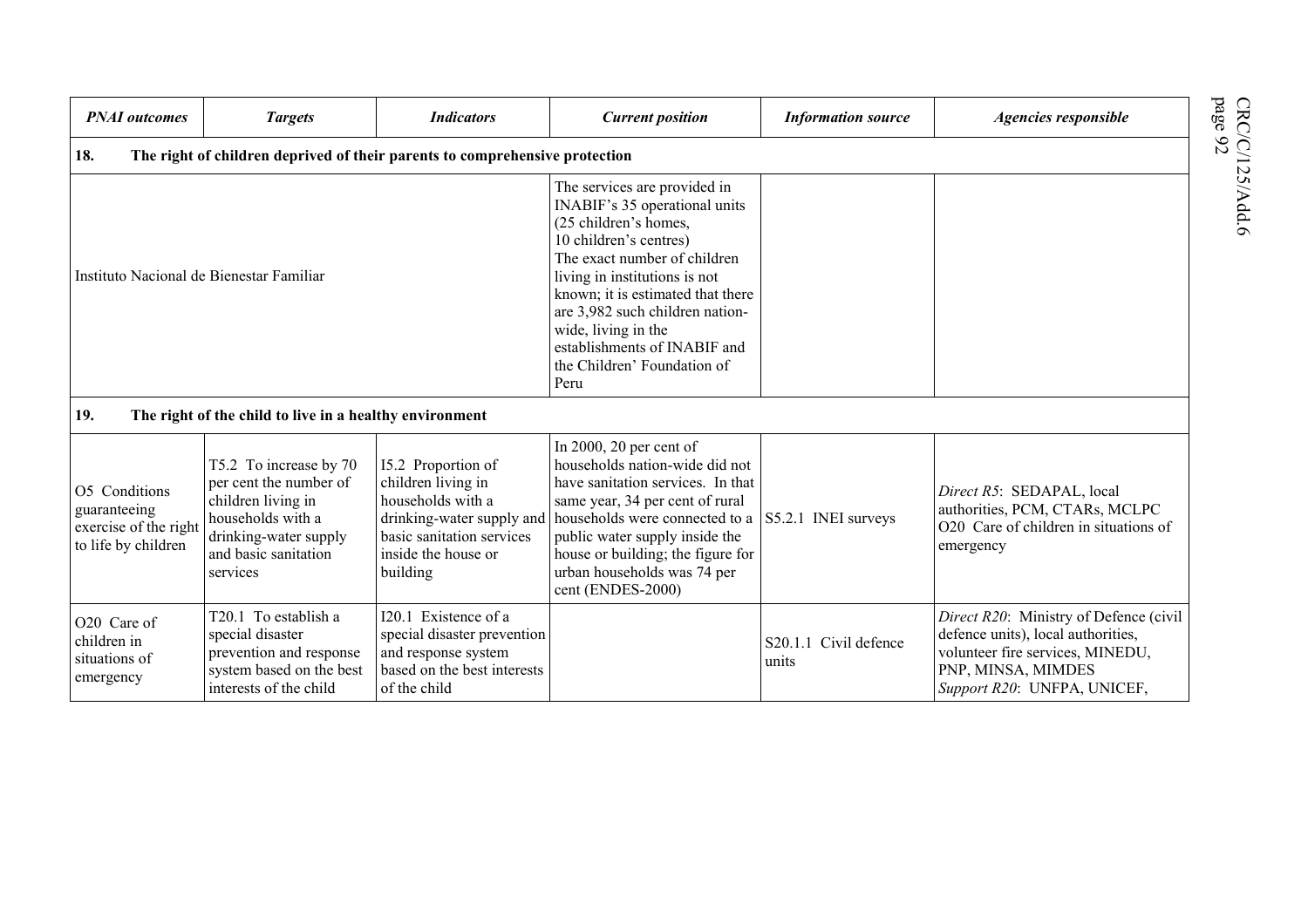| <b>PNAI</b> outcomes | <b>Targets</b>                                                                                                                                                                                                                                              | <b>Indicators</b>                                                                                                                                                              | <b>Current position</b>                                                                                                                                                                                                                                                                                                                                                                   | <b>Information source</b> | <b>Agencies responsible</b>                                                                                                                                           |
|----------------------|-------------------------------------------------------------------------------------------------------------------------------------------------------------------------------------------------------------------------------------------------------------|--------------------------------------------------------------------------------------------------------------------------------------------------------------------------------|-------------------------------------------------------------------------------------------------------------------------------------------------------------------------------------------------------------------------------------------------------------------------------------------------------------------------------------------------------------------------------------------|---------------------------|-----------------------------------------------------------------------------------------------------------------------------------------------------------------------|
|                      | T20.2 Establishment of a<br>programme on organized<br>response to emergencies<br>at the local, regional and<br>national levels to promote<br>the right of the child to<br>special protection                                                                | 120.2 Existence of<br>regulations on response to<br>emergencies at the local,<br>regional and national<br>levels to promote the right<br>of the child to special<br>protection | The continual occurrence in<br>Peru of exceptional natural<br>phenomena and disasters has<br>had serious social<br>consequences, claimed many<br>victims and caused considerable S20.2.1 Civil defence<br>damage in recent years, and<br>children and young people are<br>especially vulnerable to such<br>emergencies (La Exclusión<br>Social en el Perú. UNICEF.<br>Lima, June $2001$ ) | units                     | PAHO/WHO, national and<br>international NGOs, churches, private<br>sector, civic and community<br>organizations, families, youth<br>organizations, vocational schools |
|                      | T20.3 To ensure by 2006<br>that the whole education<br>community has been<br>involved in information<br>and prevention activities<br>relating to natural<br>disasters and situations of<br>emergency which place<br>children's safety and<br>health at risk | I20.3 Proportion of<br>members of the education<br>community who have<br>taken part in information<br>and prevention activities                                                |                                                                                                                                                                                                                                                                                                                                                                                           | <b>S20.3.1 MINEDU</b>     |                                                                                                                                                                       |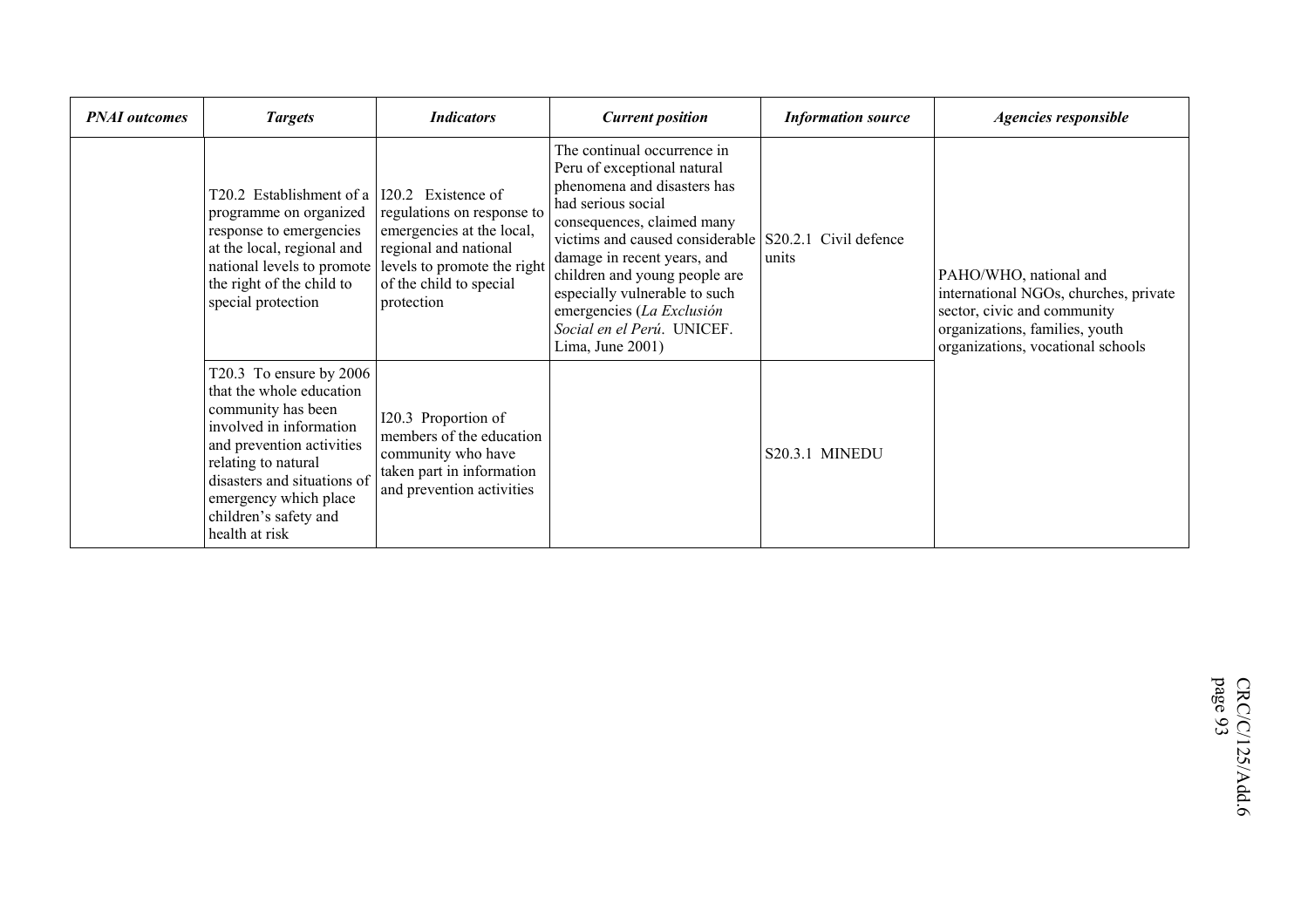| <b>PNAI</b> outcomes                                                                              | <b>Targets</b>                                                                                                                                                                                                                                                             | <b>Indicators</b>                                                                                                                                                                        | <b>Current position</b>                                                                                                                                                                                                                                                                                                             | <b>Information source</b> | Agencies responsible                                                                                                                                                           |  |  |  |  |
|---------------------------------------------------------------------------------------------------|----------------------------------------------------------------------------------------------------------------------------------------------------------------------------------------------------------------------------------------------------------------------------|------------------------------------------------------------------------------------------------------------------------------------------------------------------------------------------|-------------------------------------------------------------------------------------------------------------------------------------------------------------------------------------------------------------------------------------------------------------------------------------------------------------------------------------|---------------------------|--------------------------------------------------------------------------------------------------------------------------------------------------------------------------------|--|--|--|--|
| CRC/C/125/Add.6<br>page 94<br>20.<br>The right of the child to access to justice                  |                                                                                                                                                                                                                                                                            |                                                                                                                                                                                          |                                                                                                                                                                                                                                                                                                                                     |                           |                                                                                                                                                                                |  |  |  |  |
|                                                                                                   | T17.1 To secure by 2005<br>the systematic<br>organization,<br>harmonization and<br>diffusion of the existing<br>domestic legislation on<br>children, in line with the<br>international conventions<br>and agreements in force                                              | I17.1 Existence and<br>diffusion of<br>systematically organized<br>and harmonized<br>legislation on children in<br>line with the international<br>conventions and<br>agreements in force |                                                                                                                                                                                                                                                                                                                                     | <b>S17.1.1 MINJUS</b>     |                                                                                                                                                                                |  |  |  |  |
| O17 Consolidation                                                                                 | T17.2 To consolidate by<br>I17.2 Existence of a<br>2010 a special system of<br>special system of juvenile<br>justice for all children<br>justice for all children<br>S17.2.1 Judiciary<br>which takes account of<br>which takes account of<br>their rights<br>their rights | Direct R17: Judiciary, Attorney-<br>General, local authorities, MIMDES,                                                                                                                  |                                                                                                                                                                                                                                                                                                                                     |                           |                                                                                                                                                                                |  |  |  |  |
| of a special legal<br>system and<br>arrangements for<br>the administration<br>of juvenile justice | T17.3 To ensure by 2010<br>that 80 per cent of State<br>schools have institutional<br>education projects for the<br>diffusion of the rights of<br>the child                                                                                                                | I17.3 Proportion of State<br>schools with functioning<br>institutional education<br>projects for the diffusion<br>of the rights of the child                                             |                                                                                                                                                                                                                                                                                                                                     | <b>S17.3.1 MINEDU</b>     | PNP, MTPE, MINEDU, Congress of<br>the Republic, MINJUS, National<br>Ombudsman, MCLPC<br>Support R17: ILO, CONFIEP,<br>UNICEF, NGOs, children's<br>ombudsmen, legal-aid lawyers |  |  |  |  |
|                                                                                                   | T17.4 To ensure by 2010<br>that 70 per cent of State<br>schools have<br>organizations for the<br>defence and promotion of<br>the rights of the child                                                                                                                       | I17.4 Proportion of State<br>schools having a<br>children's ombudsman                                                                                                                    | There are currently 397<br>children's ombudsmen for the<br>national total of 60,048 State<br>schools; this means that one per<br>cent of the schools have this<br>service. On 28 December 2001<br>MINEDU issued directive No.<br>032-2001 on promotion of the<br>establishment of children's<br>ombudsmen throughout the<br>country | S17.4.1 MINEDU            |                                                                                                                                                                                |  |  |  |  |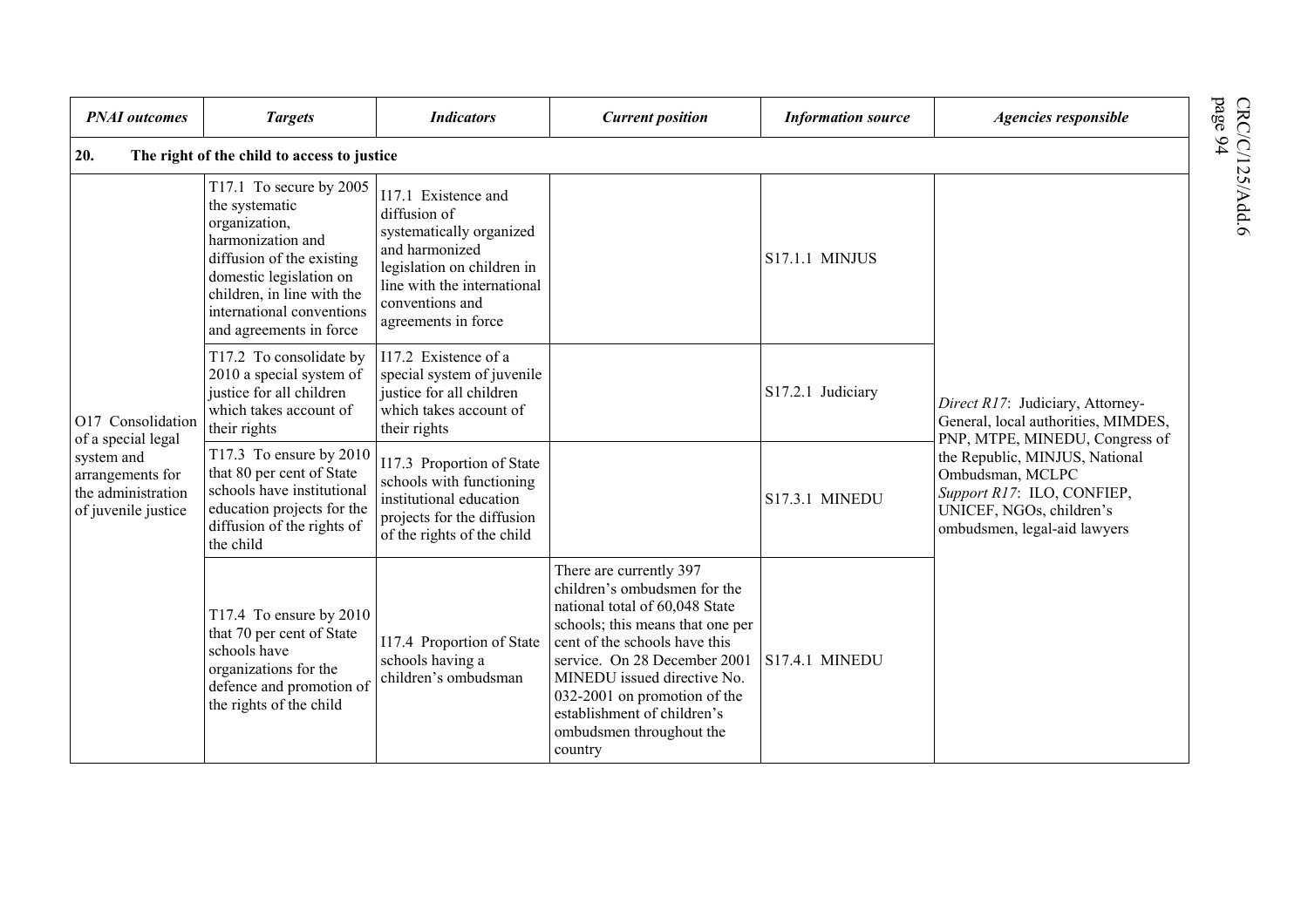CRC/C/125/Add.6 page 95

## **V. CONCLUSIONS**

222. The levels of poverty and extreme poverty in Peru have created a situation in which children constitute the age group most seriously affected by the country's economic situation. It has been indicated throughout this report that, where social programmes are concerned, the activities of the State have been focused chiefly on the fight against poverty and extreme poverty. However, the poor planning of the proposed strategies has undermined the impact and sustainability of the programmes described in the report. This has been aggravated by the defective coordination of the management activities of the State, local authorities and social actors. In order to tackle this problem the Peruvian State is promoting the Forums against Poverty: this mechanism for dialogue among representatives of all the State agencies and organizations of civil society are charged with formulating concrete proposals for sustainable social development at the local level, giving priority to projects facilitating the active participation of poor and extremely poor population groups in the taking of decisions on the economic and social development of their localities. It must therefore be stressed that through the Forums against Poverty the State and civil society are indeed creating broad opportunities for dialogue with a view to the country's social and economic development.

223. One of the main features of the 1990s was the authoritarian structure of State power, which created situations in which no priority was given to respect for human rights, but at the end of 2000 the transitional Government introduced an experiment in the exercise of democratic power, initiating a period of national dialogue whose principal fruit may be seen in the National Accord, an instrument embodying the agreement between the various social and political forces and making children one of its priority targets.

224. It must be stressed that the public policies established for children have suffered frequent disruption owing to the absence of an integrated vision of the subject matter. In that connection the National Plan of Action for Children and Adolescents 2002-2010 (PNAI) is an instrument which will help to consolidate public policies in this area and subject them to proper coordination and systematic organization for the benefit of children. This socio-legal instrument has very important qualitative advantages over previous plans: (a) it is the outcome of a national dialogue, during which the State and civil society played active roles in the formulation of the PNAI (and children themselves played an active role in the debate); (b) the National Accord included among its objectives the promotion of the rights of the child; (c) the PNAI invests specific officials with responsibility for the attainment of its targets and objectives; and (d) the Ministry for Women and Social Development (MIMDES) has created the PNAI Office in its Department for Children and Adolescents. This will facilitate the awareness-raising and monitoring work and the formulation of the operational plans of the PNAI.

225. With regard to the right to health, the report points out that in the country's rural areas (concerned chiefly with the marketing of agriculture and livestock products) the chronic malnutrition rate remains very high. Unfortunately, most of Peru's rural areas lack the means of communication and technical resources to make the marketing of their products an attractive proposition. This is reflected in the high rate of chronic malnutrition in these areas. The National Food Aid Programme (PRONAA) endeavours to focus its measures on helping poor and extremely poor areas by purchasing local products in order to take account of cross-cultural patterns of consumption, to inject energy into the local economies, and essentially to improve children's nutrition. However, this injection of energy remains at a very low level, and the high incidence of malnutrition is still having an impact on the comprehensive development of Peru's